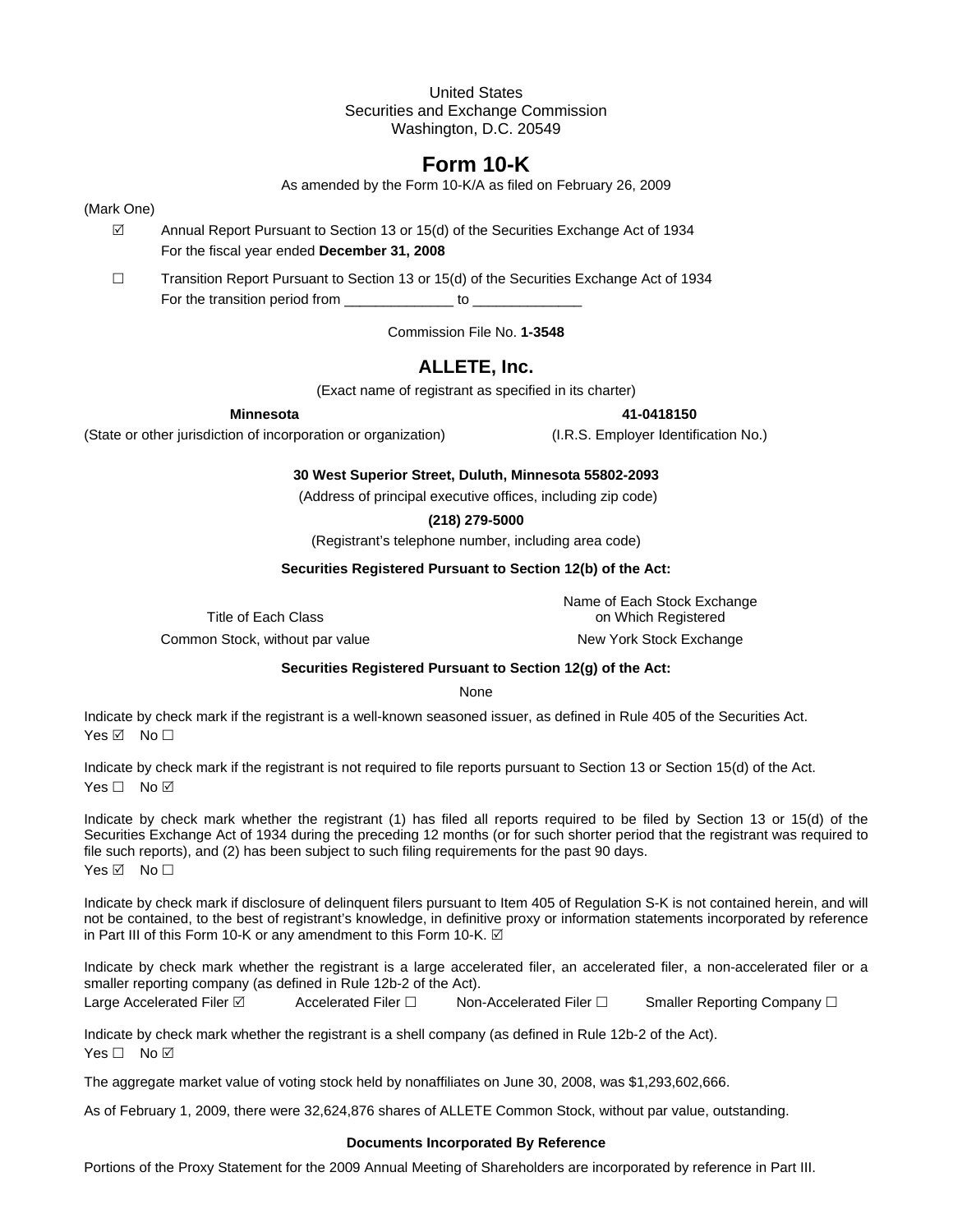#### **EXPLANATORY NOTE**

This Annual Report on Form 10-K/A constitutes Amendment No. 1 (the "Amendment") to ALLETE, Inc.'s Annual Report on Form 10-K for the year ended December 31, 2008, which was originally filed with the Securities and Exchange Commission ("SEC") on February 13, 2009. This Amendment is being filed solely to submit previously omitted summarized financial data on the American Transmission Company, LLC (ATC), an independent transmission company in which ALLETE's subsidiary, Rainy River Energy Corporation – Wisconsin has an approximate 8 percent non-voting interest. The "ATC Summarized Financial Data" section is part of Note 5 to the consolidated financial statements included in Item 8 Financial Statements and Supplementary Data. Except as indicated in the preceding sentence and for the updated consent and certifications, this Amendment does not modify or update other disclosures in, or exhibits to, the Annual Report on Form 10-K.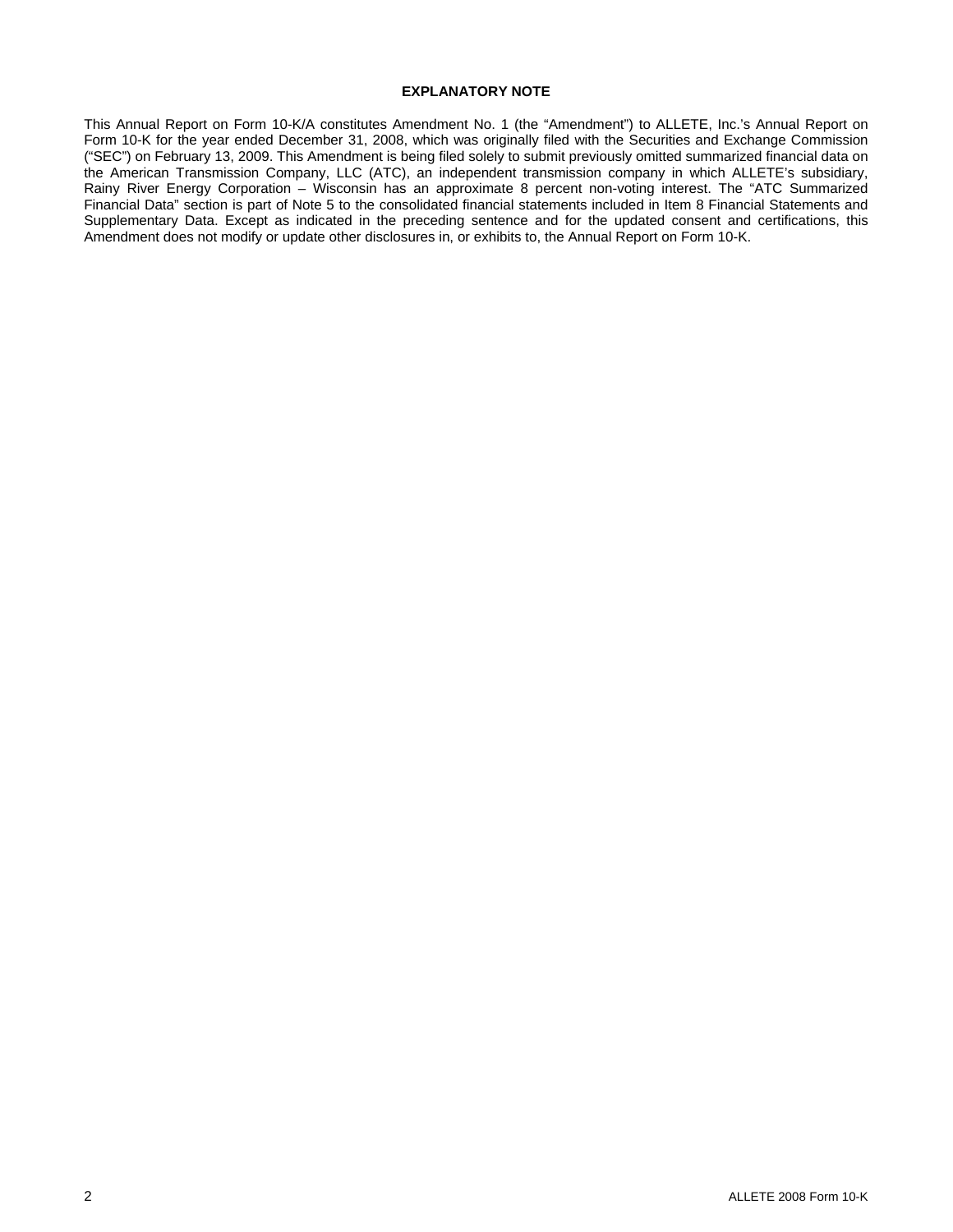## **Index**

|                    |                                                                                                | 4              |
|--------------------|------------------------------------------------------------------------------------------------|----------------|
|                    |                                                                                                | 6              |
| Part I             |                                                                                                |                |
| Item 1.            |                                                                                                | 7              |
|                    |                                                                                                | $\overline{7}$ |
|                    |                                                                                                | 7              |
|                    |                                                                                                | 10             |
|                    |                                                                                                |                |
|                    |                                                                                                |                |
|                    |                                                                                                |                |
|                    |                                                                                                | 12             |
|                    |                                                                                                | 13             |
|                    |                                                                                                | 14             |
|                    |                                                                                                | 15             |
|                    |                                                                                                |                |
|                    |                                                                                                |                |
|                    |                                                                                                |                |
|                    |                                                                                                | 16             |
|                    |                                                                                                | 16             |
|                    |                                                                                                | 17             |
|                    |                                                                                                |                |
|                    |                                                                                                | 17             |
|                    |                                                                                                |                |
|                    |                                                                                                | 19             |
|                    |                                                                                                | 20             |
| Item 1A.           |                                                                                                |                |
|                    |                                                                                                | 21             |
| Item 1B.           |                                                                                                | 24             |
| Item 2.            |                                                                                                |                |
| Item 3.            |                                                                                                |                |
| Item 4.            |                                                                                                |                |
| Part II<br>Item 5. | Market for Registrant's Common Equity, Related Stockholder Matters and                         |                |
| Item 6.            |                                                                                                |                |
| Item 7.            | Management's Discussion and Analysis of Financial Condition and Results of Operations 26       |                |
|                    |                                                                                                |                |
|                    |                                                                                                |                |
|                    |                                                                                                |                |
|                    |                                                                                                | 30             |
|                    |                                                                                                |                |
|                    |                                                                                                |                |
|                    |                                                                                                |                |
|                    |                                                                                                | 41             |
|                    |                                                                                                |                |
|                    |                                                                                                | 42             |
| Item 7A.           |                                                                                                | 42             |
| Item 8.            |                                                                                                | 42             |
| Item 9.            | Changes in and Disagreements with Accountants on Accounting and Financial Disclosure 42        |                |
| Item 9A.           |                                                                                                |                |
|                    |                                                                                                |                |
| Item 9B.           |                                                                                                |                |
|                    |                                                                                                |                |
| Part III           |                                                                                                |                |
| Item $10.$         |                                                                                                | 44             |
| Item $11.$         |                                                                                                | 44             |
| Item 12.           | Security Ownership of Certain Beneficial Owners and Management and Related Stockholder Matters | 44             |
| Item 13.           |                                                                                                | 44             |
| Item 14.           |                                                                                                | 44             |
| Part IV            |                                                                                                |                |
| Item 15.           |                                                                                                | - 45           |
|                    |                                                                                                |                |
|                    |                                                                                                |                |
|                    |                                                                                                |                |
|                    |                                                                                                |                |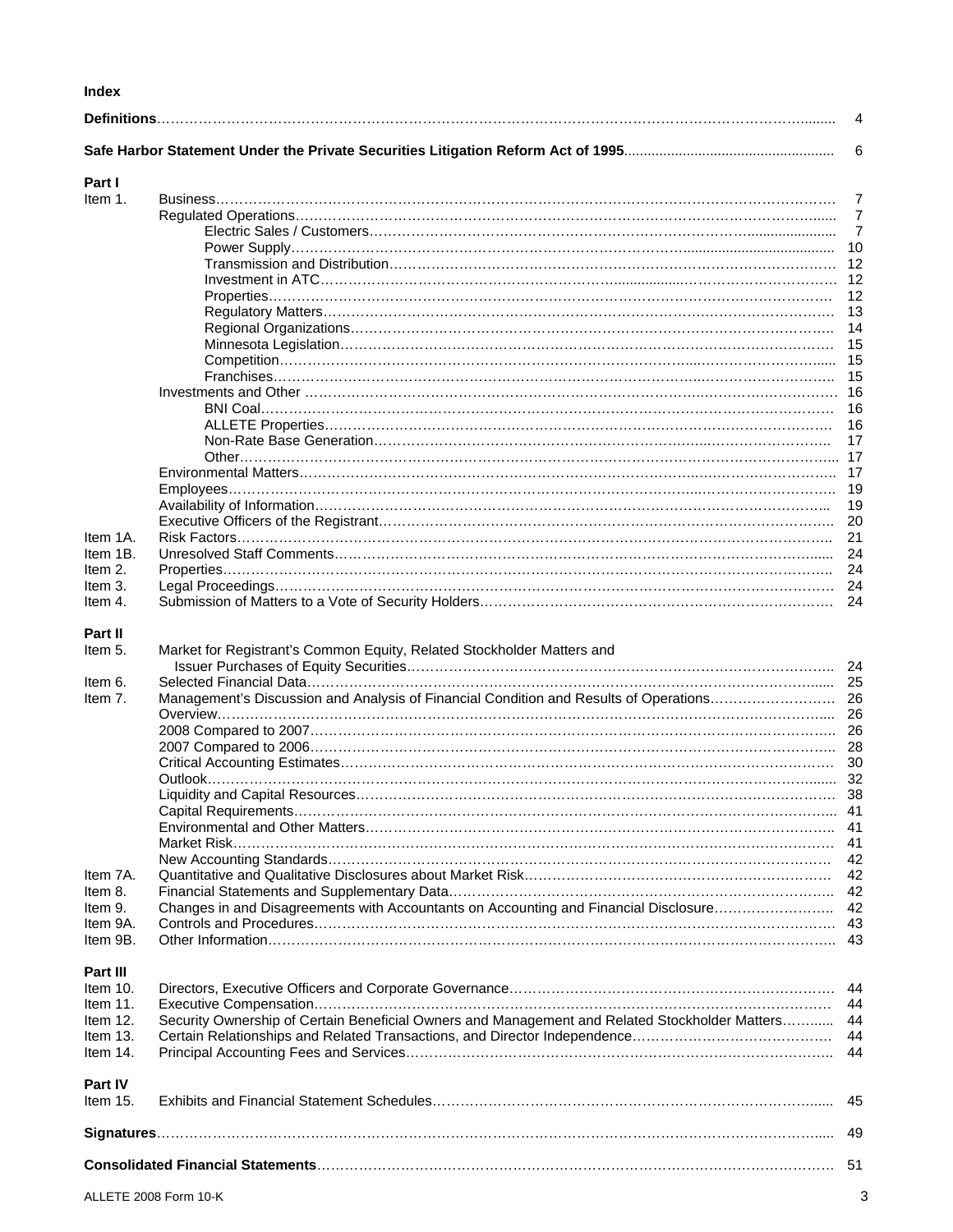## **Definitions**

The following abbreviations or acronyms are used in the text. References in this report to "we," "us" and "our" are to ALLETE, Inc. and its subsidiaries, collectively.

| <b>Abbreviation or Acronym</b> | Term                                                                                                                                                         |
|--------------------------------|--------------------------------------------------------------------------------------------------------------------------------------------------------------|
| <b>AICPA</b>                   | American Institute of Certified Public Accountants                                                                                                           |
| <b>ALLETE</b>                  | ALLETE, Inc.                                                                                                                                                 |
| <b>ALLETE Properties</b>       | ALLETE Properties, LLC and its subsidiaries                                                                                                                  |
| <b>AFUDC</b>                   | Allowance for Funds Used During Construction - the cost of both debt and equity funds<br>used to finance utility plant additions during construction periods |
| AREA                           | Arrowhead Regional Emission Abatement                                                                                                                        |
| <b>ATC</b>                     | American Transmission Company LLC                                                                                                                            |
| <b>BNI Coal</b>                | BNI Coal, Ltd.                                                                                                                                               |
| <b>Boswell</b>                 | <b>Boswell Energy Center</b>                                                                                                                                 |
| Company                        | ALLETE, Inc. and its subsidiaries                                                                                                                            |
| DRI                            | Development of Regional Impact                                                                                                                               |
| EITF                           | <b>Emerging Issues Task Force</b>                                                                                                                            |
| EPA                            | <b>Environmental Protection Agency</b>                                                                                                                       |
| <b>ESOP</b>                    | Employee Stock Ownership Plan                                                                                                                                |
| FASB                           | Financial Accounting Standards Board                                                                                                                         |
| <b>FERC</b>                    | Federal Energy Regulatory Commission                                                                                                                         |
| Form 8-K                       | ALLETE Current Report on Form 8-K                                                                                                                            |
| Form 10-K                      | ALLETE Annual Report on Form 10-K                                                                                                                            |
| Form $10 - Q$                  | ALLETE Quarterly Report on Form 10-Q                                                                                                                         |
| <b>FSP</b>                     | Financial Accounting Standards Board Staff Position                                                                                                          |
| GAAP                           | Accounting Principles Generally Accepted in the United States                                                                                                |
| <b>GHG</b>                     | Greenhouse Gas                                                                                                                                               |
| <b>Heating Degree Days</b>     | Measure of the extent to which the average daily temperature is below 65 degrees<br>Fahrenheit, increasing demand for heating                                |
| <b>Invest Direct</b>           | ALLETE's Direct Stock Purchase and Dividend Reinvestment Plan                                                                                                |
| kV                             | Kilovolt(s)                                                                                                                                                  |
| Laskin                         | Laskin Energy Center                                                                                                                                         |
| Manitoba Hydro                 | Manitoba Hydro-Electric Board                                                                                                                                |
| MBtu                           | Million British thermal units                                                                                                                                |
| Mesabi Nugget                  | Mesabi Nugget Delaware, LLC                                                                                                                                  |
| Minnesota Power                | An operating division of ALLETE, Inc.                                                                                                                        |
| Minnkota Power                 | Minnkota Power Cooperative, Inc.                                                                                                                             |
| <b>MISO</b>                    | Midwest Independent Transmission System Operator, Inc.                                                                                                       |
| Moody's                        | Moody's Investors Service, Inc.                                                                                                                              |
| <b>MPCA</b>                    | Minnesota Pollution Control Agency                                                                                                                           |
| <b>MPUC</b>                    | Minnesota Public Utilities Commission                                                                                                                        |
| MW / MWh                       | Megawatt(s) / Megawatt-hour(s)                                                                                                                               |
| NextEra Energy                 | NextEra Energy Resources, LLC                                                                                                                                |
| Non-residential                | Retail commercial, non-retail commercial, office, industrial, warehouse, storage and<br>institutional                                                        |
| NO <sub>X</sub>                | Nitrogen Oxide                                                                                                                                               |
| Note $\_\_$                    | Note ___ to the consolidated financial statements in this Form 10-K                                                                                          |
| <b>NPDES</b>                   | National Pollutant Discharge Elimination System                                                                                                              |
| <b>NYSE</b>                    | New York Stock Exchange                                                                                                                                      |
| <b>OES</b>                     | Minnesota Office of Energy Security                                                                                                                          |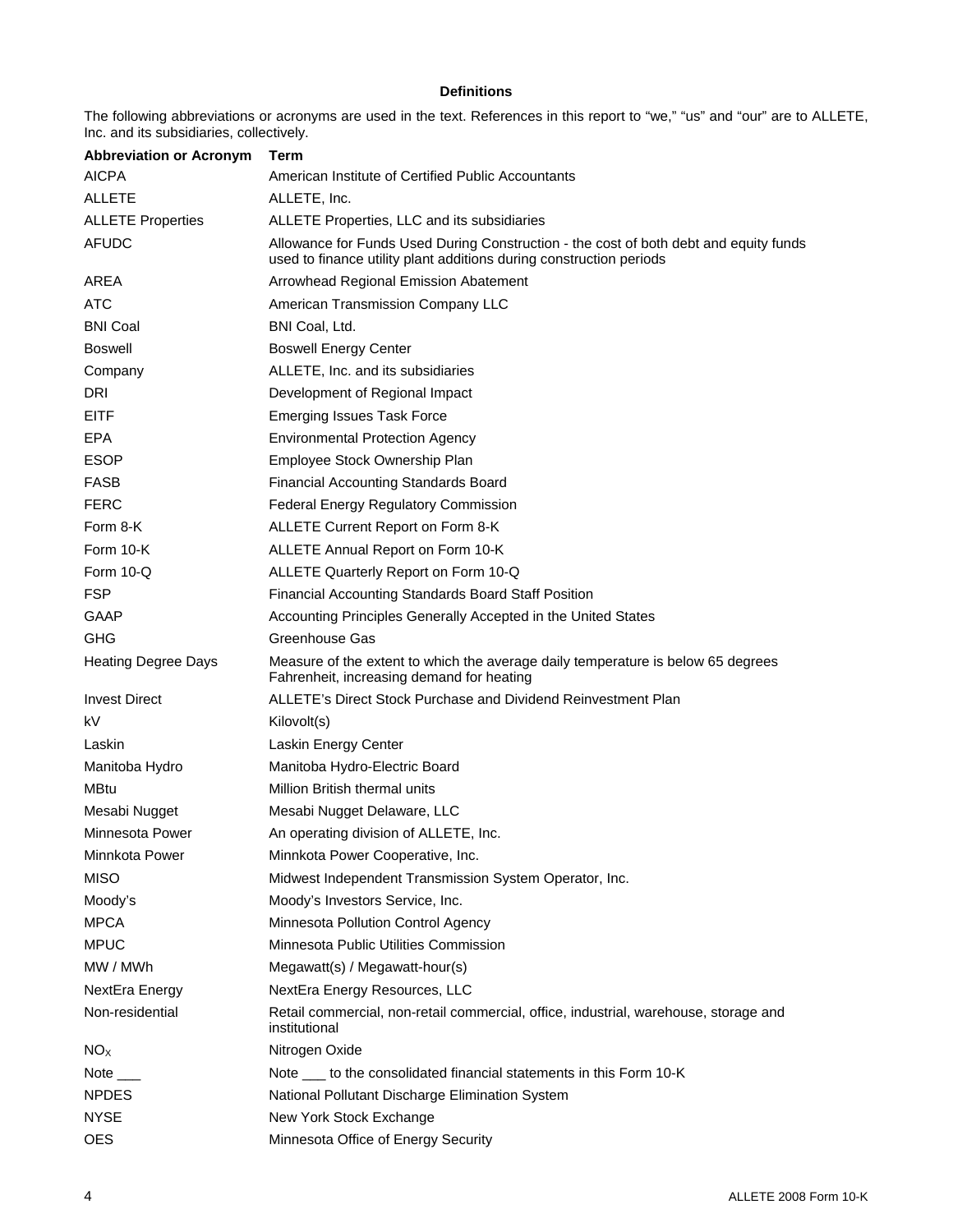## **Definitions (Continued)**

| <b>Abbreviation or Acronym</b> | Term                                                                              |
|--------------------------------|-----------------------------------------------------------------------------------|
| Oliver Wind I                  | Oliver Wind I Energy Center                                                       |
| Oliver Wind II                 | Oliver Wind II Energy Center                                                      |
| Palm Coast Park                | Palm Coast Park development project in Florida                                    |
| Palm Coast Park District       | Palm Coast Park Community Development District                                    |
| PolyMet Mining                 | PolyMet Mining Corp.                                                              |
| <b>PSCW</b>                    | Public Service Commission of Wisconsin                                            |
| <b>PUHCA 2005</b>              | Public Utility Holding Company Act of 2005                                        |
| Rainy River Energy             | Rainy River Energy Corporation - Wisconsin                                        |
| <b>SEC</b>                     | Securities and Exchange Commission                                                |
| <b>SFAS</b>                    | Statement of Financial Accounting Standards No.                                   |
| SO <sub>2</sub>                | Sulfur Dioxide                                                                    |
| Square Butte                   | <b>Square Butte Electric Cooperative</b>                                          |
| Standard & Poor's              | Standard & Poor's Ratings Services, a division of The McGraw-Hill Companies, Inc. |
| SWL&P                          | Superior Water, Light and Power Company                                           |
| <b>Taconite Harbor</b>         | <b>Taconite Harbor Energy Center</b>                                              |
| Taconite Ridge                 | Taconite Ridge Energy Center                                                      |
| <b>Town Center</b>             | Town Center at Palm Coast development project in Florida                          |
| <b>Town Center District</b>    | Town Center at Palm Coast Community Development District                          |
| <b>WDNR</b>                    | Wisconsin Department of Natural Resources                                         |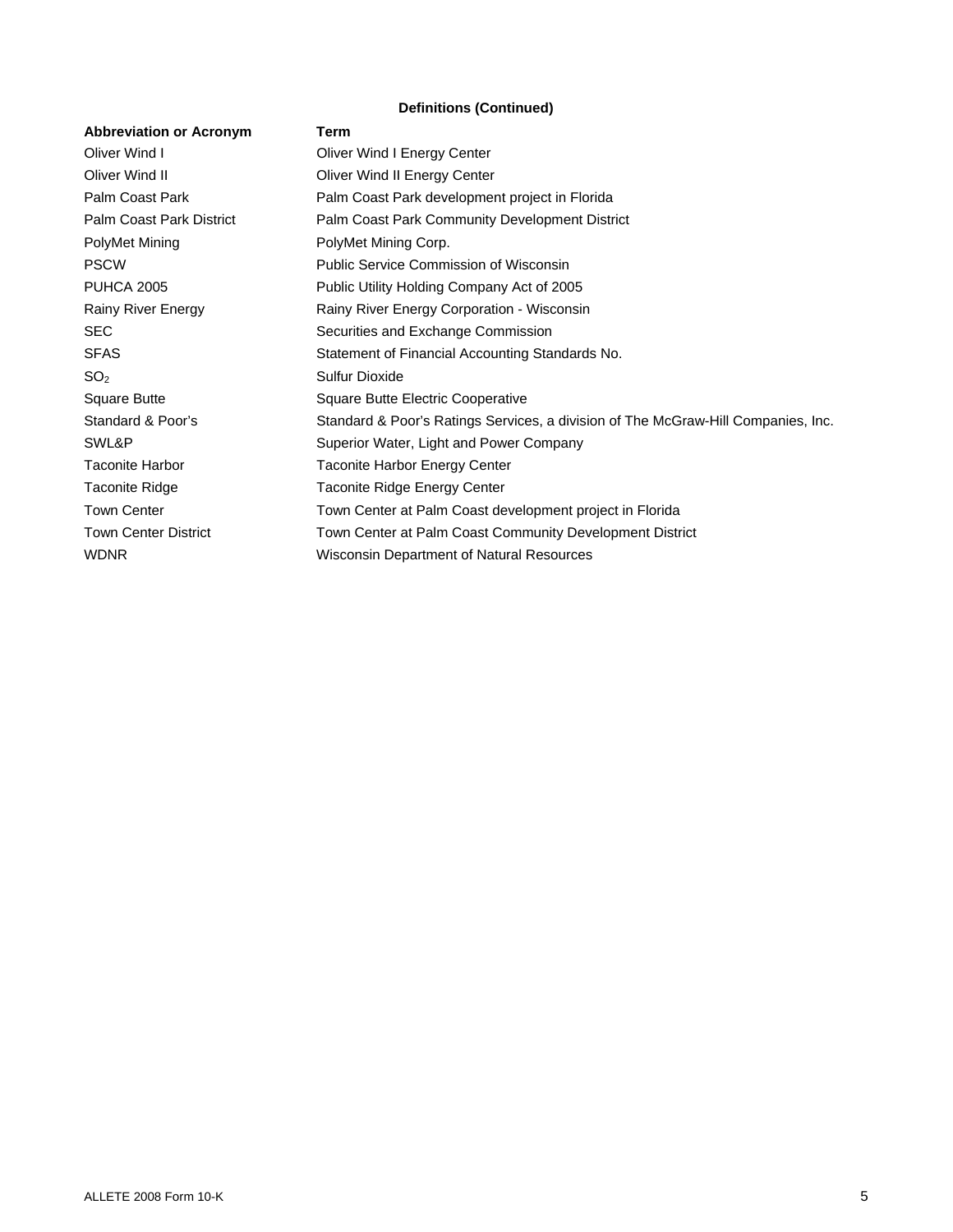#### **Safe Harbor Statement Under the Private Securities Litigation Reform Act of 1995**

Statements in this report that are not statements of historical facts may be considered "forward-looking" and, accordingly, involve risks and uncertainties that could cause actual results to differ materially from those discussed. Although such forwardlooking statements have been made in good faith and are based on reasonable assumptions, there is no assurance that the expected results will be achieved. Any statements that express, or involve discussions as to, future expectations, risks, beliefs, plans, objectives, assumptions, events, uncertainties, financial performance or growth strategies (often, but not always, through the use of words or phrases such as "anticipates," "believes," "estimates," "expects," "intends," "plans," "projects," "will likely result," "will continue," "could," "may," "potential," "target," "outlook" or words of similar meaning) are not statements of historical facts and may be forward-looking.

In connection with the safe harbor provisions of the Private Securities Litigation Reform Act of 1995, we are hereby filing cautionary statements identifying important factors that could cause our actual results to differ materially from those projected, or expectations suggested, in forward-looking statements made by or on behalf of ALLETE in this Annual Report on Form 10- K, in presentations, on our website, in response to questions or otherwise. These statements are qualified in their entirety by reference to, and are accompanied by, the following important factors, in addition to any assumptions and other factors referred to specifically in connection with such forward-looking statements:

- our ability to successfully implement our strategic objectives;
- our ability to manage expansion and integrate acquisitions;
- prevailing governmental policies, regulatory actions, and legislation including those of the United States Congress, state legislatures, the FERC, the MPUC, the PSCW, and various local and county regulators, and city administrators, about allowed rates of return, financings, industry and rate structure, acquisition and disposal of assets and facilities, real estate development, operation and construction of plant facilities, recovery of purchased power, capital investments and other expenses, present or prospective wholesale and retail competition (including but not limited to transmission costs), zoning and permitting of land held for resale and environmental matters;
- the potential impacts of climate change and future regulation to restrict the emissions of GHG on our Regulated Operations;
- effects of restructuring initiatives in the electric industry;
- economic and geographic factors, including political and economic risks;
- changes in and compliance with laws and regulations;
- weather conditions;
- natural disasters and pandemic diseases;
- war and acts of terrorism;
- wholesale power market conditions;
- population growth rates and demographic patterns;
- effects of competition, including competition for retail and wholesale customers;
- changes in the real estate market;
- pricing and transportation of commodities;
- changes in tax rates or policies or in rates of inflation;
- project delays or changes in project costs;
- availability and management of construction materials and skilled construction labor for capital projects;
- changes in operating expenses**,** capital and land development expenditures;
- global and domestic economic conditions affecting us or our customers;
- our ability to access capital markets and bank financing;
- changes in interest rates and the performance of the financial markets;
- our ability to replace a mature workforce and retain qualified, skilled and experienced personnel; and
- the outcome of legal and administrative proceedings (whether civil or criminal) and settlements that affect the business and profitability of ALLETE.

Additional disclosures regarding factors that could cause our results and performance to differ from results or performance anticipated by this report are discussed in Item 1A under the heading "Risk Factors" beginning on page 21 of this Form 10-K. Any forward-looking statement speaks only as of the date on which such statement is made, and we undertake no obligation to update any forward-looking statement to reflect events or circumstances after the date on which that statement is made or to reflect the occurrence of unanticipated events. New factors emerge from time to time, and it is not possible for management to predict all of these factors, nor can it assess the impact of each of these factors on the businesses of ALLETE or the extent to which any factor, or combination of factors, may cause actual results to differ materially from those contained in any forward-looking statement. Readers are urged to carefully review and consider the various disclosures made by us in this Form 10-K and in our other reports filed with the SEC that attempt to advise interested parties of the factors that may affect our business.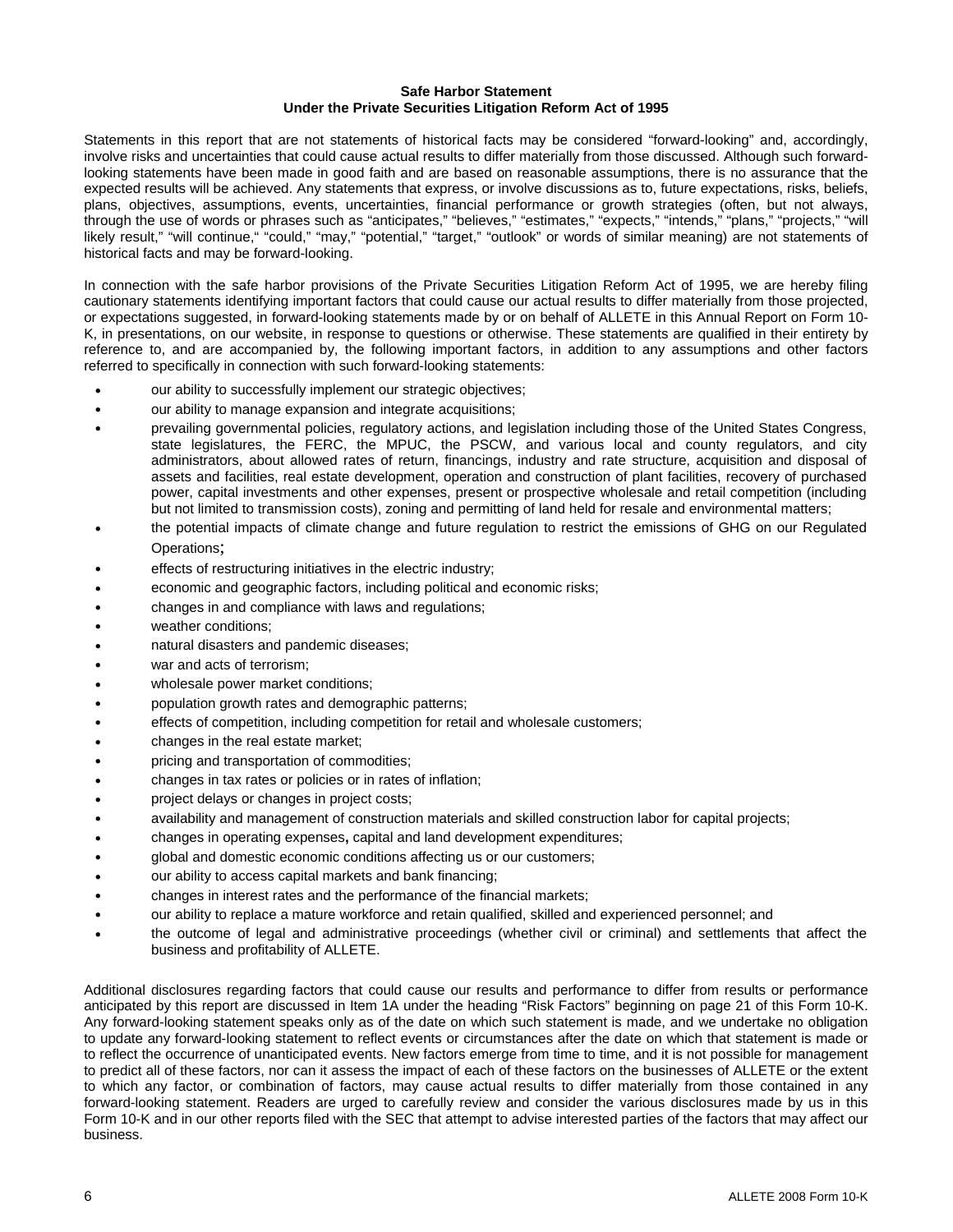#### **Part I**

## **Item 1. Business**

In the fourth quarter of 2008, we made changes to our reportable business segments which are now comprised of Regulated Operations and Investments and Other. For additional information about our business segments, see Note 2.

**Regulated Operations** includes our regulated utilities, Minnesota Power and SWL&P, as well as our investment in ATC, a Wisconsin-based utility that owns and maintains electric transmission assets in parts of Wisconsin, Michigan, Minnesota and Illinois. Minnesota Power provides regulated utility electric service in northeastern Minnesota to 142,000 retail customers and wholesale electric service to 16 municipalities. SWL&P provides regulated electric service, natural gas and water service in northwestern Wisconsin to 15,000 electric customers, 12,000 natural gas customers and 10,000 water customers. Our regulated utility operations include retail and wholesale activities under the jurisdiction of state and federal regulatory authorities. (See Item 1. Business – Regulated Operations – Regulatory Matters.)

**Investments and Other** is comprised primarily of BNI Coal, our coal mining operations in North Dakota, and ALLETE Properties, our Florida real estate business. This segment also includes emerging technology investments (\$7.4 million at December 31, 2008), a small amount of non-rate base generation, approximately 7,000 acres of land for sale in Minnesota, and earnings on cash and short-term investments.

ALLETE is incorporated under the laws of Minnesota. Our corporate headquarters are in Duluth, Minnesota. Statistical information is presented as of December 31, 2008, unless otherwise indicated. All subsidiaries are wholly owned unless otherwise specifically indicated. References in this report to "we," "us" and "our" are to ALLETE and its subsidiaries, collectively.

| <b>Year Ended December 31</b>                | 2008    | 2007    | 2006    |
|----------------------------------------------|---------|---------|---------|
| Consolidated Operating Revenue – Millions    | \$801.0 | \$841.7 | \$767.1 |
| Percentage of Consolidated Operating Revenue |         |         |         |
| <b>Regulated Operations</b>                  | 89      | 86      | 83      |
| Investments and Other                        |         | 14      | 17      |
|                                              | 100%    | 100%    | 100%    |

For a detailed discussion of results of operations and trends, see Item 7. Management's Discussion and Analysis of Financial Condition and Results of Operations. For business segment information, see Note 1. Operations and Significant Accounting Policies and Note 2. Business Segments.

#### **REGULATED OPERATIONS**

#### **Electric Sales / Customers**

| <b>Requlated Utility Electric Sales</b> |        |     |        |     |        |     |
|-----------------------------------------|--------|-----|--------|-----|--------|-----|
| <b>Year Ended December 31</b>           | 2008   | %   | 2007   | %   | 2006   | %   |
| <b>Millions of Kilowatt-hours</b>       |        |     |        |     |        |     |
|                                         |        |     |        |     |        |     |
| <b>Retail and Municipals</b>            |        |     |        |     |        |     |
| Residential                             | 1.172  | 9   | 1.141  | 9   | 1.100  | 9   |
| Commercial                              | 1.454  | 12  | 1.456  | 11  | 1.420  | 11  |
| Industrial                              | 7.192  | 57  | 7.054  | 55  | 7,206  | 56  |
| Municipals (FERC rate regulated)        | 1.002  | 8   | 1.009  | 8   | 905    |     |
|                                         | 10.820 | 86  | 10.660 | 83  | 10.631 | 83  |
| <b>Other Power Suppliers</b>            | 1,800  | 14  | 2,157  | 17  | 2,153  | 17  |
|                                         | 12.620 | 100 | 12.817 | 100 | 12.784 | 100 |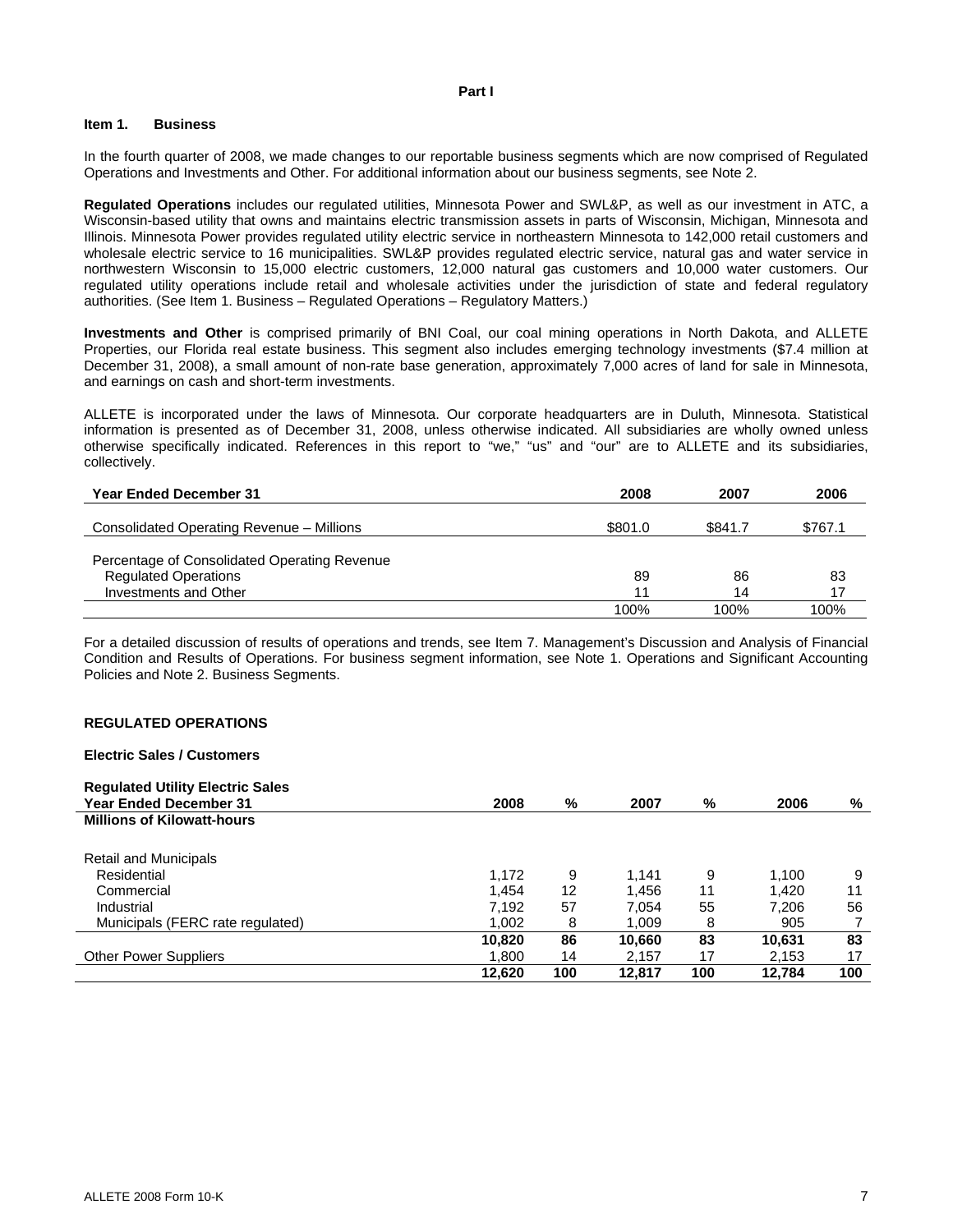#### **REGULATED OPERATIONS (Continued)**

**Industrial Customers**. In 2008, our industrial customers represented 57 percent of total regulated utility kilowatt-hour sales. Our industrial customers are primarily in the taconite, paper, pulp, wood products and pipeline industries.

| <b>Industrial Customer Electric Sales</b> |       |     |       |     |       |     |
|-------------------------------------------|-------|-----|-------|-----|-------|-----|
| <b>Year Ended December 31</b>             | 2008  | %   | 2007  | %   | 2006  | %   |
| <b>Millions of Kilowatt-hours</b>         |       |     |       |     |       |     |
|                                           |       |     |       |     |       |     |
| Taconite Producers                        | 4.579 | 64  | 4.408 | 62  | 4.517 | 63  |
| Paper, Pulp and Wood Products             | 1.567 | 22  | 1.613 | 23  | 1.689 | 23  |
| <b>Pipelines</b>                          | 582   | 8   | 562   | 8   | 550   | 8   |
| Other Industrial                          | 464   | 6   | 471   |     | 450   | 6   |
|                                           | 7.192 | 100 | 7.054 | 100 | 7.206 | 100 |

Approximately 60 percent of the ore consumed by integrated steel facilities in the United States originates from six taconite customers of Minnesota Power, which represent 4,579 kilowatt-hours, or 64 percent, of our total industrial sales in 2008. Taconite, an iron-bearing rock of relatively low iron content, is abundantly available in Minnesota and an important domestic source of raw material for the steel industry. Taconite processing plants use large quantities of electric power to grind the ironbearing rock, and agglomerate and pelletize the iron particles into taconite pellets. Strong worldwide steel demand, driven largely by extensive infrastructure development in China, resulted in very robust world iron ore demand and steel pricing for nearly a six-year period which lasted through the summer of 2008. Beginning in the fall of 2008, worldwide steel producers began to dramatically cut steel production in response to reduced demand driven largely by the world credit situation. (See Item 7. Management's Discussion and Analysis of Financial Condition and Results of Operations – Outlook.)

In addition to serving the taconite industry, Minnesota Power also serves a number of customers in the paper, pulp and wood products industry, which represent 1,567 kilowatt-hours, or 22 percent, of our total industrial sales in 2008. In total, we serve four major paper and pulp mills directly and one paper mill indirectly by providing wholesale service to the retail provider of the mill. Minnesota Power also serves three wood product manufacturers.

Minnesota Power's paper and pulp customers ran at, or very near, full capacity for the majority of 2008 despite the fact that the industry continued to face high fiber, chemical, and energy costs as well as competition from exports in certain grades of paper products. Minnesota Power's customers benefited from the temporary or permanent idling of plants both in North America at mills other than those served by Minnesota Power and the idling of plants in Europe, as well as continued (but declining) strength of the Canadian dollar and the Euro which has reduced imports both from Canada and Europe.

The pipeline industry is the third key industrial segment served by Minnesota Power with services provided to two crude oil pipelines and one refinery, which represent 582 kilowatt-hours, or 8 percent, of our total industrial sales in 2008. These customers have a common reliance on the importation of Canadian crude oil. After near capacity operations in 2006, 2007, and 2008, both pipeline operators are executing expansion plans to transport Western Canadian crude oil reserves (Alberta Oil Sands) to United States markets. Access to traditional Midwest markets is being expanded to Southern markets as the Canadian supply is displacing domestic production and deliveries imported from the Gulf Coast.

**Large Power Customer Contracts.** Minnesota Power has contracts with 12 Large Power Customers, 11 of which require 10 MWs or more of generating capacity and one that requires at least 8 MWs of generating capacity. These customers consist of six taconite producing facilities (two of which are owned by one company and are served under a single contract), four paper and pulp mills, two pipeline companies and one manufacturer.

Large Power Customer contracts require Minnesota Power to have a certain amount of generating capacity available. In turn, each Large Power Customer is required to pay a minimum monthly demand charge that covers the fixed costs associated with having this capacity available to serve the customer, including a return on common equity. Most contracts allow customers to establish the level of megawatts subject to a demand charge on a four-month basis and require that a portion of their megawatt needs be committed on a take-or-pay basis for at least a portion of the agreement. In addition to the demand charge, each Large Power Customer is billed an energy charge for each kilowatt-hour used that recovers the variable costs incurred in generating electricity. Four of the Large Power Customers have interruptible service which provides a discounted demand rate for the ability to interrupt the customers during system emergencies. Minnesota Power also provides incremental production service for customer demand levels above the contractual take-or-pay levels. There is no demand charge for this service and energy is priced at an increment above Minnesota Power's cost. Incremental production service is interruptible.

All contracts with Large Power Customers continue past the contract termination date unless the required advance notice of cancellation has been given. The advance notice of cancellation varies from one to four years. Such contracts minimize the impact on earnings that otherwise would result from significant reductions in kilowatt-hour sales to such customers. Large Power Customers are required to take all of their purchased electric service requirements from Minnesota Power for the duration of their contracts. The rates and corresponding revenue associated with capacity and energy provided under these contracts are subject to change through the same regulatory process governing all retail electric rates. (See Regulatory Matters – Electric Rates)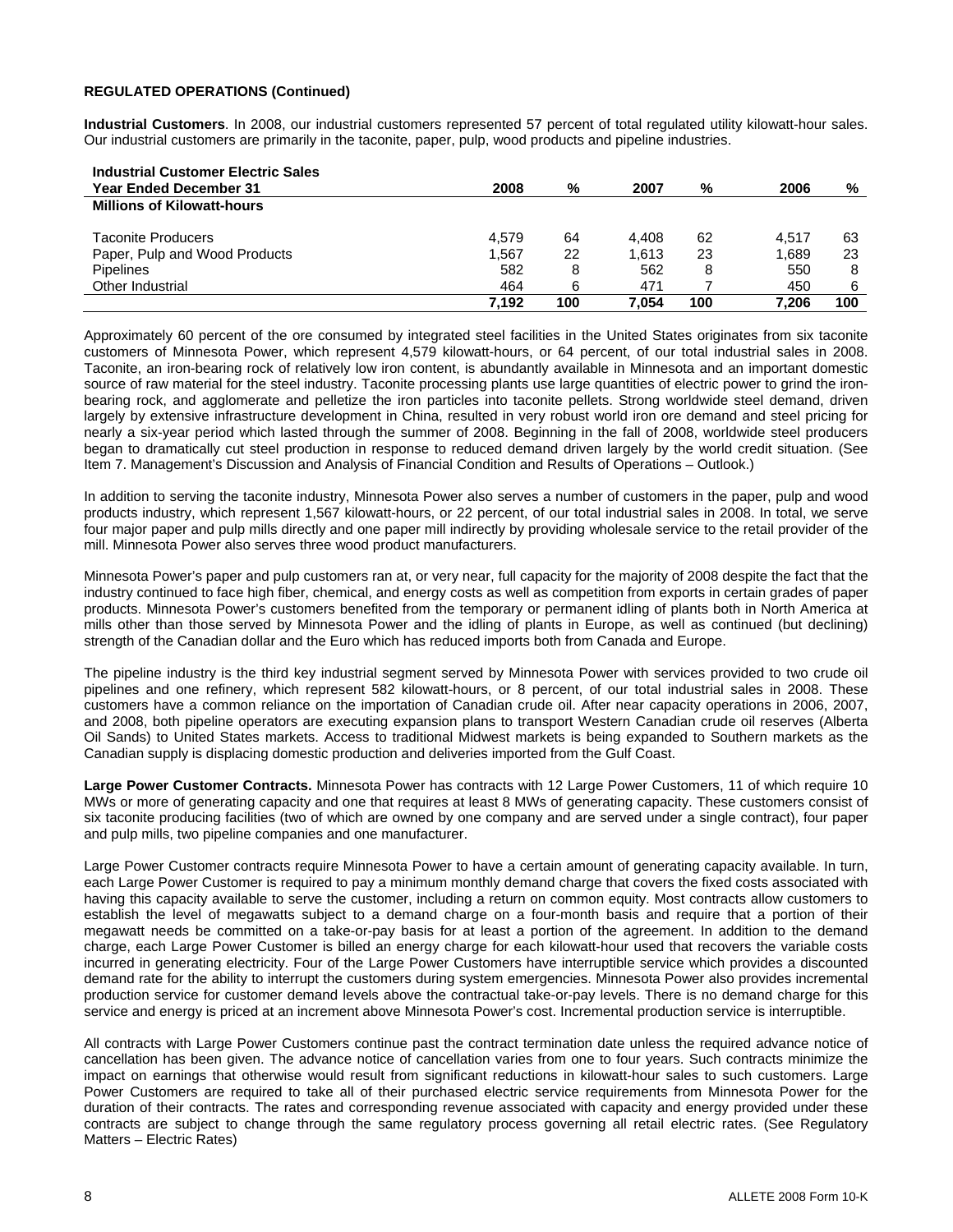#### **REGULATED OPERATIONS (Continued) Large Power Customers (Continued)**

Minnesota Power, as permitted by the MPUC, requires its taconite-producing Large Power Customers to pay weekly for electric usage based on monthly energy usage estimates. The customers receive estimated bills based on Minnesota Power's prediction of the customer's energy usage, forecasted energy prices and fuel clause adjustment estimates. Minnesota Power's five taconite-producing Large Power Customers have generally predictable energy usage on a week-to-week basis, which makes the variance between the estimated usage and actual usage small.

#### **Contract Status for Minnesota Power Large Power Customers As of February 1, 2009**

| <b>Customer</b>                                              | <b>Industry</b>   | Location                                           | Ownership                                                                                                     | Lamest<br><b>Termination</b><br><b>Date</b> |
|--------------------------------------------------------------|-------------------|----------------------------------------------------|---------------------------------------------------------------------------------------------------------------|---------------------------------------------|
| Hibbing Taconite Co. (a)                                     | Taconite          | Hibbing, MN                                        | 62.3% ArcelorMittal USA Inc.<br>23% Cliffs Natural Resources Inc.<br>14.7% United States Steel<br>Corporation | December 31, 2015                           |
| ArcelorMittal USA - Minorca Mine (b)                         | Taconite          | Virginia, MN                                       | ArcelorMittal USA Inc.                                                                                        | February 28, 2013                           |
| United States Steel Corporation<br>(USS - Minnesota Ore) (c) | Taconite          | Mt. Iron, MN and<br>Keewatin, MN                   | United States Steel Corporation                                                                               | October 31, 2013                            |
| United Taconite LLC (a)                                      | Taconite          | Eveleth, MN                                        | Cliffs Natural Resources Inc.                                                                                 | December 31, 2015                           |
| UPM, Blandin Paper Mill (b)                                  | Paper             | Grand Rapids, MN                                   | UPM-Kymmene Corporation                                                                                       | February 28, 2013                           |
| Boise White Paper, LLC (d)                                   | Paper             | International Falls, MN                            | Boise Paper Holdings, LLC                                                                                     | December 31, 2013                           |
| Sappi Cloquet LLC (b)                                        | Paper and<br>Pulp | Cloquet, MN                                        | Sappi Limited                                                                                                 | February 28, 2013                           |
| NewPage Corporation - Duluth Mills                           | Paper and<br>Pulp | Duluth, MN                                         | NewPage Corporation                                                                                           | August 31, 2013                             |
| USG Interiors, Inc. $(e)$                                    | Manufacturer      | Cloquet, MN                                        | <b>USG Corporation</b>                                                                                        | December 31, 2009                           |
| Enbridge Energy Company,<br>Limited Partnership (e)          | Pipeline          | Deer River, MN<br>Floodwood, MN                    | Enbridge Energy Company,<br><b>Limited Partnership</b>                                                        | June 30, 2009                               |
| Minnesota Pipeline Company (e)                               | Pipeline          | Staples, MN<br>Little Falls, MN<br>Park Rapids, MN | 60% Koch Pipeline Co. L.P.<br>40% Marathon Ashland<br>Petroleum LLC                                           | April 7, 2009                               |

*(a) Contract extensions at Hibbing Taconite Co. and United Taconite LLC are pending final approval from the MPUC.* 

*(b) The contract will terminate four years from the date of written notice from either Minnesota Power or the customer. No notice of contract cancellation has been given by either party. Thus, the earliest date of cancellation is February 28, 2013.* 

*(c) United States Steel Corporation includes the Minntac Plant in Mountain Iron, MN and the Keewatin Taconite Plant in Keewatin, MN.* 

*(d) A contract amendment has been filed with the MPUC which provides for an extension of the agreement through December 31, 2013.* 

*(e) Contracts with USG Interiors, Inc., Minnesota Pipeline Company, and Enbridge Energy Company are all in cancellation periods effective on or before December 31, 2009; new contracts are expected to be agreed upon prior to expiration.* 

In March 2008, Minnesota Power signed a new contract with Northshore Mining Company to meet additional load requirements. The contract was approved by the MPUC and runs through at least June 30, 2011.

In September 2008, Cliffs Natural Resources Inc. (Cliffs) and Minnesota Power signed new contracts for service to Hibbing Taconite Co. and United Taconite LLC. These electric service agreements, which are pending final MPUC approval, extend the existing contract terms out to at least December 31, 2015.

**Earliest**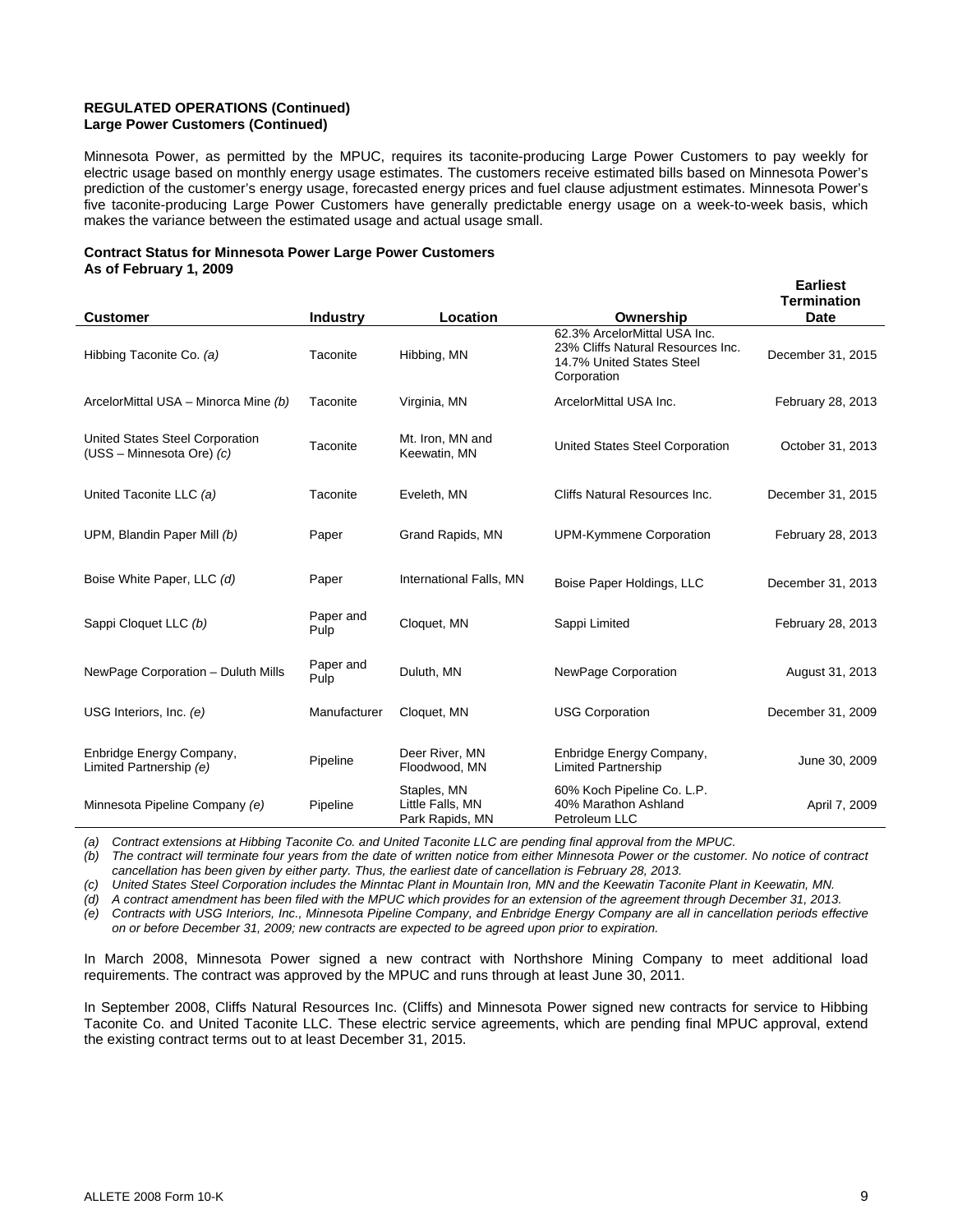#### **REGULATED OPERATIONS (Continued)**

**Residential and Commercial Customers.** In 2008, our residential and commercial customers represented 21 percent of total regulated utility kilowatt-hour sales. Minnesota Power provides regulated utility electric service in northeastern Minnesota to approximately 142,000 residential and commercial customers. SWL&P provides regulated electric service, natural gas and water service in northwestern Wisconsin to 15,000 electric customers, 12,000 natural gas customers and 10,000 water customers.

**Municipal Customers.** In 2008, our municipal customers represented 8 percent of total regulated utility kilowatt-hour sales. Our municipal customers consist of 16 municipalities in Minnesota and 1 private utility in Wisconsin. The FERC has jurisdiction over our wholesale electric service, tariff rates, and operations. In 2008 Minnesota Power entered into new contracts with all of our municipal customers with the exception of one small customer whose contract is now in the cancellation period. The new contracts transition each customer to formula based rates, which means rates can be adjusted annually based on changes in costs. The new agreement with the private utility in Wisconsin is subject to PSCW approval. In November 2008, we filed a request with the FERC to implement the formula based rate provision in the new contracts. We anticipate final resolution and implementation of new rates in the first quarter of 2009.

**Other Power Suppliers.** The Company also enters into off system sales with Other Power Suppliers. These sales are dependent upon the availability of generation and are sold at market based prices into the MISO market on a daily basis or through bilateral agreements of various durations.

Approximately 200 MWs of capacity and energy from our Taconite Harbor facility in northern Minnesota has been sold through two sales contracts totaling 175 MWs (201 MWs including a 15 percent reserve), which were effective May 1, 2005, and expire on April 30, 2010. Both contracts contain fixed monthly capacity charges and fixed minimum energy charges. One contract provides for an annual escalator to the energy charge based on increases in our cost of coal, subject to a small minimum annual escalation. The other contract provides that the energy charge will be the greater of the fixed minimum charge or an annual amount based on the variable production cost of a combined-cycle, natural gas unit. Our exposure in the event of a full or partial outage at our Taconite Harbor facility is significantly limited under both contracts. When the buyer is notified at least two months prior to an outage, there is no liability. Outages with less than two months notice are subject to an annual duration limitation typical of this type of contract. These contracts qualify for the normal purchase normal sale exception under SFAS 133 "Accounting for Derivative Instruments and Hedging Activities" and are not required to be recorded at fair value.

For 2009, we have sold up to 225 MWs per month to Other Power Suppliers to mitigate the demand reduction expected from our taconite customers; these contracts expire at various times during 2009.

#### **Power Supply**

In order to meet our customer's electric requirements, we utilize a mix of Company generation and purchased power. The Company's generation is primarily coal fired, but also includes approximately 112 MWs of hydro generation from nine hydro stations in Minnesota and 25 MWs of wind generation. Purchased power is made up of long term power purchase agreements and market purchases. The following table reflects the Company's generating capabilities and total electrical requirements as of December 31, 2008. Minnesota Power had an annual net peak load of 1,582 MWs on January 18, 2008.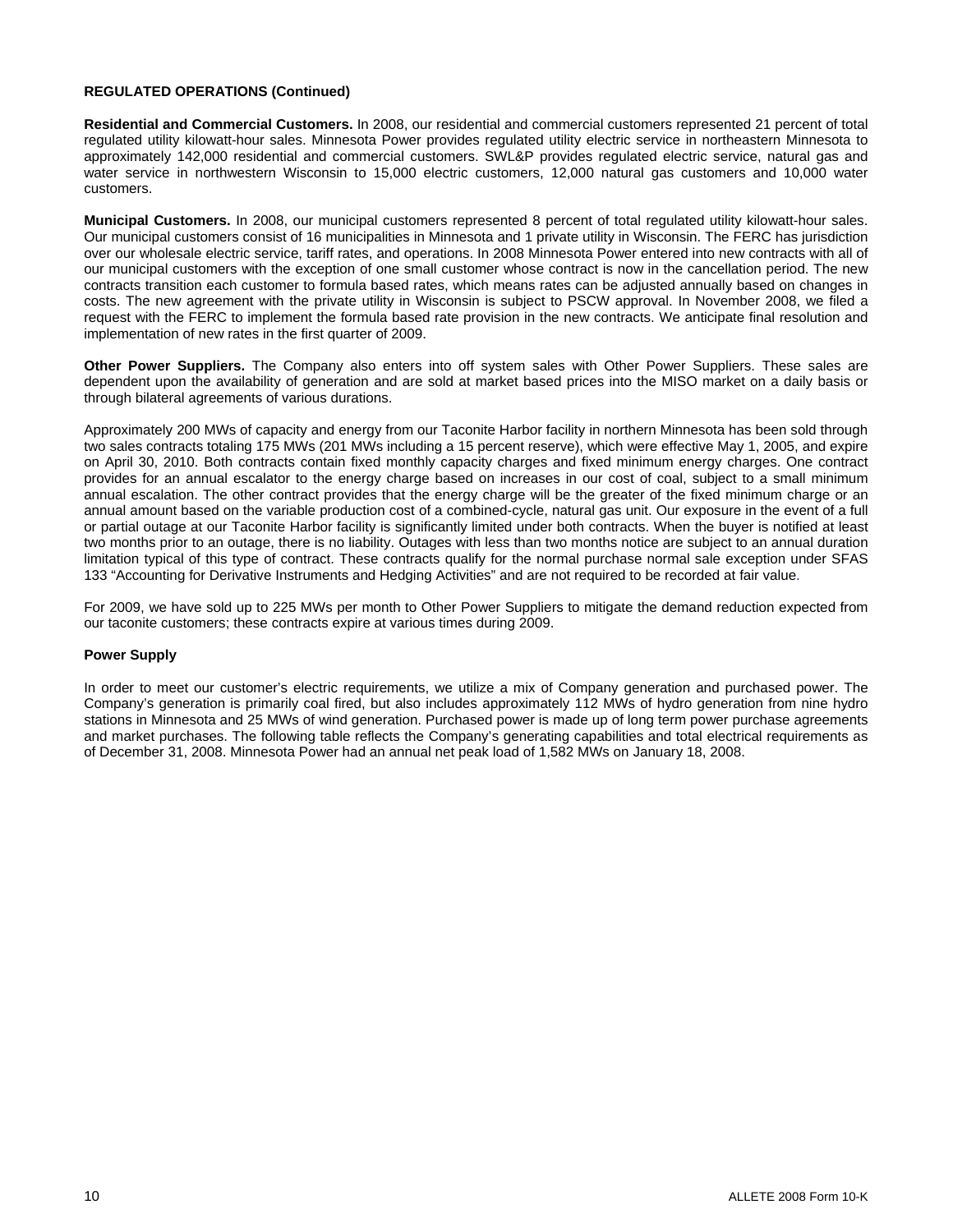## **REGULATED OPERATIONS (Continued) Power Supply (Continued)**

| <b>Regulated Utility</b>                        | Unit    | Year             | <b>Net Winter</b> | For the Year Ended<br>December 31, 2008 |        |  |
|-------------------------------------------------|---------|------------------|-------------------|-----------------------------------------|--------|--|
| <b>Power Supply</b>                             | No.     | <b>Installed</b> | <b>Capability</b> | <b>Electric Requirements</b>            |        |  |
|                                                 |         |                  | <b>MW</b>         | <b>MWh</b>                              | %      |  |
| Coal-Fired                                      |         |                  |                   |                                         |        |  |
| <b>Boswell Energy Center</b>                    | 1       | 1958             | 69                |                                         |        |  |
| in Cohasset, MN                                 | 2       | 1960             | 69                |                                         |        |  |
|                                                 | 3       | 1973             | 350               |                                         |        |  |
|                                                 | 4       | 1980             | 429               |                                         |        |  |
|                                                 |         |                  | 917               | 6,365,305                               | 48.5%  |  |
| Laskin Energy Center                            | 1       | 1953             | 55                |                                         |        |  |
| in Hoyt Lakes, MN                               | 2       | 1953             | 55                |                                         |        |  |
|                                                 |         |                  | 110               | 659,439                                 | 5.0    |  |
| <b>Taconite Harbor Energy Center</b>            | 1       | 1957             | 73                |                                         |        |  |
| in Taconite Harbor, MN                          | 2       | 1957             | 73                |                                         |        |  |
|                                                 | 3       | 1967             | 74                |                                         |        |  |
|                                                 |         |                  | 220               | 1,473,239                               | 11.2   |  |
| <b>Total Coal</b>                               |         |                  | 1.247             | 8,497,983                               | 64.7   |  |
| Steam - Purchased                               |         |                  |                   |                                         |        |  |
| Hibbard Energy Center in Duluth, MN             | 3 & 4   | 1949, 1951       | 45                | 61,635                                  | 0.5    |  |
| Hydro                                           |         |                  |                   |                                         |        |  |
| Group consisting of nine stations in MN         | Various |                  | 112               | 487,930                                 | 3.7    |  |
| Wind                                            |         |                  |                   |                                         |        |  |
| Taconite Ridge (a)                              | 1       | 2008             | 4                 | 18,587                                  | 0.2    |  |
| <b>Total Company Generation</b>                 |         |                  | 1,408             | 9,066,135                               | 69.1   |  |
| Long Term Purchased Power                       |         |                  |                   |                                         |        |  |
| Square Butte burns lignite coal near Center, ND |         |                  |                   | 1,943,949                               | 14.8   |  |
| Wind - Oliver County, ND                        |         |                  |                   | 366,945                                 | 2.8    |  |
| Hydro - Manitoba Hydro                          |         |                  |                   | 390,680                                 | 3.0    |  |
| <b>Total Long Term Purchased Power</b>          |         |                  |                   | 2,701,574                               | 20.6   |  |
| Other Purchased Power(b)                        |         |                  |                   | 1,357,023                               | 10.3   |  |
| <b>Total Purchased Power</b>                    |         |                  |                   |                                         |        |  |
|                                                 |         |                  |                   | 4,058,597                               | 30.9   |  |
| Total                                           |         |                  | 1.408             | 13.124.732                              | 100.0% |  |

*(a)* The nameplate capacity of Taconite Ridge is 25 MWs. The capacity reflected in the table is actual accredited capacity of the facility. Accredited capacity is the amount of net generating capability associated with the facility for which capacity credit may be obtained using limited historical data. As more data is collected, actual accredited capacity may increase.

*(b)* Includes short term market purchases in the MISO market and from Other Power Suppliers.

**Fuel**. Minnesota Power purchases low-sulfur, sub-bituminous coal from the Powder River Basin coal region located in Montana and Wyoming. Coal consumption in 2008 for electric generation at Minnesota Power's coal-fired generating stations was approximately 5.2 million tons. As of December 31, 2008, Minnesota Power had a coal inventory of about 631,000 tons. Minnesota Power's primary coal supply agreements have expiration dates that are staggered from the end of 2009 through 2011. Under these agreements, Minnesota Power has the tonnage flexibility to procure 70 percent to 100 percent of its total coal requirements. In 2009, Minnesota Power expects to obtain coal under these coal supply agreements and in the spot market. This diversity in coal supply options allows Minnesota Power to manage its coal market price and supply risk and to take advantage of favorable spot market prices. Minnesota Power continues to explore future coal supply options. We believe that adequate supplies of low-sulfur, sub-bituminous coal will continue to be available.

In 2001, Minnesota Power and Burlington Northern Santa Fe Railway Company (BNSF) entered into a long-term agreement under which BNSF transports all of Minnesota Power's coal by unit train from the Powder River Basin directly to Minnesota Power's generating facilities or to designated interconnection points. Minnesota Power also has agreements with an affiliate of the Canadian National Railway and with Midwest Energy Resources Company to transport coal from BNSF interconnection points to certain Minnesota Power facilities.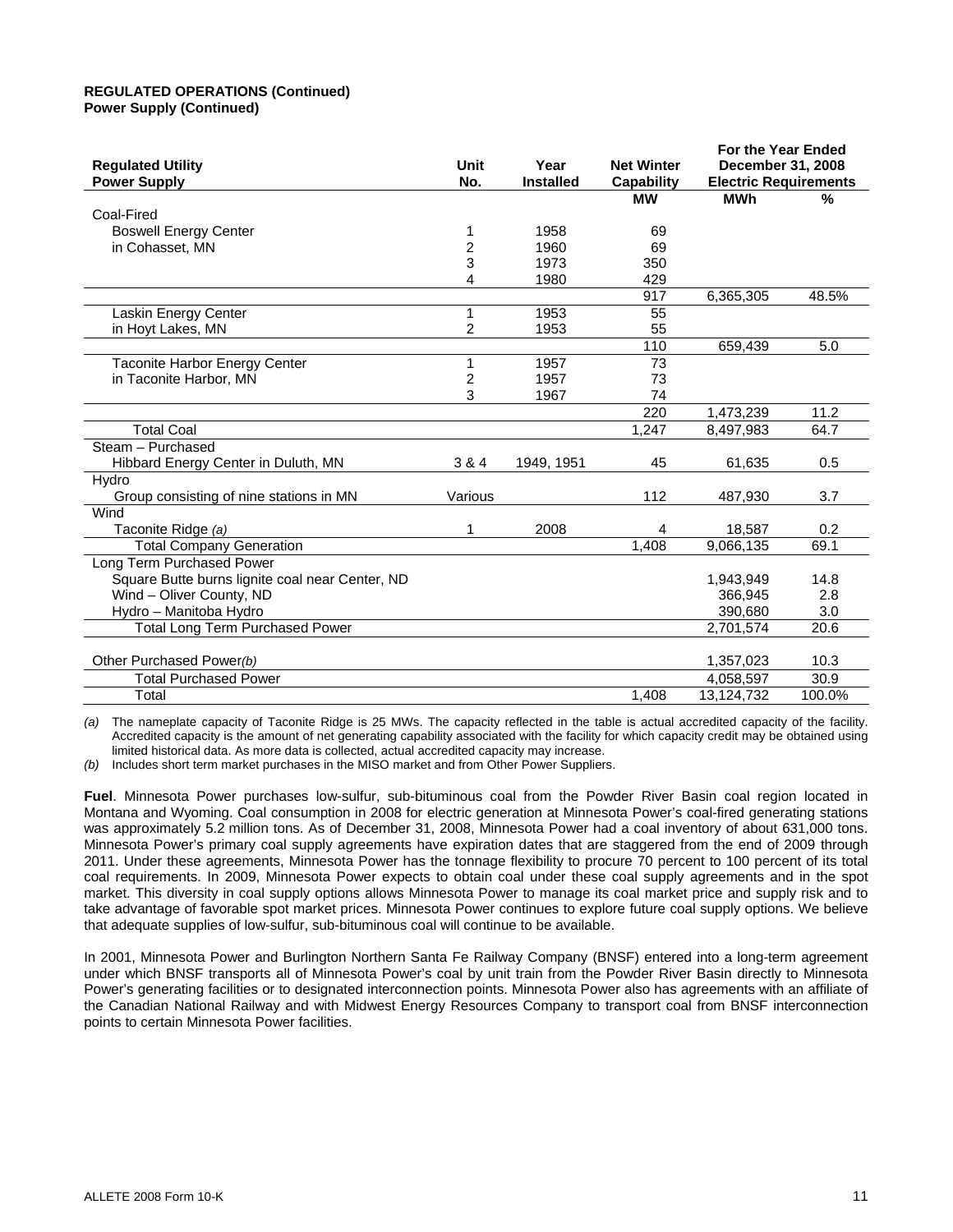#### **REGULATED OPERATIONS (Continued) Fuel (Continued)**

On January 24, 2008, we received a letter from BNSF alleging that the Company defaulted on a material obligation under the Company's Coal Transportation Agreement (CTA). In the notice, BNSF claimed the Company underpaid approximately \$1.6 million for coal transportation services in 2006 and that failure to pay such amount plus interest may result in BNSF's termination of the CTA. We believe we do not owe the amount claimed. On April 1, 2008, to ensure that BNSF did not attempt to terminate the CTA, we paid under protest the full amount claimed by BNSF and filed a demand for arbitration of the issue. On April 22, 2008, BNSF filed a counterclaim in the arbitration disputing our position that we are entitled to a refund from BNSF of \$1.5 million plus interest for amounts that we overpaid for 2007 deliveries. The arbitration is proceeding in connection with the claim regarding 2006 payments and the counterclaim regarding 2007 payments, and we are unable to predict the outcome at this time. The delivered costs of fuel for the Company's generation are recoverable from Minnesota Power's utility customers through the fuel adjustment clause.

#### **Coal Delivered to Minnesota Power**

| <b>Year Ended December 31</b> | 2008    | 200 <sup>-</sup> | 2006    |
|-------------------------------|---------|------------------|---------|
| Average Price per Ton         | \$22.73 | \$21.78          | \$20.19 |
| Average Price per MBtu        | \$1.25  | \$1.20           | \$1.10  |

**Long Term Purchased Power**. Minnesota Power has contracts to purchase capacity and energy from various entities. The largest contract is with Square Butte. Under an agreement with Square Butte, expiring at the end of 2026, Minnesota Power is currently entitled to approximately 50 percent of the output of a 455-MW coal-fired generating unit located near Center, North Dakota. (See Note 8, Commitments, Guarantees, and Contingencies.) The Square Butte generating unit operated by Minnkota Power burns North Dakota lignite coal supplied by BNI Coal in accordance with the terms of a contract that extends through 2026. Square Butte's cost of lignite burned in 2008 was approximately \$0.93 per MBtu. The lignite that has been dedicated to Square Butte by BNI Coal is located on lands essentially all of which are under private control and presently leased by BNI Coal. This lignite supply is sufficient to provide fuel for the anticipated useful life of the generating unit.

We have two wind power purchase agreements with an affiliate of NextEra Energy to purchase the output from two wind facilities, Oliver Wind I and II located near Center, North Dakota. We began purchasing the output from Oliver Wind I, a 50- MW facility, in December 2006 and the output from Oliver Wind II, a 48-MW facility in November 2007. Each agreement is for 25 years and provides for the purchase of all output from the facilities.

We currently have a 50 MW power purchase agreement with Manitoba Hydro that expires in April 2009. We have entered into an additional 50 MW power purchase agreement with Manitoba Hydro that begins May 2009 and runs through April 2015.

#### **Transmission and Distribution**

We have electric transmission and distribution lines of 500 kV (8 miles), 230 kV (605 miles), 161 kV (43 miles), 138 kV (126 miles), 115 kV (1,224 miles) and less than 115 kV (6,215 miles). We own and operate 165 substations with a total capacity of 10,179 megavoltamperes. Some of our transmission and distribution lines interconnect with other utilities.

#### **Investment in ATC**

Our wholly owned subsidiary, Rainy River Energy owns approximately 8 percent of ATC, a Wisconsin-based utility that owns and maintains electric transmission assets in parts of Wisconsin, Michigan, Minnesota and Illinois. ATC provides transmission service under rates regulated by the FERC that are set in accordance with the FERC's policy of establishing the independent operation and ownership of, and investment in, transmission facilities. We account for our investment in ATC under the equity method of accounting, pursuant to EITF 03-16, "Accounting for Investments in Limited Liability Companies." As of December 31, 2008, our equity investment balance in ATC was \$76.9 million (\$65.7 million at December 31, 2007).

#### **Properties**

We own office and service buildings, an energy control center, repair shops, lease offices, and storerooms in various localities. All of our electric plants are subject to mortgages, which collateralize the outstanding first mortgage bonds of Minnesota Power and SWL&P. Generally, we hold fee interest in our real properties subject only to the lien of the mortgages. Most of our electric lines are located on land not owned in fee, but are covered by appropriate easement rights or by necessary permits from governmental authorities. WPPI Energy owns 20 percent of Boswell Unit 4. WPPI Energy has the right to use our transmission line facilities to transport its share of Boswell generation. (See Note 4. Jointly-Owned Electric Facility.)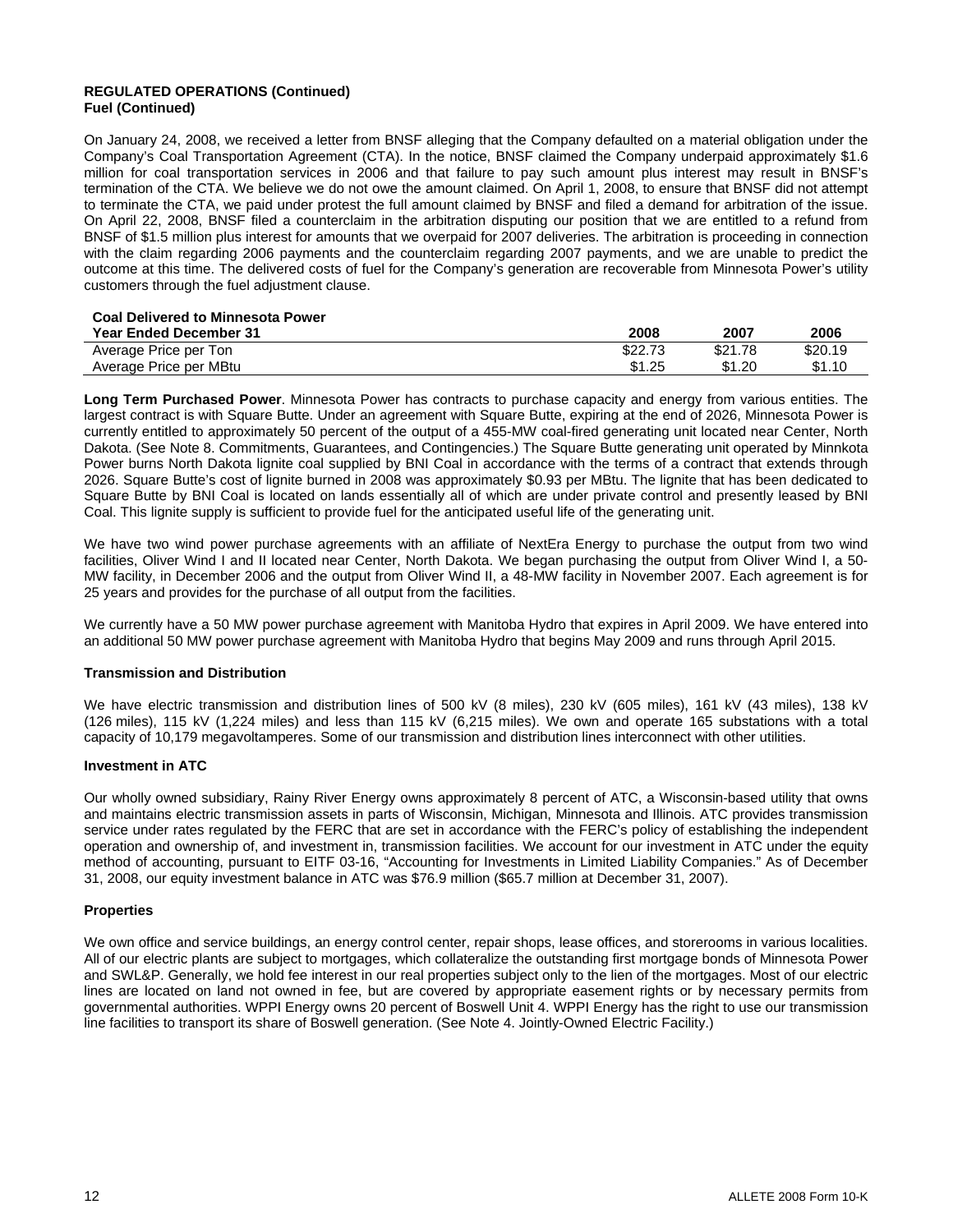### **REGULATED OPERATIONS (Continued)**

#### **Regulatory Matters**

We are subject to the jurisdiction of various regulatory authorities. The MPUC has regulatory authority over Minnesota Power's service area in Minnesota, retail rates, retail services, issuance of securities and other matters. The FERC has jurisdiction over the licensing of hydroelectric projects, the establishment of rates and charges for the sale of electricity for resale and transmission of electricity in interstate commerce, certain accounting and record-keeping practices and ATC. The PSCW has regulatory authority over SWL&P's retail sales of electricity, natural gas, water, issuances of securities, and other matters. The MPUC, FERC, and PSCW had regulatory authority over 62 percent, 10 percent, and 9 percent, respectively, of our 2008 consolidated operating revenue.

**Electric Rates.** Minnesota Power designs its electric service rates based on cost of service studies under which allocations are made to the various classes of customers. Nearly all retail sales include billing adjustment clauses, which adjust electric service rates for changes in the cost of fuel and purchased energy, recovery of current and deferred conservation improvement program expenditures and recovery of certain environmental and renewable expenditures.

Information published by the Edison Electric Institute (*Typical Bills and Average Rates Report – Winter 2008* and *Rankings – July 1, 2008*) ranked Minnesota Power as having the ninth lowest average retail rates out of 175 investor-owned utilities in the United States. According to this report, we had the lowest rates in Minnesota and in the region consisting of Iowa, Kansas, Minnesota, Missouri, North Dakota, South Dakota and Wisconsin.

Minnesota Power requires that all large industrial and commercial customers under contract specify the date when power is first required. Thereafter, the customer is generally billed monthly for at least the minimum power for which they contracted. These conditions are part of all contracts covering power to be supplied to new large industrial and commercial customers and to current customers as their contracts expire or are amended. All rates and other contract terms are subject to approval by appropriate regulatory authorities.

**Minnesota Public Utilities Commission.** On May 2, 2008, Minnesota Power filed a rate increase request with the MPUC seeking an average rate increase of 8.5 percent for retail customers. The rate filing seeks a return on equity of 11.15 percent, and a capital structure consisting of 54.8 percent equity and 45.2 percent debt. On an annualized basis, the requested rate increase would generate approximately \$40 million in additional revenue. Interim rates were effective on August 1, 2008, and resulted in an increase for retail customers of approximately \$36 million, or 7.5 percent, on an annualized basis, subject to refund pending the final rate order. Incremental revenue in 2008 from the interim retail rate increase was approximately \$13 million. The transition to a new base cost of fuel coincident with interim rates resulted in the non-recovery through the fuel adjustment clause of approximately \$19 million of fuel and purchased power costs incurred in 2008. We have entered into a stipulation and settlement agreement that would allow recovery of the \$19 million in 2009 and which addresses specific concerns identified by interveners in the rate case; the stipulation and settlement agreement is subject to MPUC approval. The final rate order is expected in the second quarter of 2009. We cannot predict the final level of rates that may be approved by the MPUC. Prior to the May 2008 retail rate request Minnesota Power's rates were based on a 1994 MPUC retail rate order that allowed for an 11.6 percent return on equity.

*Integrated Resource Plan.* In October 2007, Minnesota Power filed its Integrated Resource Plan (IRP), a comprehensive estimate of future capacity needs within the Minnesota Power service territory. In October 2008, the MPUC issued an order approving our request to re-file the IRP by October 1, 2009 in order to incorporate the North Dakota wind project and otherwise update our load forecasting and modeling in the IRP. (See Item 7. Management's Discussion and Analysis of Financial Condition and Results of Operations - Outlook for additional information on the North Dakota wind project.)

Minnesota Power plans to meet expected loads through approximately 2020 by adding a significant amount of renewable generation and some supporting peaking generation. We plan to add 300 to 500 megawatts of carbon-minimizing renewable energy to our generation mix. Besides the additional generation from renewable sources, Minnesota Power anticipates future supply will come from a combination of sources, including:

- "As-needed" peaking and intermediate generation facilities;
- Expiration of wholesale contracts presently in place;
- Short-term market purchases;
- Improved efficiency of existing generation and power delivery assets; and
- Expanded conservation and demand-side management initiatives.

We do not anticipate the need for new base load system generation within the Minnesota Power service territory through approximately 2020, and we project a one percent average annual growth in electric usage from our existing customers over that time frame.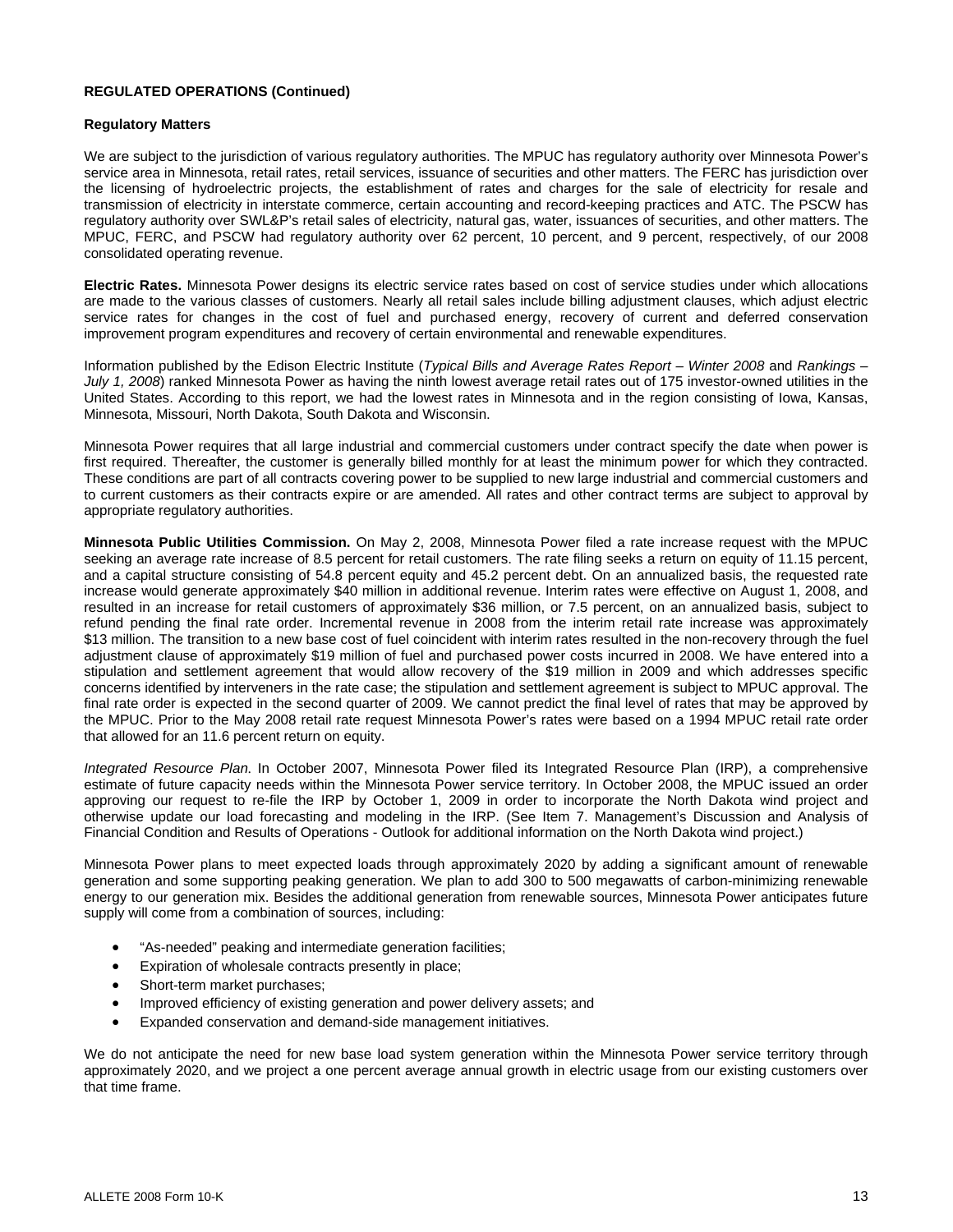#### **REGULATED OPERATIONS (Continued) Regulatory Matters (Continued)**

*AREA and Boswell Unit 3 Emission Reduction Plans.* In May 2006, the MPUC authorized current cost recovery of expenditures to reduce emissions of  $SO_2$ ,  $NO_X$ , and mercury emissions at Taconite Harbor and Laskin under the AREA Plan. The AREA Plan has significantly reduced emissions from Taconite Harbor and Laskin, while maintaining a reliable and reasonably-priced energy supply to meet the needs of our customers. Environmental retrofits at Laskin and Taconite Harbor Units 1 and 2 are complete and in service. The environmental regulatory requirements for Taconite Harbor Unit 3 are pending finalization of the Minnesota Regional Haze implementation plan by the MPCA. We are expecting to retrofit Taconite Harbor Unit 3 by 2013 and are evaluating compliance requirements and cost recovery options for this final unit.

We are making emission reduction investments at our Boswell Unit 3 generating unit. The investments in pollution control equipment will reduce particulates,  $SO_2$ ,  $NO_X$ , and mercury emissions to meet future federal and state requirements. The MPUC has authorized a cash return on construction work in progress during the construction phase in lieu of AFUDC-Equity and allows for a return on investment and current cost recovery of incremental operations and maintenance expenses once the new equipment is installed and the unit is placed back in service in late 2009. We began cost recovery on January 1, 2008. In September 2008, we filed a petition with the MPUC to approve the Boswell Unit 3 rate adjustment for 2009. If approved, new rates would allow cost recovery relating to additional investments planned for 2009.

*Boswell NOX Reduction Plan.* In September 2008, we submitted to the MPCA and MPUC a \$92 million environmental initiative proposing cost recovery for  $NO<sub>X</sub>$  emission reductions from Boswell Units 1, 2, and 4. If approved by the MPUC, the Boswell  $N_{\text{O}_X}$  Reduction Plan is expected to significantly reduce  $N_{\text{O}_X}$  emissions from these units. In conjunction with the  $N_{\text{O}_X}$  reduction Plan, we plan to install an efficiency upgrade to the existing turbine/generator at Boswell Unit 4 adding approximately 60 MWs of total output with no additional emissions. A second filing requesting cost recovery for the plan will be submitted to the MPUC in the first quarter of 2009.

*Conservation Improvement Program (CIP).* Minnesota requires electric utilities to spend a minimum of 1.5 percent of gross operating revenues from service provided in the state on energy CIPs each year. These investments are recovered from retail customers through a billing adjustment and amounts included in retail base rates. The MPUC allows utilities to accumulate, in a deferred account for future cost recovery, all CIP expenditures, as well as a carrying charge on the deferred account balance. Minnesota's Next Generation Energy Act of 2007 introduced, in addition to minimum spending requirements, an energy-saving goal of 1.5 percent of gross annual retail electric energy sales by 2010. In May 2007, an abbreviated filing was submitted and subsequently approved by the MPUC, allowing the continuation of Minnesota Power's 2006-2007 CIP biennial and related goals for one additional year, through 2008. For future program years, Minnesota Power will build upon current successful CIPs in an effort to meet the newly established 1.5 percent energy-saving goal. Minnesota Power's CIP investment goal was \$3.7 million for 2008 (\$3.2 million for 2007 and 2006), with actual spending of \$4.8 million in 2008 (\$3.9 million in 2007; \$3.8 million in 2006).

**Federal Energy Regulatory Commission.** The FERC has jurisdiction over our wholesale electric services and operations. Minnesota Power's hydroelectric facilities, which are located in Minnesota, are also licensed by the FERC.

On February 8, 2008, the FERC approved Minnesota Power's wholesale tariff rate increase effective March 1, 2008. Minnesota Power's wholesale customers consist of 16 municipalities in Minnesota and 1 private utility in Wisconsin. The FERC authorized an average 10.0 percent increase for wholesale municipal customers, and an overall return on equity of 11.25 percent. Incremental revenue in 2008 from the FERC authorized wholesale rate increase was approximately \$6 million.

**Public Service Commission of Wisconsin.** SWL&P's current retail rates are based on a December 2008 PSCW retail rate order that became effective January 1, 2009, and allows for an 11.1 percent return on common equity. The new rates reflected a 3.5 percent average increase in retail utility rates for SWL&P customers (a 13.4 percent increase in water rates, a 4.7 percent increase in electric rates, and a 0.6 percent decrease in natural gas rates). On an annualized basis, the rate increase will generate approximately \$3 million in additional revenue.

#### **Regional Organizations**

**Midwest Independent Transmission System Operator, Inc.** Minnesota Power and SWL&P are members of MISO, a regional transmission organization. Minnesota Power and SWL&P retain ownership of their respective transmission assets and control area functions, but their transmission network is under the regional operational control of MISO, and they take and provide transmission service under the MISO open access transmission tariff. MISO continues its efforts to standardize rates, terms, and conditions of transmission service over its broad region, encompassing all or parts of 15 states and one Canadian province, and over 100,000 MWs of generating capacity.

In January 2009, MISO launched the new Ancillary Services Market (ASM) aimed at establishing a market for energy and operating reserves. In May 2008, in preparation of the new market, Minnesota Power and the other investor-owned utilities in Minnesota prepared a joint filing seeking MPUC approval for the authority to account for costs and revenues that have been instituted by the ASM market. The MPUC held a discussion-only hearing on the joint filing in December 2008, and has indicated it will likely bring the matter back before the MPUC in the first quarter of 2009.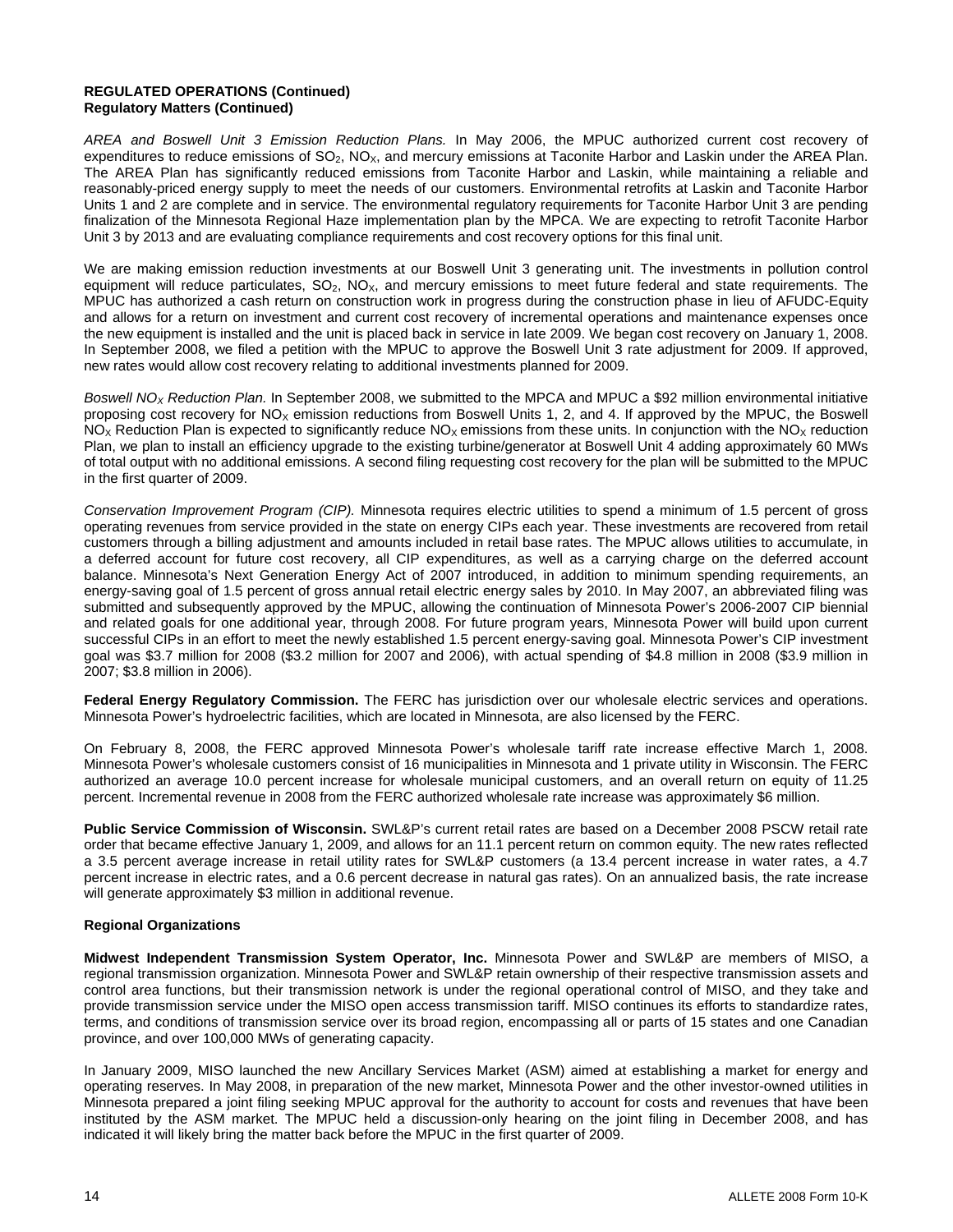#### **REGULATED OPERATIONS (Continued) Regional Organizations (Continued)**

**Mid-Continent Area Power Pool (MAPP).** Minnesota Power also participates in MAPP, a power pool operating in parts of eight states in the Upper Midwest and in two Canadian provinces. MAPP functions include a regional transmission committee and a generation reserve sharing pool.

### **Minnesota Legislation**

*Renewable Energy.* In February 2007, Minnesota enacted a law requiring Minnesota Power to generate or procure 25 percent of our energy from renewable energy sources by 2025. The law also requires Minnesota Power to meet interim milestones of 12 percent by 2012, 17 percent by 2016, and 20 percent by 2020. The law allows the MPUC to modify or delay a standard obligation if implementation will cause significant ratepayer cost or technical reliability issues. If a utility is not in compliance with a standard, the MPUC may order the utility to construct facilities, purchase renewable energy or purchase renewable energy credits. Minnesota Power was developing and making renewable supply additions as part of its generation planning strategy prior to the enactment of this law and this activity continues.

*Greenhouse Gas Reduction.* In 2007, Minnesota passed legislation establishing non-binding targets for carbon dioxide reductions. This legislation establishes a goal of reducing statewide GHG emissions across all sectors to a level at least 15 percent below 2005 levels by 2015, at least 30 percent below 2005 levels by 2025, and at least 80 percent below 2005 levels by 2050. Minnesota is also participating in the Midwestern Greenhouse Gas Reduction Accord, a regional effort to develop a multi-state approach to GHG emission reductions.

We cannot predict the nature or timing of any additional GHG legislation or regulation. Although we are unable to predict the compliance costs we might incur, the costs could have a material impact on our financial results.

#### **Competition**

In August 2005, the Energy Policy Act of 2005 (EPAct 2005) was signed into law, which and enacted PUHCA 2005. PUHCA 2005 gives FERC certain authority over books and records of public utility holding companies and their affiliates. It also addresses FERC review and authorization of the allocation of costs for non-power goods, or administrative or management services when requested by a holding company system or state commission. In addition, EPAct 2005 directs the FERC to issue certain rules addressing electricity reliability, investment in energy infrastructure, fuel diversity for electric generation, promotion of energy efficiency and wise energy use.

We believe the overall impact of the EPAct 2005 on the electric utility industry has been positive and are continuing to evaluate the effects on our business as this legislation is being implemented. This federal legislation is designed to bring more certainty to energy markets in which ALLETE participates, as well as to provide investment incentives for energy efficiency, energy infrastructure (such as electric transmission lines) and energy production. The FERC has the responsibility of implementing numerous new standards as a result of the promulgation of the EPAct 2005. To date the FERC's regulatory efforts under the EPAct 2005 appear to be generally positive for the utility industry. We cannot predict the timing or substance of any future legislation or regulation.

#### **Franchises**

Minnesota Power holds franchises to construct and maintain an electric distribution and transmission system in 93 cities and towns located within its electric service territory. SWL&P holds similar franchises for electric, natural gas and/or water systems in 15 cities and towns within its service territory. The remaining cities and towns served by us do not require a franchise to operate within their boundaries. Our exclusive service territories are established by state regulatory agencies.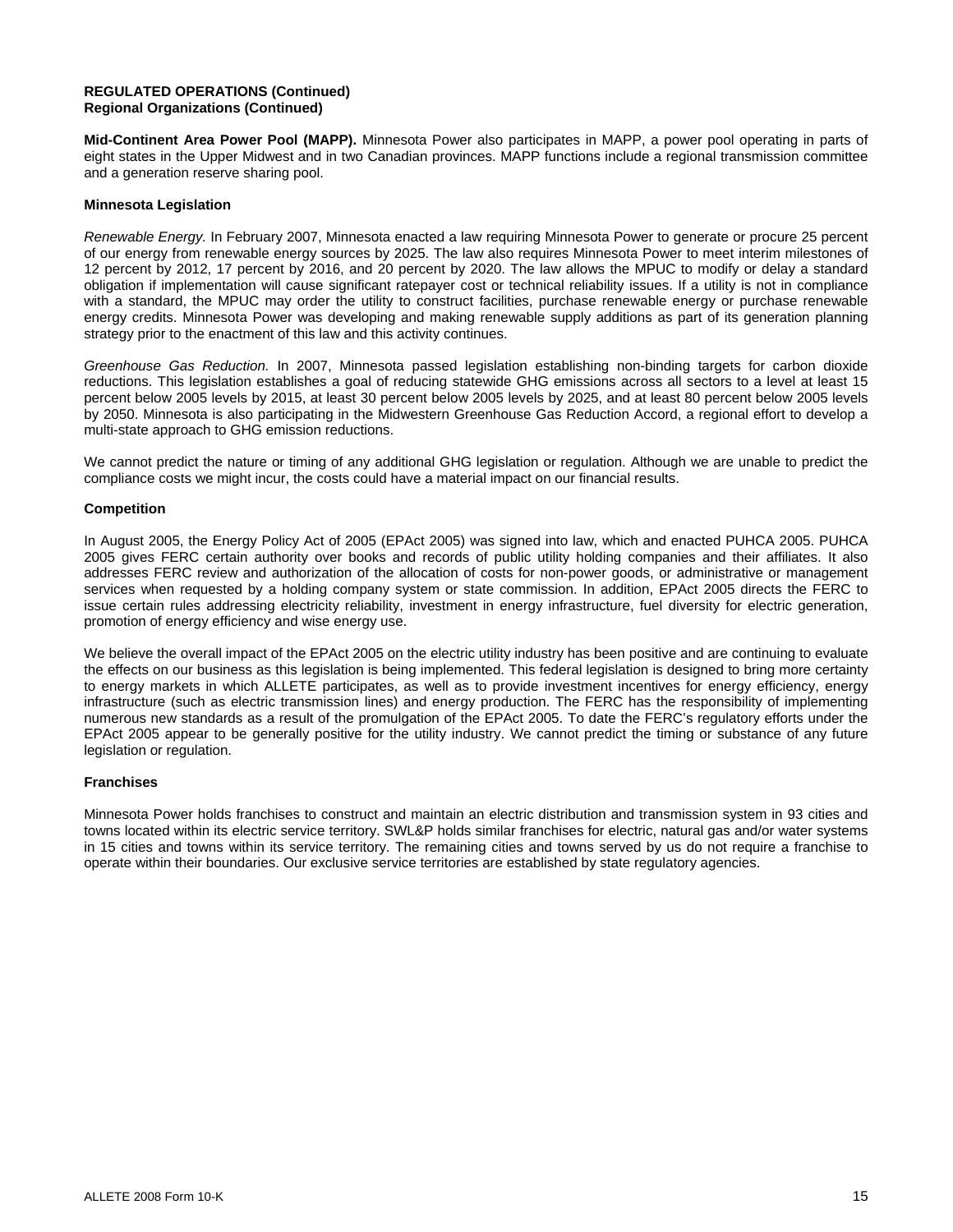#### **INVESTMENTS AND OTHER**

Investments and Other is comprised primarily of BNI Coal, our coal mining operations in North Dakota, and ALLETE Properties, our Florida real estate business. This segment also includes emerging technology investments (\$7.4 million at December 31, 2008), a small amount of non-rate base generation, approximately 7,000 acres of land for sale in Minnesota, and earnings on cash and short-term investments.

#### **BNI Coal**

BNI Coal operates a lignite mine in North Dakota. BNI Coal is a low-cost supplier of lignite in North Dakota, producing about 4 million tons annually. Two electric generating cooperatives, Minnkota Power and Square Butte, presently consume virtually all of BNI Coal's production of lignite under cost-plus coal supply agreements extending through 2026. (See Item 1. Business – Fuel and Note 8. Commitments, Guarantees and Contingencies.) The mining process disturbs and reclaims between 200 and 250 acres per year. Laws require that the reclaimed land be at least as productive as it was prior to mining. The average cost to reclaim one acre of land is approximately \$35,000, however, depending on conditions, it could be significantly higher. Reclamation costs are included in the cost of coal passed through to customers. With lignite reserves of an estimated 600 million tons, BNI Coal has ample capacity to expand production.

#### **ALLETE Properties**

ALLETE Properties is our real estate business that has operated in Florida since 1991. Our current strategy is to complete and maintain key entitlements and infrastructure improvements which enhance values without requiring significant additional investment, and position the current property portfolio for a maximization of value and cash flow when market conditions improve.

Our two major development projects include Town Center and Palm Coast Park. A third proposed development project, Ormond Crossings, is in the permitting and planning stage. Development activities involve mainly zoning, permitting, platting, and master infrastructure construction. Development costs are financed through a combination of community development district bonds, bank loans, and internally-generated funds.

**Town Center.** Town Center, which is located in the city of Palm Coast, is a mixed-use development with a neo-traditional downtown core area. Construction of the major infrastructure improvements at Town Center was substantially complete at the end of 2006. At build-out, Town Center is expected to include approximately 3,200 residential units and 3.8 million square feet of various types of non-residential space. Sites have also been set aside for a new city hall, a community center, an art and entertainment center, and other public uses. Market conditions will determine how quickly Town Center builds out.

**Palm Coast Park.** Palm Coast Park, which is located in the city of Palm Coast, is a 4,700-acre mixed-use development. Major infrastructure construction at Palm Coast Park was substantially complete at the end of 2007. At build-out, Palm Coast Park is expected to include approximately 4,000 residential units, 3.2 million square feet of various types of non-residential space and certain public facilities. Market conditions will determine how quickly Palm Coast Park builds out.

**Ormond Crossings.** Ormond Crossings is an approximately 6,000-acre mixed-use development that is located in both the city of Ormond Beach in Volusia County and unincorporated Flagler County. Planning, engineering design, and permitting of the master infrastructure are ongoing. We estimate the first two phases of Ormond Crossings will include 2,500–3,200 residential units and 2.5–3.5 million square feet of various types of non-residential space. Ormond Crossings will also include approximately 2,000 acres of a regionally significant wetlands mitigation bank that was permitted by the St. Johns River Water Management District in 2008 and is expected to be permitted by the U.S. Army Corps of Engineers in 2009. Wetland mitigation credits will be used at Ormond Crossings and will be available-for-sale to other developers. Market conditions will determine when and if Ormond Crossings will be built out. We do not expect any significant activity in 2009.

See Item 7. Management's Discussion and Analysis of Financial Condition and Results of Operations for more information on ALLETE Properties' land holdings.

**Seller Financing.** ALLETE Properties sometimes provides seller financing. At December 31, 2008, outstanding finance receivables were \$13.6 million, with maturities up to 4 years. These finance receivables accrue interest at market-based rates and are collateralized by the financed properties.

**Regulation.** A substantial portion of our development properties in Florida are subject to federal, state and local regulations, and restrictions that may impose significant costs or limitations on our ability to develop the properties. Much of our property is vacant land and some is located in areas where development may affect the natural habitats of various protected wildlife species or in sensitive environmental areas such as wetlands.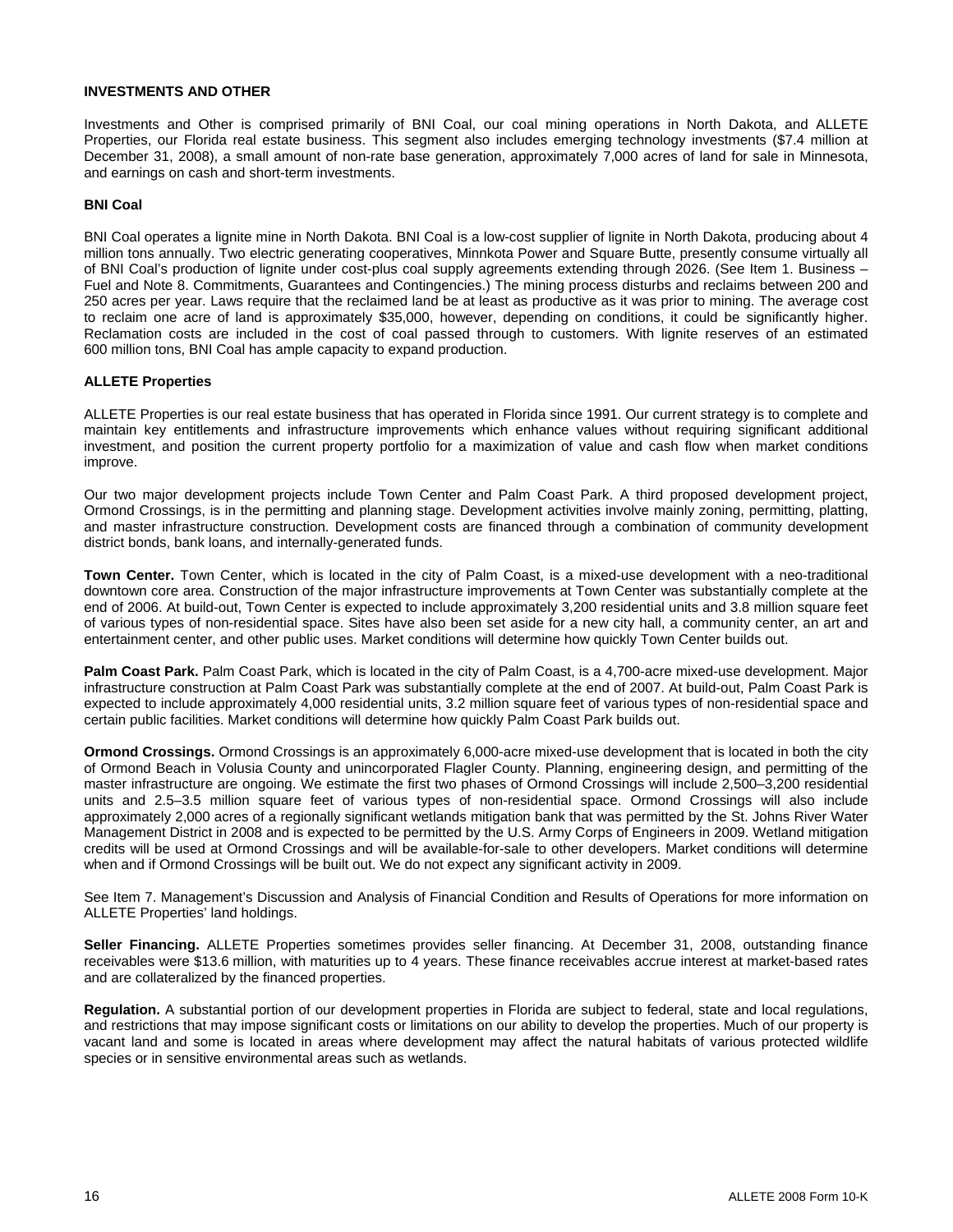#### **INVESTMENTS AND OTHER (Continued)**

#### **Non-Rate Base Generation**

Non-Rate base generation consists of approximately 50 MWs of generation. In 2008, we sold 0.2 million MWh of non-rate base generation (0.2 million in 2007 and 2006).

| <b>Non-Rate Base Power Supply</b> | Unit<br>No. | Year<br><b>Installed</b> | Year<br><b>Acquired</b> | <b>Net</b><br>Capability |
|-----------------------------------|-------------|--------------------------|-------------------------|--------------------------|
|                                   |             |                          |                         | <b>MW</b>                |
| Steam                             |             |                          |                         |                          |
| Wood-Fired (a)                    |             |                          |                         |                          |
| <b>Cloquet Energy Center</b>      | 5           | 2001                     | 2001                    | 23                       |
| in Cloquet, MN                    |             |                          |                         |                          |
| Rapids Energy Center (b)          | 6 & 7       | 1969, 1980               | 2000                    | 29                       |
| in Grand Rapids, MN               |             |                          |                         |                          |
| Hydro                             |             |                          |                         |                          |
| <b>Conventional Run-of-River</b>  |             |                          |                         |                          |
| Rapids Energy Center (b)          | 4 & 5       | 1917                     | 2000                    | 1                        |
| in Grand Rapids, MN               |             |                          |                         |                          |

*(a) Supplemented by coal.* 

*(b) The net generation is primarily dedicated to the needs of one customer.* 

#### **Other**

**Minnesota Land.** We have about 7,000 acres of land available-for-sale in Minnesota. We acquired the land in 2001 when we purchased Taconite Harbor.

**Emerging Technology Investments.** The majority of our emerging technology investments are minority investments in venture capital funds. We account for our investment in venture capital funds under the equity method of accounting. The total carrying value of our emerging technology portfolio was \$7.4 million at December 31, 2008. (See Note 6. Investments.) Our remaining commitment of \$0.7 million at December 31, 2008 may be invested in 2009. We do not have plans to make any additional investments beyond this commitment.

#### **Environmental Matters**

Our businesses are subject to regulation of environmental matters by various federal, state and local authorities. We consider our businesses to be in substantial compliance with currently applicable environmental regulations and believe all necessary permits to conduct such operations have been obtained. Due to future stricter environmental requirements through legislation and/or rulemaking, we anticipate that potential expenditures for environmental matters will be material and will require significant capital investments. (See Item 7. Management's Discussion and Analysis of Financial Condition and Results of Operations – Capital Requirements.)

We review environmental matters for disclosure on a quarterly basis. Accruals for environmental matters are recorded when it is probable that a liability has been incurred and the amount of the liability can be reasonably estimated, based on current law and existing technologies. These accruals are adjusted periodically as assessment and remediation efforts progress, or as additional technical or legal information becomes available. Accruals for environmental liabilities are included in the balance sheet at undiscounted amounts and exclude claims for recoveries from insurance or other third parties. Costs related to environmental contamination treatment and cleanup are charged to expense unless recoverable in rates from customers.

**Air.** *Clean Air Act.* The federal Clean Air Act Amendments of 1990 (Clean Air Act) established the acid rain program which created emission allowances for  $SO_2$  and system wide averaging  $NO<sub>X</sub>$  limits. Minnesota Power's generating facilities mainly burn low-sulfur western sub-bituminous coal. Square Butte, located in North Dakota, burns lignite coal. All of these facilities are equipped with pollution control equipment such as scrubbers, bag houses, or electrostatic precipitators. Minnesota Power's generating facilities are currently in compliance with permitted emission requirements.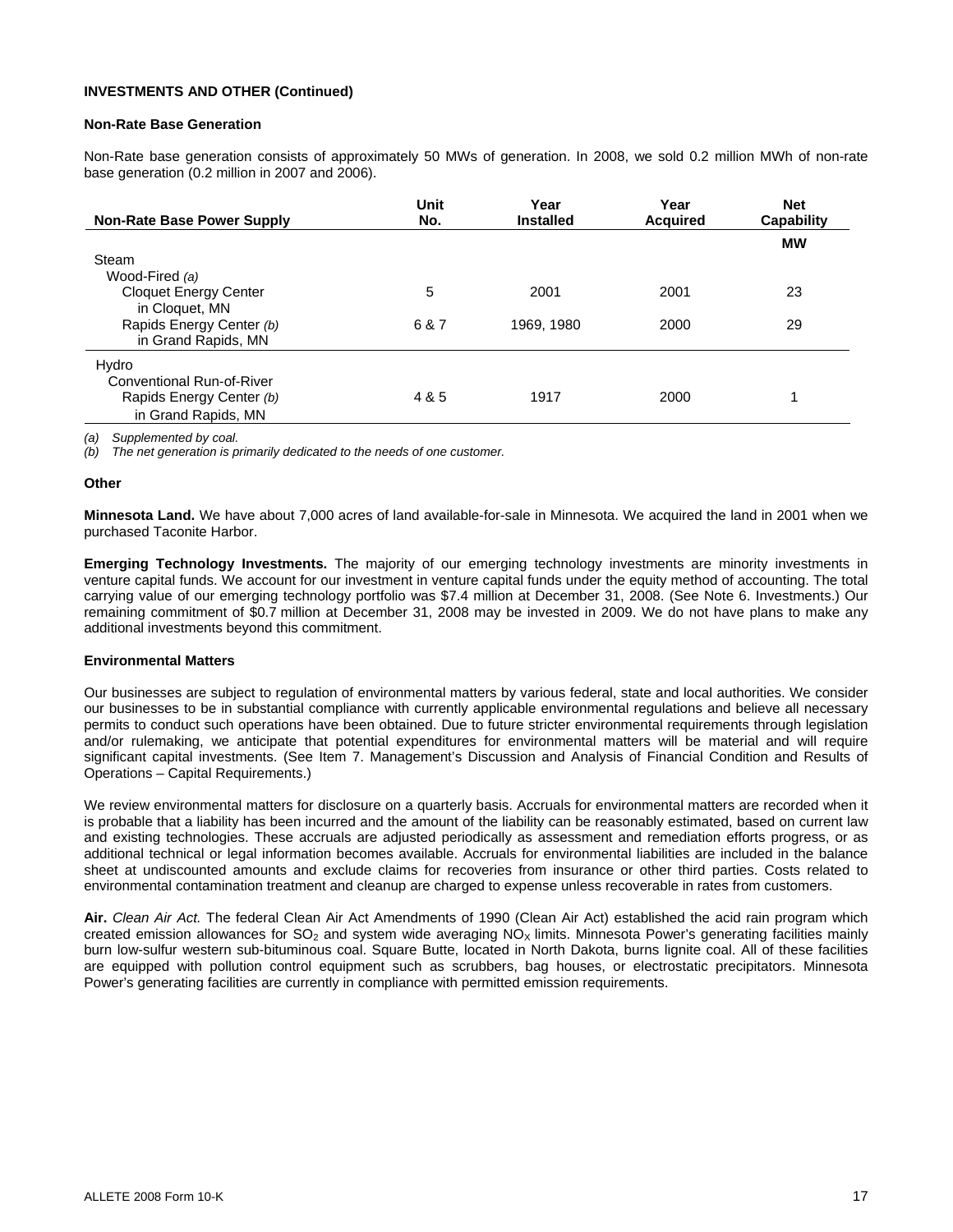#### **Environmental Matters (Continued) Air (Continued)**

*New Source Review.* On August 8, 2008, Minnesota Power received a Notice of Violation (NOV) from the United States EPA asserting violations of the New Source Review (NSR) requirements of the Clean Air Act at Boswell Units 1-4 and Laskin Unit 2. The NOV also asserts that the Boswell Unit 4 Title V permit was violated. The NOV asserts that seven projects undertaken at these coal-fired plants between the years 1981 and 2000 should have been reviewed under the NSR requirements. Minnesota Power believes the projects were in full compliance with the Clean Air Act, NSR requirements and applicable permits.

The EPA has been conducting a nationwide enforcement initiative since 1999 relating to NSR requirements. In 2000, 2001, and 2002 Minnesota Power received requests from the EPA pursuant to Section 114(a) of the Clean Air Act seeking information regarding capital expenditures with respect to Boswell and Laskin. Minnesota Power responded to these requests; however, we had no further communications from the EPA regarding the information provided until receipt of the NOV.

We are engaged in discussions with the EPA regarding resolution of these matters, but we are unable to predict the outcome of these discussions. Since 2006, Minnesota Power has significantly reduced, and continues to reduce, emissions at Boswell and Laskin. The resolution could result in civil penalties and the installation of control technology, some of which is already planned or completed for other regulatory requirements. Any costs of installing pollution control technology would likely be eligible for recovery in rates over time subject to MPUC and FERC approval in a rate proceeding. We are unable to predict the ultimate financial impact or the resolution of these matters at this time.

*EPA Clean Air Interstate Rule.* In March 2005, the EPA announced the Clean Air Interstate Rule (CAIR) that sought to reduce and permanently cap emissions of  $SO_2$ ,  $NO<sub>X</sub>$  and particulates in the eastern United States. Minnesota is included as one of the 28 states considered as "significantly contributing" to air quality standards non-attainment in other downwind states. On July 11, 2008, the United States Court of Appeals for the District of Columbia Circuit (Court) vacated the CAIR and remanded the rulemaking to the EPA for reconsideration while also granting our petition that the EPA reconsider including Minnesota as a CAIR state. In September 2008, the EPA and others petitioned the Court for a rehearing or alternatively requested that the CAIR be remanded without a court order. In December 2008, the Court granted the request that the CAIR be remanded without a court order, effectively reinstating a January 1, 2009, compliance date for the CAIR, including Minnesota. However, Minnesota Power has received written assurance from the EPA that it intends to publish a rule amending the CAIR to stay its effectiveness with respect to Minnesota until completion of the EPA's determination of whether Minnesota should be included as a CAIR state. Minnesota Power anticipates the EPA will act regarding this Minnesota administrative stay of the CAIR before CAIR compliance reporting would be required in 2010. If the CAIR ultimately goes into effect in Minnesota, we expect we will have to supplement ongoing emission control retrofits by providing for CAIR related emission allowance purchases, supplemental emission reductions or a combination of both.

*Minnesota Regional Haze*. The regional haze rule requires states to submit state implementation plans (SIPs) to the EPA to address regional haze visibility impairment in 156 federally-protected parks and wilderness areas. Under the regional haze rule, certain large stationary sources of visibility-impairing emissions that were put in place between 1962 and 1977 are required to install emission controls, known as best available retrofit technology (BART). We have certain steam units (Boswell Unit 3 and Taconite Harbor Unit 3) that are subject to BART requirements.

Pursuant to the regional haze rule, Minnesota was required to develop its SIP by December 2007. As a mechanism for demonstrating progress towards meeting the long-term regional haze goal, in April 2007 the MPCA advanced a draft conceptual SIP which relied on the implementation of CAIR. However, a formal SIP was never filed due to the Court's review of CAIR as more fully described above under "EPA Clean Air Interstate Rule." Subsequently, the MPCA has requested that companies with BART eligible units complete and submit a BART emissions control retrofit study, which we did as to Taconite Harbor Unit 3 in November 2008. The retrofit work currently underway on Boswell Unit 3 meets the BART requirement for that unit. It is uncertain what controls will ultimately be required by the MPCA at Taconite Harbor Unit 3 in connection with the regional haze rule.

*EPA Clean Air Mercury Rule.* In March 2005, the EPA also announced the Clean Air Mercury Rule (CAMR) that would have reduced and permanently capped emissions of electric utility mercury emissions in the continental United States. In February 2008, the Court overturned the CAMR and remanded the rulemaking to the EPA for reconsideration. In October 2008, the Department of Justice, on behalf of the EPA, petitioned the Supreme Court to review the Court's decision in the CAMR case. It is uncertain how the Supreme Court will respond. Cost estimates for complying with CAMR or future mercury regulations under the Clean Air Act are therefore premature at this time.

*Minnesota Mercury Emission Law.* This legislation requires Minnesota Power to file mercury emission reduction plans for Boswell Units 3 and 4. The Boswell Unit 3 emission reduction plan was filed with the MPCA in October 2006. Minnesota Power is required to install mercury emission reduction technology and equipment by December 31, 2010. (See Item 1. Business – Regulated Operations – Minnesota Public Utilities Commission – AREA and Boswell Unit 3 Emission Reduction Plans.) The next step will be to file a mercury emissions reduction plan for Boswell Unit 4 by July 1, 2011, with implementation no later than December 31, 2014.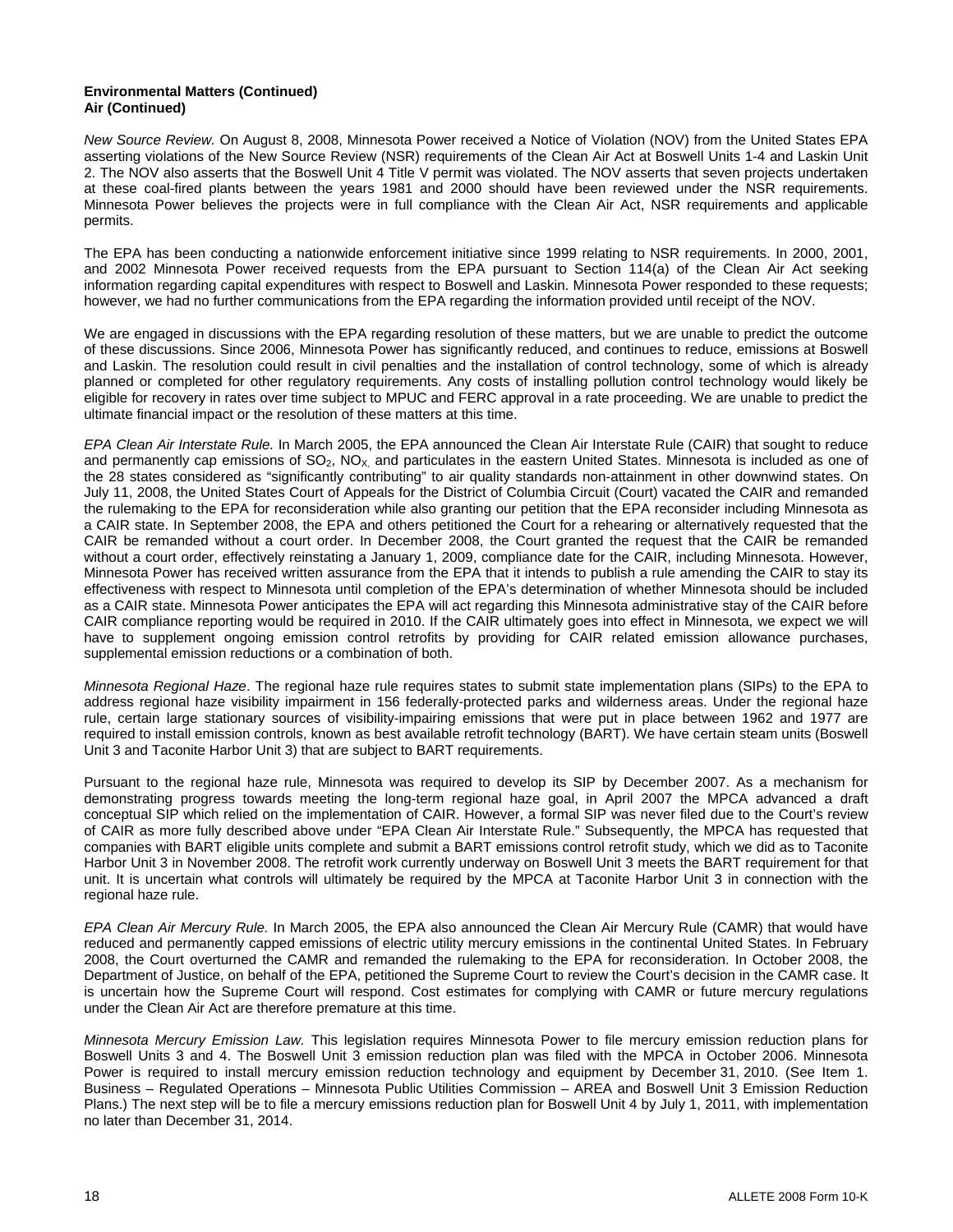#### **Environmental Matters (Continued)**

**Water.** The Federal Water Pollution Control Act requires NPDES permits to be obtained from the EPA (or, when delegated, from individual state pollution control agencies) for any wastewater discharged into navigable waters. We have obtained all necessary NPDES permits, including NPDES storm water permits for applicable facilities, to conduct our operations. We are in material compliance with these permits.

**Solid and Hazardous Waste.** The Resource Conservation and Recovery Act of 1976 regulates the management and disposal of solid wastes and hazardous wastes. We are required to notify the EPA of hazardous waste activity and consequently, routinely submit the necessary reports to the EPA. The Toxic Substances Control Act regulates the management and disposal of materials containing polychlorinated biphenyl (PCB). In response to the EPA Region V's request for utilities to participate in the Great Lakes Initiative by voluntarily removing remaining PCB inventories, Minnesota Power replaced its PCB capacitor banks by 2005. PCB-contaminated oil in substation equipment was replaced by June 2007. We are in material compliance with these rules.

**Manufactured Gas Plant Site.** We are reviewing and addressing environmental conditions at a former manufactured gas plant site within the City of Superior, Wisconsin and formerly operated by SWL&P. We have been working with the WDNR to determine the extent of contamination and the remediation of contaminated locations. We have accrued a \$0.5 million liability for this site at December 31, 2008, and have recorded a corresponding regulatory asset as we expect recovery of remediation costs to be allowed by the PSCW.

#### **Employees**

At December 31, 2008, ALLETE had 1,529 employees, of which 1,449 were full-time.

Minnesota Power and SWL&P have an aggregate 635 employees who are members of the International Brotherhood of Electrical Workers (IBEW) Local 31. The labor agreement with IBEW Local 31 expired on January 31, 2009. Both parties have agreed to extend the current agreement until a new agreement is signed. Negotiations are proceeding as anticipated and we remain optimistic of achieving a ratified agreement.

BNI Coal has 94 employees who are members of the IBEW Local 1593. BNI Coal and IBEW Local 1593 have a labor agreement which expires on March 31, 2011.

#### **Availability of Information**

ALLETE makes its SEC filings, including its annual report on Form 10-K, quarterly reports on Form 10-Q, current reports on Form 8-K and any amendments to those reports, available free of charge on ALLETE's Website www.allete.com, as soon as reasonably practicable after they are electronically filed with or furnished to the SEC.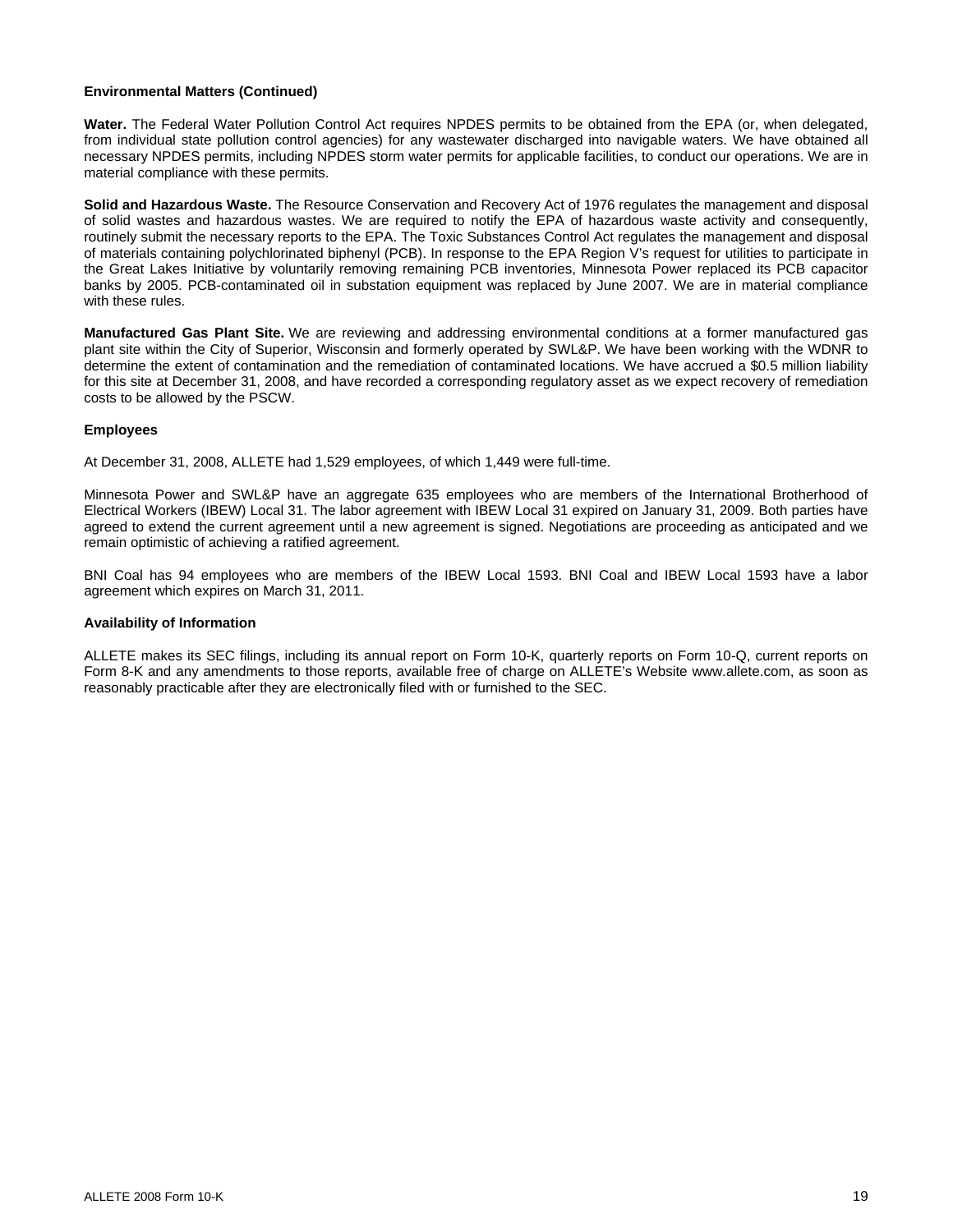#### **Executive Officers of the Registrant**

As of February 13, 2009, these are the executive officers of ALLETE.

#### **Executive Officers Initial Effective Date**

| Donald J. Shippar, Age 59<br>Chairman, President and Chief Executive Officer<br><b>President and Chief Executive Officer</b><br>Executive Vice President – ALLETE and President – Minnesota Power<br>President and Chief Operating Officer – Minnesota Power | January 1, 2006<br>January 21, 2004<br>May 13, 2003<br>January 1, 2002 |
|--------------------------------------------------------------------------------------------------------------------------------------------------------------------------------------------------------------------------------------------------------------|------------------------------------------------------------------------|
| Robert J. Adams, Age 46<br>Vice President - Business Development and Chief Risk Officer<br>Vice President - Utility Business Development                                                                                                                     | May 13, 2008<br>February 1, 2004                                       |
| Deborah A. Amberg, Age 43<br>Senior Vice President, General Counsel and Secretary<br>Vice President, General Counsel and Secretary                                                                                                                           | January 1, 2006<br>March 8, 2004                                       |
| Steven Q. DeVinck, Age 49<br>Controller                                                                                                                                                                                                                      | July 12, 2006                                                          |
| Mark A. Schober, Age 53<br>Senior Vice President and Chief Financial Officer<br>Senior Vice President and Controller<br>Vice President and Controller                                                                                                        | July 1, 2006<br>February 1, 2004<br>April 18, 2001                     |
| Donald W. Stellmaker, Age 51<br>Treasurer                                                                                                                                                                                                                    | July 24, 2004                                                          |
| Claudia Scott Welty, Age 56<br>Senior Vice President and Chief Administrative Officer                                                                                                                                                                        | February 1, 2004                                                       |

All of the executive officers have been employed by us for more than five years in executive or management positions. Prior to election to the positions shown above, the following executives held other positions with the Company during the past five years.

*Ms. Amberg* was a Senior Attorney.

*Mr. DeVinck* was Director of Nonutility Business Development, and Assistant Controller*.*

*Mr. Stellmaker* was Director of Financial Planning.

There are no family relationships between any of the executive officers. All officers and directors are elected or appointed annually.

The present term of office of the executive officers listed above extends to the first meeting of our Board of Directors after the next annual meeting of shareholders. Both meetings are scheduled for May 12, 2009.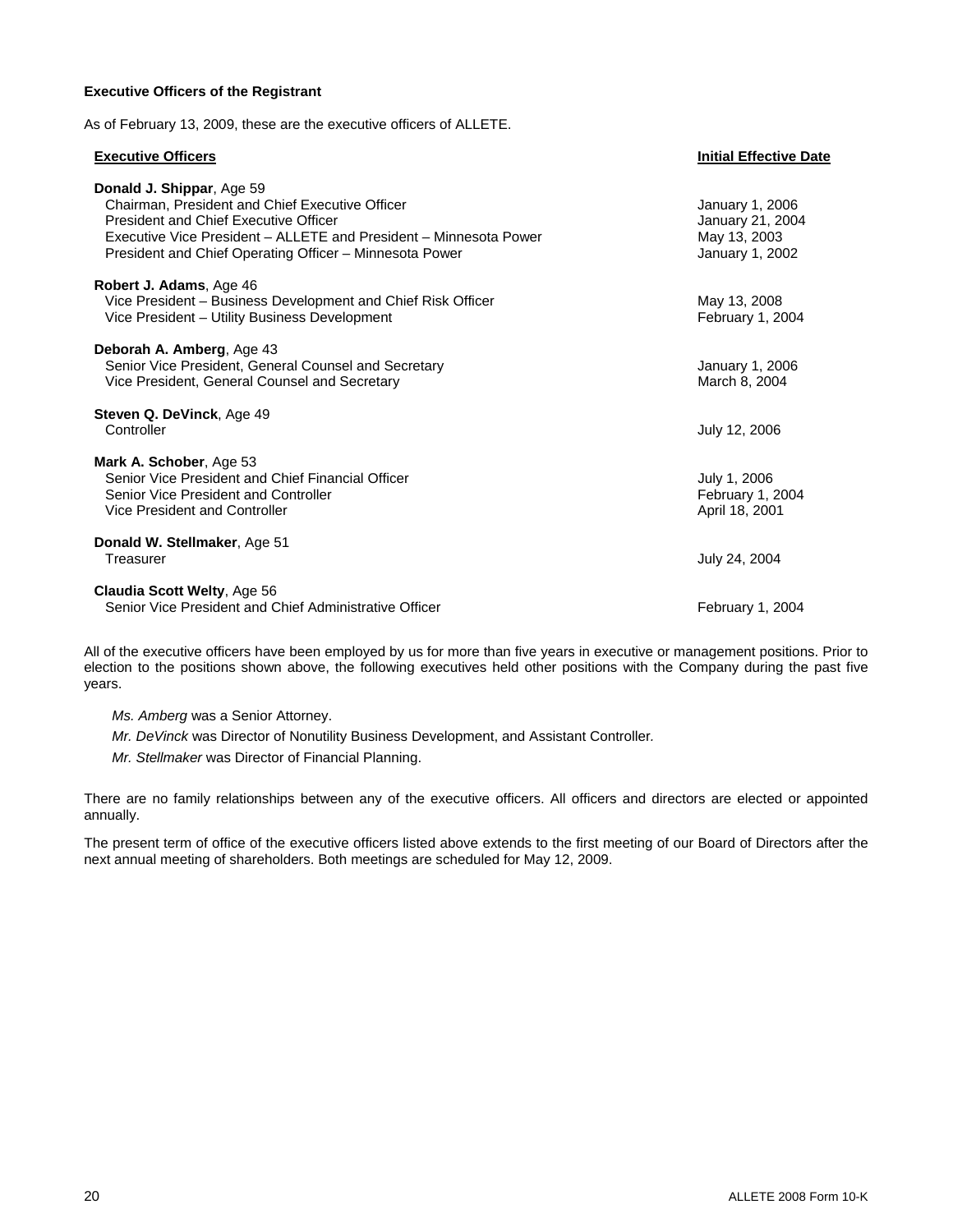#### **Item 1A. Risk Factors**

Readers are cautioned that forward-looking statements, including those contained in this Form 10-K, should be read in conjunction with our disclosures under the heading: "Safe Harbor Statement Under the Private Securities Litigation Reform Act of 1995" located on page 5 of this Form 10-K and the factors described below. The risks and uncertainties described in this Form 10-K are not the only ones facing our Company. Additional risks and uncertainties that we are not presently aware of, or that we currently consider immaterial, may also affect our business operations. Our business, financial condition or results of operations could suffer if the concerns set forth below are realized.

#### **Our results of operations could be negatively impacted if our Large Power Customers experience an economic down cycle or fail to compete effectively in the global economy.**

Our 12 Large Power Customers accounted for approximately 36 percent of our 2008 consolidated operating revenue (one of these customers accounted for 12.5 percent of consolidated revenue). These customers are involved in cyclical industries that by their nature are adversely impacted by economic downturns and are subject to strong competition in the global marketplace. An economic downturn or failure to compete effectively in the global economy could have a material adverse effect on their operations and, consequently, could negatively impact our results of operations if we are unable to remarket this energy at similar prices.

#### **Our operations are subject to extensive governmental regulations that may have a negative impact on our business and results of operations.**

We are subject to prevailing governmental policies and regulatory actions, including those of the United States Congress, state legislatures, the FERC, the MPUC and the PSCW. These governmental regulations relate to allowed rates of return, financings, industry and rate structure, acquisition and disposal of assets and facilities, operation and construction of plant facilities, recovery of purchased power and capital investments, and present or prospective wholesale and retail competition (including but not limited to transmission costs). These governmental regulations significantly influence our operating environment and may affect our ability to recover costs from our customers. We are required to have numerous permits, approvals and certificates from the agencies that regulate our business. We believe the necessary permits, approvals and certificates have been obtained for existing operations and that our business is conducted in accordance with applicable laws; however, we are unable to predict the impact on our operating results from the future regulatory activities of any of these agencies. Changes in regulations or the imposition of additional regulations could have an adverse impact on our results of operations.

Our ability to obtain rate adjustments to maintain current rates of return depends upon regulatory action under applicable statutes and regulations, and we cannot assure that rate adjustments will be obtained or current authorized rates of return on capital will be earned. Minnesota Power and SWL&P from time to time file rate cases with federal and state regulatory authorities. In future rate cases, if Minnesota Power and SWL&P do not receive an adequate amount of rate relief, rates are reduced, increased rates are not approved on a timely basis or costs are otherwise unable to be recovered through rates, we may experience an adverse impact on our financial condition, results of operations and cash flows. We are unable to predict the impact on our business and operations results from future regulatory activities of any of these agencies.

#### **Our operations could be significantly impacted by initiatives designed to reduce the impact of greenhouse gas (GHG) emissions such as carbon dioxide from our generating facilities.**

Proposals for voluntary initiatives and mandatory controls are being discussed within Minnesota, among a group of midwestern states that includes Minnesota, in the United States Congress and worldwide to reduce GHGs such as carbon dioxide, a by-product of burning fossil fuels. We currently use coal as the primary fuel in 94 percent of the energy produced by our generating facilities.

We cannot be certain whether new laws or regulations will be adopted to reduce GHGs and what affect any such laws or regulations would have on us. If any new laws or regulations are implemented, they could have a material effect on our results of operations, particularly if implementation costs are not fully recoverable from customers.

We are participating in research and study initiatives to mitigate the potential impact of carbon emissions regulation to our business. There is no assurance that our current reduction efforts will mitigate the impact of any new regulations.

#### **The cost of environmental emission allowances could have a negative financial impact on our operations.**

Minnesota Power is subject to numerous environmental laws and regulations which cap emissions and could require us to purchase environmental emissions allowances to be in compliance. The laws and regulations expose us to emission allowance price fluctuations which could increase our cost of operations. We are unable to predict emission allowance pricing or regulatory recovery of these costs. We are pursuing a current cost recovery mechanism with the MPUC.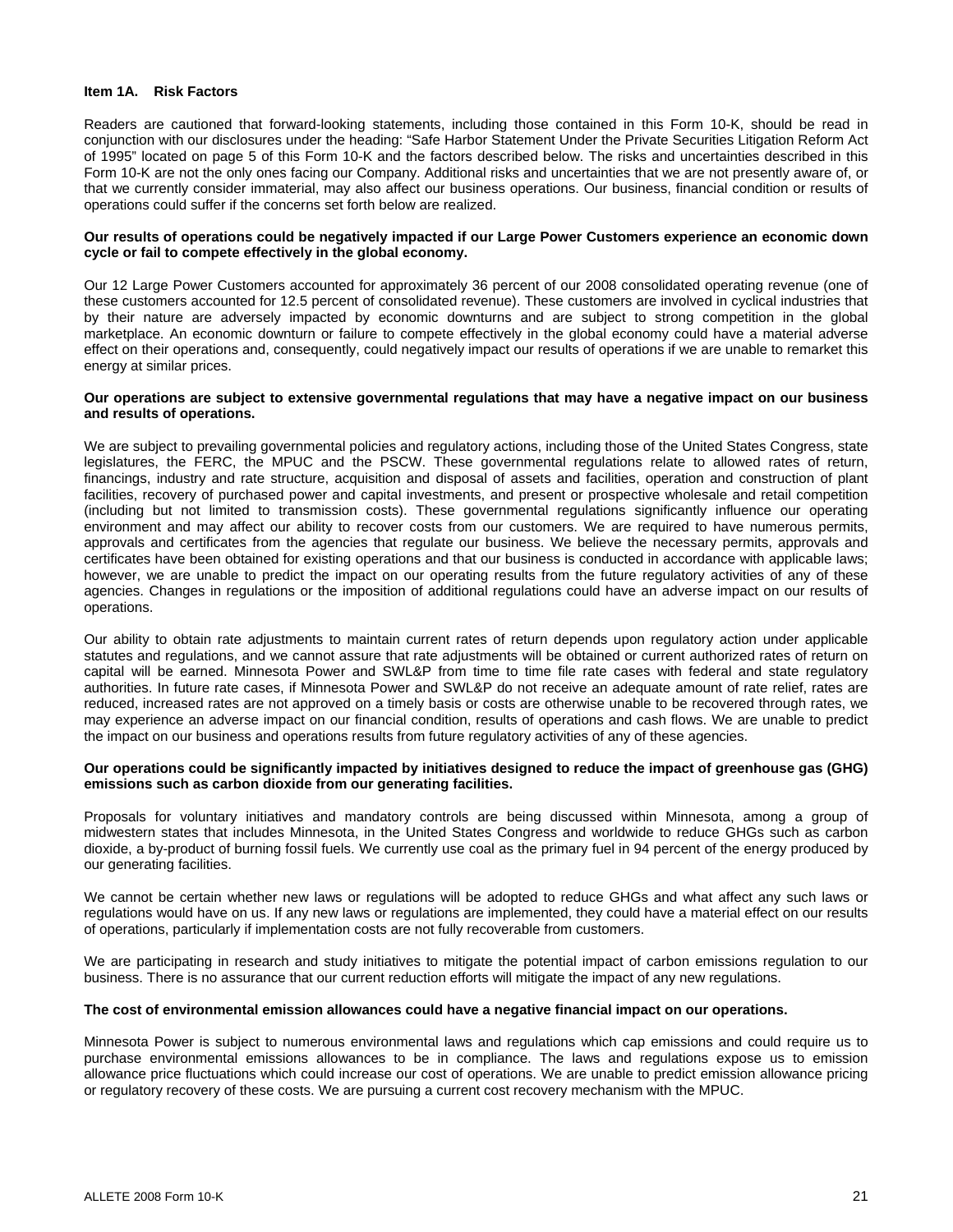#### **Risk Factors (Continued)**

#### **Our operations pose certain environmental risks which could adversely affect our results of operations and financial condition.**

We are subject to extensive environmental laws and regulations affecting many aspects of our present and future operations, including air quality, water quality, waste management, reclamation and other environmental considerations. These laws and regulations can result in increased capital, operating and other costs, as a result of compliance, remediation, containment and monitoring obligations, particularly with regard to laws relating to power plant emissions. These laws and regulations generally require us to obtain and comply with a wide variety of environmental licenses, permits, inspections and other approvals. Both public officials and private individuals may seek to enforce applicable environmental laws and regulations. We cannot predict the financial or operational outcome of any related litigation that may arise.

There are no assurances that existing environmental regulations will not be revised or that new regulations seeking to protect the environment will not be adopted or become applicable to us. Revised or additional regulations, which result in increased compliance costs or additional operating restrictions, particularly if those costs are not fully recoverable from customers, could have a material effect on our results of operations.

We cannot predict with certainty the amount or timing of all future expenditures related to environmental matters because of the difficulty of estimating such costs. There is also uncertainty in quantifying liabilities under environmental laws that impose joint and several liability on all potentially responsible parties.

#### **The operation and maintenance of our generating facilities involve risks that could significantly increase the cost of doing business.**

The operation of generating facilities involves many risks, including start-up risks, breakdown or failure of facilities, the dependence on a specific fuel source, or the impact of unusual or adverse weather conditions or other natural events, as well as the risk of performance below expected levels of output or efficiency, the occurrence of any of which could result in lost revenue, increased expenses or both. A significant portion of Minnesota Power's facilities were constructed many years ago. In particular, older generating equipment, even if maintained in accordance with good engineering practices, may require significant capital expenditures to keep operating at peak efficiency. This equipment is also likely to require periodic upgrading and improvements due to changing environmental standards and technological advances. Minnesota Power could be subject to costs associated with any unexpected failure to produce power, including failure caused by breakdown or forced outage, as well as repairing damage to facilities due to storms, natural disasters, wars, terrorist acts and other catastrophic events. Further, our ability to successfully and timely complete capital improvements to existing facilities or other capital projects is contingent upon many variables and subject to substantial risks. Should any such efforts be unsuccessful, we could be subject to additional costs and/or the write-off of our investment in the project or improvement.

#### **Our electrical generating operations must have adequate and reliable transmission and distribution facilities to deliver electricity to its customers.**

Minnesota Power depends on transmission and distribution facilities owned by other utilities, and transmission facilities primarily operated by MISO, as well as its own such facilities, to deliver the electricity we produce and sell to our customers, and to other energy suppliers. If transmission capacity is inadequate our ability to sell and deliver electricity may be hindered. We may have to forego sales or we may have to buy more expensive wholesale electricity that is available in the capacityconstrained area. In addition, any infrastructure failure that interrupts or impairs delivery of electricity to our customers could negatively impact the satisfaction of our customers with our service.

#### **In our operations the price of electricity and fuel may be volatile.**

Volatility in market prices for electricity and fuel may result from:

- severe or unexpected weather conditions;
- seasonality;
- changes in electricity usage;
- transmission or transportation constraints, inoperability or inefficiencies;
- availability of competitively priced alternative energy sources;
- changes in supply and demand for energy;
- changes in power production capacity;
- outages at Minnesota Power's generating facilities or those of our competitors;
- changes in production and storage levels of natural gas, lignite, coal, crude oil and refined products;
- natural disasters, wars, sabotage, terrorist acts or other catastrophic events; and
- federal, state, local and foreign energy, environmental, or other regulation and legislation.

Since fluctuations in fuel expense related to our regulated utility operations are passed on to customers through our fuel clause, risk of volatility in market prices for fuel and electricity mainly impacts our non-rate base operations at this time.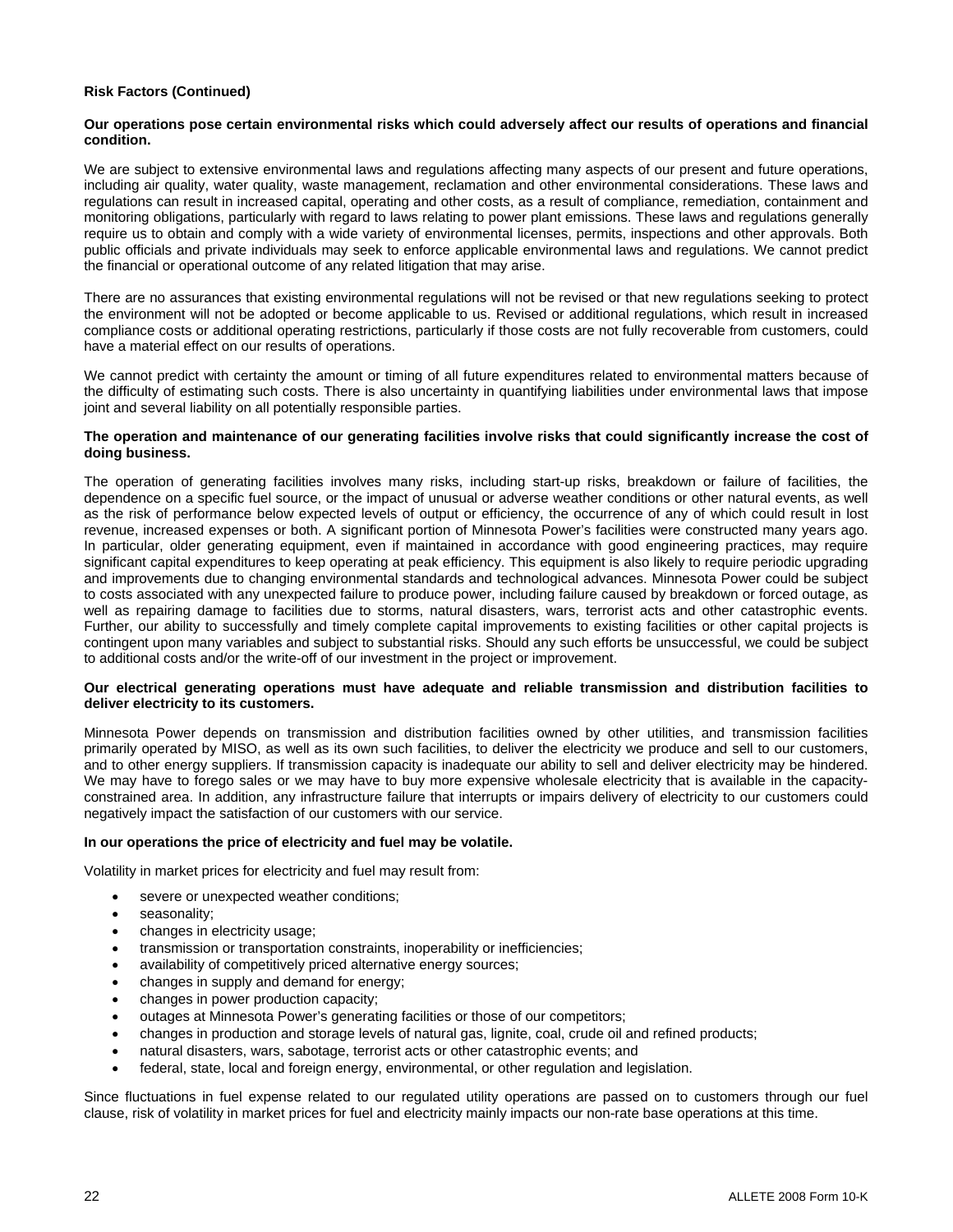#### **Risk Factors (Continued)**

#### **We are dependent on good labor relations.**

We believe our relations to be good with our 1,529 employees. Failure to successfully renegotiate labor agreements could adversely affect the services we provide and our results of operations. 729 of our employees are members of either the IBEW Local 31 or Local 1593. The labor agreement with Local 31 at Minnesota Power and SWL&P expired on January 31, 2009. Both parties have agreed to extend the current agreement until a new agreement is signed. Negotiations are proceeding as anticipated and we remain optimistic of achieving a ratified agreement. The labor agreement with Local 1593 at BNI Coal expires on March 31, 2011.

#### **A downturn in economic conditions could adversely affect our real estate business.**

The ability of our real estate business to generate revenue is directly related to the Florida real estate market, the national and local economy in general and changes in interest rates. While conditions in the Florida real estate market may fluctuate over time, continued demand for land is dependent on long-term prospects for strong, in-migration population expansion.

#### **Our real estate business is subject to extensive regulation through Florida laws regulating planning and land development which makes it difficult and expensive for us to conduct our operations.**

Development of real property in Florida entails an extensive approval process involving overlapping regulatory jurisdictions. Real estate projects must generally comply with the provisions of the Local Government Comprehensive Planning and Land Development Regulation Act (Growth Management Act). In addition, development projects that exceed certain specified regulatory thresholds require approval of a comprehensive DRI application. The Growth Management Act, in some instances, can significantly affect the ability of developers to obtain local government approval in Florida. In many areas, infrastructure funding has not kept pace with growth. As a result, substandard facilities and services can delay or prevent the issuance of permits. Consequently, the Growth Management Act could adversely affect the cost and our ability to develop future real estate projects. Changes in the Growth Management Act or DRI review process or the enactment of new laws regarding the development of real property could adversely affect our ability to develop future real estate projects.

#### **Market performance and other changes could decrease the value of pension and postretirement health benefit plan assets, which then could require significant additional funding and increase annual expense.**

The performance of the capital markets affects the values of the assets that are held in trust to satisfy future obligations under our pension and postretirement benefit plans. We have significant obligations to these plans and the Company holds significant assets in these trusts. These assets are subject to market fluctuations and will yield uncertain returns, which may fall below our projected return rates. A decline in the market value of the pension and postretirement benefit plan assets will increase the funding requirements under our benefit plans if the actual asset returns do not recover. Additionally, our pension and postretirement benefit plan liabilities are sensitive to changes in interest rates. As interest rates decrease, the liabilities increase, potentially increasing benefit expense and funding requirements.

#### **If we are not able to retain our executive officers and key employees, we may not be able to implement our business strategy and our business could suffer.**

The success of our business heavily depends on the leadership of our executive officers, all of whom are employees-at-will and none of whom are subject to any agreements not to compete. If we lose the service of one or more of our executive officers or key employees, or if one or more of them decides to join a competitor or otherwise compete directly or indirectly with us, we may not be able to successfully manage our business or achieve our business objectives. We may have difficulty in retaining and attracting customers, developing new services, negotiating favorable agreements with customers and providing acceptable levels of customer service.

#### **We rely on access to financing sources and capital markets. If we do not have access to sufficient capital in the amount and at the times needed, our ability to execute our business plans, make capital expenditures or pursue acquisitions that we may otherwise rely on for future growth could be impaired.**

We rely on access to capital markets as sources of liquidity for capital requirements not satisfied by our cash flow from operations. If we are not able to access capital on satisfactory terms, the ability to implement our business plans may be adversely affected. Market disruptions or a downgrade of our credit ratings may increase the cost of borrowing or adversely affect our ability to access financial markets. Such disruptions could include a severe prolonged economic downturn, the bankruptcy of non-affiliated industry leaders in the same line of business or financial services sector, deterioration in capital market conditions, volatility in commodity prices or events such as those currently being experienced in the United States and abroad.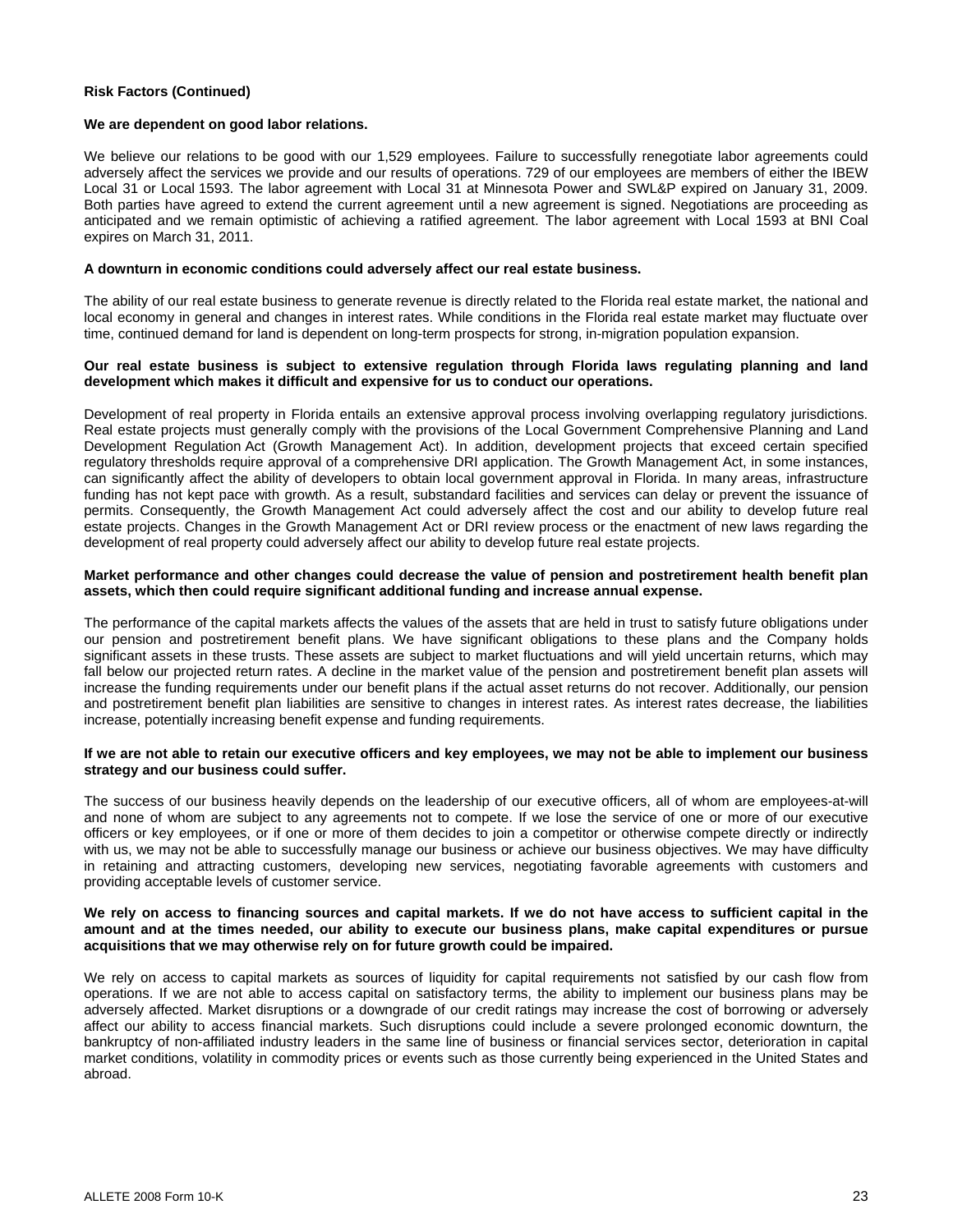#### **Item 1B. Unresolved Staff Comments**

None.

#### **Item 2. Properties**

Properties are included in the discussion of our businesses in Item 1 and are incorporated by reference herein.

#### **Item 3. Legal Proceedings**

Material legal and regulatory proceedings are included in the discussion of our businesses in Item 1 and are incorporated by reference herein.

We are involved in litigation arising in the normal course of business. Also in the normal course of business, we are involved in tax, regulatory and other governmental audits, inspections, investigations and other proceedings that involve state and federal taxes, safety, compliance with regulations, rate base and cost of service issues, among other things. We do not expect the outcome of these matters to have a material effect on our financial position, results of operations or cash flows.

#### **Item 4. Submission of Matters to a Vote of Security Holders**

No matters were submitted to a vote of security holders during the fourth quarter of 2008.

#### **Part II**

#### **Item 5. Market for Registrant's Common Equity, Related Stockholder Matters and Issuer Purchases of Equity Securities**

Our common stock is listed on the NYSE under the symbol ALE. We have paid dividends without interruption on our common stock since 1948. A quarterly dividend of \$0.44 per share on our common stock will be paid on March 1, 2009, to the holders of record on February 16, 2009.

The following table shows dividends declared per share, and the high and low prices for our common stock for the periods indicated as reported by the NYSE:

|                       |         | 2008               |                  | 2007               |         |                  |  |
|-----------------------|---------|--------------------|------------------|--------------------|---------|------------------|--|
|                       |         | <b>Price Range</b> | <b>Dividends</b> | <b>Price Range</b> |         | <b>Dividends</b> |  |
| Quarter               | High    | Low                | <b>Declared</b>  | High               | Low     | <b>Declared</b>  |  |
| First                 | \$39.86 | \$33.76            | \$0.43           | \$49.69            | \$44.93 | \$0.41           |  |
| Second                | 46.11   | 38.82              | 0.43             | 51.30              | 45.39   | 0.41             |  |
| Third                 | 49.00   | 38.05              | 0.43             | 50.05              | 38.60   | 0.41             |  |
| Fourth                | 44.63   | 28.28              | 0.43             | 46.48              | 38.17   | 0.41             |  |
| <b>Annual Total</b>   |         |                    | \$1.72           |                    |         | \$1.64           |  |
| Dividend Payout Ratio |         |                    | 61%              |                    |         | 53%              |  |

At February 1, 2009, there were approximately 29,000 common stock shareholders of record.

**Common Stock Repurchases.** We did not repurchase any ALLETE common stock during the fourth quarter of 2008.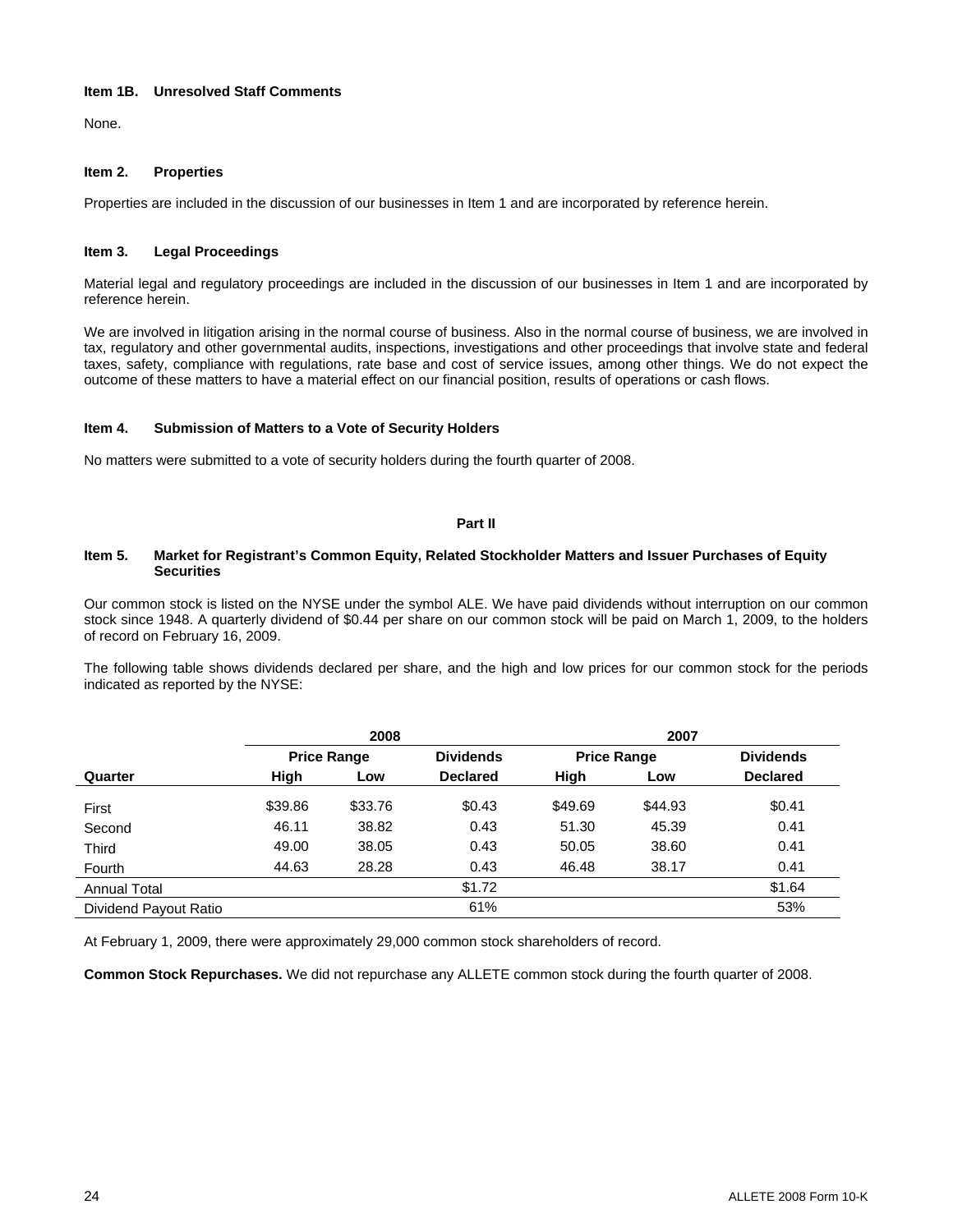#### **Item 6. Selected Financial Data**

|                                                                                | 2008      | 2007      | 2006           | 2005                     | 2004          |
|--------------------------------------------------------------------------------|-----------|-----------|----------------|--------------------------|---------------|
|                                                                                |           |           |                |                          |               |
| <b>Operating Revenue</b>                                                       | \$801.0   | \$841.7   | \$767.1        | \$737.4                  | \$704.1       |
| <b>Operating Expenses</b>                                                      | 679.2     | 710.0     | 628.8          | 692.3 (g)                | 603.2         |
| Income from Continuing Operations Before Change                                |           |           |                |                          |               |
| in Accounting Principle<br>Income (Loss) from Discontinued Operations - Net of | 82.5      | 87.6      | 77.3           | 17.6<br>(g)              | 38.5          |
| Tax                                                                            |           |           | (0.9)          | $(4.3)$ $(g)$            | 73.7          |
| Change in Accounting Principle - Net of Tax                                    |           |           |                |                          | $(7.8)$ $(h)$ |
| Net Income                                                                     | 82.5      | 87.6      | 76.4           | 13.3                     | 104.4         |
| <b>Common Stock Dividends</b>                                                  | 50.4      | 44.3      | 40.7           | 34.4                     | 79.7          |
| Earnings Retained in (Distributed from) Business                               | \$32.1    | \$43.3    | \$35.7         | \$(21.1)                 | \$24.7        |
| Shares Outstanding - Millions                                                  |           |           |                |                          |               |
| Year-End                                                                       | 32.6      | 30.8      | 30.4           | 30.1                     | 29.7          |
| Average (a)                                                                    |           |           |                |                          |               |
| Basic                                                                          | 29.2      | 28.3      | 27.8           | 27.3                     | 28.3          |
| <b>Diluted</b>                                                                 | 29.3      | 28.4      | 27.9           | 27.4                     | 28.4          |
| Diluted Earnings (Loss) Per Share (b)                                          |           |           |                |                          |               |
| <b>Continuing Operations</b>                                                   | \$2.82    | \$3.08    | \$2.77         | $$0.64$ (g)              | $$1.35$ (i)   |
| Discontinued Operations (c)                                                    |           |           | (0.03)         | (0.16)                   | 2.59          |
| Change in Accounting Principle                                                 |           |           |                | $\overline{\phantom{0}}$ | (0.27)        |
|                                                                                | \$2.82    | \$3.08    | \$2.74         | \$0.48                   | \$3.67        |
| <b>Total Assets</b>                                                            | \$2,134.8 | \$1,644.2 | $$1,533.4$ (f) | \$1,398.8                | \$1,431.4     |
| Long-Term Debt                                                                 | 588.3     | 410.9     | 359.8          | 387.8                    | 389.4         |
| Return on Common Equity                                                        | 10.7%     | 12.4%     | 12.1%          | $2.2\%$ (g)              | 8.3%          |
| Common Equity Ratio                                                            | 58.0%     | 63.7%     | 63.1%          | 60.7%                    | 61.7%         |
| Dividends Declared per Common Share                                            | \$1.72    | \$1.64    | \$1.45         | \$1.245                  | \$2.8425      |
| Dividend Payout Ratio                                                          | 61%       | 53%       | 53%            | 259% (g)                 | 77%           |
| Book Value Per Share at Year-End                                               | \$25.37   | \$24.11   | \$21.90        | \$20.03                  | \$21.23       |
| Capital Expenditures by Segment (d)                                            |           |           |                |                          |               |
| <b>Regulated Operations</b>                                                    | \$317.0   | \$220.6   | \$107.5        | \$46.5                   | \$41.7        |
| Investments and Other (e)                                                      | 5.9       | 3.3       | 1.9            | 12.1                     | 16.1          |
| <b>Discontinued Operations</b>                                                 |           |           |                | 4.5                      | 21.4          |
| <b>Total Capital Expenditures</b>                                              | \$322.9   | \$223.9   | \$109.4        | \$63.1                   | \$79.2        |

*(a) Excludes unallocated ESOP shares.* 

*(b) Common share and per share amounts have also been adjusted for all periods to reflect our September 20, 2004, one-for-three common stock reverse split.* 

*(c) Operating results of our Water Services businesses and our telecommunications business are included in discontinued operations, and accordingly, amounts have been restated for all periods presented. (See Note 12. Discontinued Operations.)* 

*(d) In the fourth quarter of 2008, we made changes to our reportable business segments in our continuing effort to manage and measure performance of our operations based on the nature of products and services provided and customers served. (See Note 2. Business Segments.)*

*(e) Excludes capitalized improvements on our development projects, which are included in inventory.* 

*(f) Included \$86.1 million of assets reflecting the adoption of SFAS 158 "Employers' Accounting for Defined Benefit Pension and Other Postretirement Plans."* 

*(g) Impacted by a \$50.4 million, or \$1.84 per share, charge related to the assignment of the Kendall County power purchase agreement, a \$2.5 million, or \$0.09 per share, deferred tax benefit due to comprehensive state tax planning initiatives, and a \$3.7 million, or \$0.13 per share, current tax benefit due to a positive resolution of income tax audit issues.* 

*(h) Reflected the cumulative effect on prior years (to December 2003) of changing to the equity method of accounting for investments in limited liability companies included in our emerging technology portfolio.* 

*(i) Included a \$10.9 million, or \$0.38 per share, after-tax debt prepayment cost incurred as part of ALLETE's financial restructuring in preparation for the spin-off of the Automotive Services business and an \$11.5 million, or \$0.41 per share, gain on the sale of ADESA shares related to the Company's ESOP.*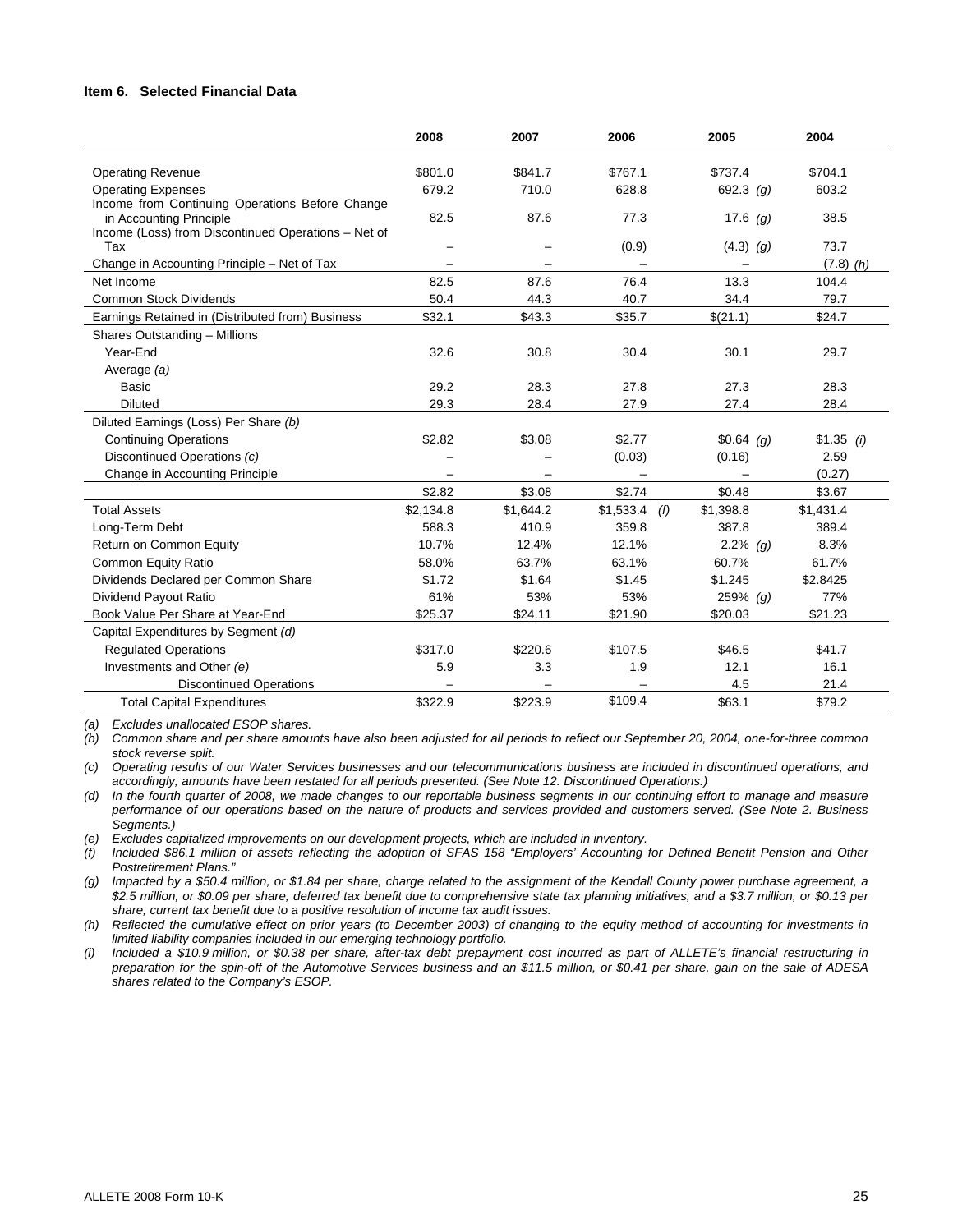#### **Item 7. Management's Discussion and Analysis of Financial Condition and Results of Operations**

The following discussion should be read in conjunction with our consolidated financial statements and notes to those statements and the other financial information appearing elsewhere in this report. In addition to historical information, the following discussion and other parts of this report contain forward-looking information that involves risks and uncertainties. Readers are cautioned that forward-looking statements should be read in conjunction with our disclosures in this Form 10-K under the headings: "Safe Harbor Statement Under the Private Securities Litigation Reform Act of 1995" located on page 5 and "Risk Factors" located in Item 1A. The risks and uncertainties described in this Form 10-K are not the only ones facing our Company. Additional risks and uncertainties that we are not presently aware of, or that we currently consider immaterial, may also affect our business operations. Our business, financial condition or results of operations could suffer if the concerns set forth in this Form 10-K are realized.

#### **Overview**

**Regulated Operations** includes our regulated utilities, Minnesota Power and SWL&P, as well as our investment in ATC, a Wisconsin-based regulated utility that owns and maintains electric transmission assets in parts of Wisconsin, Michigan, Minnesota and Illinois. Minnesota Power provides regulated utility electric service in northeastern Minnesota to 142,000 retail customers and wholesale electric service to 16 municipalities. SWL&P provides regulated electric service, natural gas and water service in northwestern Wisconsin to 15,000 electric customers, 12,000 natural gas customers and 10,000 water customers. Our regulated utility operations include retail and wholesale activities under the jurisdiction of state and federal regulatory authorities. (See Item 1. Business – Regulated Operations – Regulatory Matters.)

**Investments and Other** is comprised primarily of BNI Coal, our coal mining operations in North Dakota, and ALLETE Properties, our Florida real estate business. This segment also includes emerging technology investments (\$7.4 million at December 31, 2008), a small amount of non-rate base generation, approximately 7,000 acres of land for sale in Minnesota, and earnings on cash and short-term investments.

ALLETE is incorporated under the laws of Minnesota. Our corporate headquarters are in Duluth, Minnesota. Statistical information is presented as of December 31, 2008, unless otherwise indicated. All subsidiaries are wholly owned unless otherwise specifically indicated. References in this report to "we," "us" and "our" are to ALLETE and its subsidiaries, collectively.

#### **2008 Financial Overview**

Net income for 2008 was \$82.5 million, or \$2.82 per diluted share compared to \$87.6 million, or \$3.08 per diluted share for 2007. Earnings per diluted share decreased approximately \$0.08 compared to 2007 as a result of additional shares of common stock outstanding in 2008. (See Note 9. Common Stock and Earnings Per Share.) Net income for 2008 was down \$5.1 million from 2007 reflecting:

**Regulated Operations** contributed income of \$67.9 million in 2008 (\$62.4 million in 2007). The increase in earnings is primarily the result of higher rates and higher income from our investment in ATC. Higher rates resulted from a March 1, 2008 increase in FERC approved wholesale rates, an August 1, 2008 interim rate increase (subject to refund) for retail customers in Minnesota, and current cost recovery on our environmental retrofit projects. These rate increases were partially offset by the expiration of sales contracts to Other Power Suppliers, and higher operations and maintenance expense, depreciation expense, and interest expense.

**Investments and Other** reflected net income of \$14.6 million in 2008 (\$25.2 million in 2007). The decrease in 2008 is primarily due to lower net income at ALLETE Properties, which continues to experience difficult real estate market conditions in Florida. This decrease was partially offset by the sale of certain available-for-sale securities in the first quarter of 2008, and tax benefits and related interest recognized in the third quarter of 2008.

#### **2008 Compared to 2007**

See Note 2. Business Segments for financial results by segment.

#### **Regulated Operations**

*Operating revenue* decreased \$11.6 million, or 2 percent, from 2007 primarily due to decreased fuel and purchased power recoveries and the expiration of sales contracts to Other Power Suppliers. These decreases were partially offset by higher rates and kilowatt-hour sales to retail and municipal customers.

Fuel and purchased power recoveries decreased due to a \$42.0 million reduction in fuel and purchased power expense. (See Fuel and Purchased Power Expense discussion below.)

Revenue from sales to Other Power Suppliers decreased \$21.1 million from 2007 due to the expiration of sales contracts.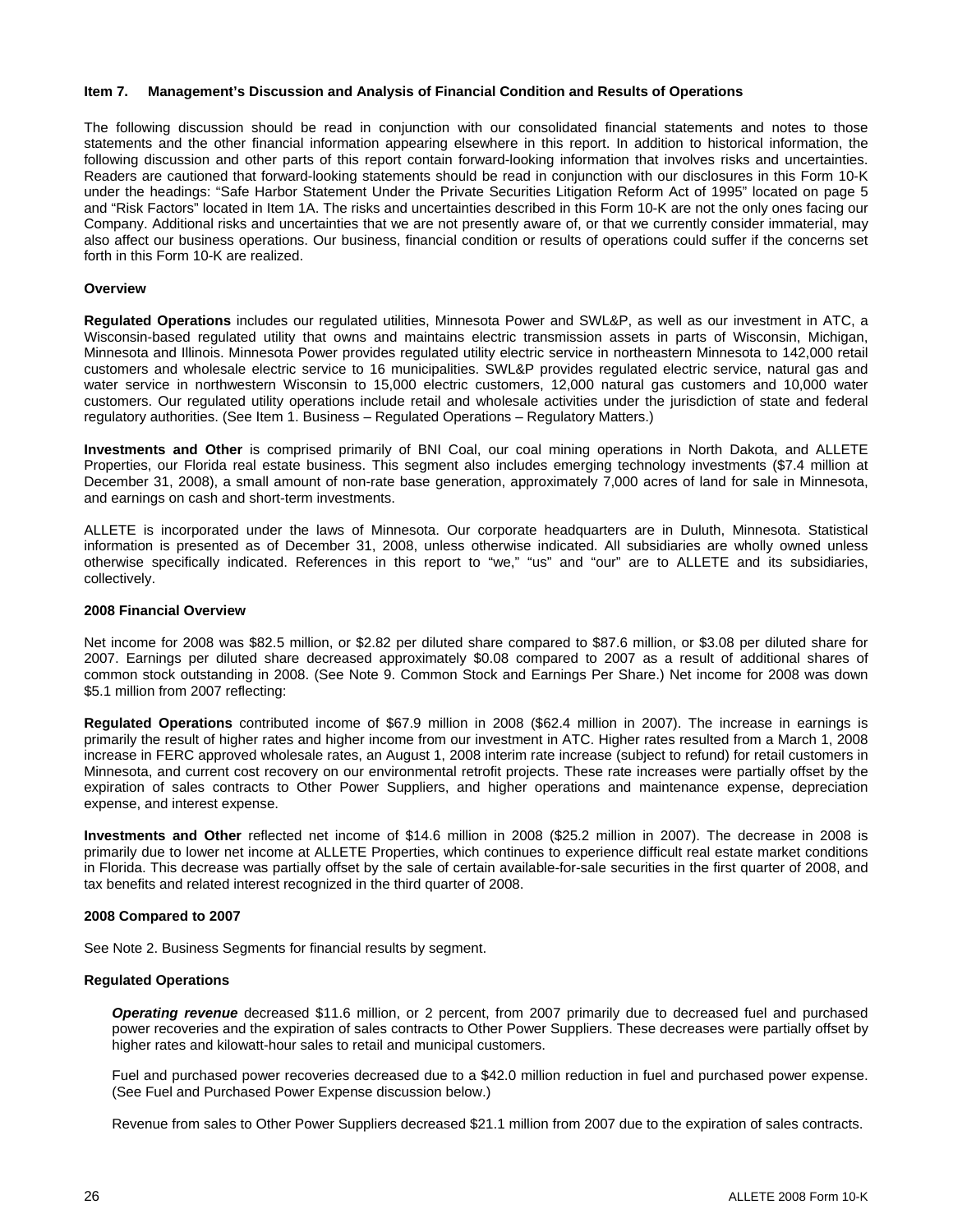#### **2008 Compared to 2007 (Continued) Regulated Operations (Continued)**

Higher rates resulted from the August 1, 2008 interim rate increase (subject to refund) for retail customers in Minnesota of approximately \$13 million, current cost recovery on our environmental retrofit projects of approximately \$21 million, and the March 1, 2008 increase in FERC approved wholesale rates of approximately \$6 million.

Kilowatt-hour sales to our retail and municipal customers increased 2 percent from 2007 primarily due to a 2 percent increase in industrial load. The increase in industrial sales was primarily due to an idled production line and production delays at one of our taconite customers in 2007. Total regulated utility kilowatt-hour sales were down 2 percent as the expiration of sales contracts to Other Power Suppliers more than offset the increased retail and municipal sales.

| <b>Kilowatt-hours Sold</b>                         | 2008   | 2007   |
|----------------------------------------------------|--------|--------|
| <b>Millions</b>                                    |        |        |
| <b>Regulated Utility</b>                           |        |        |
| <b>Retail and Municipals</b>                       |        |        |
| Residential                                        | 1,172  | 1,141  |
| Commercial                                         | 1,372  | 1,373  |
| Industrial                                         | 7.192  | 7,054  |
| <b>Municipals</b>                                  | 1,002  | 1,008  |
| Other                                              | 82     | 84     |
| <b>Total Retail and Municipals</b>                 | 10,820 | 10,660 |
| <b>Other Power Suppliers</b>                       | 1,800  | 2,157  |
| <b>Total Regulated Utility Kilowatt-hours Sold</b> | 12.620 | 12,817 |

Revenue from electric sales to taconite customers accounted for 26 percent of consolidated operating revenue in 2008 (24 percent in 2007). Revenue from electric sales to paper and pulp mills accounted for 9 percent of consolidated operating revenue in 2008 (9 percent in 2007). Revenue from electric sales to pipelines and other industrials accounted for 7 percent of consolidated operating revenue in 2008 (7 percent in 2007).

*Operating expenses* decreased \$25.1 million, or 4 percent, from 2007.

*Fuel and Purchased Power Expense* decreased \$42.0 million, or 12 percent, from 2007 primarily due to a decrease in purchased power expense reflecting higher electricity production at the Company's generation facilities. Megawatt-hour generation at our facilities and Square Butte increased 9 percent over 2007.

*Operating and Maintenance Expense* increased \$10.0 million, or 4 percent, over 2007 primarily due to increased gas purchases, reflecting a colder 2008, and higher salaries and wages.

*Depreciation Expense* increased \$6.9 million, or 16 percent, from 2007 reflecting higher property, plant, and equipment balances placed in service and higher annual depreciation rates for distribution and transmission effective January 1, 2008. We had been seeking to have the increased depreciation rates become effective with the date of final rates in the current retail rate filing (expected to be in the second quarter of 2009).

*Interest expense* increased \$3.0 million, or 14 percent, from 2007 primarily due to higher long term debt balances from increased construction activity.

*Equity earnings* increased \$2.7 million, or 21 percent, from 2007 reflecting higher earnings from our investment in ATC. (See Note 6. Investments.)

#### **Investments and Other**

*Operating revenue* decreased \$29.1 million, or 25 percent, from 2007 primarily due to a decrease in revenue at ALLETE Properties. Weaker real estate market conditions in Florida led to the decline. Operating revenue in 2008 included a pretax gain of \$4.5 million on the sale of our retail shopping center in Winter Haven, Florida in May 2008, as well as \$3.7 million in previously deferred revenue.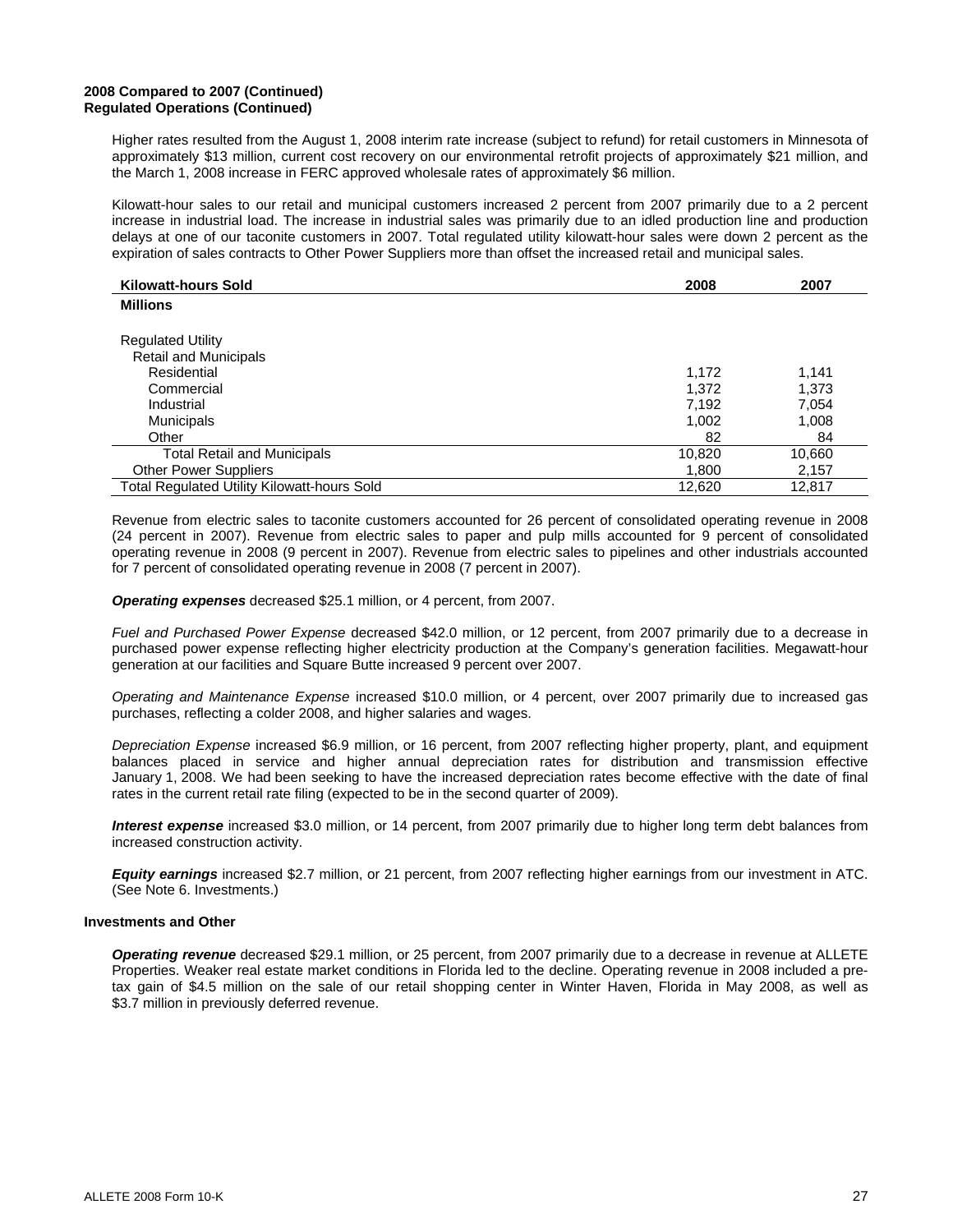#### **2008 Compared to 2007 (Continued) Investments and Other (Continued)**

| <b>ALLETE Properties</b>          |          | 2008   |          | 2007   |  |
|-----------------------------------|----------|--------|----------|--------|--|
| <b>Revenue and Sales Activity</b> | Quantity | Amount | Quantity | Amount |  |
| <b>Dollars in Millions</b>        |          |        |          |        |  |
| Revenue from Land Sales           |          |        |          |        |  |
| Non-residential Sq. Ft.           |          |        | 580,059  | \$17.0 |  |
| <b>Residential Units</b>          |          |        | 736      | 14.8   |  |
| Acres (a)                         | 219      | \$6.3  | 483      | 10.6   |  |
| Contract Sales Price (b)          |          | 6.3    |          | 42.4   |  |
| Revenue Recognized from           |          |        |          |        |  |
| <b>Previously Deferred Sales</b>  |          | 3.7    |          | 3.1    |  |
| Deferred Revenue                  |          |        |          | (1.2)  |  |
| Revenue from Land Sales           |          | 10.0   |          | 44.3   |  |
| <b>Other Revenue</b>              |          | 8.3    |          | 6.2    |  |
|                                   |          | \$18.3 |          | \$50.5 |  |

*(a) Acreage amounts are shown on a gross basis, including wetlands and minority interest.* 

*(b) Reflected total contract sales price on closed land transactions. Land sales are recorded using a percentage-of-completion method. (See Note 1. Operations and Significant Accounting Policies.)* 

*Operating expenses* decreased \$5.7 million, or 6 percent, from 2007 reflecting a decrease in the cost of real estate sold and decreased selling expenses.

*Other income* increased \$0.6 million, or 5 percent, from 2007 primarily due to a \$3.8 million after-tax gain realized from the sale of certain available-for-sale securities in the first quarter of 2008 and interest income related to tax benefits recognized in the third quarter of 2008. The gain was triggered when securities were sold to reallocate investments to meet defined investment allocations based upon an approved investment strategy. The increase was partially offset by fewer gains from land sales in Minnesota during 2008, and lower earnings on cash and short-term investments reflecting lower average cash balances, and the 2007 release from a loan guarantee for Northwest Airlines, Inc. of \$1.0 million.

#### **Income Taxes – Consolidated**

For the year ended December 31, 2008, the effective tax rate on income from continuing operations before minority interest was 34.3 percent (34.8 percent for the year ended December 31, 2007). The effective tax rate in both years deviated from the statutory rate (approximately 40 percent) primarily due to the recognition of various tax benefits as well as deductions for Medicare health subsidies, AFUDC-Equity, investment tax credits, and wind production tax credits. In 2007, a tax benefit was realized as a result of a state income tax audit settlement (\$1.6 million). In 2008, non-recurring tax benefits due to the closing of a tax year and the completion of an IRS review totaled \$4.6 million.

#### **2007 Compared to 2006**

#### **Regulated Operations**

*Operating revenue* increased \$84.6 million, or 13 percent, from 2006 primarily due to increased fuel and purchased power recoveries, increased kilowatt-hour sales to residential, commercial and municipal customers, increased power marketing prices, and rate increases at SWL&P.

Fuel and purchased power recoveries increased due to a \$65.9 million increase in purchased power expense. (See Fuel and Purchased Power Expense discussion below.)

Revenue recovered through current cost recovery related to AREA Plan expenditures represented \$3.2 million in 2007 (\$0.1 million in 2006).

Revenue from sales to Other Power Suppliers increased \$3.6 million from 2006 primarily due to a 3.6 percent increase in the price per kilowatt-hour.

New rates at SWL&P, which became effective January 1, 2007, reflect a 2.8 percent increase in electric rates, a 1.4 percent increase in gas rates and an 8.6 percent increase in water rates. These rate increases resulted in a \$1.7 million increase in operating revenue.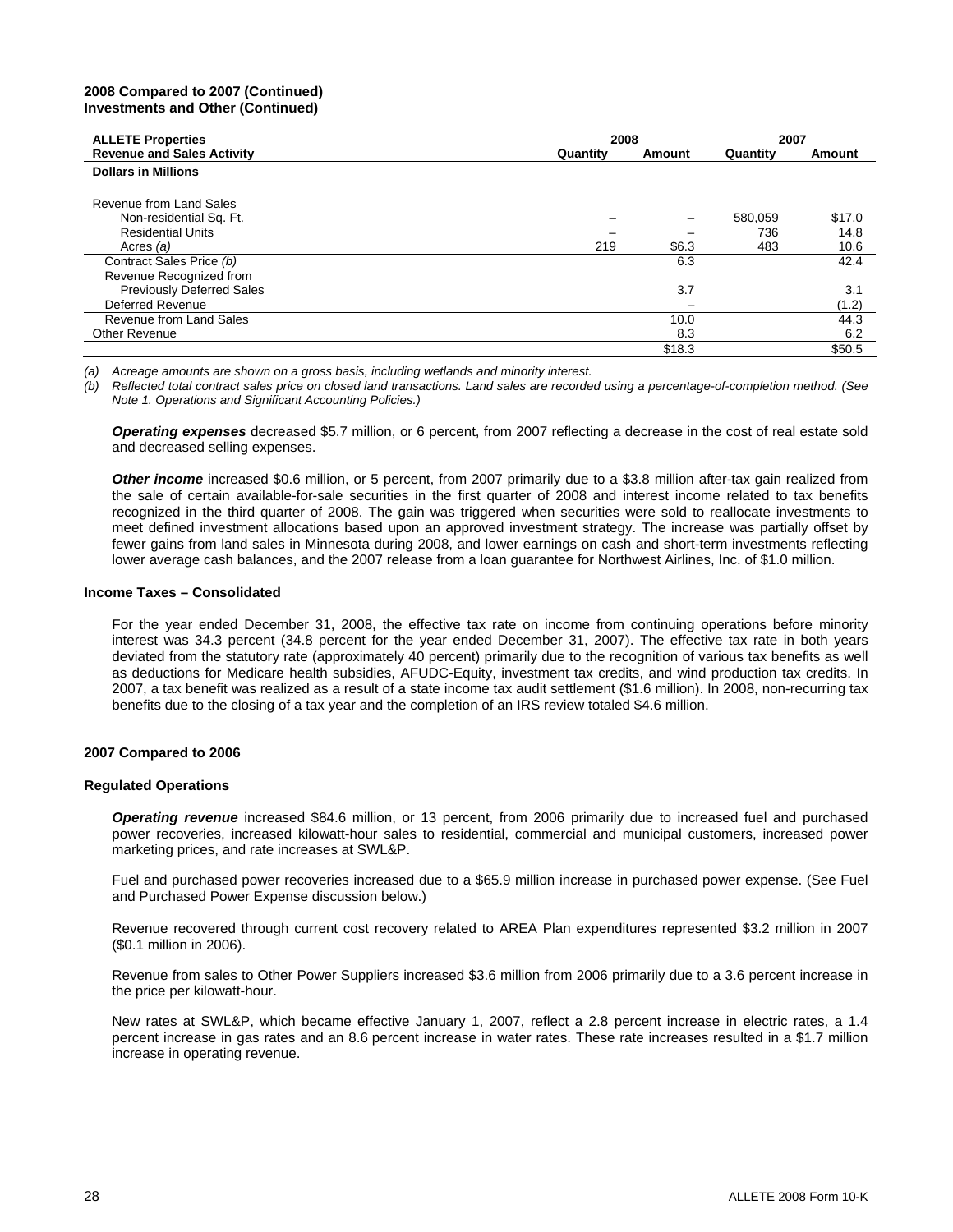#### **2007 Compared to 2006 (Continued) Regulated Operations (Continued)**

Overall, kilowatt-hour sales were flat in 2007. Combined residential, commercial and municipal kilowatt-hour sales increased 181.0 million, or 5.3 percent, from 2006 while industrial kilowatt-hour sales decreased by 152.0 million, or 2.1 percent. The increase in residential, commercial and municipal kilowatt-hour sales was primarily because of two existing municipal customers converting to full-energy requirements and a 9.2 percent increase in Heating Degree Days. The reduction in industrial kilowatt-hour sales was primarily due to an idle production line and production delays at one of our taconite customers. In September 2007, the affected taconite customer resumed production on the idle line. Minor fluctuations in industrial kilowatt-hour sales generally do not have a large impact on revenue due to a fixed demand component of revenue that is less sensitive to changes in kilowatt-hours sales.

| <b>Kilowatt-hours Sold</b>         | 2007   | 2006   |
|------------------------------------|--------|--------|
| <b>Millions</b>                    |        |        |
| <b>Regulated Utility</b>           |        |        |
| <b>Retail and Municipals</b>       |        |        |
| Residential                        | 1,141  | 1,100  |
| Commercial                         | 1,373  | 1,335  |
| Industrial                         | 7,054  | 7,206  |
| <b>Municipals</b>                  | 1,008  | 911    |
| Other                              | 84     | 79     |
| <b>Total Retail and Municipals</b> | 10,660 | 10,631 |
| <b>Other Power Suppliers</b>       | 2,157  | 2,153  |
| <b>Total Regulated Utility</b>     | 12,817 | 12.784 |

Revenue from electric sales to taconite customers accounted for 24 percent of consolidated operating revenue in 2007 and 2006. Revenue from electric sales to paper and pulp mills accounted for 9 percent of consolidated operating revenue in each of 2007 and 2006. Revenue from electric sales to pipelines and other industrials accounted for 7 percent of consolidated operating revenue in 2007 (6 percent in 2006).

*Operating expenses* increased \$76.9 million, or 14 percent, from 2006.

*Fuel and Purchased Power Expense* increased \$65.9 million, or 23 percent, from 2006 primarily due to a \$61.4 million increase in purchased power reflecting a 45 percent increase in market purchases and an 11 percent increase in market prices. The increase in purchased power expense reflects lower electricity production at the Company's generation facilities.

Boswell Unit 4 completed generator repairs and returned to service in May 2007. Substantially all of the costs of the replacement coils were covered under the original manufacturer's warranty.

Lower Square Butte entitlement and output contributed to higher purchased power expense. (See Note 8. Commitments, Guarantees and Contingencies.) Square Butte generation was lower in the fourth quarter of 2007 reflecting a major scheduled outage.

Replacement purchased power costs are recovered through the fuel adjustment clause in Minnesota.

*Operating and Maintenance Expense* increased \$11.4 million, or 5 percent, from 2006 due to a \$9.0 million increase in plant maintenance primarily due to planned and unscheduled outages and salary and wage increases.

*Depreciation Expense* decreased \$0.4 million, or 1 percent, from 2006 primarily due to the life extension of Boswell Unit 3, mostly offset by higher depreciable asset balances.

*Interest expense* increased \$0.8 million, or 4 percent, from 2006 primarily due to higher debt balances reflecting increased construction activity. The increase was partially offset by the capitalization of more AFUDC-Debt.

*Other income* increased \$3.2 million from 2006 primarily due to higher earnings from the capitalization of AFUDC-Equity reflecting increased construction activity.

*Equity earnings* increased \$9.6 million in 2007 resulting from our pro-rata share of ATC's earnings as discussed in Note 6. Our initial investment in ATC began in May 2006.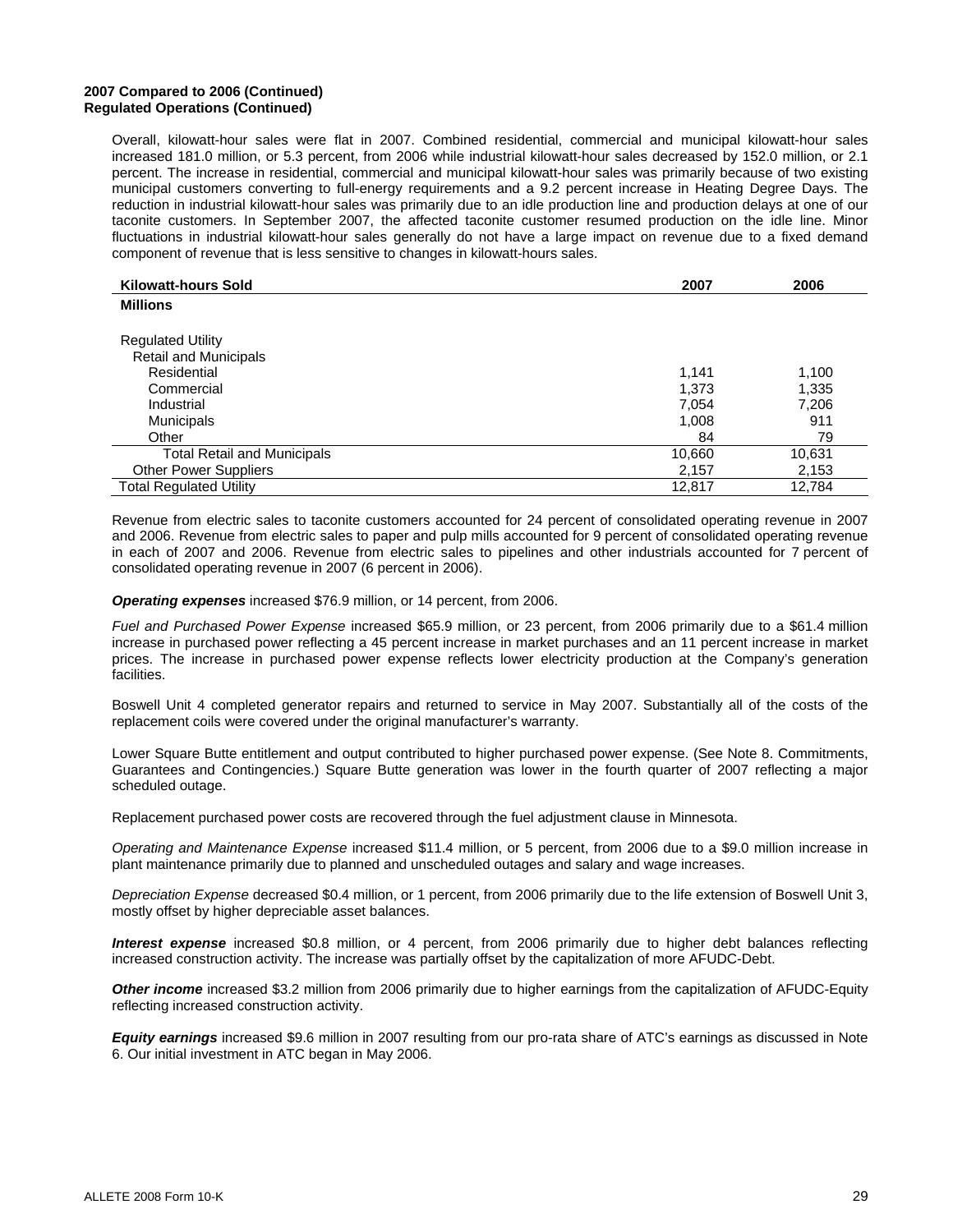#### **2007 Compared to 2006 (Continued)**

#### **Investments and Other**

*Operating revenue* decreased \$10.0 million, or 8 percent, from 2006 primarily due to a decline in revenue from land sales at ALLETE Properties in 2007, partially offset by higher revenue at BNI Coal realized under a cost-plus coal supply agreement. Revenue from land sales at ALLETE Properties in 2007 was \$44.3 million, which included \$3.1 million in previously deferred revenue. In 2006, revenue from land sales was \$56.1 million which included \$9.7 million in previously deferred revenue.

| <b>ALLETE Properties</b>          |          | 2007   |          |        |
|-----------------------------------|----------|--------|----------|--------|
| <b>Revenue and Sales Activity</b> | Quantity | Amount | Quantity | Amount |
| <b>Dollars in Millions</b>        |          |        |          |        |
| Revenue from Land Sales           |          |        |          |        |
| Non-residential Sq. Ft.           | 580,059  | \$17.0 | 401,971  | \$10.8 |
| <b>Residential Units</b>          | 736      | 14.8   | 973      | 15.9   |
| Acres (a)                         | 483      | 10.6   | 732      | 24.4   |
| Contract Sales Price (b)          |          | 42.4   |          | 51.1   |
| Revenue Recognized from           |          |        |          |        |
| <b>Previously Deferred Sales</b>  |          | 3.1    |          | 9.7    |
| Deferred Revenue                  |          | (1.2)  |          | (3.8)  |
| Adjustments (c)                   |          |        |          | (0.9)  |
| Revenue from Land Sales           |          | 44.3   |          | 56.1   |
| <b>Other Revenue</b>              |          | 6.2    |          | 6.5    |
|                                   |          | \$50.5 |          | \$62.6 |

*(a) Acreage amounts are shown on a gross basis, including wetlands and minority interest.* 

*(b) Reflected total contract sales price on closed land transactions. Land sales are recorded using a percentage-of-completion method. (See Note 1. Operations and Significant Accounting Policies.)* 

*(c) Contributed development dollars, which are credited to cost of real estate sold.* 

*Operating expenses* increased \$4.3 million, or 5 percent, from 2006 reflecting higher coal production expense at BNI Coal and higher property taxes. The increase in property taxes is primarily due to higher assessed market values on our Minnesota land, while the increase in BNI Coal operating expenses is due to higher fuel costs, tire, and dragline repairs. At ALLETE Properties, higher community development district property tax assessments were partially offset by lower cost of sales.

*Interest expense* decreased \$3.2 million from 2006 primarily due to more interest charged to the regulated utility in 2007 as a result of increased capital expenditures and interest on additional taxes owed on the gain on sale of our Florida Water Services Corporation assets in 2006. This decrease was partially offset by an increase of \$0.5 million due to lower interest capitalization as the major infrastructure construction at Town Center was substantially completed at the end of 2006.

*Other income* increased \$0.4 million from 2006 reflecting higher gains on Minnesota land sales and higher lease lot revenue due to leasing newly developed lots, partially offset by lower investment income as a result of lower average balances in 2007 and the release from a loan guarantee for Northwest Airlines, Inc. of \$1.0 million.

*Minority interest* participation decreased due to lower Real Estate earnings.

#### **Income Taxes – Consolidated**

For the year ended December 31, 2007, the effective tax rate on income from continuing operations before minority interest was 34.8 percent (36.1 percent for the year ended December 31, 2006). The decrease in the effective rate compared to 2006 was primarily due to a tax benefit realized as a result of a state income tax audit settlement (\$1.6 million), higher AFUDC-Equity, and a larger domestic manufacturing deduction taken in 2007 compared to 2006. The effective rate of 34.8 percent for the year ended December 31, 2007, deviated from the statutory rate (approximately 40 percent) due to the state income tax audit settlement, deductions for Medicare health subsidies and domestic manufacturing production, AFUDC-Equity and investment tax credits.

#### **Critical Accounting Estimates**

The preparation of financial statements and related disclosures in conformity with GAAP requires management to make various estimates and assumptions that affect amounts reported in the consolidated financial statements. These estimates and assumptions may be revised, which may have a material effect on the consolidated financial statements. Actual results may differ from these estimates and assumptions. These policies are discussed with the Audit Committee of our Board of Directors on a regular basis. The following represent the policies we believe are most critical to our business and the understanding of our results of operations.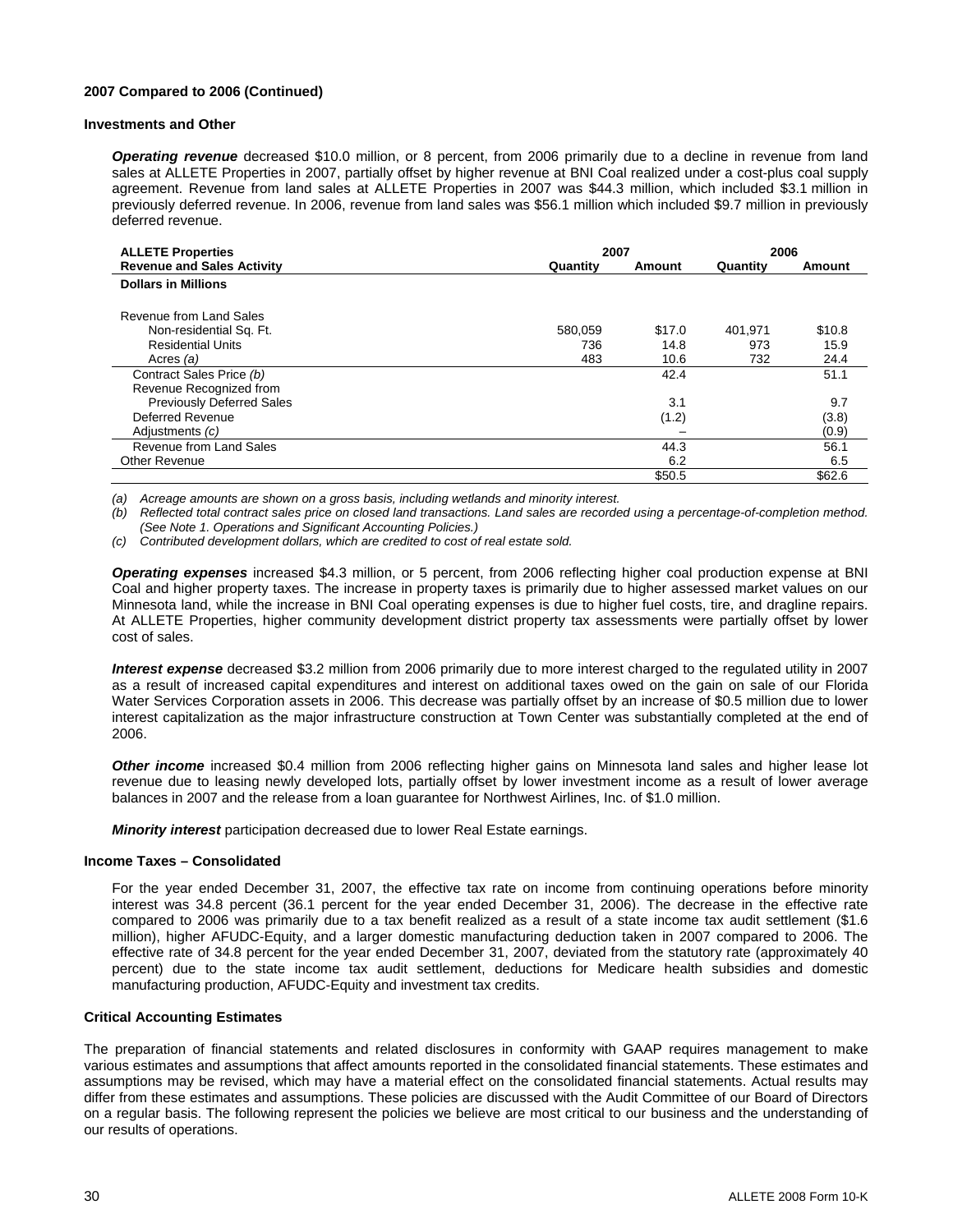#### **Critical Accounting Estimates (Continued)**

**Regulatory Accounting.** Our regulated utility operations are subject to the provisions of SFAS 71, "Accounting for the Effects of Certain Types of Regulation." SFAS 71 requires us to reflect the effect of regulatory decisions in our financial statements. Regulatory assets or liabilities arise as a result of a difference between GAAP and the accounting principles imposed by the regulatory agencies. Regulatory assets represent incurred costs that have been deferred as they are probable for recovery in customer rates. Regulatory liabilities represent obligations to make refunds to customers and amounts collected in rates for which the related costs have not yet been incurred.

We recognize regulatory assets and liabilities in accordance with applicable state and federal regulatory rulings. The recoverability of regulatory assets is periodically assessed by considering factors such as, but not limited to, changes in regulatory rules and rate orders issued by applicable regulatory agencies. The assumptions and judgments used by regulatory authorities may have an impact on the recovery of costs, the rate of return on invested capital, and the timing and amount of assets to be recovered by rates. A change in these assumptions may result in a material impact on our results of operations. (See Note 5. Regulatory Matters.)

**Valuation of Investments.** Our long-term investment portfolio included the real estate assets of ALLETE Properties, debt and equity securities consisting primarily of securities held to fund employee benefits, our emerging technology portfolio, and auction rate securities. As part of our emerging technology portfolio, we have several minority investments in venture capital funds and direct investments in privately-held, start-up companies. We account for our investment in venture capital funds under the equity method and account for our direct investments in privately-held companies under the cost method because of our ownership percentage. Our policy is to review these investments for impairment on a quarterly basis by assessing such factors as continued commercial viability of products, cash flow and earnings. Any impairment would reduce the carrying value of the investment and be recognized as a loss. In 2008, there were no impairment losses recognized (\$0.5 million pretax in 2007 and none in 2006). (See Note 6. Investments.)

**Pension and Postretirement Health and Life Actuarial Assumptions.** We account for our pension and postretirement benefit obligations in accordance with the provisions of SFAS 158, "Employers' Accounting for Defined Benefit Pension and Other Postretirement Plans," SFAS 87, "Employers' Accounting for Pensions," and SFAS 106, "Employers' Accounting for Postretirement Benefits Other Than Pensions." These standards require the use of assumptions in determining our obligations and annual cost of our pension and postretirement benefits. An important actuarial assumption for pension and other postretirement benefit plans is the expected long-term rate of return on plan assets. In establishing this assumption, we consider the diversification and allocation of plan assets, the actual long-term historical performance for the type of securities invested in, the actual long-term historical performance of plan assets and the impact of current economic conditions, if any, on long-term historical returns. Our pension asset allocation at December 31, 2008, was approximately 46 percent equity, 32 percent debt, 16 percent private equity, and 6 percent real estate. Equity securities consist of a mix of market capitalization sizes and both domestic and international securities. We currently use an expected long-term rate of return of 8.5 percent in our actuarial determination of our pension and other postretirement expense. We annually review our expected long-term rate of return assumption and will adjust it to respond to any changing market conditions. A one-quarter percent decrease in the expected long-term rate of return would increase the annual expense for pension and other postretirement benefits by approximately \$1 million, pre-tax.

For plan valuation purposes, we currently use a discount rate of 6.12 percent. The discount rate is determined considering high-quality long-term corporate bond rates at the valuation date. The discount rate is compared to the Citigroup Pension Discount Curve adjusted for ALLETE's specific cash flows. We believe the adjusted discount curve used in this comparison does not materially differ in duration and cash flows for our pension obligation. (See Note 14. Pension and Other Postretirement Benefit Plans.)

**Taxation.** We are required to make judgments regarding the potential tax effects of various financial transactions and our ongoing operations to estimate our obligations to taxing authorities. These tax obligations include income, real estate and sales/use taxes. Judgments related to income taxes require the recognition in our financial statements of the largest tax benefit of a tax position that is "more-likely-than-not" to be sustained on audit. Tax positions that do not meet the "more-likelythan-not" criteria are reflected as a tax liability in accordance with FIN 48, "Accounting for Uncertainty in Income Taxes – an Interpretation of FASB Statement No. 109". We must also assess our ability to generate capital gains to realize tax benefits associated with capital losses. Capital losses may be deducted only to the extent of capital gains realized during the year of the loss or during the two prior or five succeeding years for federal purposes. We have recorded a valuation allowance against our deferred tax assets associated with realized capital losses to the extent it has been determined that it is more-likely-thannot that some portion or all of the deferred tax asset will not be realized.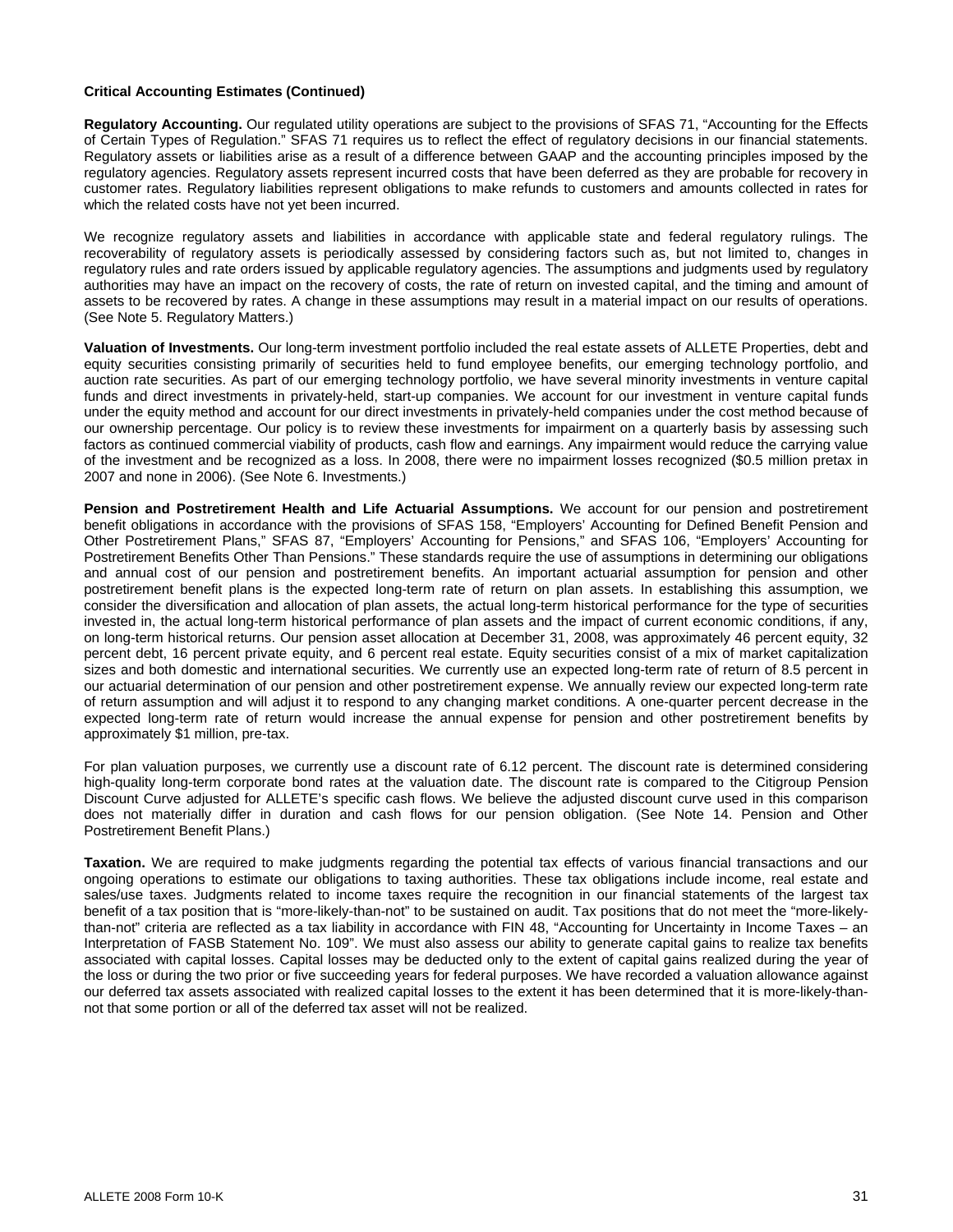#### **Outlook**

ALLETE is committed to earning a financial return that rewards our shareholders, allows for reinvestment in our businesses and sustains growth. Minnesota Power's industrial customers are facing weak conditions in the markets for their products, and have and may continue to reduce the amount of energy they use. We will work to sell this released energy in the wholesale markets, and believe that our ability to produce energy at low cost will be a competitive advantage. Our focus will be to maintain the competitively-priced production of energy, while meeting environmental requirements. Minnesota Power will also focus on maintaining competitive retail rates, as we believe this is important to the success of our customers. Information published by the Edison Electric Institute in mid-2008 ranked Minnesota Power as having the ninth lowest retail rates out of 175 investor-owned utilities in the United States.

Our strategy going forward is to focus on growth opportunities within our core business as we expect to continue making significant investments to comply with renewable and environmental requirements, maintain our existing low-cost generation fleet, and strengthen and enhance the regional transmission grid. We will also look for additional transmission and renewable energy opportunities which take advantage of our geographical location between sources of renewable energy and growing energy markets. Earnings from our ATC investment are expected to grow as we anticipate making additional investments to fund our pro-rata share of ATC's capital expansion program. We expect to invest an additional \$5 to \$7 million in ATC during 2009.

**Regulated Operations.** Minnesota Power expects significant rate base growth over the next several years as it continues its program to comply with renewable energy requirements and environmental mandates. In addition, significant investment will be made in our existing low-cost generation fleet to provide for continued future operations. We anticipate our capital investments will be recovered through a combination of current cost recovery riders and anticipated increased base electric rates. We also expect an average annual kilowatt-hour growth of approximately 1 percent from our existing customers, as well as potential long term growth from several new industrial customers planning projects in our service territory.

*Rate Cases*. Entities within our Regulated Operations segment file for periodic rate revisions with the MPUC, the FERC or the PSCW.

On February 8, 2008, the FERC approved Minnesota Power's wholesale tariff rate increase effective March 1, 2008. Minnesota Power's wholesale customers consist of 16 municipalities in Minnesota and 1 private utility in Wisconsin. The FERC authorized an average 10.0 percent increase for wholesale municipal customers, and an overall return on equity of 11.25 percent. Incremental revenue in 2008 from the FERC authorized wholesale rate increase was approximately \$6 million.

In 2008, Minnesota Power entered into new contracts with all of our wholesale customers with the exception of one small customer whose contract is now in the cancellation period. The new contracts transition each customer to formula based rates, which means rates can be adjusted annually based on changes in costs. The new agreement with the private utility in Wisconsin is subject to PSCW approval. In November 2008, we filed a request with the FERC to implement the formula based rate provision in the new contracts. We anticipate final resolution and implementation of new rates in the first quarter of 2009.

On May 2, 2008, Minnesota Power filed a rate increase request with the MPUC seeking an average rate increase of 8.5 percent for retail customers. The rate filing seeks a return on equity of 11.15 percent, and a capital structure consisting of 54.8 percent equity and 45.2 percent debt. On an annualized basis, the requested rate increase would generate approximately \$40 million in additional revenue. Interim rates were effective on August 1, 2008, and resulted in an increase for retail customers of approximately \$36 million, or 7.5 percent, on an annualized basis, subject to refund pending the final rate order. Incremental revenue in 2008 from the interim retail rate increase was approximately \$13 million. The transition to a new base cost of fuel coincident with interim rates resulted in the non-recovery through the fuel adjustment clause of approximately \$19 million of fuel and purchased power costs incurred in 2008. We have entered into a stipulation and settlement agreement that would allow recovery of the \$19 million in 2009 and which addresses specific concerns identified by interveners in the rate case; the stipulation and settlement agreement is subject to MPUC approval. The final rate order is expected in the second quarter of 2009. We cannot predict the final level of rates that may be approved by the MPUC. Prior to the May 2008 retail rate request Minnesota Power's rates were based on a 1994 MPUC retail rate order that allowed for an 11.6 percent return on equity.

SWL&P's current retail rates are based on a December 2008 PSCW retail rate order that became effective January 1, 2009, and allows for an 11.1 percent return on common equity. The new rates reflected a 3.5 percent average increase in retail utility rates for SWL&P customers (a 13.4 percent increase in water rates, a 4.7 percent increase in electric rates, and a 0.6 percent decrease in natural gas rates). On an annualized basis, the rate increase will generate approximately \$3 million in additional revenue.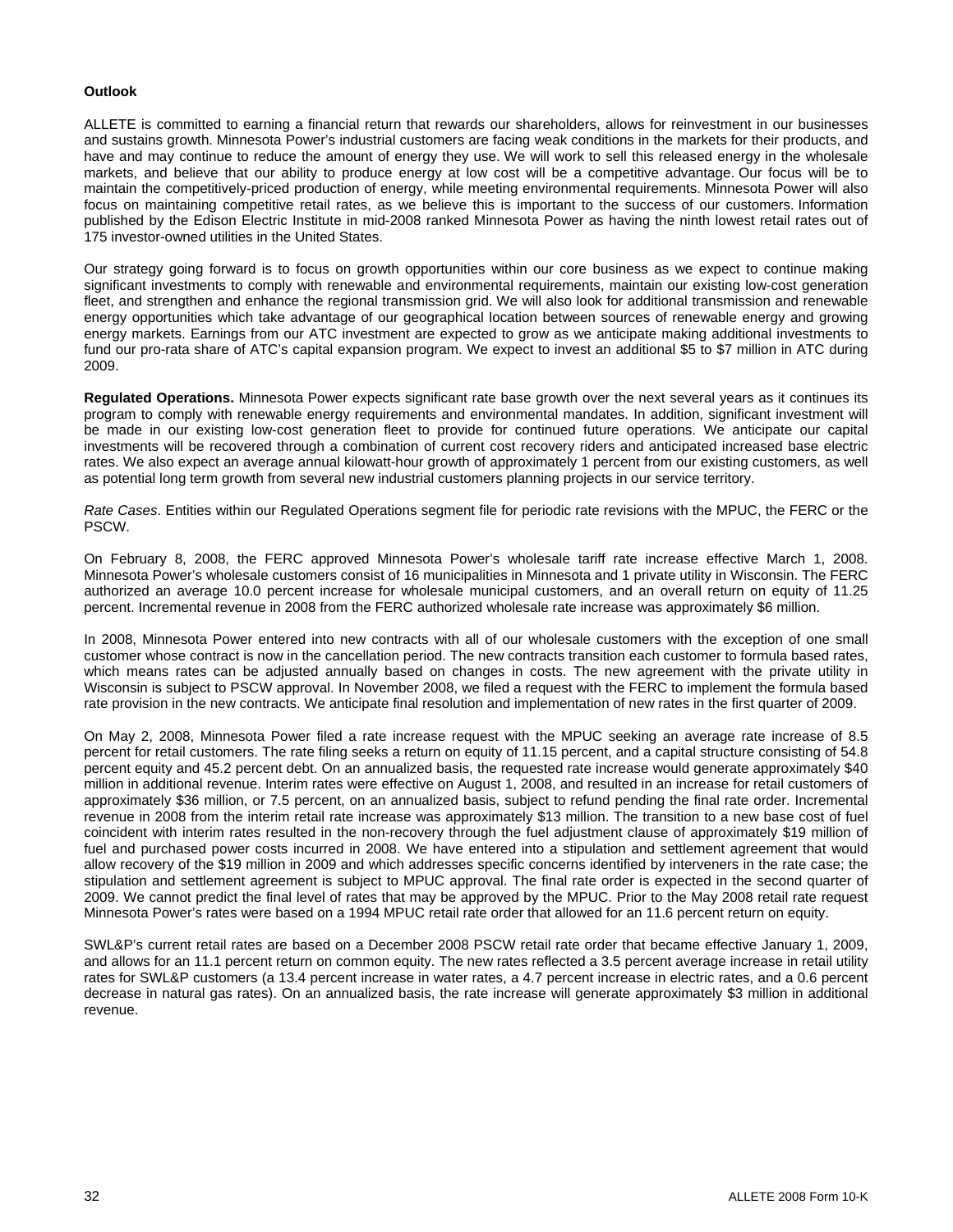#### **Outlook (Continued) Regulated Operations (Continued)**

*Industrial Customers.* Electric power is one of several key inputs in the mining, paper production, and pipeline industries. Approximately 57 percent of our Regulated Utility kilowatt-hour sales were made to our industrial customers in 2008, which include the taconite, paper and pulp, and pipeline industries.

Strong worldwide steel demand, driven largely by extensive infrastructure development in China, resulted in very robust world iron ore demand and steel pricing for nearly a six year period which lasted through the summer of 2008. Between 2004 and 2008 annual taconite production averaged just over 40 million tons per year from taconite mines in Northeastern Minnesota. Beginning in the fall of 2008, worldwide steel makers began to dramatically cut steel production in response to reduced demand driven largely by the world credit situation. During the fourth quarter of 2008, United States raw steel production was running at less than 50 percent of capacity and at levels not seen since the early 1980s. Currently, domestic raw steel production is at 45 percent of capacity reflecting poor demand in automobiles, durable goods, structural, and other steel products. Minnesota taconite producers began to be impacted in late 2008 and reduced production levels are expected in 2009. Consequently, 2009 demand nominations for power from our taconite customers are expected to be lower by at least 25 percent from 2008 levels. We intend to remarket available power to Other Power Suppliers in an effort to mitigate the earnings impact of these lower industrial sales. These sales are dependent upon the availability of generation and are sold at market based prices into the MISO market on a daily basis or through bilateral agreements of various durations. To date in 2009, we have sold power to Other Power Suppliers to mitigate the demand reductions made to date from our taconite customers. These contracts expire at various times during 2009, and have pricing levels similar to the rates charged to our large power customers. We will have additional power to sell in 2009 if our taconite customers continue to reduce their demand; we are unable to predict pricing levels on such sales at this time.

Minnesota Power's paper and pulp customers ran at, or very near, full capacity for the majority of 2008 despite the fact that the industry continued to face high fiber, chemical, and energy costs as well as competition from exports in certain grades of paper products. Minnesota Power's customers benefited from the temporary or permanent idling of plants both in North America at mills other than those served by Minnesota Power and the idling of plants in Europe, as well as continued (but declining) strength of the Canadian dollar and the Euro which has reduced imports both from Canada and Europe.

Our pipeline customers continued to operate at or above historic pumping levels during 2008 and forecast operating at record pumping levels in 2009. As Western Canadian oil sands reserves continue to develop and expand, pipeline operators served by the Company are executing expansion plans to transport additional crude oil supply to United States markets. We believe we are strategically positioned to serve these expanding pipeline facilities as Canadian supply continues to grow and displace domestic and imported Gulf Coast production.

Several natural resource-based companies continue to make progress developing new projects in Northeastern Minnesota that have the potential for long-term growth for Minnesota Power. These potential projects are in the ferrous and non-ferrous mining, paper, oil and steel related industries. They include the Polymet Mining Corp. (Polymet), Mesabi Nugget Delaware, LLC (Mesabi Nugget) and Essar Steel Limited Minnesota projects, as well as a proposed expansion at the Keewatin Taconite facility of United States Steel Corporation.

*PolyMet.* In 2007, the MPUC approved our contract with PolyMet, a new customer planning to start a copper, nickel and precious metals (non-ferrous) mining operation in Northeastern Minnesota. If PolyMet receives all necessary environmental permits and achieves start-up, the contract will run through at least 2018 and supply approximately 70 MWs of capacity. PolyMet continues to make progress towards production. In December 2008, PolyMet received a draft environmental impact statement from the Minnesota Department of Natural Resources.

*Mesabi Nugget.* In 2007, Minnesota Power entered into a contract with Mesabi Nugget, a joint venture between Steel Dynamics, Inc. and Kobe Steel Ltd. Mesabi Nugget will produce high-quality iron nuggets to supply steel mills owned by Steel Dynamics. Construction of the facility, near Hoyt Lakes, Minnesota, began in 2007 and completion is expected in late 2009. Mesabi Nugget is expected to initially be a 15-MW customer, with the potential for future load growth. The MPUC approved contract runs through at least 2017.

*Keewatin Taconite.* In February 2008, United States Steel announced its intent to restart a pellet line at its Keewatin Taconite processing facility. This pellet line, which has been idled since 1980, would be restarted and updated as part of a \$300 million investment. It is anticipated to bring about 3.6 million tons of additional pellet making capability to Northeastern Minnesota, pending successful approval of environmental permitting.

In March 2008, Minnesota Power signed a new contract with Northshore Mining Company to meet additional load requirements. The contract was approved by the MPUC and runs through at least June 30, 2011.

In September 2008, Cliffs and Minnesota Power signed new contracts for service to Hibbing Taconite Co. and United Taconite LLC. These electric service agreements, which are pending final MPUC approval, extend the existing contract terms out to at least December 31, 2015.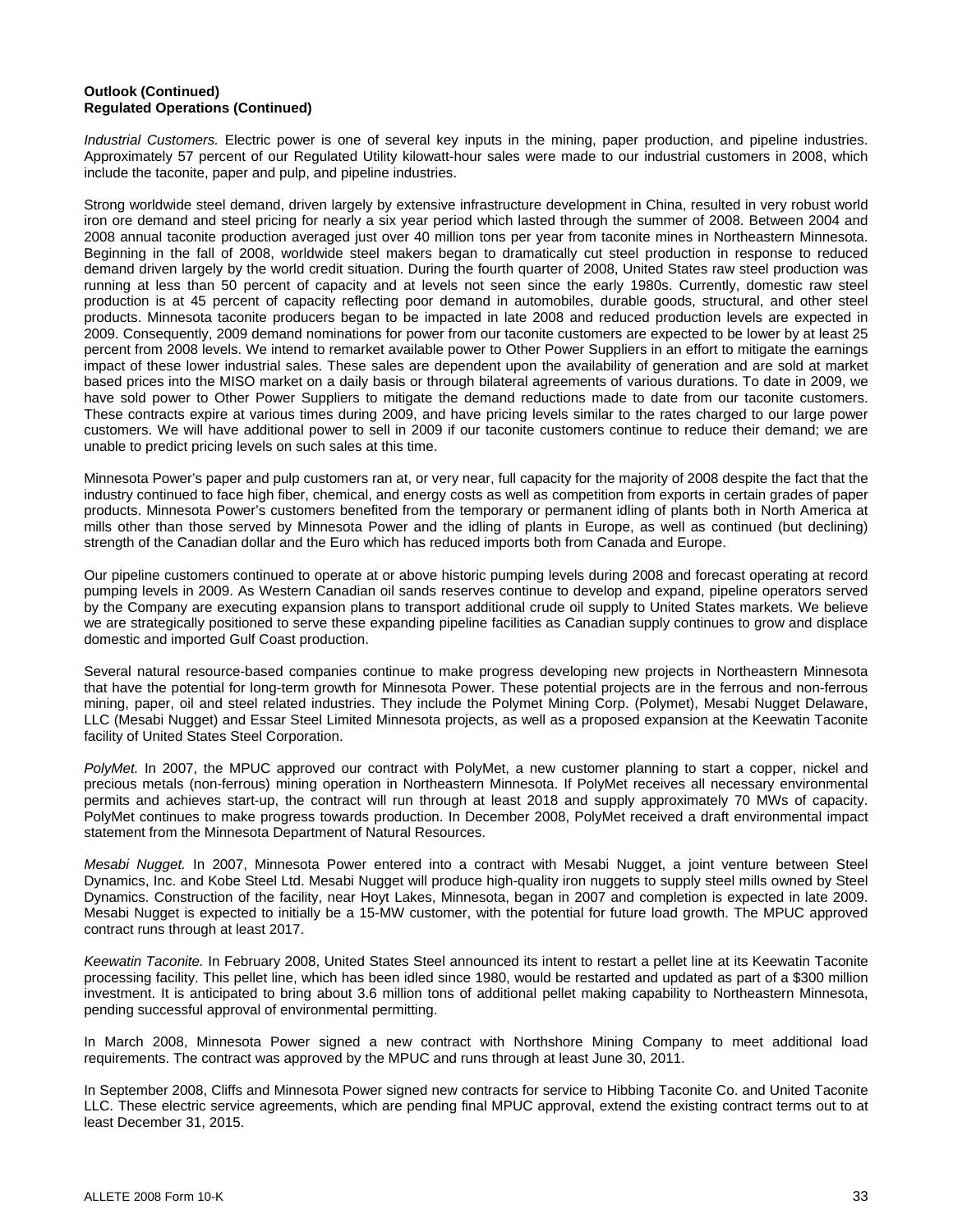## **Outlook (Continued) Regulated Operations (Continued)**

*Renewable Generation Sources.* In February 2007, Minnesota enacted a law requiring Minnesota Power to generate or procure 25 percent of its energy from renewable energy sources by 2025. The law also requires Minnesota Power to meet interim milestones of 12 percent by 2012, 17 percent by 2016, 20 percent by 2020, and 25 percent by 2025. The law allows the MPUC to modify or delay a standard obligation if implementation will cause significant ratepayer cost or technical reliability issues. If a utility is not in compliance with a standard, the MPUC may order the utility to construct facilities, purchase renewable energy or purchase renewable energy credits. Minnesota Power was developing and making renewable supply additions as part of its generation planning strategy prior to the enactment of this law and this activity continues. Minnesota Power believes it will meet the requirements of this legislation.

The areas in which we operate have strong wind, water and biomass resources, and provide us with opportunities to develop a number of renewable forms of generation. Our electric service area in northeastern Minnesota is situated for delivery of renewable energy that is generated here and in adjoining regions. We intend to secure the most cost competitive and geographically advantageous renewable energy resources available. We believe that the demand for these resources is likely to grow, and the costs of the resources to generate renewable energy will continue to escalate. While we intend to maintain our disciplined approach to developing generation assets, we also believe that by acting sooner rather than later we can deliver lower cost power to our customers and maintain or improve our cost competitiveness among regional utilities. We will continue to work cooperatively with our customers, our regulators and the communities we serve to develop generation options that reflect the needs of our customers as well as the environment. We believe that our location and our proactive leadership in developing renewable generation provide us with a competitive advantage. For more than a century, we have been Minnesota's leading producer of renewable hydroelectric energy.

We are executing our renewable energy and environmental compliance strategy. Taconite Ridge Wind I, a \$50 million, 25-MW wind facility located in northeastern Minnesota became operational in July 2008. In 2006 and 2007, we began long term purchase power agreements for 98 MWs of wind energy constructed in North Dakota (Oliver Wind I and II); 366,945 megawatt-hours were purchased under these agreements in 2008.

On May 13, 2008, we announced plans to develop several hundred megawatts of wind energy in North Dakota and purchase an existing 250 kV DC transmission line to transport this wind energy to our customers while gradually reducing the supply of energy currently delivered to our system on this same transmission line from Square Butte's coal-fired Milton R. Young Unit 2. The North Dakota wind project is expected to complete the 2025 renewable energy supply requirements for our retail load. In September 2008, we signed an agreement to purchase the transmission line from Square Butte Electric Cooperative for approximately \$80 million. The transaction is subject to regulatory approvals and is anticipated to close in 2009.

In January 2008, Minnesota Power and Manitoba Hydro executed a term sheet to purchase surplus energy beginning in 2009 and an anticipated 250-MW capacity purchase to begin in about 2020. Minnesota Power anticipates the initial purchase of surplus energy will be about 100 MWs during high hydro production periods in the spring and fall. The 250-MW long-term purchase will require construction of hydroelectric facilities in Manitoba and major new transmission facilities between Canada and the United States. In November 2008, we signed an amendment to the term sheet extending the deadline to complete negotiations and sign a definitive agreement from November 30, 2008, to October 31, 2009. Both purchases require MPUC approval.

*Integrated Resource Plan.* On October 31, 2007, Minnesota Power filed its Integrated Resource Plan (IRP), a comprehensive estimate of future capacity needs within the Minnesota Power service territory. In October 2008, the MPUC issued an order approving our request to re-file the IRP by October 1, 2009 in order to incorporate the North Dakota wind project and otherwise update our load forecasting and modeling in the IRP.

Minnesota Power plans to meet expected loads through 2020 by adding a significant amount of renewable generation and some supporting peaking generation. We plan to add 300 to 500 MWs of carbon-minimizing renewable energy to our generation mix. Besides the additional generation from renewable sources, Minnesota Power anticipates future supply could come from a combination of sources, including:

- "As-needed" peaking and intermediate generation facilities;
- Expiration of wholesale contracts presently in place;
- Short-term market purchases;
- Improved efficiency of existing generation and power delivery assets; and
- Expanded conservation and demand-side management initiatives.

We do not anticipate the need for new base load system generation within the Minnesota Power service territory through approximately 2020, and we project a one percent average annual growth in electric usage from our existing customers over that time frame.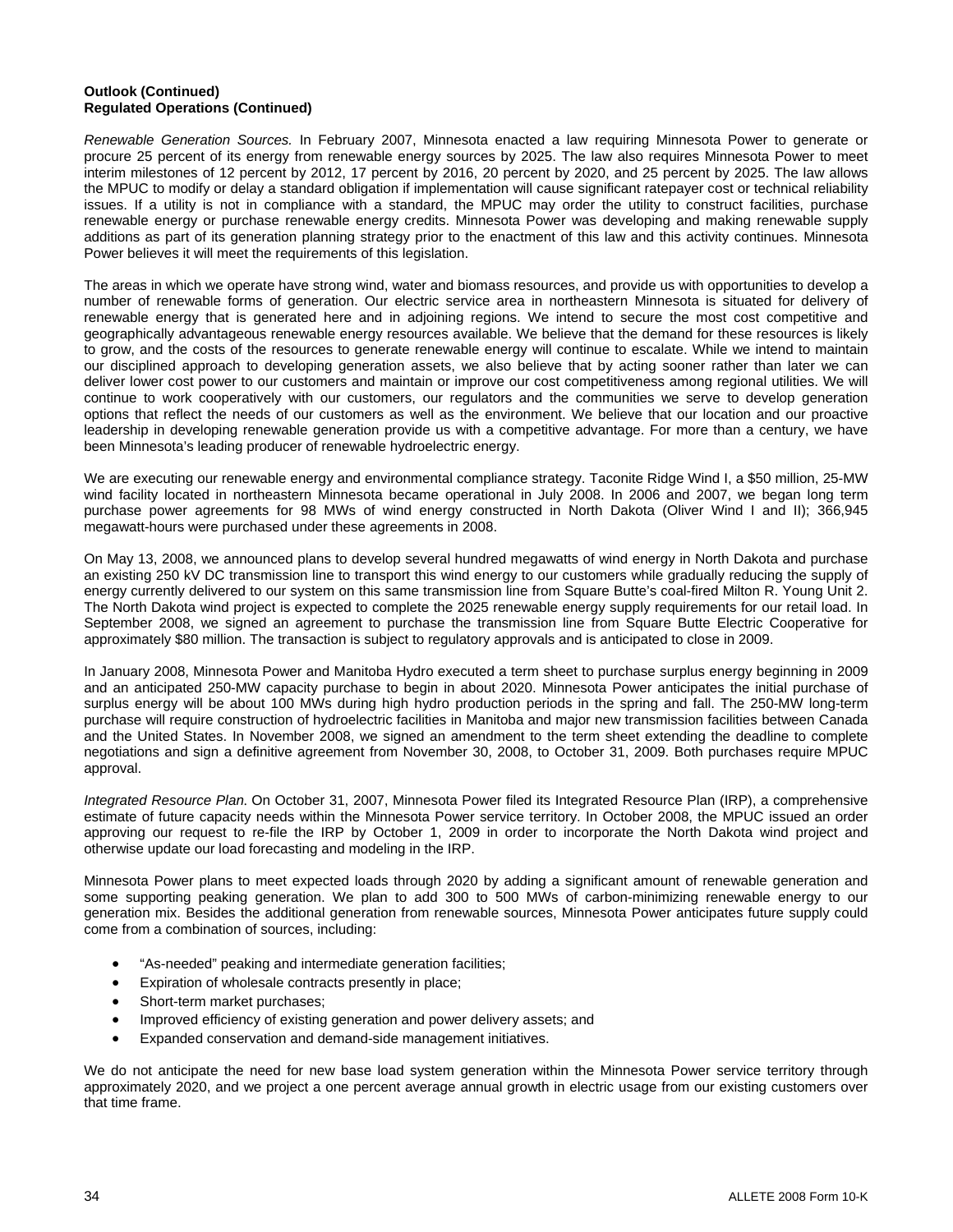## **Outlook (Continued) Regulated Operations (Continued)**

*Climate Change*. Minnesota Power has a long history of environmental stewardship. A key component of our energy strategy is a goal to reduce overall GHG emissions.

We believe that future regulations may restrict the emissions of GHGs from our generation facilities. Several proposals on the Federal level to "cap" the amount of GHG emissions have been made. Other proposals consider establishing emissions allowances or taxes as economic incentives to address the GHG emission issue.

In 2007, Minnesota passed legislation establishing non-binding targets for GHG reductions. This legislation establishes a goal of reducing statewide GHG emissions across all sectors producing those emissions to a level at least 15 percent below 2005 levels by 2015, at least 30 percent below 2005 levels by 2025, and at least 80 percent below 2005 levels by 2050. Minnesota is also participating in the Midwestern Greenhouse Gas Reduction Accord, a regional effort to develop a multi-state approach to GHG emission reductions. We are proactively taking steps to strategically engage the GHG emission issue and the impact of climate change regulation on our business.

Minnesota Power is addressing this challenge by taking the following steps that also ensure reliable and environmentally compliant generation resources to meet our customer's requirements.

- We will consider only carbon minimizing resources to supply power to our customers. We will not consider a new coal resource without a carbon emission solution.
- We are pursuing Minnesota's Renewable Energy Standard by adding significant renewable resources to our portfolio of generation facilities and power supply agreements.
- We plan to continue improving the efficiency of our coal-based generation facilities.
- We plan to implement demand side conservation efforts.
- We will continue to support research of technologies to reduce carbon emissions from generation facilities and support carbon sequestration efforts.
- We plan to achieve overall carbon emission reductions while maintaining competitively priced electric service to our customers.

The Company has become a "founding reporter" of The Climate Registry, an organization established to measure and publicly report GHG emissions consistently and accurately across borders and industry sectors. In becoming one of the founding reporters of The Climate Registry, we have voluntarily committed to measure, independently verify and publicly report our GHG emissions annually.

*CapX 2020.* Minnesota Power is a participant in the CapX 2020 initiative which represents an effort to ensure the electricity reliability of Minnesota and the surrounding region for the future. CapX 2020 includes the state's largest transmission owners, including electric cooperatives, municipals and investor-owned utilities, and has assessed the transmission system and projected growth in customer demand for electricity through 2020. Studies show that the region's transmission system will require major upgrades and expansion to accommodate increased electricity demand as well as support renewable energy expansion through 2020.

The CapX 2020 participants filed a Certificate of Need for three 345 kV lines and associated system interconnections with the MPUC in August 2007. Following a public process, the MPUC is expected to decide on the need for these 345 kV lines by early 2009. If the MPUC issues the required Certificate of Need, the MPUC will then determine routes for the new lines in subsequent proceedings. Portions of the 345 kV lines will also require approvals by federal officials and by regulators in North Dakota, South Dakota and Wisconsin. A fourth line, a 230 kV line in north central Minnesota, is also among the CapX 2020 projects. A request for a Certificate of Need Permit for this line was filed in March 2008, and a Route Permit application was filed in June 2008. The MPUC decision on need and routing are expected in 2010.

Minnesota Power may invest in two of the lines, a 250-mile 345 kV line between Fargo, North Dakota and Monticello, Minnesota, and a 70-mile 230 kV line between Bemidji and Grand Rapids, Minnesota. Our total investment in these two lines would be approximately \$80 million. Upon receipt of the required Certificates of Need, we intend to include these costs in an annual filing with the MPUC for current cost recovery of the expenditures related to our investment in the lines under a Minnesota Power transmission cost recovery tariff rider mechanism authorized by Minnesota legislation. Construction of the lines is targeted to begin in 2010 and last approximately three to four years.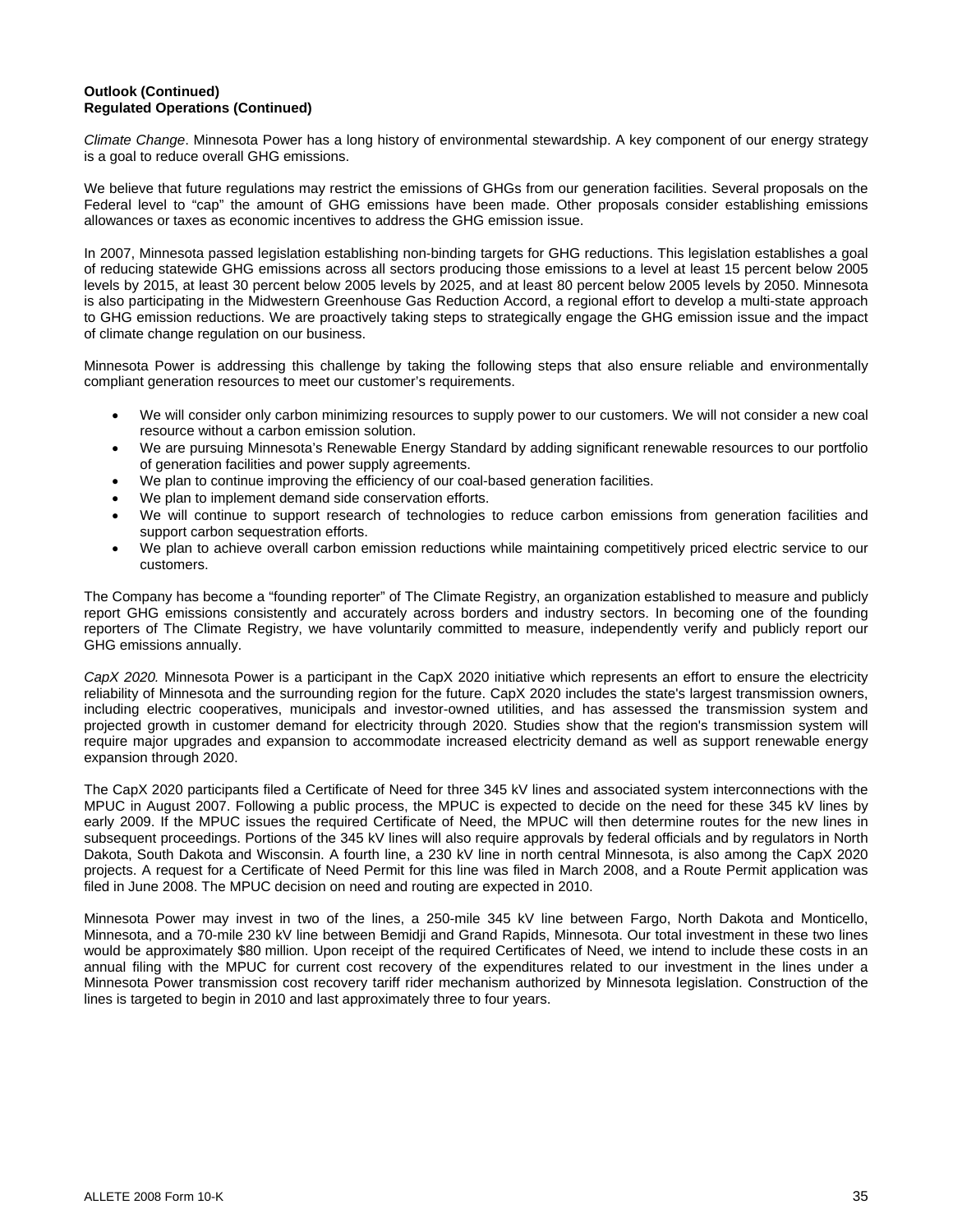## **Outlook (Continued) Regulated Operations (Continued)**

*AREA and Boswell Unit 3 Emission Reduction Plans.* In May 2006, the MPUC authorized current cost recovery of expenditures to reduce emissions of  $SO_2$ ,  $NO_X$ , and mercury emissions at Taconite Harbor and Laskin under the AREA Plan. The AREA Plan has significantly reduced emissions from Taconite Harbor and Laskin, while maintaining a reliable and reasonably-priced energy supply to meet the needs of our customers. Environmental retrofits at Laskin and Taconite Harbor Units 1 and 2 are complete and in service. The environmental regulatory requirements for Taconite Harbor Unit 3 are pending finalization of the Minnesota Regional Haze implementation plan by the MPCA. We are expecting to retrofit Taconite Harbor Unit 3 by 2013 and are evaluating compliance requirements and cost recovery options for this final unit.

We are making emission reduction investments at our Boswell Unit 3 generating unit. The investments in pollution control equipment will reduce particulates,  $SO_2$ ,  $NO_X$ , and mercury emissions to meet future federal and state requirements. The MPUC has authorized a cash return on construction work in progress during the construction phase in lieu of AFUDC-Equity and allows for a return on investment and current cost recovery of incremental operations and maintenance expenses once the new equipment is installed and the unit is placed back in service in late 2009. We began cost recovery on January 1, 2008. In September 2008, we filed a petition with the MPUC to approve the Boswell Unit 3 rate adjustment for 2009. If approved, new rates would allow cost recovery relating to additional investments planned for 2009.

*Boswell NOX Reduction Plan.* In September 2008, we submitted to the MPCA and MPUC a \$92 million environmental initiative proposing cost recovery for  $NO<sub>X</sub>$  emission reductions from Boswell Units 1, 2, and 4. If approved by the MPUC, the Boswell  $N_{\text{O}_X}$  Reduction Plan is expected to significantly reduce  $N_{\text{O}_X}$  emissions from these units. In conjunction with the  $N_{\text{O}_X}$  reduction, we plan to install an efficiency improvement to the existing turbine/generator at Boswell Unit 4 adding approximately 60 MWs of total output with no additional emissions. A second filing requesting cost recovery for the plan will be submitted to the MPUC in the first quarter of 2009.

*Transmission.* In September 2008, we filed a petition with the MPUC seeking total 2009 cost recovery of \$2.2 million for ongoing expenditures related to the Badoura and Tower transmission projects and certain MISO related transmission facility charges. The Tower and Badoura projects are being developed to address transmission inadequacies in northeastern Minnesota. Both projects will provide regional transmission benefits through increased voltage support and additional line capacity.

*Depreciation.* In a November 2008 Order, the MPUC increased depreciation rates for certain assets effective January 1, 2008. Minnesota Power had been seeking to have the increased depreciation rates become effective with the date of final rates in the current retail rate filing (expected to be in the second quarter of 2009). Under this order, depreciation expense increased approximately \$3 million in 2008.

*Investment in ATC.* At December 31, 2008, our equity investment was \$76.9 million, representing an approximate 8 percent ownership interest. ATC provides transmission service under rates regulated by the FERC that are set in accordance with the FERC's policy of establishing the independent operation and ownership of, and investment in, transmission facilities. ATC rates are based on a 12.2 percent return on common equity dedicated to utility plant. ATC has identified \$2.7 billion in future projects needed over the next 10 years to improve the adequacy and reliability of the electric transmission system. This investment is expected to be funded through a combination of debt and investor contributions. As additional opportunities arise, we plan to make additional investments in ATC through general capital calls based upon our pro-rata ownership interest in ATC. On January 30, 2009, we invested an additional \$1.9 million into ATC. In total, we expect to invest an additional \$5 to \$7 million throughout 2009.

#### **Investments and Other**

*BNI Coal.* In 2008, BNI Coal sold approximately 4.5 million tons of coal (4.0 million tons in 2007) and anticipates similar sales in 2009.

*ALLETE Properties.* ALLETE Properties is our real estate business that has operated in Florida since 1991. Our current strategy is to complete and maintain key entitlements and infrastructure improvements which enhance values without requiring significant additional investment, and position the current property portfolio for a maximization of value and cash flow when market conditions improve.

Our two major development projects include Town Center and Palm Coast Park. A third proposed development project, Ormond Crossings, is in the permitting and planning stage. Development activities involve mainly zoning, permitting, platting, and master infrastructure construction. See Item 1. Business – Investments and Other for additional descriptions of each of our development projects. Development costs are financed through a combination of community development district bonds, bank loans, and internally-generated funds.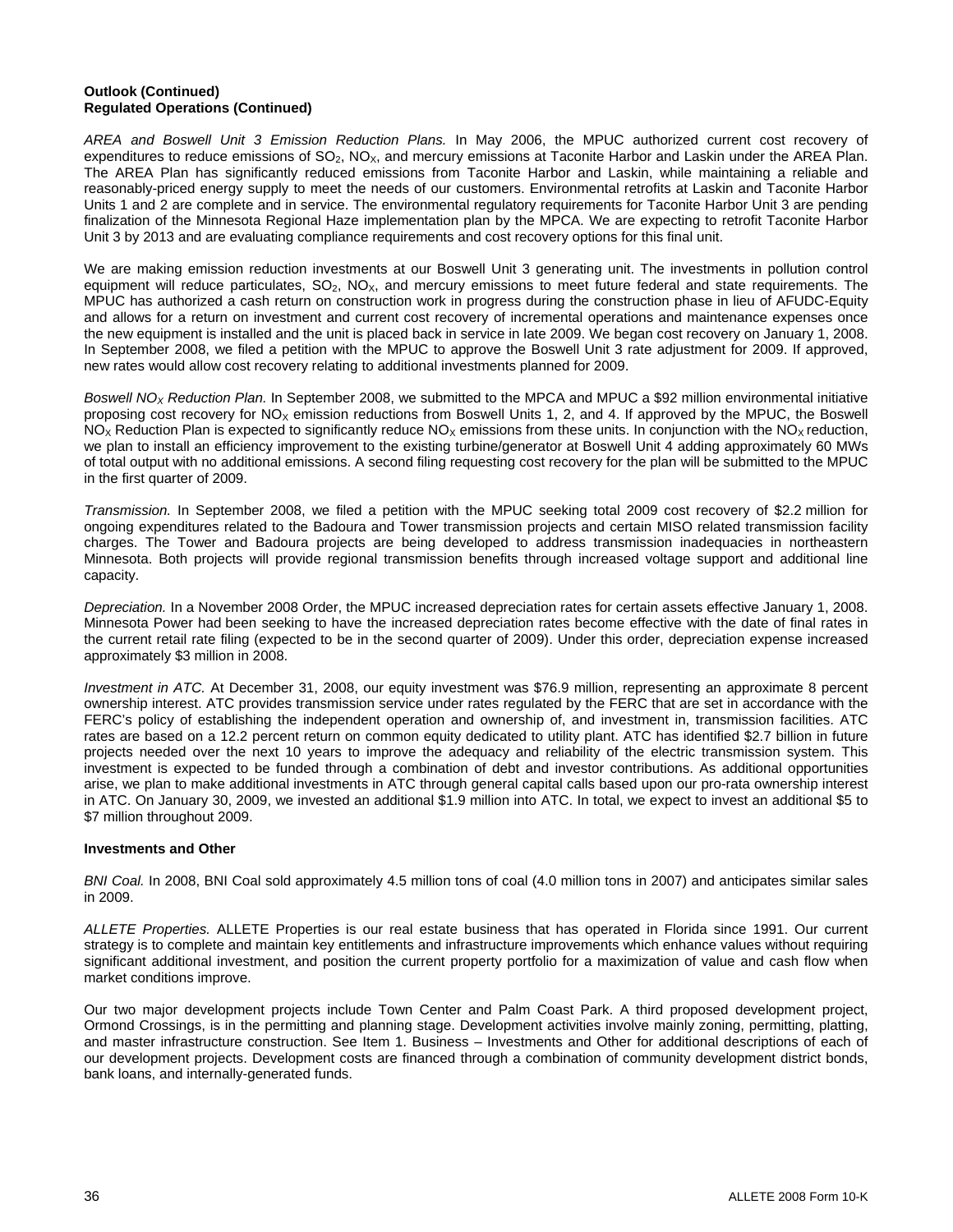## **Outlook (Continued) Investments and Other (Continued)**

| <b>Summary of Development Projects</b><br><b>Land Available-for-Sale</b> | Ownership | Total<br>Acres (a) | Residential<br>Units (b) | Non-residential<br>Sq. Ft. $(b, c)$ |
|--------------------------------------------------------------------------|-----------|--------------------|--------------------------|-------------------------------------|
| <b>Current Development Projects</b>                                      |           |                    |                          |                                     |
| <b>Town Center</b>                                                       | 80%       |                    |                          |                                     |
| At December 31, 2007                                                     |           | 991                | 2.289                    | 2,228,200                           |
| <b>Property Sold</b>                                                     |           |                    |                          |                                     |
| At December 31, 2008                                                     |           | 991                | 2,289                    | 2,228,200                           |
| Palm Coast Park                                                          | 100%      |                    |                          |                                     |
| At December 31, 2007                                                     |           | 3,436              | 3.154                    | 3,116,800                           |
| <b>Property Sold</b>                                                     |           |                    |                          |                                     |
| Change in Estimate                                                       |           |                    | 85                       |                                     |
| At December 31, 2008                                                     |           | 3.436              | 3,239                    | 3,116,800                           |
| <b>Total Current Development Projects</b>                                |           | 4,427              | 5,528                    | 5,345,000                           |
| <b>Proposed Development Project</b>                                      |           |                    |                          |                                     |
| <b>Ormond Crossings</b>                                                  | 100%      |                    |                          |                                     |
| At December 31, 2008                                                     |           | 5,968              | (d)                      | (d)                                 |
| Total of Development Projects at December 31, 2008                       |           | 10,395             | 5,528                    | 5,345,000                           |

*(a) Acreage amounts are approximate and shown on a gross basis, including wetlands and minority interest.* 

*(b) Estimated and includes minority interest. Density at build out may differ from these estimates.* 

*(c) Depending on the project, non-residential includes retail commercial, non-retail commercial, office, industrial, warehouse, storage and institutional.* 

*(d) A development order approved by the City of Ormond Beach includes up to 3,700 residential units and 5 million square feet of nonresidential space. We estimate the first two phases of Ormond Crossings will include 2,500-3,200 residential units and 2.5-3.5 million square feet of various types of non-residential space. Density of the residential and non-residential components of the project will be determined based upon market and traffic mitigation cost considerations. Approximately 2,000 acres will be devoted to a regionally significant wetlands mitigation bank.* 

|                                   |       | <b>Mixed</b> |                    | Non-        |              |
|-----------------------------------|-------|--------------|--------------------|-------------|--------------|
| Other Land Available-for-Sale (a) | Total | Use          | <b>Residential</b> | residential | Agricultural |
| Acres (b)                         |       |              |                    |             |              |
| At December 31, 2007              | 1.573 | 362          | 248                | 424         | 539          |
| <b>Property Sold</b>              | (166) | (2)          | (134)              | (18)        | (12)         |
| <b>Contributed Land</b>           | (54)  | -            | -                  | -           | (54)         |
| Change in Estimate                |       |              | -                  | (4)         |              |
| At December 31, 2008              | .353  | 353          | 114                | 402         | 484          |

*(a) Other land includes land located in Palm Coast, Florida not included in development projects, Lehigh Acquisition Corporation and Cape Coral Holdings, Inc.* 

*(b) Acreage amounts are approximate and shown on a gross basis, including wetlands and minority interest.* 

*Pending Contracts.* At December 31, 2008, total pending land sales under contract were \$12.4 million (\$55.2 million at December 31, 2007) and are scheduled to close at various times through 2009. However, given current market conditions it may be difficult to complete these closings in 2009. In July 2008, a \$28.9 million contract with LDD Palm Coast North LLC, a subsidiary of Lowe Enterprises was terminated, and a \$0.6 million contract deposit was forfeited. We are currently reviewing the best options to proceed with this property. We believe this property, along with the remaining property at Palm Coast Park, continues to have long-term value. We continue to have discussions with other buyers under pending contracts. Our objective is to proactively assist our buyers through this current period of weak market conditions, as we believe the long-term prospects for our properties are favorable. Our discussions sometimes result in adjustments to contract terms, and may include extending closing dates, revised pricing or termination. If a purchaser defaults on a sales contract, the legal remedy is usually limited to terminating the contract and retaining the purchaser's deposit. The property is then available for resale. In many cases, contract purchasers incur significant costs during due diligence, planning, designing and marketing the property before the contract closes, therefore they have substantially more at risk than the deposit.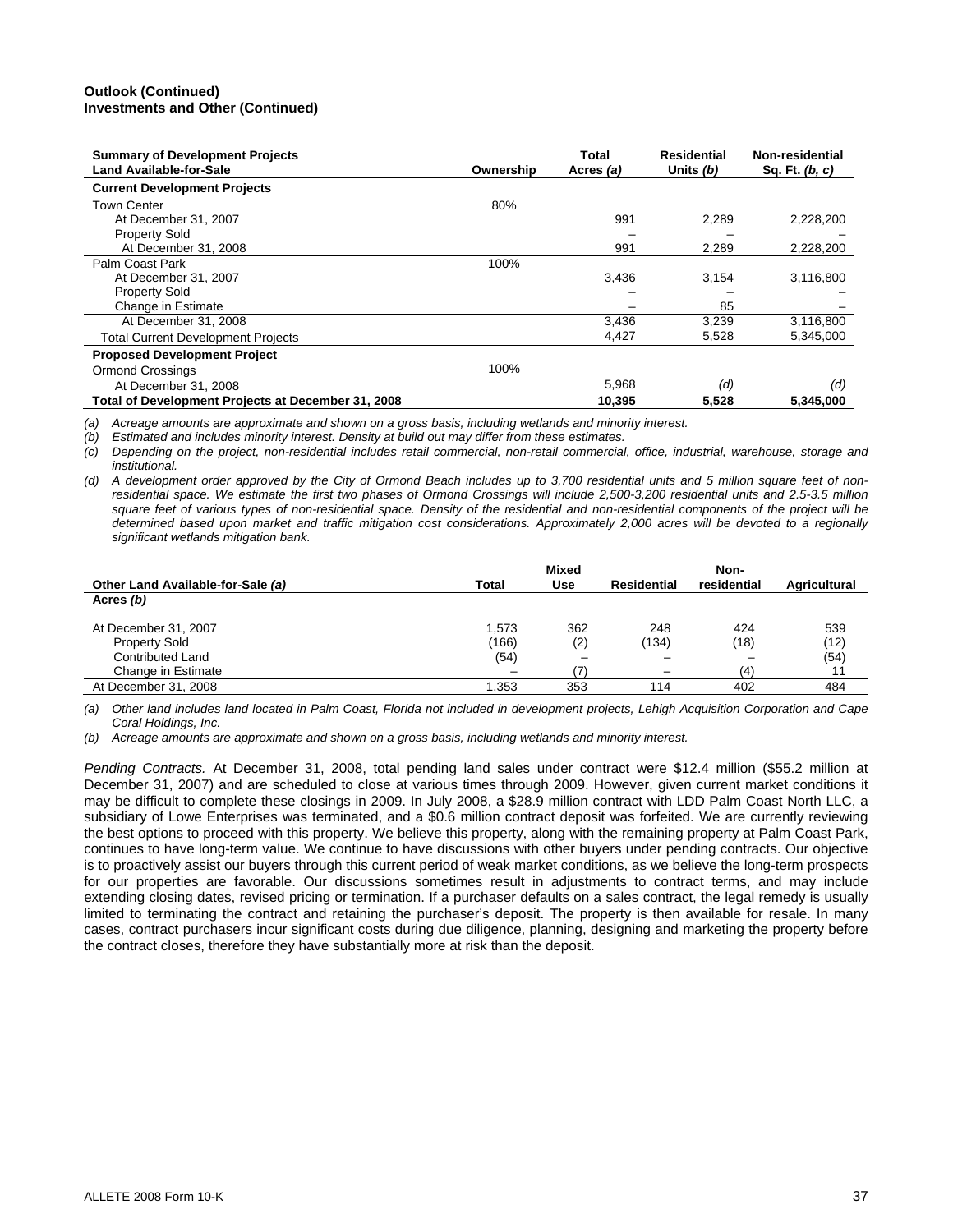## **Outlook (Continued) Investments and Other (Continued)**

*Emerging Technology.* We have the potential to recognize gains or losses on the sale of investments in our emerging technology portfolio. We plan to sell investments in our emerging technology portfolio when publically traded shares are distributed to us. Some restrictions on sales may apply, including, but not limited to, underwriter lock-up periods that typically extend for 180 days following an initial public offering. We have committed to make up to \$0.7 million in additional investments in certain emerging technology holdings. We do not have plans to make any additional investments beyond this commitment.

**Income Taxes***.* ALLETE's aggregate federal and multi-state statutory tax rate is expected to be approximately 40 percent for 2009. On an ongoing basis, ALLETE has certain tax credits and other tax adjustments that will reduce the statutory rate to the expected effective tax rate. These tax credits and adjustments historically have included items such as investment tax credits, wind production tax credits, AFUDC-Equity, domestic manufacturer's deduction, depletion, Medicare prescription reimbursement, as well as other items. The annual effective rate can also be impacted by such items as changes in income from operations before minority interest and income taxes, state and federal tax law changes that become effective during the year, business combinations and configuration changes, tax planning initiatives and resolution of prior years' tax matters. We expect our effective tax rate to be approximately 36 percent for 2009.

## **Liquidity and Capital Resources**

## **Cash Flow Activities**

ALLETE is well-positioned to meet the Company's immediate cash flow needs. With our cash balance of approximately \$102 million, \$160.5 million in Lines of Credit which includes a committed, syndicated, unsecured revolving line of credit of \$150 million, and a debt to capital ratio of 42.2 percent at December 31, 2008, we project sufficient capital availability through the immediate term. If needed, we have the flexibility to reduce our planned capital expenditure program to meet changing capital market conditions.

**Operating Activities.** Cash from operating activities was \$152.1 million for 2008 (\$123.1 million for 2007; \$142.0 million for 2006). Cash from operating activities was higher in 2008 than 2007 due to an increase in deferred income tax expense and decreased working capital requirements, which was partially offset by lower net income and higher contributions to defined benefit pension and postretirement health plans (included in Other Liabilities on the Consolidated Statement of Cash Flows). Working capital requirements decreased mainly due to lower uncollected purchased power costs (included in Prepayments and Other on the Consolidated Statement of Cash Flows). Deferred income tax expense increased due to the bonus depreciation provisions of the Economic Stimulus Act of 2008, and contributions to defined benefit pension and postretirement health plans increased \$15.6 million during 2008.

Cash from operating activities was lower in 2007 than 2006 primarily due to a decrease in cash flow from operating assets and liabilities. Colder weather in December 2007 resulted in an increase in customer receivables of \$14.7 million compared to 2006. Cash used for prepayments and other was higher in 2007 than 2006 due to an \$11.5 million change in deferred fuel costs. The increase in deferred fuel costs was the result of higher purchased power expenses due to generation outages relating to the AREA Plan environmental retrofits, lower hydro generation, lower Square Butte entitlement and Square Butte's major scheduled outage. Other current liabilities decreased primarily due to a reduction in accrued taxes of \$8.9 million. The decrease in cash from operating activities for 2007 was partially offset by increased earnings from continuing operations of \$11.2 million and a decrease in cash used for discontinued operations of \$13.5 million.

**Investing Activities.** Cash used for investing activities was \$276.1 million for 2008 (\$154.1 million for 2007; \$154.2 million for 2006). Cash used for investing activities was higher than 2007 reflecting increased capital additions to property, plant, and equipment which were partially offset by the proceeds from the sale of assets (retail shopping center) in Winter Haven, Florida. Capital additions to property, plant, and equipment increased due to construction activity for environmental retrofit projects, AREA Plan projects, Taconite Ridge, and additional investments in ATC.

Cash used for investing activities was insignificantly lower in 2007 than 2006 primarily due to an increase of \$81.4 million in net sales of short-term investments compared to \$12.4 million in 2006. The net proceeds from the sale of short-term investments were used to fund increased additions to property, plant and equipment. Additions to property, plant and equipment were higher in 2007 than 2006 by \$111.7 million primarily due to increased spending on major environmental construction projects. Cash invested in ATC decreased from \$51.4 million in 2006 to \$8.7 million in 2007.

**Financing Activities.** Cash from financing activities was \$202.7 million for 2008 (cash from financing activities was \$9.5 million for 2007; cash used for financing activities was \$32.6 million for 2006). The increase in cash from financing activities resulted from the issuance of three series of first mortgage bonds: \$60 million in February 2008; \$75 million in May 2008; and \$38 million in December 2008. In addition, 1.8 million shares of common stock were issued for net proceeds of \$71.1 million. Financing activities increased to support our current capital expenditure program.

Cash from financing activities was higher in 2007 than 2006 primarily due to additional long-term debt issued in 2007, which included \$60 million of first mortgage bonds, \$50.0 million of senior unsecured notes and \$12.5 million in collateralized tax exempt bonds at SWL&P. The increase in new long-term debt was offset partially by the retirement of \$20.0 million in first mortgage bonds, \$2.5 million in variable demand revenue refunding bonds and \$6.5 million in SWL&P first mortgage bonds.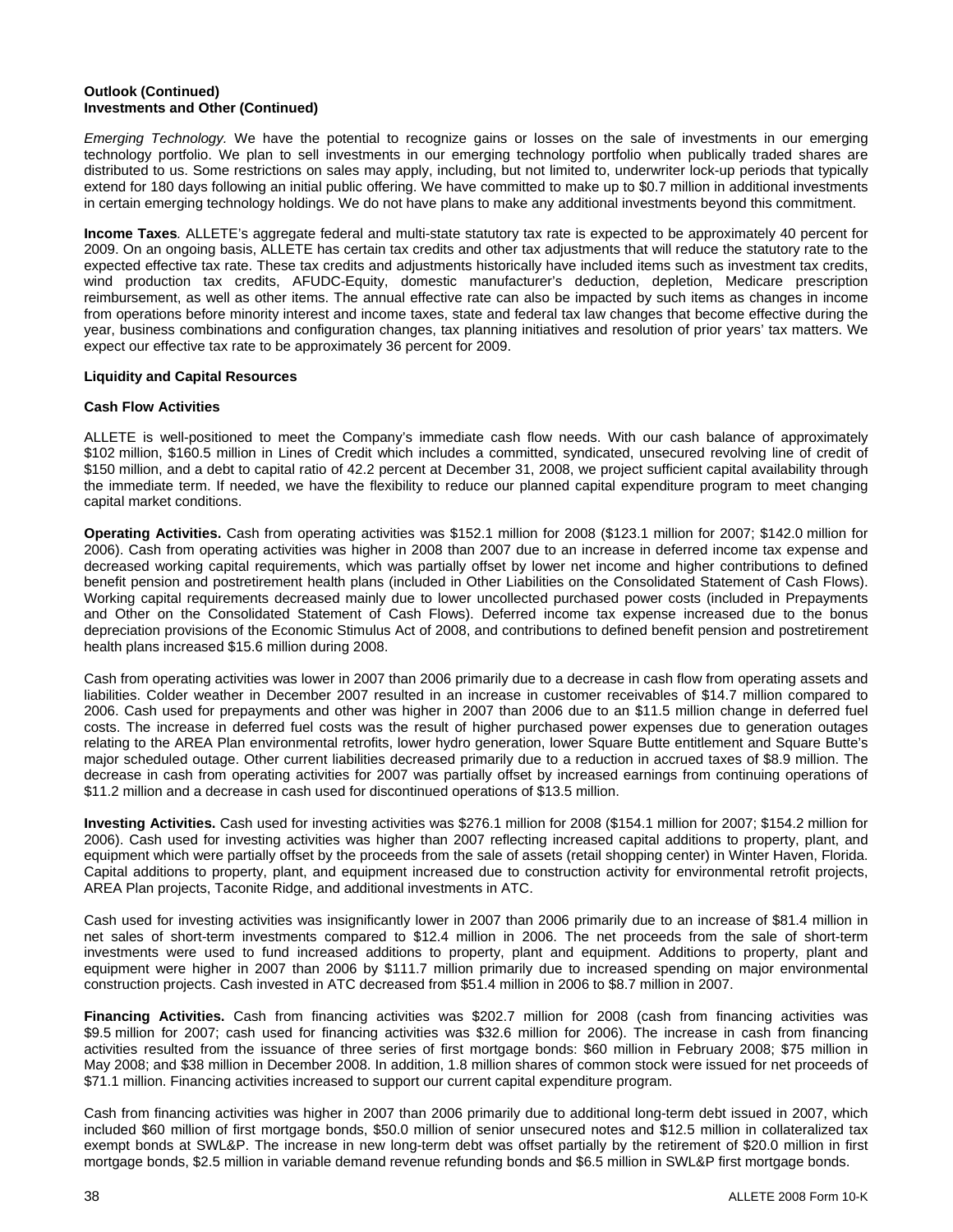## **Liquidity and Capital Resources (Continued) Cash Flow Activities (Continued)**

**Working Capital.** Additional working capital, if and when needed, generally is provided by the sale of commercial paper. We have 0.8 million original issue shares of our common stock available for issuance through *Invest Direct*, our direct stock purchase and dividend reinvestment plan. Additionally, we have 0.9 million original issue shares of common stock available for issuance through a Distribution Agreement with KCCI, Inc. We have consolidated bank lines of credit aggregating \$160.5 million, the majority of which expire in January 2012. In January 2006, we renewed, increased and extended a committed, syndicated, unsecured revolving credit facility (Line) with Bank of America as Agent, and four other banks, for \$150 million. No individual bank has more than 25 percent participation in the Line. The Line was subsequently extended for an additional year in December 2006 and currently matures on January 11, 2012. At our request and subject to certain conditions, the Line may be increased to \$200 million and extended for two additional 12-month periods. We may prepay amounts outstanding under the Line in whole or in part at our discretion. Additionally, we may irrevocably terminate or reduce the size of the Line prior to maturity. The Line may be used for general corporate purposes, working capital and to provide liquidity in support of our commercial paper program. The amount and timing of future sales of our securities will depend upon market conditions and our specific needs. We may sell securities to meet capital requirements, to provide for the retirement or early redemption of issues of long-term debt, to reduce short-term debt and for other corporate purposes.

**Auction Rate Securities.** As of December 31, 2008, we held \$15.2 million of investments (\$23.1 million at December 31, 2007) consisting of three auction rate municipal bonds (auction rate securities) with stated maturity dates ranging between 15 and 28 years. These ARS consist of guaranteed student loans insured or reinsured by the federal government and were historically auctioned every 35 days to set new rates and provide a liquidating event in which investors could either buy or sell securities. The auctions have been unable to sustain themselves during 2008 due to the overall lack of credit market liquidity and we have been unable to liquidate all of our ARS. As a result, we have classified the ARS as longterm investments and have the ability to hold these securities to maturity, until called by the issuer, or until liquidity returns to this market. In the meantime, these securities will pay a default rate which is typically above market interest rates.

The Company has used a discounted cash flow model to determine the estimated fair value of its investment in ARS as of December 31, 2008. The assumptions used in preparing the discounted cash flow model include the following: estimated interest rates, estimated discount rates (using yields of comparable traded instruments adjusted for illiquidity and other risk factors), amount of cash flows, and expected holding periods of the ARS. These inputs reflect the Company's judgments about assumptions that market participants would use in pricing ARS including assumptions about risk. Based upon the results of the discounted cash flow model and the fact that these ARS consist of guaranteed student loans insured or reinsured by the federal government no other than temporary impairment loss has been reported.

**Securities**. On December 10, 2007, ALLETE filed a registration statement with the SEC, pursuant to Rule 415 under the Securities Act of 1933, relating to the possible issuance from time to time of ALLETE common stock or first mortgage bonds. The amount of securities issuable by ALLETE is established from time to time by its board of directors. We may sell all or a portion of the above-described registered securities if warranted by market conditions and our capital requirements. Any offer and sale of the above-mentioned securities will be made only by means of a prospectus meeting the requirements of the Securities Act of 1933 and the rules and regulations there under.

On February 1, 2008, we issued \$60 million in principal amount of First Mortgage Bonds, 4.86% Series due April 1, 2013, in the private placement market. We have the option to prepay all or a portion of the bonds at our discretion, subject to a makewhole provision. The bonds are subject to additional terms and conditions which are customary for this type of transaction. We used the proceeds from the sale of the bonds to fund utility capital expenditures and for general corporate purposes.

On May 14, 2008, we issued \$75 million in principal amount of First Mortgage Bonds, 6.02% Series due May 1, 2023, in the private placement market. We have the option to prepay all or a portion of the bonds at our discretion, subject to a make-whole provision. The bonds are subject to additional terms and conditions which are customary for this type of transaction. We used the proceeds from the sale of the bonds to fund utility capital expenditures and for general corporate purposes.

We issued \$80 million in principal amount of First Mortgage Bonds in the private placement market in three series as follows:

| <b>Issue Date</b> | <b>Maturity</b>  | Amount       | Coupon |
|-------------------|------------------|--------------|--------|
| December 15, 2008 | January 15, 2014 | \$18 Million | 6.94%  |
| December 15, 2008 | January 15, 2016 | \$20 Million | 7.70%  |
| January 15, 2009  | January 15, 2019 | \$42 Million | 8.17%  |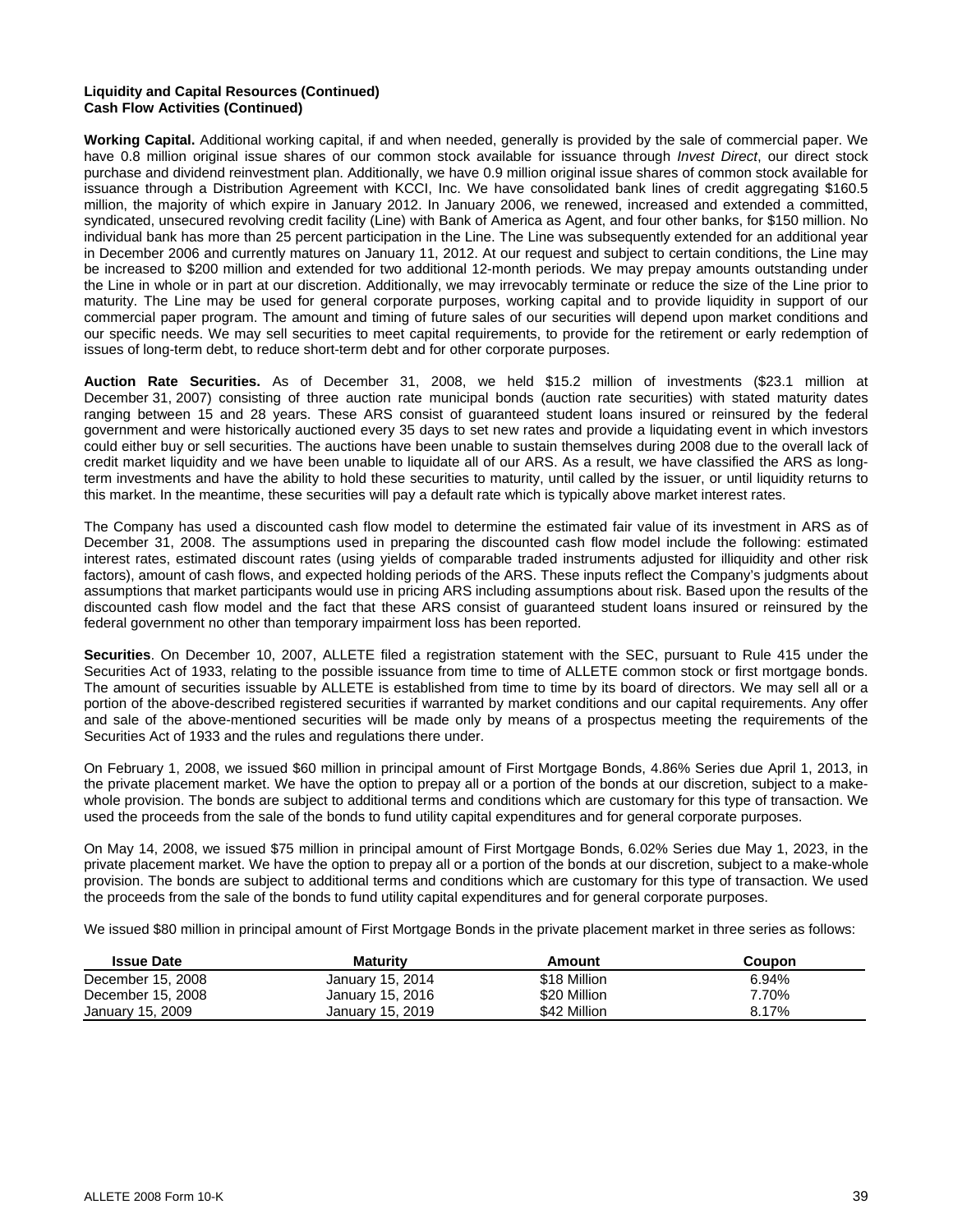## **Liquidity and Capital Resources (Continued) Securities (Continued)**

We have the option to prepay all or a portion of the bonds at our discretion, subject to a make-whole provision. The bonds are subject to additional terms and conditions which are customary for this type of transaction. We intend to use the proceeds from the sale of the bonds to fund utility capital expenditures and for general corporate purposes.

On February 19, 2008, we entered into a Distribution Agreement with KCCI, Inc. with respect to the issuance and sale of up to 2.5 million shares of our common stock, without par value. The shares may be offered for sale, from time to time, in accordance with the terms of the Distribution Agreement, which terminates on June 30, 2009. For the year ended December 31, 2008, 1,556,200 shares of common stock have been issued under this agreement resulting in net proceeds of \$60.8 million.

**Financial Covenants**. Our long-term debt arrangements contain customary covenants. In addition, our lines of credit and letters of credit supporting certain long-term debt arrangements contain financial covenants. The most restrictive covenant requires ALLETE to maintain a ratio of its Funded Debt to Total Capital of less than or equal to 0.65 to 1.00 measured quarterly. As of December 31, 2008 our ratio was approximately 0.40 to 1.00. Failure to meet this covenant could give rise to an event of default, if not corrected after notice from the lender, in which event ALLETE may need to pursue alternative sources of funding. Some of ALLETE's debt arrangements contain "cross-default" provisions that would result in an event of default if there is a failure under other financing arrangements to meet payment terms or to observe other covenants that would result in an acceleration of payments due. As of December 31, 2008, ALLETE was in compliance with its financial covenants.

**Off-Balance Sheet Arrangements**. Off-balance sheet arrangements are discussed in Note 8.

**Contractual Obligations and Commercial Commitments**. Our long-term debt obligations, including long-term debt due within one year, represent the principal amount of bonds, notes and loans which are recorded on our consolidated balance sheet, plus interest. The table below assumes the interest rate in effect at December 31, 2008, remains constant through the remaining term. (See Note 8. Commitment, Guarantees and Contingencies.)

Unconditional purchase obligations represent our Square Butte power purchase agreements, minimum purchase commitments under coal and rail contracts, and purchase obligations for certain capital expenditure projects. (See Note 8. Commitments, Guarantees and Contingencies.)

Under our power purchase agreement with Square Butte that extends through 2026, we are obligated to pay our pro rata share of Square Butte's costs based on our entitlement to the output of Square Butte's 455-MW coal-fired generating unit near Center, North Dakota. Our payment obligation is suspended if Square Butte fails to deliver any power, whether produced or purchased, for a period of one year. Square Butte's fixed costs consist primarily of debt service. The following table reflects our share of future debt service based on our output entitlement of 50 percent. For further information on Square Butte see Note. 8 Commitments, Guarantees and Contingencies.

We have two wind power purchase agreements with an affiliate of NextEra Energy to purchase the output from two wind facilities, Oliver Wind I and II located near Center, North Dakota. We began purchasing the output from Oliver Wind I, a 50- MW facility, in December 2006 and the output from Oliver Wind II, a 48-MW facility in November 2007. Each agreement is for 25 years and provides for the purchase of all output from the facilities. There are no fixed capacity charges, and we only pay for energy as it is delivered to us.

|                                    | <b>Payments Due by Period</b> |           |         |         |         |  |  |
|------------------------------------|-------------------------------|-----------|---------|---------|---------|--|--|
| <b>Contractual Obligations</b>     |                               | Less than | 1 to 3  | 4 to 5  | After   |  |  |
| As of December 31, 2008            | Total                         | 1 Year    | Years   | Years   | 5 Years |  |  |
| <b>Millions</b>                    |                               |           |         |         |         |  |  |
| Long-Term Debt $(a)$               | \$979.6                       | \$40.1    | \$106.6 | \$140.8 | \$692.1 |  |  |
| <b>Operating Lease Obligations</b> | 93.7                          | 8.3       | 24.8    | 15.1    | 45.5    |  |  |
| FIN 48 - Uncertain Tax Positions   | 1.2                           | 1.0       | 0.2     |         |         |  |  |
| Unconditional Purchase Obligations | 352.9                         | 77.1      | 63.3    | 28.8    | 183.7   |  |  |
|                                    | \$1,427.4                     | \$126.5   | \$194.9 | \$184.7 | \$921.3 |  |  |

*(a) Includes interest and assumes variable interest rates in effect at December 31, 2008, remains constant through remaining term.* 

We expect to contribute approximately \$30 - \$35 million to our defined benefit pension plans and \$11 million to our postretirement health and life plans in 2009. We are unable to predict contribution levels to our defined benefit pension or postretirement health and life plans after 2009.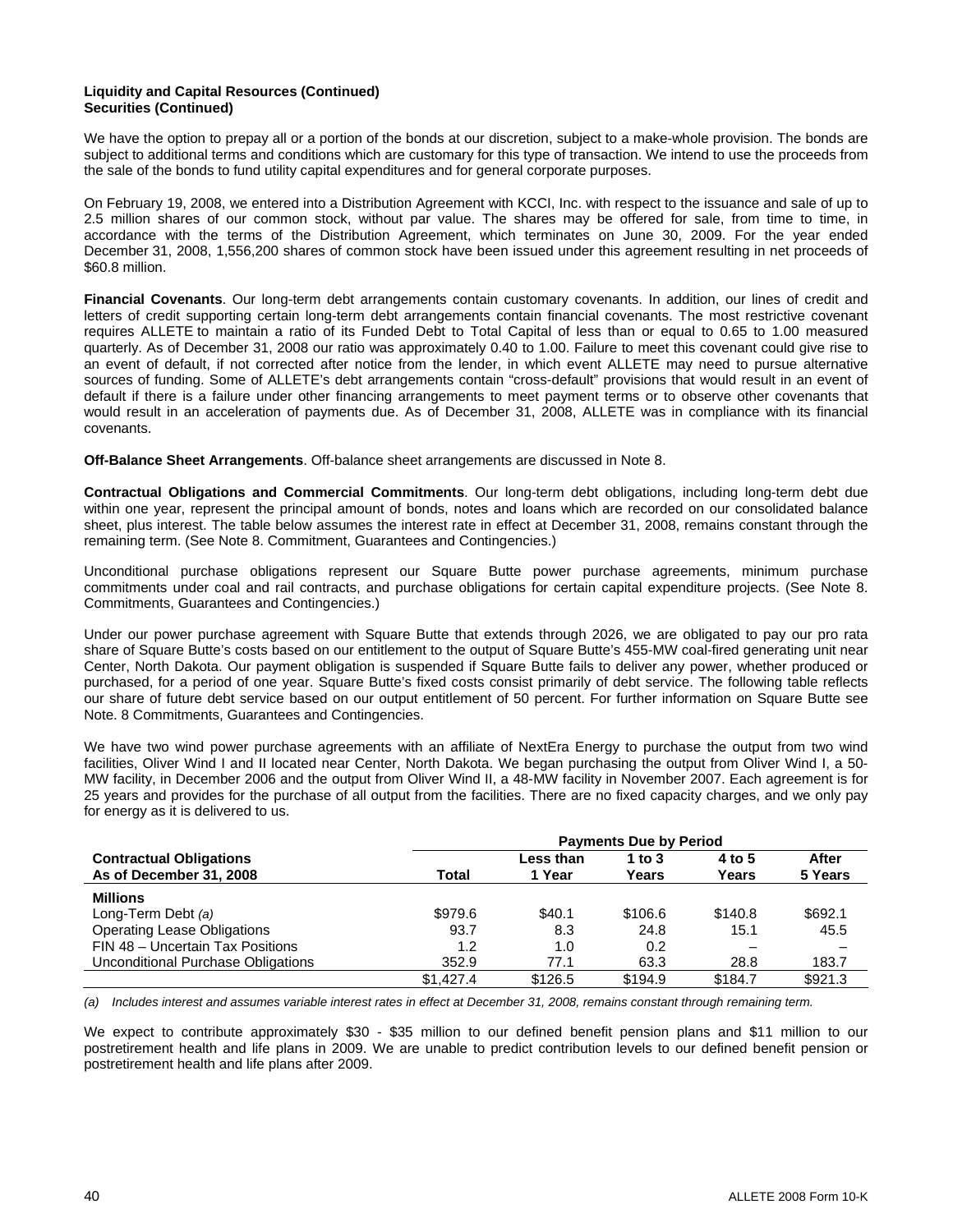## **Liquidity and Capital Resources (Continued)**

**Credit Ratings**. Our securities have been rated by Standard & Poor's and by Moody's. Rating agencies use both quantitative and qualitative measures in determining a company's credit rating. These measures include business risk, liquidity risk, competitive position, capital mix, financial condition, predictability of cash flows, management strength and future direction. Some of the quantitative measures can be analyzed through a few key financial ratios, while the qualitative ones are more subjective. The disclosure of these credit ratings is not a recommendation to buy, sell or hold our securities. Ratings are subject to revision or withdrawal at any time by the assigning rating organization. Each rating should be evaluated independently of any other rating.

| <b>Credit Ratings</b>                                            | <b>Standard &amp; Poor's</b> | Moody's |
|------------------------------------------------------------------|------------------------------|---------|
|                                                                  |                              |         |
| <b>Issuer Credit Rating</b>                                      | BBB+                         | Baa1    |
| <b>Commercial Paper</b>                                          | $A-2$                        | $P-2$   |
| <b>Senior Secured</b>                                            |                              |         |
| First Mortgage Bonds                                             | $A-$                         | A3      |
| <b>Pollution Control Bonds</b>                                   | $A-$                         | A3      |
| Unsecured Debt                                                   |                              |         |
| Collier County Industrial Development Revenue Bonds - Fixed Rate | <b>BBB</b>                   |         |

**Payout Ratio**. In 2008, we paid out 61 percent (53 percent in 2007; 53 percent in 2006) of our per share earnings in dividends.

On January 22, 2009, our Board of Directors increased the dividend on ALLETE common stock by 2.3 percent, declaring a dividend of \$0.44 per share payable on March 1, 2009, to shareholders of record at the close of business on February 16, 2009.

## **Capital Requirements**

ALLETE's projected capital expenditures for the years 2009 through 2013 are presented in the table below. Actual capital expenditures may vary from the estimates due to changes in forecasted plant maintenance, regulatory decisions or approvals, future environmental requirements, base load growth or capital market conditions.

| <b>Capital Expenditures</b>                   | 2009  | 2010  | 2011  | 2012  | 2013  | Total   |
|-----------------------------------------------|-------|-------|-------|-------|-------|---------|
| <b>Regulated Utility Operations</b>           |       |       |       |       |       |         |
| Base and Other                                | \$197 | \$125 | \$109 | \$114 | \$128 | \$673   |
| Current Cost Recovery (a)                     |       |       |       |       |       |         |
| Environmental                                 | 43    | 9     | 37    | 56    | 112   | 257     |
| Renewable                                     | 29    | 138   | 16    | 15    | -     | 198     |
| Transmission                                  | 3     | 17    | 18    | 18    | 17    | 73      |
| Generation                                    | 21    | 17    | -     |       |       | 38      |
| <b>Total Current Cost Recovery</b>            | 96    | 181   | 71    | 89    | 129   | 566     |
| <b>Regulated Utility Capital Expenditures</b> | 293   | 306   | 180   | 203   | 257   | 1,239   |
| Other                                         |       | 8     | 11    | 8     | 26    | 60      |
| <b>Total Capital Expenditures</b>             | \$300 | \$314 | \$191 | \$211 | \$283 | \$1,299 |

*(a) Estimated current capital expenditures recoverable outside of a rate case.*

We intend to finance expenditures from both internally generated funds and incremental debt and equity.

## **Environmental and Other Matters**

Our businesses are subject to regulation of environmental matters by various federal, state and local authorities. Due to future restrictive environmental requirements through legislation and/or rulemaking, we anticipate that potential expenditures for environmental matters will be material and will require significant capital investments. We are unable to predict the outcome of the issues discussed in Note 8. (See Item 1. Business – Environmental Matters.)

## **Market Risk**

## **Securities Investments**

*Available-for-Sale Securities.* At December 31, 2008, our available-for-sale securities portfolio consisted of securities in a grantor trust, established to fund certain employee benefits, and auction rate securities. (See Note 6. Investments.)

*Emerging Technology Portfolio.* As part of our emerging technology portfolio, we have several minority investments in venture capital funds and direct investments in privately-held, start-up companies. (See Note 6. Investments.)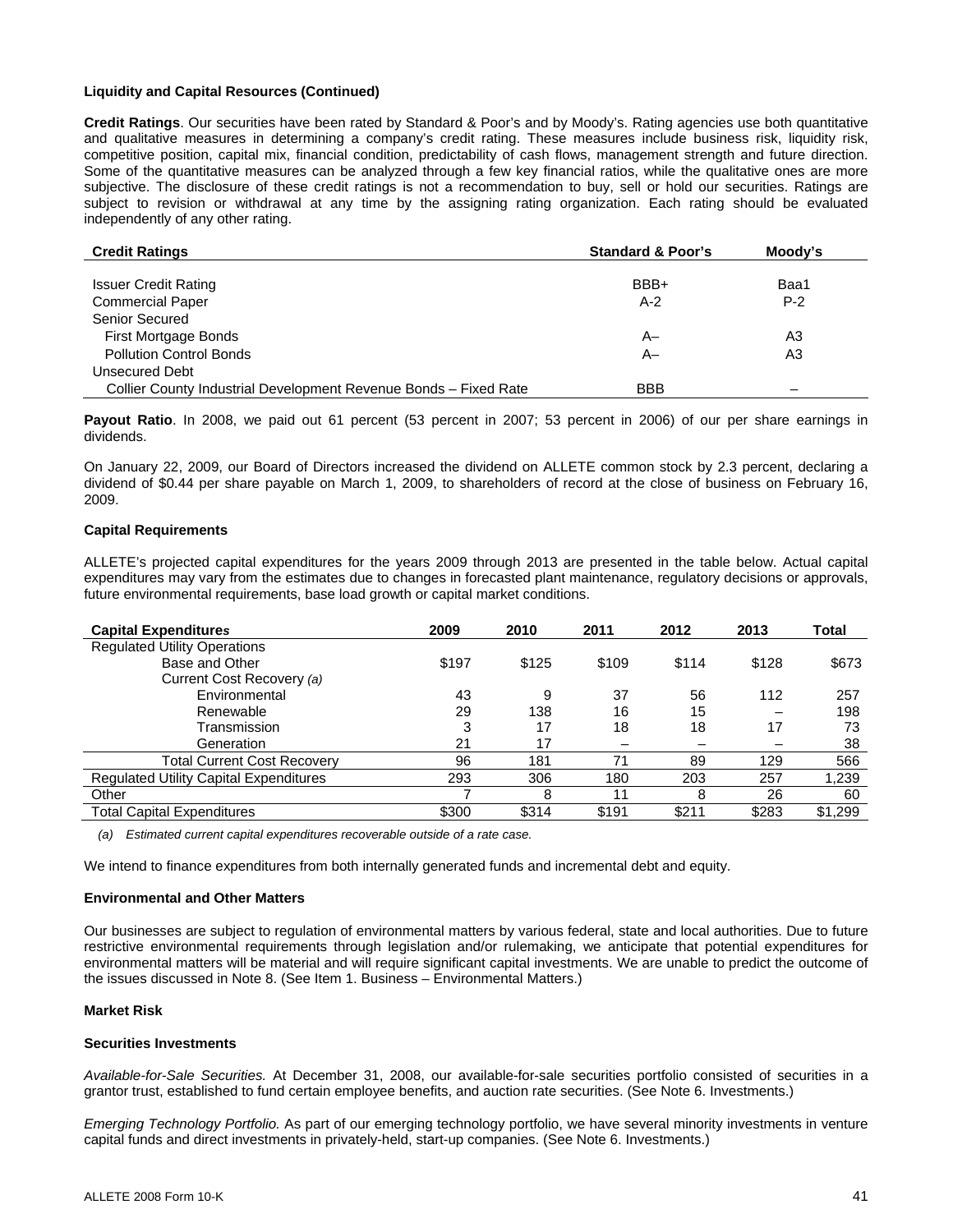## **Market Risk (Continued)**

**Interest Rate Risk**. We are exposed to risks resulting from changes in interest rates as a result of our issuance of variable rate debt. We manage our interest rate risk by varying the issuance and maturity dates of our fixed rate debt, limiting the amount of variable rate debt, and continually monitoring the effects of market changes in interest rates. The table below presents the long-term debt obligations and the corresponding weighted average interest rate at December 31, 2008.

|                                                                |       |       |        |       | <b>Expected Maturity Date</b> |                   |         |               |
|----------------------------------------------------------------|-------|-------|--------|-------|-------------------------------|-------------------|---------|---------------|
| <b>Interest Rate Sensitive</b><br><b>Financial Instruments</b> | 2009  | 2010  | 2011   | 2012  | 2013                          | <b>Thereafter</b> | Total   | Fair<br>Value |
| <b>Dollars in Millions</b>                                     |       |       |        |       |                               |                   |         |               |
| Long-Term Debt                                                 |       |       |        |       |                               |                   |         |               |
| <b>Fixed Rate</b>                                              | \$2.2 | \$1.1 | \$1.2  | \$1.2 | \$70.6                        | \$438.6           | \$514.9 | \$477.6       |
| Average Interest Rate $-$ %                                    | 5.5   | 6.2   | 6.2    | 6.2   | 5.2                           | 5.6               | 5.7     |               |
| Variable Rate                                                  | \$8.2 | \$3.6 | \$10.5 | \$1.7 | \$2.8                         | \$57.0            | \$83.8  | \$83.8        |
| Average Interest Rate $-$ % (a)                                | 1.2   | 1.8   | 3.5    | 2.7   | 1.2                           | 1.7               | 1.9     |               |

*(a) Assumes rate in effect at December 31, 2008, remains constant through remaining term.* 

The interest rates on variable rate long-term debt are reset on a periodic basis reflecting current market conditions. Based on the variable rate debt outstanding at December 31, 2008, and assuming no other changes to our financial structure, an increase or decrease of 100 basis points in interest rates would impact the amount of pretax interest expense by \$0.8 million. This amount was determined by considering the impact of a hypothetical 100 basis point change to the average variable interest rate on the variable rate debt outstanding as of December 31, 2008.

**Commodity Price Risk**. Our regulated utility operations in Minnesota and Wisconsin incur costs for fuel (primarily coal), power and natural gas purchased for resale in our regulated service territories, and related transportation. Our regulated utilities' exposure to price risk for these commodities is significantly mitigated by the current ratemaking process and regulatory environment, which generally allows a fuel clause surcharge if costs are in excess of those in our last rate filing. Conversely, costs below those in our last rate filing result in a rate credit. We seek to prudently manage our customers' exposure to price risk by entering into contracts of various durations and terms for the purchase of coal and power (in Minnesota), power and natural gas (in Wisconsin), and related transportation costs.

**Power Marketing**. Our power marketing activities consist of (1) purchasing energy in the wholesale market for resale in our regulated service territories when retail energy requirements exceed generation output and (2) selling excess available energy and purchased power.

From time to time, our utility operations may have excess energy that is temporarily not required by retail and wholesale customers in our regulated service territory. We actively sell this energy to the wholesale market to optimize the value of our generating facilities. This energy is typically sold in the MISO market at market prices or through bilateral agreements of various duration to Other Power Suppliers.

## **New Accounting Standards**

New accounting standards are discussed in Note 1.

## **Item 7A. Quantitative and Qualitative Disclosures about Market Risk**

See Item 7 Management's Discussion and Analysis of Financial Condition and Results of Operations – Market Risk for information related to quantitative and qualitative disclosure about market risk.

## **Item 8. Financial Statements and Supplementary Data**

See our consolidated financial statements as of December 31, 2008 and 2007, and for each of the three years in the period ended December 31, 2008, and supplementary data, also included, which are indexed in Item 15(a).

## **Item 9. Changes in and Disagreements with Accountants on Accounting and Financial Disclosure**

Not applicable.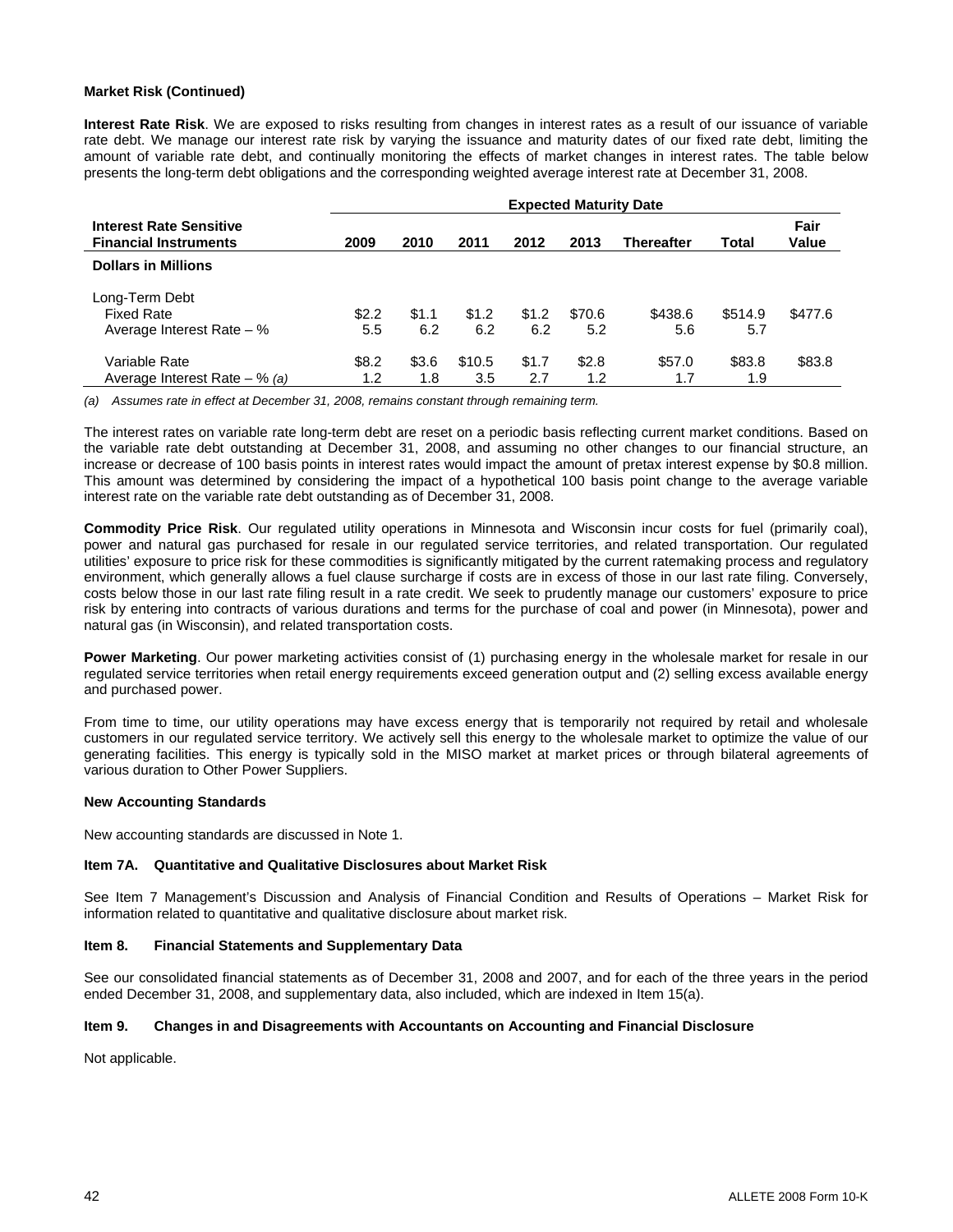## **Item 9A. Controls and Procedures**

## **Conclusion Regarding the Effectiveness of Disclosure Controls and Procedures**

Under the supervision and with the participation of management, including our principal executive officer and principal financial officer, we conducted an evaluation of the effectiveness of the design and operation of ALLETE's disclosure controls and procedures (as defined in Rules 13a-15(e) and 15d-15(e) of the Securities Exchange Act of 1934 ("Exchange Act")). Based upon those evaluations, our principal executive officer and principal financial officer have concluded that such disclosure controls and procedures are effective to provide assurance that information required to be disclosed in ALLETE's reports filed or submitted under the Exchange Act is recorded, processed, summarized, and reported within the time periods specified in the SEC's rules and forms and such information is accumulated and communicated to our management, including our principal executive and principal financial officer, to allow timely decisions regarding required disclosure.

## **Management's Report on Internal Control Over Financial Reporting**

Our management is responsible for establishing and maintaining adequate internal control over financial reporting, as such term is defined in Exchange Act Rule 13a-15(f). Under the supervision and with the participation of our management, including our principal executive officer and principal financial officer, we conducted an evaluation of the effectiveness of our internal control over financial reporting based on the framework in Internal Control—Integrated Framework issued by the Committee of Sponsoring Organizations of the Treadway Commission. There has been no change in our internal control over financial reporting that occurred during our most recent fiscal quarter that has materially affected, or is reasonably likely to materially affect, our internal control over financial reporting. Based on our evaluation under the framework in Internal Control— Integrated Framework, our management concluded that our internal control over financial reporting was effective as of December 31, 2008.

The effectiveness of the Company's internal control over financial reporting as of December 31, 2008, has been audited by PricewaterhouseCoopers LLP, an independent registered public accounting firm, as stated in their report which is included herein.

## **Item 9B. Other Information**

None.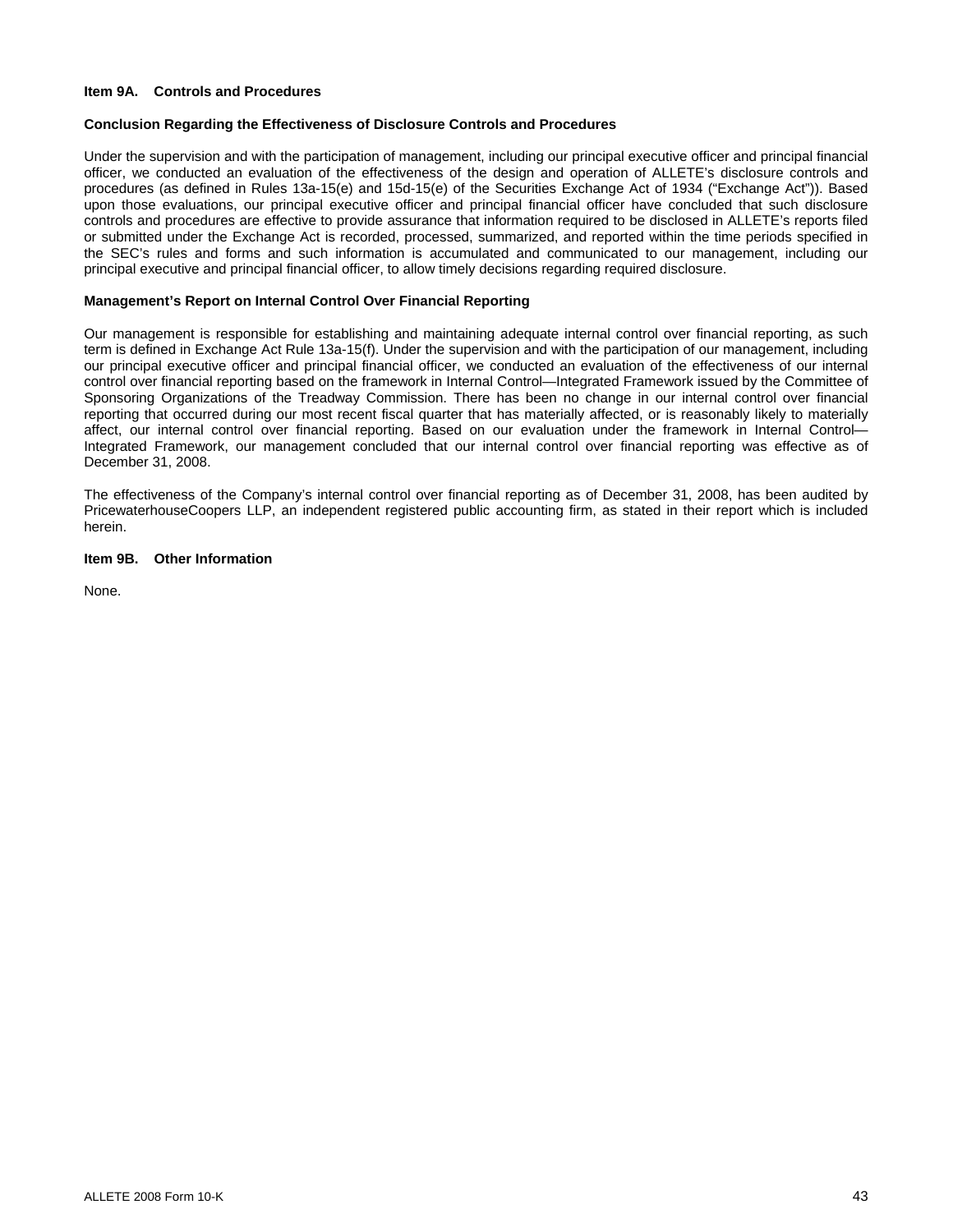## **Part III**

## **Item 10. Directors, Executive Officers and Corporate Governance**

Unless otherwise stated, the information required for this Item is incorporated by reference herein from our Proxy Statement for the 2009 Annual Meeting of Shareholders (2009 Proxy Statement) under the following headings:

- **Directors.** The information regarding directors will be included in the "Election of Directors" section;
- **Audit Committee Financial Expert.** The information regarding the Audit Committee financial expert will be included in the "Audit Committee Report" section;
- **Audit Committee Members.** The identity of the Audit Committee members is included in the "Audit Committee Report" section;
- **Executive Officers.** The information regarding executive officers is included in Part I of this Form 10-K; and
- **Section 16(a) Compliance.** The information regarding Section 16(a) compliance will be included in the "Section 16(a) Beneficial Ownership Reporting Compliance" section.

Our 2009 Proxy Statement will be filed with the SEC within 120 days after the end of our 2008 fiscal year.

**Code of Ethics.** We have adopted a written Code of Ethics that applies to all of our employees, including our chief executive officer, chief financial officer and controller. A copy of our Code of Ethics is available on our Website at www.allete.com and print copies are available without charge upon request to ALLETE, Inc., Attention: Secretary, 30 West Superior St. Duluth, Minnesota 55802. Any amendment to the Code of Ethics or any waiver of the Code of Ethics will be disclosed on our Website at www.allete.com promptly following the date of such amendment or waiver.

**Corporate Governance.** The following documents are available on our Website at www.allete.com and print copies are available upon request:

- Corporate Governance Guidelines;
- Audit Committee Charter;
- Executive Compensation Committee Charter; and
- Corporate Governance and Nominating Committee Charter.

Any amendment to these documents will be disclosed on our Website at www.allete.com promptly following the date of such amendment.

## **Item 11. Executive Compensation**

The information required for this Item is incorporated by reference herein from the "Compensation of Executive Officers," the "Compensation Discussion and Analysis", the "Executive Compensation Committee Report" and the "Director Compensation – 2008" sections in our 2009 Proxy Statement.

## **Item 12. Security Ownership of Certain Beneficial Owners and Management and Related Stockholder Matters**

The information required for this Item is incorporated by reference herein from the "Securities Owned by Certain Beneficial Owners," the "Securities owned by Directors and Management" and the "Equity Compensation Plan Information" sections in our 2009 Proxy Statement.

## **Item 13. Certain Relationships and Related Transactions, and Director Independence**

The information required for this Item is incorporated by reference herein from the "Corporate Governance" section in our 2009 Proxy Statement.

We have adopted a Related Person Transaction Policy which is available on our Website at www.allete.com. Print copies are available without charge, upon request. Any amendment to this policy will be disclosed on our Website at www.allete.com promptly following the date of such amendment.

## **Item 14. Principal Accounting Fees and Services**

The information required by this Item is incorporated by reference herein from the "Audit Committee Report" section in our 2009 Proxy Statement.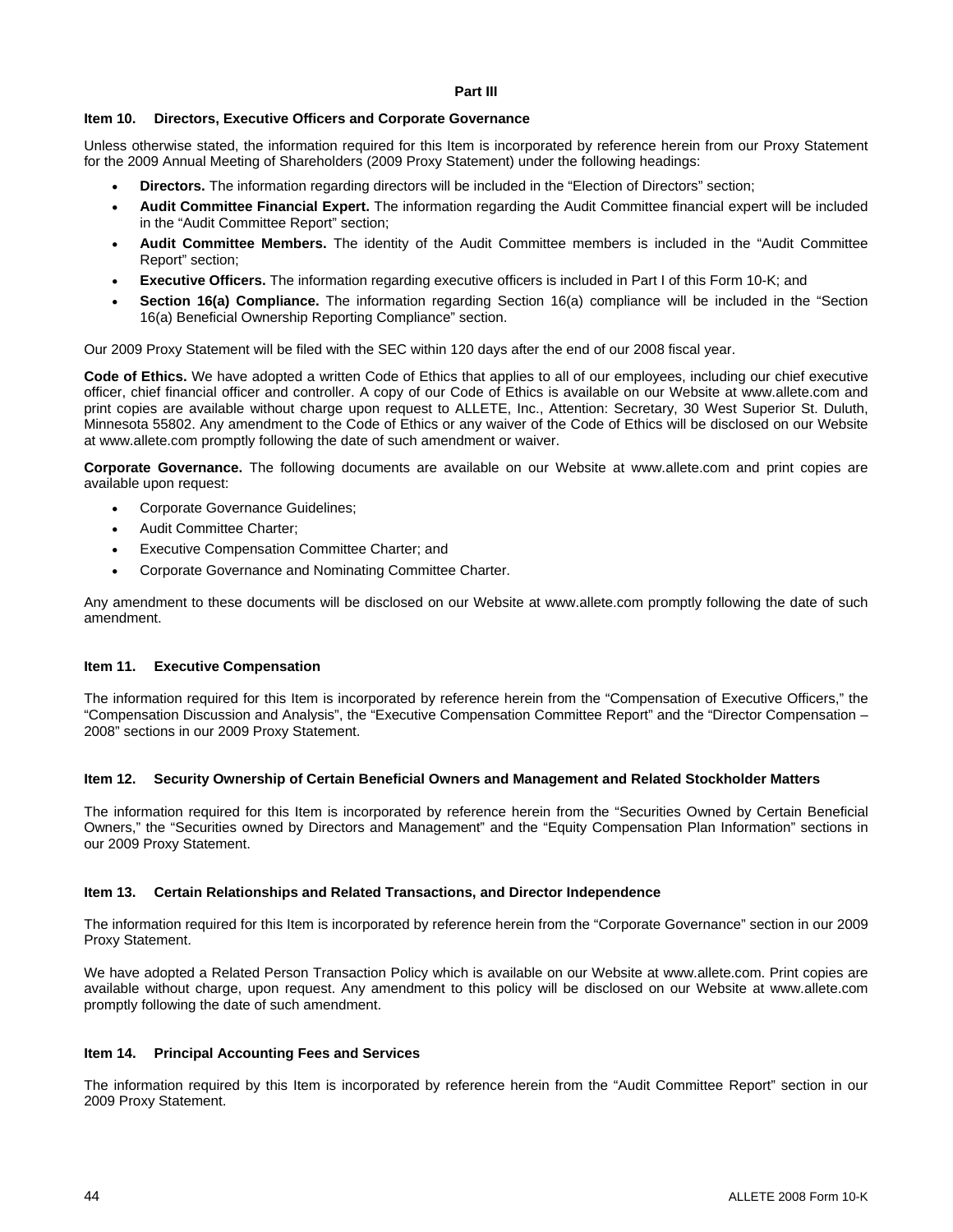## **Item 15. Exhibits and Financial Statement Schedules**

(a) Certain Documents Filed as Part of this Form 10-K.

| (1) | <b>Financial Statements</b>                                                                                                                                                                                    | Page |
|-----|----------------------------------------------------------------------------------------------------------------------------------------------------------------------------------------------------------------|------|
|     | ALLETE                                                                                                                                                                                                         |      |
|     |                                                                                                                                                                                                                | 50   |
|     |                                                                                                                                                                                                                | 51   |
|     | For the Three Years Ended December 31, 2008                                                                                                                                                                    |      |
|     |                                                                                                                                                                                                                | 52   |
|     |                                                                                                                                                                                                                | 53   |
|     |                                                                                                                                                                                                                | 54   |
|     |                                                                                                                                                                                                                | 55   |
| (2) | <b>Financial Statement Schedules</b>                                                                                                                                                                           |      |
|     |                                                                                                                                                                                                                | 86   |
|     | All other schedules have been omitted either because the information is not required to be reported by ALLETE or<br>because the information is included in the consolidated financial statements or the notes. |      |

(3) Exhibits including those incorporated by reference.

## **Exhibit Number**

- \*3(a)1 Articles of Incorporation, amended and restated as of May 8, 2001 (filed as Exhibit 3(b) to the March 31, 2001, Form 10-Q, File No. 1-3548).
- \*3(a)2 Amendment to Articles of Incorporation, effective 12:00 p.m. Eastern Time on September 20, 2004 (filed as Exhibit 3 to the September 21, 2004, Form 8-K, File No. 1-3548).
- \*3(a)3 Amendment to Certificate of Assumed Name, filed with the Minnesota Secretary of State on May 8, 2001 (filed as Exhibit 3(a) to the March 31, 2001, Form 10-Q, File No. 1-3548).
- \*3(b) Bylaws, as amended effective August 24, 2004 (filed as Exhibit 3 to the August 25, 2004, Form 8-K, File No. 1- 3548).
- \*4(a)1 Mortgage and Deed of Trust, dated as of September 1, 1945, between Minnesota Power & Light Company (now ALLETE) and The Bank of New York Mellon (formerly Irving Trust Company) and Douglas J. MacInnes (successor to Richard H. West), Trustees (filed as Exhibit 7(c), File No. 2-5865).
- \*4(a)2 Supplemental Indentures to ALLETE's Mortgage and Deed of Trust:

| <b>Number</b>  | Dated as of       | <b>Reference File</b>             | <b>Exhibit</b> |
|----------------|-------------------|-----------------------------------|----------------|
| First          | March 1, 1949     | 2-7826                            | 7(b)           |
| Second         | July 1, 1951      | 2-9036                            | 7(c)           |
| Third          | March 1, 1957     | 2-13075                           | 2(c)           |
| Fourth         | January 1, 1968   | 2-27794                           | 2(c)           |
| Fifth          | April 1, 1971     | 2-39537                           | 2(c)           |
| <b>Sixth</b>   | August 1, 1975    | 2-54116                           | 2(c)           |
| Seventh        | September 1, 1976 | 2-57014                           | 2(c)           |
| Eighth         | September 1, 1977 | 2-59690                           | 2(c)           |
| <b>Ninth</b>   | April 1, 1978     | 2-60866                           | 2(c)           |
| Tenth          | August 1, 1978    | 2-62852                           | 2(d)2          |
| Eleventh       | December 1, 1982  | 2-56649                           | 4(a)3          |
| Twelfth        | April 1, 1987     | 33-30224                          | 4(a)3          |
| Thirteenth     | March 1, 1992     | 33-47438                          | 4(b)           |
| Fourteenth     | June 1, 1992      | 33-55240                          | 4(b)           |
| Fifteenth      | July 1, 1992      | 33-55240                          | 4(c)           |
| Sixteenth      | July 1, 1992      | 33-55240                          | 4(d)           |
| Seventeenth    | February 1, 1993  | 33-50143                          | 4(b)           |
| Eighteenth     | July 1, 1993      | 33-50143                          | 4(c)           |
| Nineteenth     | February 1, 1997  | 1-3548 (1996 Form 10-K)           | 4(a)3          |
| Twentieth      | November 1, 1997  | 1-3548 (1997 Form 10-K)           | 4(a)3          |
| Twenty-first   | October 1, 2000   | 333-54330                         | 4(c)3          |
| Twenty-second  | July 1, 2003      | 1-3548 (June 30, 2003 Form 10-Q)  | 4              |
| Twenty-third   | August 1, 2004    | 1-3548 (Sept. 30, 2004 Form 10-Q) | 4(a)           |
| Twenty-fourth  | March 1, 2005     | 1-3548 (March 31, 2005 Form 10-Q) | 4              |
| Twenty-fifth   | December 1, 2005  | 1-3548 (March 31, 2006 Form 10-Q) | 4              |
| Twenty-sixth   | October 1, 2006   | 1-3548 (2006 Form 10-K)           | 4              |
| Twenty-seventh | February 1, 2008  | 1-3548 (2007 Form 10-K)           | 4(a)3          |
| Twenty-eighth  | May 1, 2008       | 1-3548 (June 30, 2008 Form 10-Q)  | 4              |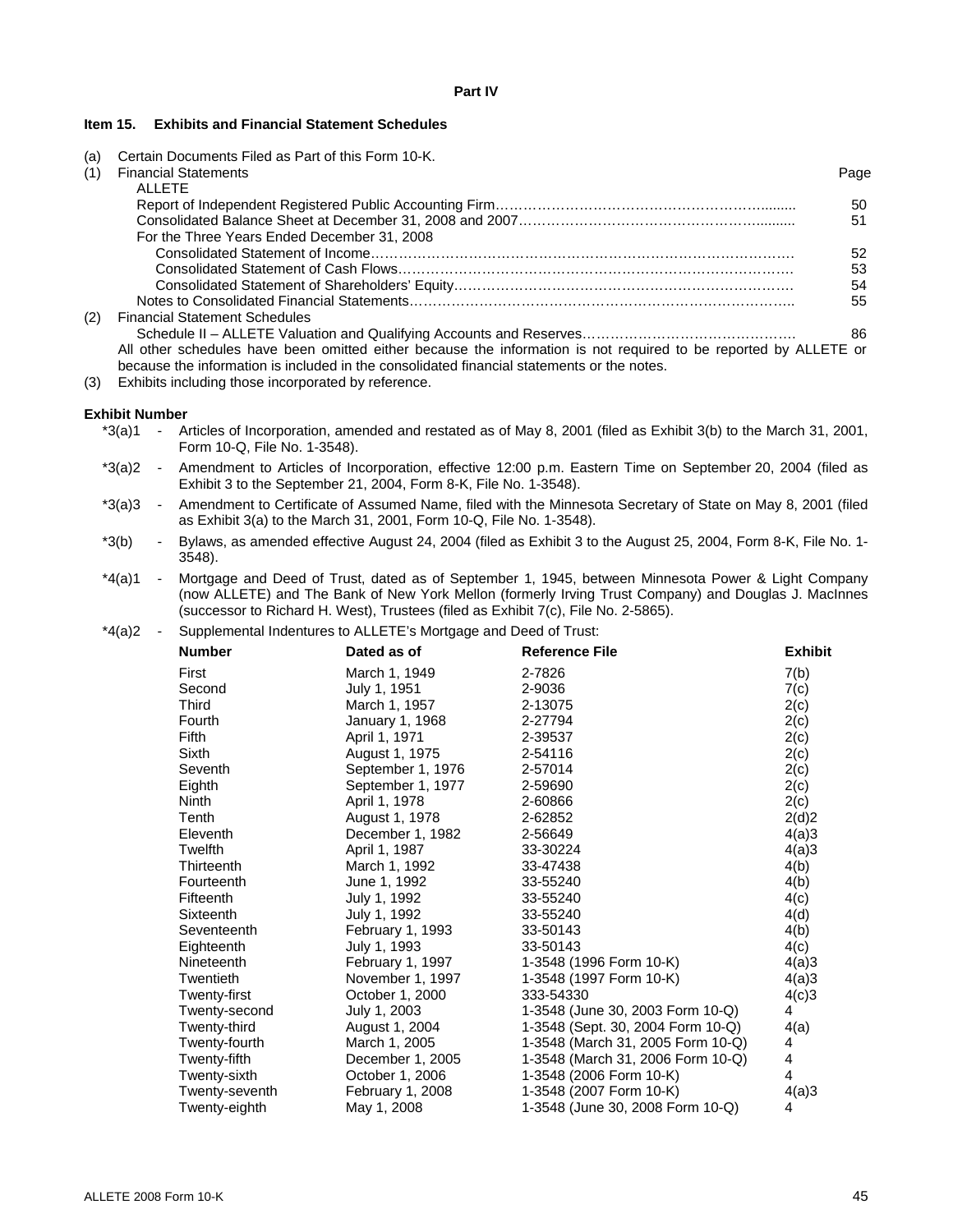## **Exhibit Number**

- 4(a)3 Twenty-ninth Supplemental Indenture, dated as of November 1, 2008, between ALLETE and The Bank of New York Mellon and Douglas J. MacInnes, as Trustees.
- 4(a)4 Thirtieth Supplemental Indenture, dated as of January 1, 2009, between ALLETE and The Bank of New York Mellon and Douglas J. MacInnes, as Trustees.
- \*4(b)1 Indenture of Trust, dated as of August 1, 2004, between the City of Cohasset, Minnesota and U.S. Bank National Association, as Trustee relating to \$111 Million Collateralized Pollution Control Refunding Revenue Bonds (filed as Exhibit 4(b) to the September 30, 2004, Form 10-Q, File No. 1-3548).
- \*4(b)2 Loan Agreement, dated as of August 1, 2004, between the City of Cohasset, Minnesota and ALLETE relating to \$111 Million Collateralized Pollution Control Refunding Revenue Bonds (filed as Exhibit 4(c) to the September 30, 2004, Form 10-Q, File No. 1-3548).
- \*4(c)1 Mortgage and Deed of Trust, dated as of March 1, 1943, between Superior Water, Light and Power Company and Chemical Bank & Trust Company and Howard B. Smith, as Trustees, both succeeded by U.S. Bank Trust N.A., as Trustee (filed as Exhibit 7(c), File No. 2-8668).
- \*4(c)2 Supplemental Indentures to Superior Water, Light and Power Company's Mortgage and Deed of Trust:

| <b>Number</b> | Dated as of      | <b>Reference File</b>   | <b>Exhibit</b> |
|---------------|------------------|-------------------------|----------------|
| First         | March 1, 1951    | 2-59690                 | 2(d)(1)        |
| Second        | March 1, 1962    | 2-27794                 | 2(d)1          |
| Third         | July 1, 1976     | 2-57478                 | 2(e)1          |
| Fourth        | March 1, 1985    | 2-78641                 | 4(b)           |
| Fifth         | December 1, 1992 | 1-3548 (1992 Form 10-K) | 4(b)1          |
| Sixth         | March 24, 1994   | 1-3548 (1996 Form 10-K) | 4(b)1          |
| Seventh       | November 1, 1994 | 1-3548 (1996 Form 10-K) | 4(b)2          |
| Eighth        | January 1, 1997  | 1-3548 (1996 Form 10-K) | 4(b)3          |
| Ninth         | October 1, 2007  | 1-3548 (2007 Form 10-K) | 4(c)3          |
| Tenth         | October 1, 2007  | 1-3548 (2007 Form 10-K) | 4(c)4          |
|               |                  |                         |                |

- \*4(c)3 Eleventh Supplemental Indenture, dated as of December 1, 2008, between Superior Water, Light and Power Company and U.S. Bank National Association, as Trustees.
- \*4(d) Amended and Restated Rights Agreement, dated as of July 12, 2006, between ALLETE and the Corporate Secretary of ALLETE, as Rights Agent (filed as Exhibit 4 to the July 14, 2006, Form 8-K, File No. 1-3548).
- \*10(a) Power Purchase and Sale Agreement, dated as of May 29, 1998, between Minnesota Power, Inc. (now ALLETE) and Square Butte Electric Cooperative (filed as Exhibit 10 to the June 30, 1998, Form 10-Q, File No. 1-3548).
- \*10(c) Master Agreement (without Appendices and Exhibits), dated December 28, 2004, by and between Rainy River Energy Corporation and Constellation Energy Commodities Group, Inc. (filed as Exhibit 10(c) to the 2004 Form 10-K, File No. 1-3548).
- \*10(d)1 Fourth Amended and Restated Committed Facility Letter (without Exhibits), dated January 11, 2006, by and among ALLETE and LaSalle Bank National Association, as Agent (filed as Exhibit 10 to the January 17, 2006, Form 8-K, File No. 1-3548).
- \*10(d)2 First Amendment to Fourth Amended and Restated Committed Facility Letter dated June 19, 2006, by and among ALLETE and LaSalle Bank National Association, as Agent (filed as Exhibit 10(a) to the June 30, 2006, Form 10-Q, File No. 1-3548).
- 10(d)3 Second Amendment to Fourth Amended and Restated Committed Facility Letter dated December 14, 2006, by and among ALLETE and LaSalle Bank National Association, as Agent.
- \*10(e)1 Financing Agreement between Collier County Industrial Development Authority and ALLETE dated as of July 1, 2006 (filed as Exhibit 10(b)1 to the June 30, 2006, Form 10-Q, File No. 1-3548).
- \*10(e)2 Letter of Credit Agreement, dated as of July 5, 2006, among ALLETE, the Participating Banks and Wells Fargo Bank, National Association, as Administrative Agent and Issuing Bank (filed as Exhibit 10(b)2 to the June 30, 2006, Form 10-Q, File No. 1-3548).
- \*10(g) Agreement (without Exhibit) dated December 16, 2005, among ALLETE, Wisconsin Public Service Corporation and WPS Investments, LLC (filed as Exhibit 10 to the December 21, 2005 Form 8-K, File No. 1- 3548).
- +\*10(h)1 Minnesota Power (now ALLETE) Executive Annual Incentive Plan, as amended, effective January 1, 1999 with amendments through January 2003 (filed as Exhibit 10 to the September 30, 2003, Form 10-Q, File No. 1-3548).
- +\*10(h)2 November 2003 Amendment to the ALLETE Executive Annual Incentive Plan (filed as Exhibit 10(t)2 to the 2003 Form 10-K, File No. 1-3548).
- +\*10(h)3 July 2004 Amendment to the ALLETE Executive Annual Incentive Plan (filed as Exhibit 10(a) to the June 30, 2004, Form 10-Q, File No. 1-3548).
- +\*10(h)4 January 2007 Amendment to the ALLETE Executive Annual Incentive Plan (filed as Exhibit 10(h)4 to the 2006 Form 10-K, File No. 1-3548).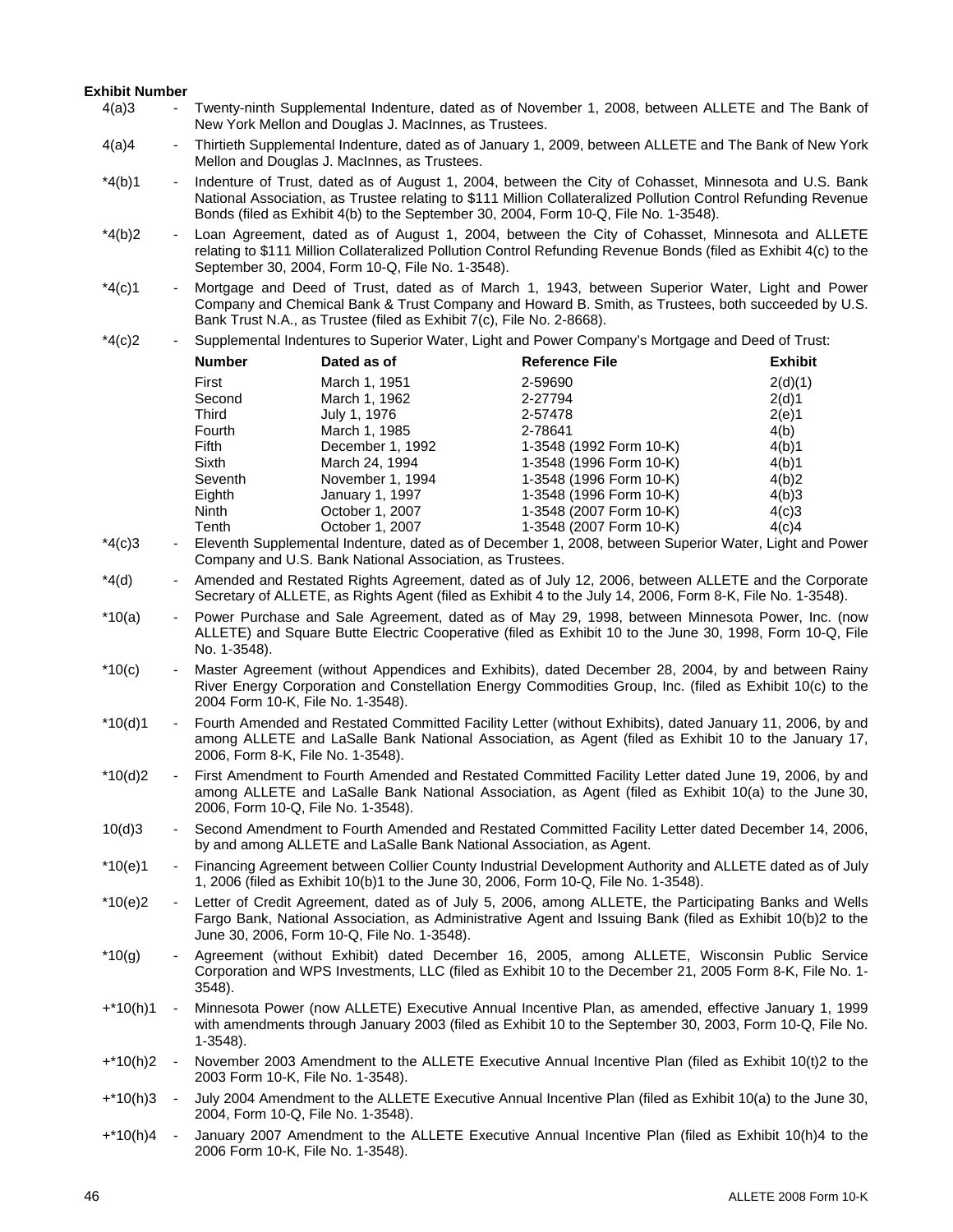## **Exhibit Number**

| $+*10(h)5$ |                          | Form of ALLETE Executive Annual Incentive Plan 2006 Award (filed as Exhibit 10 to the February 17,<br>2006, Form 8-K, File No. 1-3548).                                                                                 |
|------------|--------------------------|-------------------------------------------------------------------------------------------------------------------------------------------------------------------------------------------------------------------------|
| $+*10(h)6$ |                          | Form of ALLETE Executive Annual Incentive Plan Awards Effective 2007 (filed as Exhibit 10(h)7 to the<br>2006 Form 10-K, File No. 1-3548).                                                                               |
| $+*10(h)7$ |                          | Form of ALLETE Executive Annual Incentive Plan Form of Awards Effective 2009.                                                                                                                                           |
| $+*10(i)1$ |                          | ALLETE and Affiliated Companies Supplemental Executive Retirement Plan, as amended and restated,<br>effective January 1, 2004 (filed as Exhibit 10(u) to the 2003 Form 10-K, File No. 1-3548).                          |
| $+*10(i)2$ |                          | January 2005 Amendment to the ALLETE and Affiliated Companies Supplemental Executive Retirement<br>Plan (filed as Exhibit 10(b) to the March 31, 2005, Form 10-Q, File No. 1-3548).                                     |
| $+*10(i)3$ |                          | August 2006 Amendments to the ALLETE and Affiliated Companies Supplemental Executive Retirement<br>Plan (filed as Exhibit 10(a) to the September 30, 2006, Form 10-Q, File No. 1-3548).                                 |
| $+*10(i)4$ |                          | ALLETE and Affiliated Companies Supplemental Executive Retirement Plan I (SERP I), as amended<br>and restated, effective January 1, 2009.                                                                               |
| $+*10(i)5$ |                          | ALLETE and Affiliated Companies Supplemental Executive Retirement Plan II (SERP II), effective<br>January 1, 2009.                                                                                                      |
| $+*10(i)6$ |                          | January 2009 Amendment to the ALLETE and Affiliated Companies Supplemental Executive Retirement<br>Plan II (SERP II), effective January 20, 2009.                                                                       |
| $+*10(j)1$ |                          | Minnesota Power and Affiliated Companies Executive Investment Plan I, as amended and restated,<br>effective November 1, 1988 (filed as Exhibit 10(c) to the 1988 Form 10-K, File No. 1-3548).                           |
| $+*10(j)2$ |                          | Amendments through December 2003 to the Minnesota Power and Affiliated Companies Executive<br>Investment Plan I (filed as Exhibit 10(v)2 to the 2003 Form 10-K, File No. 1-3548).                                       |
| $+*10(j)3$ |                          | July 2004 Amendment to the Minnesota Power and Affiliated Companies Executive Investment Plan I<br>(filed as Exhibit 10(b) to the June 30, 2004, Form 10-Q, File No. 1-3548).                                           |
| $+*10(j)4$ |                          | August 2006 Amendment to the Minnesota Power and Affiliated Companies Executive Investment Plan I<br>(filed as Exhibit 10(b) to the September 30, 2006, Form 10-Q, File No. 1-3548).                                    |
| $+*10(k)1$ |                          | Minnesota Power and Affiliated Companies Executive Investment Plan II, as amended and restated,<br>effective November 1, 1988 (filed as Exhibit 10(d) to the 1988 Form 10-K, File No. 1-3548).                          |
| $+*10(k)2$ |                          | Amendments through December 2003 to the Minnesota Power and Affiliated Companies Executive<br>Investment Plan II (filed as Exhibit 10(w)2 to the 2003 Form 10-K, File No. 1-3548).                                      |
| $+*10(k)3$ |                          | July 2004 Amendment to the Minnesota Power and Affiliated Companies Executive Investment Plan II<br>(filed as Exhibit 10(c) to the June 30, 2004, Form 10-Q, File No. 1-3548).                                          |
| $+*10(k)4$ |                          | August 2006 Amendment to the Minnesota Power and Affiliated Companies Executive Investment<br>Plan II (filed as Exhibit 10(c) to the September 30, 2006, Form 10-Q, File No. 1-3548).                                   |
| $+*10(l)$  |                          | Deferred Compensation Trust Agreement, as amended and restated, effective January 1, 1989 (filed as<br>Exhibit 10(f) to the 1988 Form 10-K, File No. 1-3548).                                                           |
| $+*10(m)1$ |                          | ALLETE Executive Long-Term Incentive Compensation Plan as amended and restated effective<br>January 1, 2006 (filed as Exhibit 10 to the May 16, 2005, Form 8-K, File No. 1-3548).                                       |
| $+*10(m)2$ |                          | Form of ALLETE Executive Long-Term Incentive Compensation Plan 2006 Nonqualified Stock Option<br>Grant (filed as Exhibit 10(a)1 to the January 30, 2006, Form 8-K, File No. 1-3548).                                    |
| $+*10(m)3$ |                          | Form of ALLETE Executive Long-Term Incentive Compensation Plan 2006 Performance Share Grant<br>(filed as Exhibit 10(a)2 to the January 30, 2006, Form 8-K, File No. 1-3548).                                            |
| $+*10(m)4$ |                          | Form of ALLETE Executive Long-Term Incentive Compensation Plan 2006 Long-Term Cash Incentive<br>Award - President of ALLETE Properties (filed as Exhibit 10(a)3 to the January 30, 2006, Form 8-K, File<br>No. 1-3548). |
| $+*10(m)5$ |                          | Form of ALLETE Executive Long-Term Incentive Compensation Plan 2006 Stock Grant - President of<br>ALLETE Properties (filed as Exhibit 10(a)4 to the January 30, 2006, Form 8-K, File No. 1-3548).                       |
| $+10(m)6$  |                          | Form of ALLETE Executive Long-Term Incentive Compensation Plan Nonqualified Stock Option Grant<br>Effective 2007 (filed as Exhibit 10(m)6 to the 2006 Form 10-K, File No. 1-3548).                                      |
| $+10(m)7$  |                          | Form of ALLETE Executive Long-Term Incentive Compensation Plan Performance Share Grant<br>Effective 2007 (filed as Exhibit 10(m)7 to the 2006 Form 10-K, File No. 1-3548).                                              |
| $+10(m)8$  |                          | Form of ALLETE Executive Long-Term Incentive Compensation Plan Long-Term Cash Incentive Award<br>Effective 2007 (filed as Exhibit 10(m)8 to the 2006 Form 10-K, File No. 1-3548).                                       |
| $+10(m)9$  | $\overline{\phantom{a}}$ | Form of ALLETE Executive Long-Term Incentive Compensation Plan Stock Grant Effective 2007 (filed<br>as Exhibit 10(m)9 to the 2006 Form 10-K, File No. 1-3548).                                                          |
| $+10(m)10$ | $\blacksquare$           | Form of ALLETE Executive Long-Term Incentive Compensation Plan Performance Share Grant<br>Effective 2008 (filed as Exhibit 10(m)10 to the 2007 Form 10-K, File No. 1-3548).                                             |
| $+10(m)11$ | $\overline{\phantom{0}}$ | Form of ALLETE Executive Long-Term Incentive Compensation Plan Performance Share Grant<br>Effective 2009.                                                                                                               |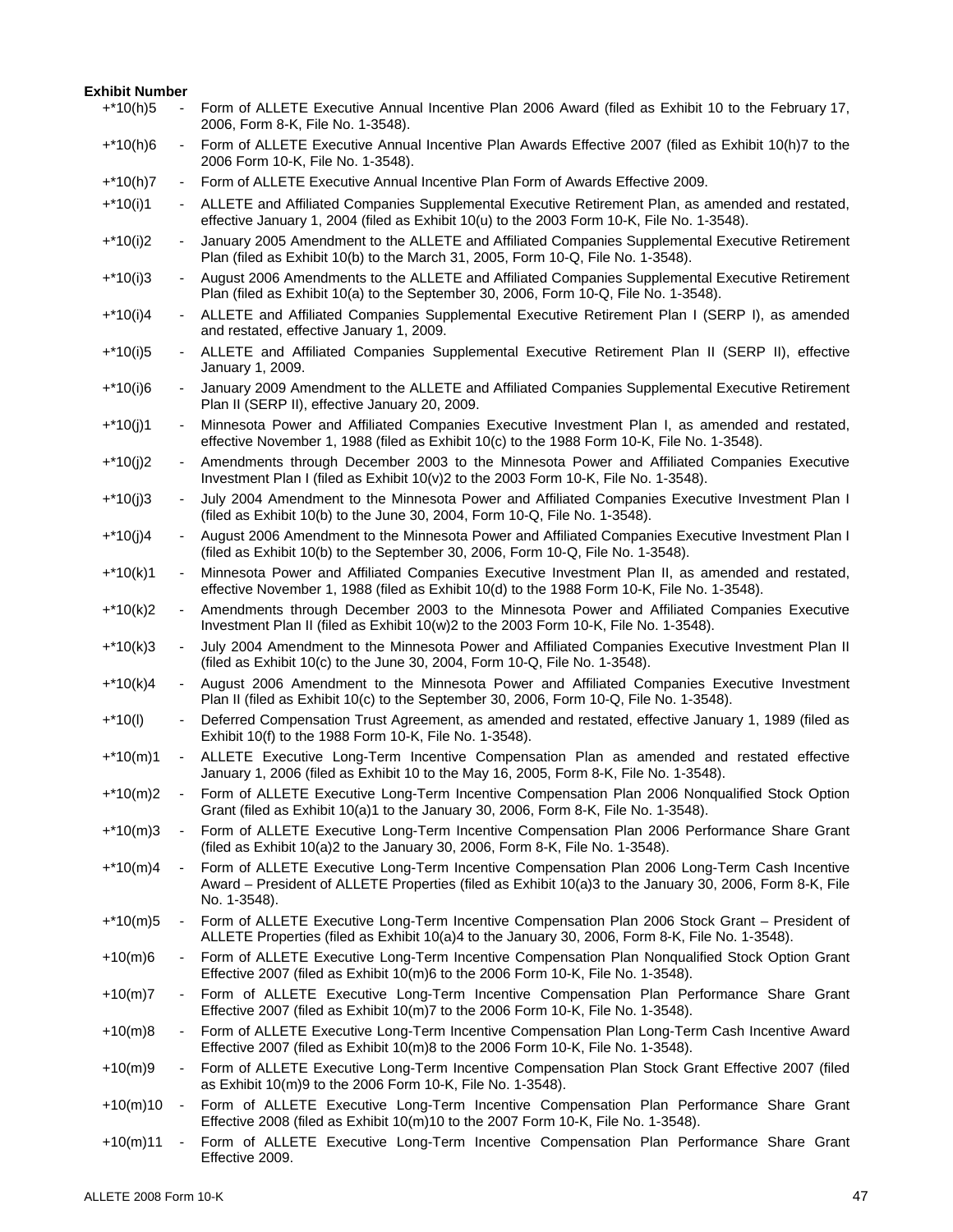## **Exhibit Number**

| $+*10(m)12$ |        | Form of ALLETE Executive Long-Term Incentive Compensation Plan - Restricted Stock Unit Grant<br>Effective 2009.                                                                                                                                                                                                                                                                                                                       |
|-------------|--------|---------------------------------------------------------------------------------------------------------------------------------------------------------------------------------------------------------------------------------------------------------------------------------------------------------------------------------------------------------------------------------------------------------------------------------------|
| $+*10(n)1$  |        | Minnesota Power (now ALLETE) Director Stock Plan, effective January 1, 1995 (filed as Exhibit 10 to<br>the March 31, 1995 Form 10-Q, File No. 1-3548).                                                                                                                                                                                                                                                                                |
| $+*10(n)2$  | $\sim$ | Amendments through December 2003 to the Minnesota Power (now ALLETE) Director Stock Plan<br>(filed as Exhibit 10(z)2 to the 2003 Form 10-K, File No. 1-3548).                                                                                                                                                                                                                                                                         |
| $+*10(n)3$  |        | July 2004 Amendment to the ALLETE Director Stock Plan (filed as Exhibit 10(e) to the June 30, 2004,<br>Form 10-Q, File No. 1-3548).                                                                                                                                                                                                                                                                                                   |
| $+*10(n)4$  |        | January 2007 Amendment to the ALLETE Director Stock Plan (filed as Exhibit 10(n)4 to the 2006<br>Form 10-K, File No. 1-3548).                                                                                                                                                                                                                                                                                                         |
| $+*10(n)5$  |        | ALLETE Non-Management Director Compensation Summary Effective February 15, 2007 (filed as<br>Exhibit 10(n)6 to the 2006 Form 10-K, File No. 1-3548).                                                                                                                                                                                                                                                                                  |
| $+*10(0)1$  |        | Minnesota Power (now ALLETE) Director Compensation Deferral Plan Amended and Restated,<br>effective January 1, 1990 (filed as Exhibit 10(ac) to the 2002 Form 10-K, File No. 1-3548).                                                                                                                                                                                                                                                 |
| $+*10(0)2$  |        | October 2003 Amendment to the Minnesota Power (now ALLETE) Director Compensation Deferral<br>Plan (filed as Exhibit 10(aa)2 to the 2003 Form 10-K, File No. 1-3548).                                                                                                                                                                                                                                                                  |
| $+*10(0)3$  |        | January 2005 Amendment to the ALLETE Director Compensation Deferral Plan (filed as Exhibit 10(c)<br>to the March 31, 2005, Form 10-Q, File No. 1-3548).                                                                                                                                                                                                                                                                               |
| $+*10(0)4$  |        | August 2006 Amendment to the ALLETE Director Compensation Deferral Plan (filed as Exhibit 10(d)<br>to the September 30, 2006, Form 10-Q, File No. 1-3548).                                                                                                                                                                                                                                                                            |
| $+*10(0)5$  |        | ALLETE Non-Employee Director Compensation Deferral Plan II, effective January 1, 2009.                                                                                                                                                                                                                                                                                                                                                |
| $+*10(p)$   |        | ALLETE Director Compensation Trust Agreement, effective October 11, 2004 (filed as Exhibit 10(a) to<br>the September 30, 2004, Form 10-Q, File No. 1-3548).                                                                                                                                                                                                                                                                           |
| $+*10(q)$   |        | ALLETE Change of Control Severance Pay Plan Effective February 13, 2008 (filed as Exhibit 10(q) to<br>the 2007 Form 10-K, File No. 1-3548).                                                                                                                                                                                                                                                                                           |
| 12          |        | Computation of Ratios of Earnings to Fixed Charges.                                                                                                                                                                                                                                                                                                                                                                                   |
| 21          |        | Subsidiaries of the Registrant.                                                                                                                                                                                                                                                                                                                                                                                                       |
| 23(a)       |        | Consent of Independent Registered Public Accounting Firm.                                                                                                                                                                                                                                                                                                                                                                             |
| 23(b)       |        | Consent of General Counsel.                                                                                                                                                                                                                                                                                                                                                                                                           |
| 31(a)       |        | Rule 13a-14(a)/15d-14(a) Certification by the Chief Executive Officer Pursuant to Section 302 of the<br>Sarbanes-Oxley Act of 2002.                                                                                                                                                                                                                                                                                                   |
| 31(b)       |        | Rule 13a-14(a)/15d-14(a) Certification by the Chief Financial Officer Pursuant to Section 302 of the<br>Sarbanes-Oxley Act of 2002.                                                                                                                                                                                                                                                                                                   |
| 32          |        | Section 1350 Certification of Annual Report by the Chief Executive Officer and Chief Financial Officer<br>Pursuant to Section 906 of the Sarbanes-Oxley Act of 2002.                                                                                                                                                                                                                                                                  |
| 99          |        | ALLETE News Release dated February 13, 2009, announcing earnings for the year ended December<br>31, 2008. (This exhibit has been furnished and shall not be deemed "filed" for purposes of<br>Section 18 of the Securities Exchange Act of 1934, nor shall it be deemed incorporated by<br>reference in any filing under the Securities Act of 1933, except as shall be expressly set forth<br>by specific reference in such filing.) |

SWL&P is a party to other long-term debt instruments, \$6,370,000 of City of Superior, Wisconsin, Collateralized Utility Revenue Refunding Bonds Series 2007A and \$6,130,000 of City of Superior, Wisconsin, Collateralized Utility Revenue Bonds Series 2007B, that, pursuant to Regulation S-K, Item 601(b)(4)(iii), are not filed as exhibits since the total amount of debt authorized under each of these omitted instruments does not exceed 10 percent of our total consolidated assets. We will furnish copies of these instruments to the SEC upon its request.

We are a party to another long-term debt instrument, \$38,995,000 of City of Cohasset, Minnesota, Variable Rate Demand Revenue Refunding Bonds (ALLETE, formerly Minnesota Power & Light Company, Project) Series 1997A, Series 1997B and Series 1997C that, pursuant to Regulation S-K, Item 601(b)(4)(iii), is not filed as an exhibit since the total amount of debt authorized under this omitted instrument does not exceed 10 percent of our total consolidated assets. We will furnish copies of this instrument to the SEC upon its request.

*<sup>\*</sup> Incorporated herein by reference as indicated.* 

*<sup>+</sup> Management contract or compensatory plan or arrangement required to be filed as an exhibit to this report pursuant to Item 15(b) of Form 10-K.*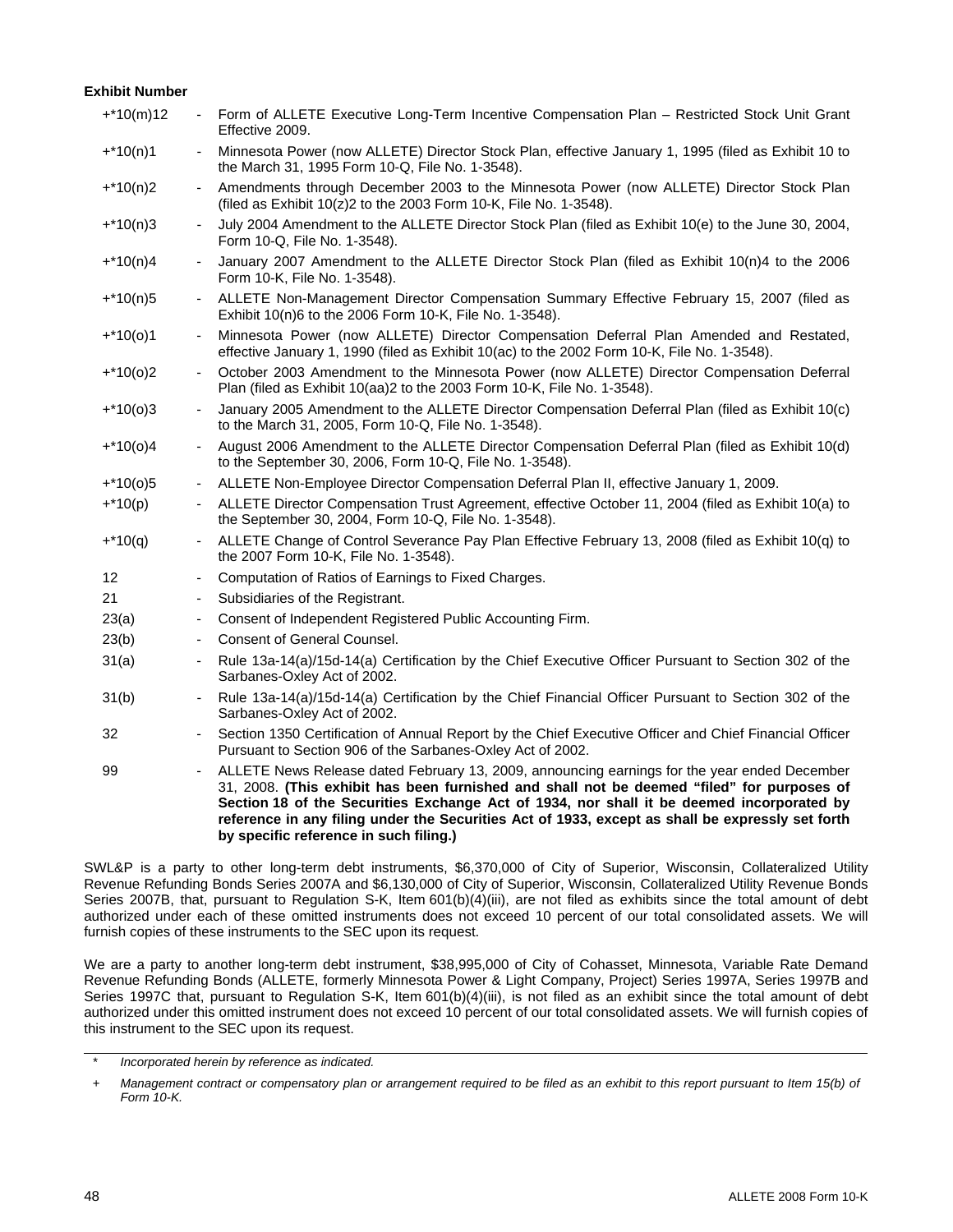## **Signatures**

Pursuant to the requirements of Section 13 or 15(d) of the Securities Exchange Act of 1934, the registrant has duly caused this report to be signed on its behalf by the undersigned, thereunto duly authorized.

## **ALLETE, Inc.**

Dated: February 13, 2009 By

Donald J. Shippar<br>Donald J. Shippar Chairman, President and Chief Executive Officer

Pursuant to the requirements of the Securities Exchange Act of 1934, this report has been signed below by the following persons on behalf of the registrant and in the capacities and on the dates indicated.

| <b>Signature</b>                             | Title                                                                                         | <b>Date</b>       |
|----------------------------------------------|-----------------------------------------------------------------------------------------------|-------------------|
| Donald J. Shippar<br>Donald J. Shippar       | Chairman, President, Chief Executive Officer<br>and Director<br>(Principal Executive Officer) | February 13, 2009 |
| Mark A. Schober<br>Mark A. Schober           | Senior Vice President and Chief Financial Officer<br>(Principal Financial Officer)            | February 13, 2009 |
| Steven Q. DeVinck<br>Steven Q. DeVinck       | Controller<br>(Principal Accounting Officer)                                                  | February 13, 2009 |
| Kathleen A. Brekken<br>Kathleen A. Brekken   | <b>Director</b>                                                                               | February 13, 2009 |
| Heidi J. Eddins<br>Heidi J. Eddins           | Director                                                                                      | February 13, 2009 |
| Sidney W. Emery, Jr.<br>Sidney W. Emery, Jr. | <b>Director</b>                                                                               | February 13, 2009 |
| James J. Hoolihan<br>James J. Hoolihan       | Director                                                                                      | February 13, 2009 |
| Madeleine W. Ludlow<br>Madeleine W. Ludlow   | <b>Director</b>                                                                               | February 13, 2009 |
| George L. Mayer<br>George L. Mayer           | Director                                                                                      | February 13, 2009 |
| Douglas C. Neve<br>Douglas C. Neve           | <b>Director</b>                                                                               | February 13, 2009 |
| Jack I. Rajala<br>Jack I. Rajala             | Director                                                                                      | February 13, 2009 |
| Bruce W. Stender<br>Bruce W. Stender         | Director                                                                                      | February 13, 2009 |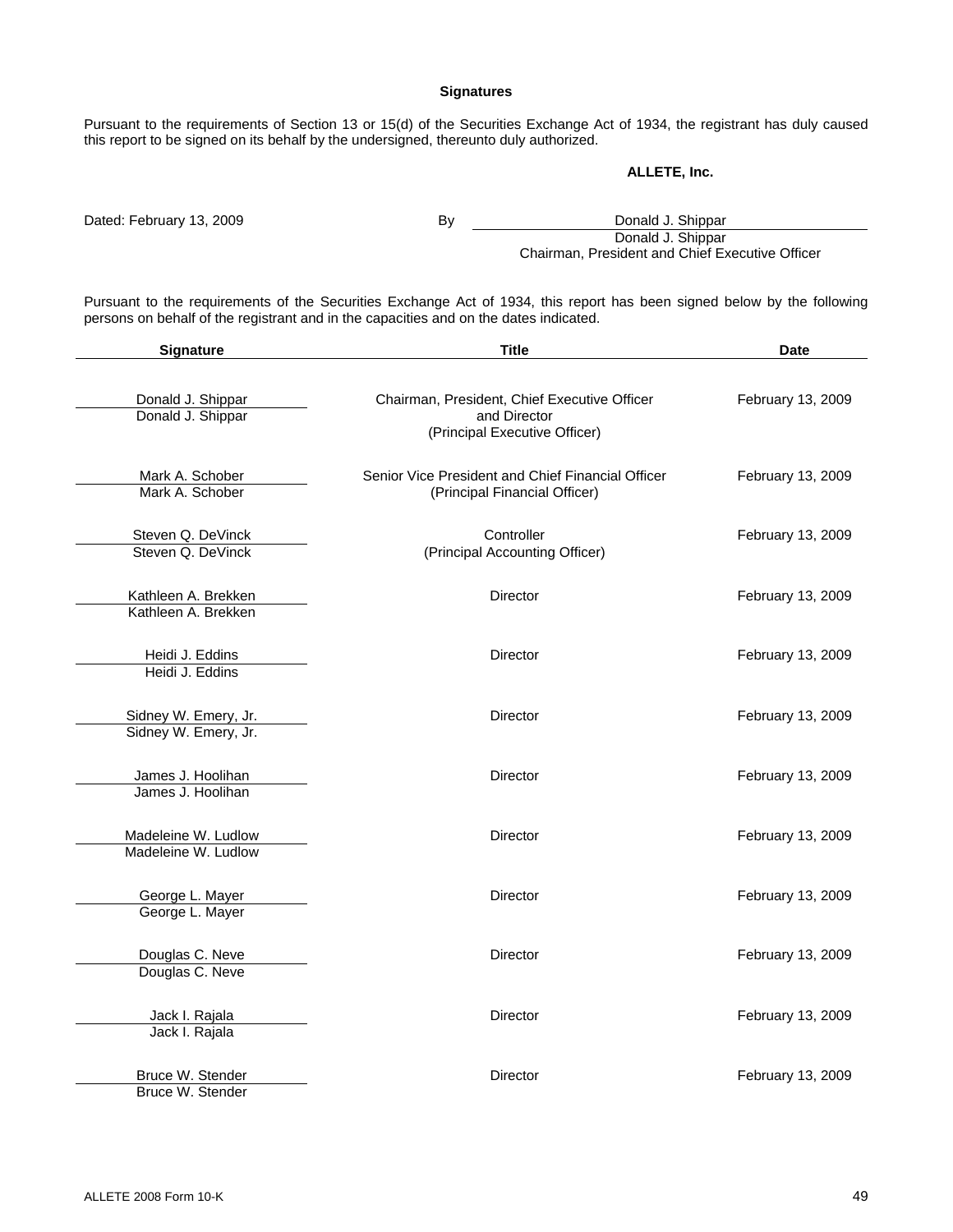## **Report of Independent Registered Public Accounting Firm**

To the Board of Directors and Shareholders of ALLETE, Inc,

In our opinion, the accompanying consolidated financial statements listed in the index appearing under Item 15(a)(1) present fairly, in all material respects, the financial position of ALLETE, Inc. and its subsidiaries (the Company) at December 31, 2008 and 2007, and the results of their operations and their cash flows for each of the three years in the period ended December 31, 2008 in conformity with accounting principles generally accepted in the United States of America. In addition, in our opinion, the financial statement schedule listed in the index appearing under Item  $15(a)(2)$  presents fairly, in all material respects, the information set forth therein when read in conjunction with the related consolidated financial statements. Also in our opinion, the Company maintained, in all material respects, effective internal control over financial reporting as of December 31, 2008, based on criteria established in *Internal Control - Integrated Framework* issued by the Committee of Sponsoring Organizations of the Treadway Commission (COSO). The Company's management is responsible for these financial statements, for maintaining effective internal control over financial reporting and for its assessment of the effectiveness of internal control over financial reporting, included in Management's Report on Internal Control Over Financial Reporting appearing under Item 9A. Our responsibility is to express opinions on these financial statements, on the financial statement schedule, and on the Company's internal control over financial reporting based on our integrated audits. We conducted our audits in accordance with the standards of the Public Company Accounting Oversight Board (United States). Those standards require that we plan and perform the audits to obtain reasonable assurance about whether the financial statements are free of material misstatement and whether effective internal control over financial reporting was maintained in all material respects. Our audits of the financial statements included examining, on a test basis, evidence supporting the amounts and disclosures in the financial statements, assessing the accounting principles used and significant estimates made by management, and evaluating the overall financial statement presentation. Our audit of internal control over financial reporting included obtaining an understanding of internal control over financial reporting, assessing the risk that a material weakness exists, and testing and evaluating the design and operating effectiveness of internal control based on the assessed risk. Our audits also included performing such other procedures as we considered necessary in the circumstances. We believe that our audits provide a reasonable basis for our opinions.

As discussed in Note 11 to the consolidated financial statements, in 2007 the Company adopted the provisions of FIN 48, "Accounting for Uncertainty in Income Taxes - an Interpretation of FASB Statement No. 109."

A company's internal control over financial reporting is a process designed to provide reasonable assurance regarding the reliability of financial reporting and the preparation of financial statements for external purposes in accordance with generally accepted accounting principles. A company's internal control over financial reporting includes those policies and procedures that (i) pertain to the maintenance of records that, in reasonable detail, accurately and fairly reflect the transactions and dispositions of the assets of the company; (ii) provide reasonable assurance that transactions are recorded as necessary to permit preparation of financial statements in accordance with generally accepted accounting principles, and that receipts and expenditures of the company are being made only in accordance with authorizations of management and directors of the company; and (iii) provide reasonable assurance regarding prevention or timely detection of unauthorized acquisition, use, or disposition of the company's assets that could have a material effect on the financial statements.

Because of its inherent limitations, internal control over financial reporting may not prevent or detect misstatements. Also, projections of any evaluation of effectiveness to future periods are subject to the risk that controls may become inadequate because of changes in conditions, or that the degree of compliance with the policies or procedures may deteriorate

PricewaterhouseCoopers LLP Minneapolis, MN February 13, 2009, except for the "ATC Summarized Financial Data" section of Note 5, as to which the date is February 26, 2009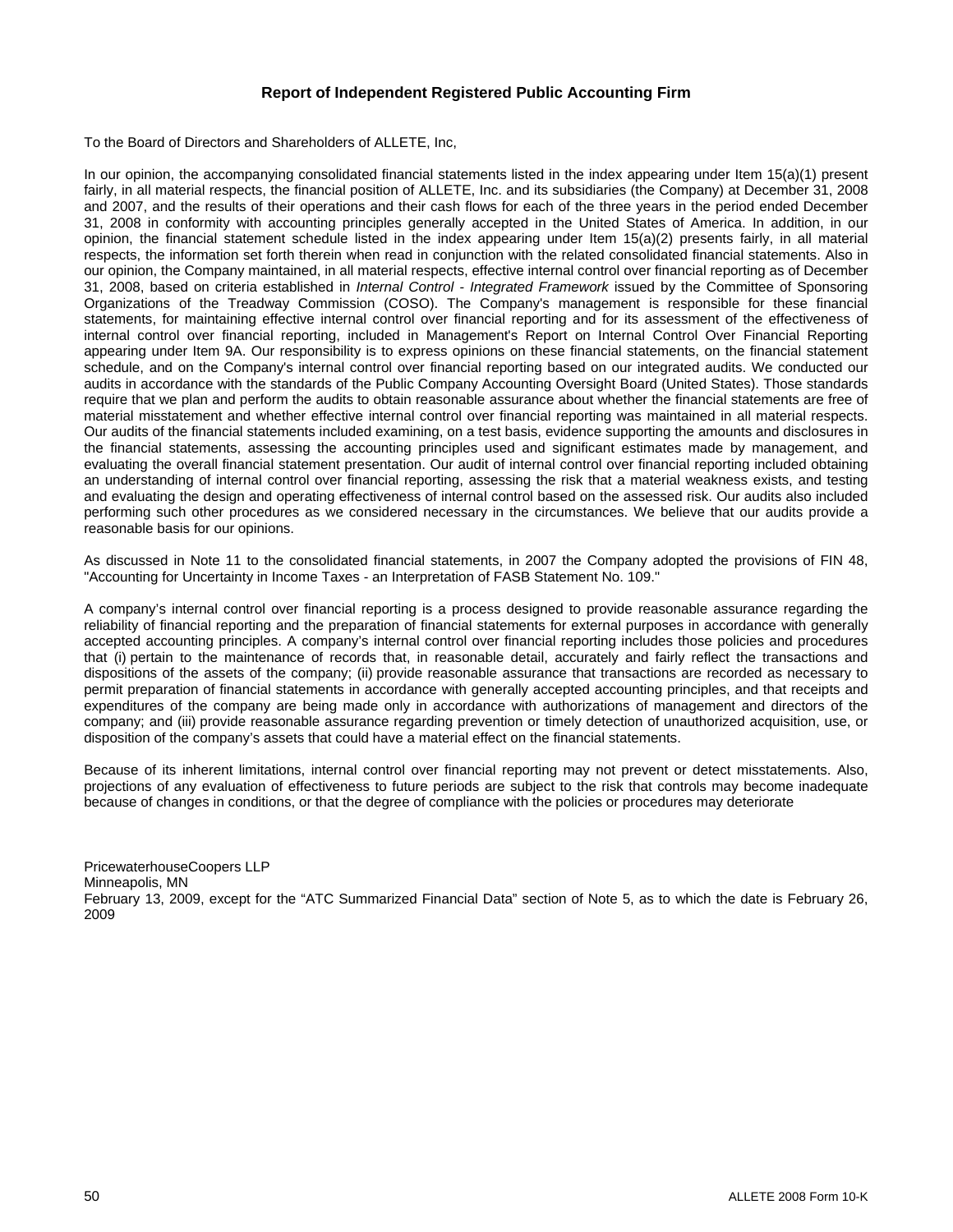## **Consolidated Financial Statements**

## **ALLETE Consolidated Balance Sheet**

| December 31                                             | 2008      | 2007      |
|---------------------------------------------------------|-----------|-----------|
| <b>Millions</b>                                         |           |           |
|                                                         |           |           |
| <b>Assets</b>                                           |           |           |
| <b>Current Assets</b>                                   |           |           |
| Cash and Cash Equivalents                               | \$102.0   | \$23.3    |
| <b>Short-Term Investments</b>                           |           | 23.1      |
| Accounts Receivable (Less Allowance of \$0.7 and \$1.0) | 76.3      | 79.5      |
| Inventories                                             | 49.7      | 49.5      |
| Prepayments and Other                                   | 24.3      | 39.1      |
| <b>Total Current Assets</b>                             | 252.3     | 214.5     |
| Property, Plant and Equipment - Net                     | 1,387.3   | 1,104.5   |
| Investment in ATC                                       | 76.9      | 65.7      |
| <b>Other Investments</b>                                | 136.9     | 148.1     |
| <b>Other Assets</b>                                     | 281.4     | 111.4     |
| <b>Total Assets</b>                                     | \$2,134.8 | \$1,644.2 |
|                                                         |           |           |
| <b>Liabilities and Shareholders' Equity</b>             |           |           |
| Liabilities                                             |           |           |
| <b>Current Liabilities</b>                              |           |           |
| <b>Accounts Payable</b>                                 | \$75.7    | \$72.7    |
| <b>Accrued Taxes</b>                                    | 12.9      | 14.8      |
| <b>Accrued Interest</b>                                 | 8.9       | 7.8       |
| Long-Term Debt Due Within One Year                      | 10.4      | 11.8      |
| Deferred Profit on Sales of Real Estate                 |           | 2.7       |
| Notes Payable                                           | 6.0       |           |
| Other                                                   | 36.8      | 27.3      |
| <b>Total Current Liabilities</b>                        | 150.7     | 137.1     |
| Long-Term Debt                                          | 588.3     | 410.9     |
| Deferred Income Taxes                                   | 169.6     | 144.2     |
| <b>Other Liabilities</b>                                | 389.3     | 200.1     |
| <b>Minority Interest</b>                                | 9.8       | 9.3       |
| <b>Total Liabilities</b>                                | 1,307.7   | 901.6     |
|                                                         |           |           |
| <b>Commitments and Contingencies</b>                    |           |           |
|                                                         |           |           |
| <b>Shareholders' Equity</b>                             |           |           |
| Common Stock Without Par Value, 43.3 Shares Authorized  |           |           |
| 32.6 and 30.8 Shares Outstanding                        | 534.1     | 461.2     |
| <b>Unearned ESOP Shares</b>                             | (54.9)    | (64.5)    |
| Accumulated Other Comprehensive Loss                    | (33.0)    | (4.5)     |
| <b>Retained Earnings</b>                                | 380.9     | 350.4     |
| <b>Total Shareholders' Equity</b>                       | 827.1     | 742.6     |
| <b>Total Liabilities and Shareholders' Equity</b>       | \$2,134.8 | \$1,644.2 |
|                                                         |           |           |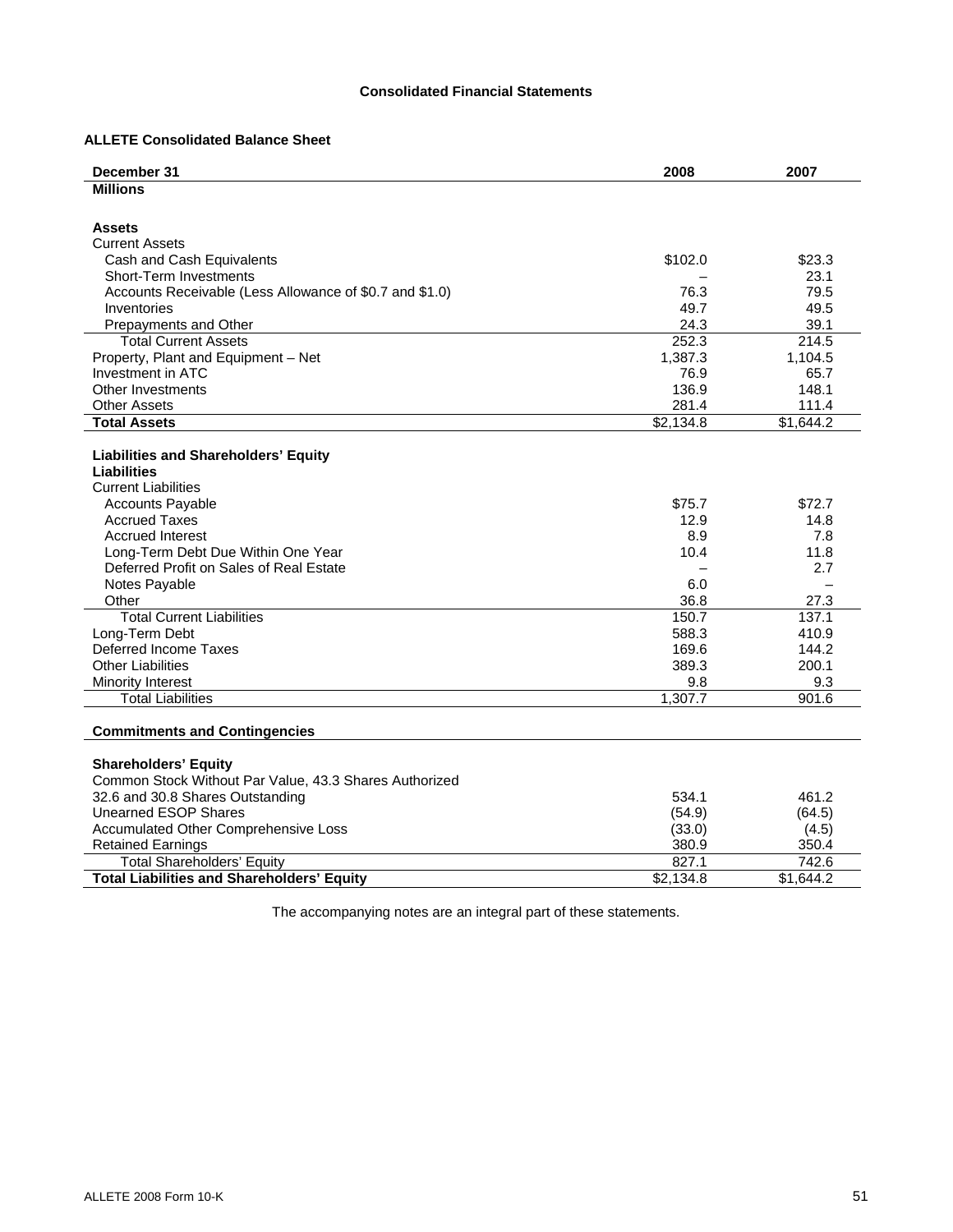## **ALLETE Consolidated Statement of Income**

| For the Year Ended December 31                           | 2008           | 2007    | 2006    |
|----------------------------------------------------------|----------------|---------|---------|
| <b>Millions Except Per Share Amounts</b>                 |                |         |         |
| <b>Operating Revenue</b>                                 | \$801.0        | \$841.7 | \$767.1 |
| <b>Operating Expenses</b>                                |                |         |         |
| <b>Fuel and Purchased Power</b>                          | 305.6          | 347.6   | 281.7   |
| Operating and Maintenance                                | 318.1          | 313.9   | 298.4   |
| Depreciation                                             | 55.5           | 48.5    | 48.7    |
| <b>Total Operating Expenses</b>                          | 679.2          | 710.0   | 628.8   |
| <b>Operating Income from Continuing Operations</b>       | 121.8          | 131.7   | 138.3   |
| <b>Other Income (Expense)</b>                            |                |         |         |
| <b>Interest Expense</b>                                  | (26.3)         | (22.6)  | (25.0)  |
| <b>Equity Earnings in ATC</b>                            | 15.3           | 12.6    | 3.0     |
| Other                                                    | 15.6           | 15.5    | 11.9    |
| Total Other Income (Expense)                             | 4.6            | 5.5     | (10.1)  |
| <b>Income from Continuing Operations Before Minority</b> |                |         |         |
| <b>Interest and Income Taxes</b>                         | 126.4          | 137.2   | 128.2   |
| <b>Income Tax Expense</b>                                | 43.4           | 47.7    | 46.3    |
| <b>Minority Interest</b>                                 | 0.5            | 1.9     | 4.6     |
| <b>Income from Continuing Operations</b>                 | 82.5           | 87.6    | 77.3    |
| Loss from Discontinued Operations - Net of Tax           |                |         | (0.9)   |
| <b>Net Income</b>                                        | \$82.5         | \$87.6  | \$76.4  |
|                                                          |                |         |         |
| <b>Average Shares of Common Stock</b>                    |                |         |         |
| <b>Basic</b>                                             | 29.2           | 28.3    | 27.8    |
| <b>Diluted</b>                                           | 29.3           | 28.4    | 27.9    |
| <b>Basic Earnings (Loss) Per Share of Common Stock</b>   |                |         |         |
| <b>Continuing Operations</b>                             | \$2.82         | \$3.09  | \$2.78  |
| <b>Discontinued Operations</b>                           |                |         | (0.03)  |
|                                                          | $\sqrt{$2.82}$ | \$3.09  | \$2.75  |
| Diluted Earnings (Loss) Per Share of Common Stock        |                |         |         |
| <b>Continuing Operations</b>                             | \$2.82         | \$3.08  | \$2.77  |
| <b>Discontinued Operations</b>                           |                |         | (0.03)  |
|                                                          | \$2.82         | \$3.08  | \$2.74  |
|                                                          |                |         |         |
| <b>Dividends Per Share of Common Stock</b>               | \$1.72         | \$1.64  | \$1.45  |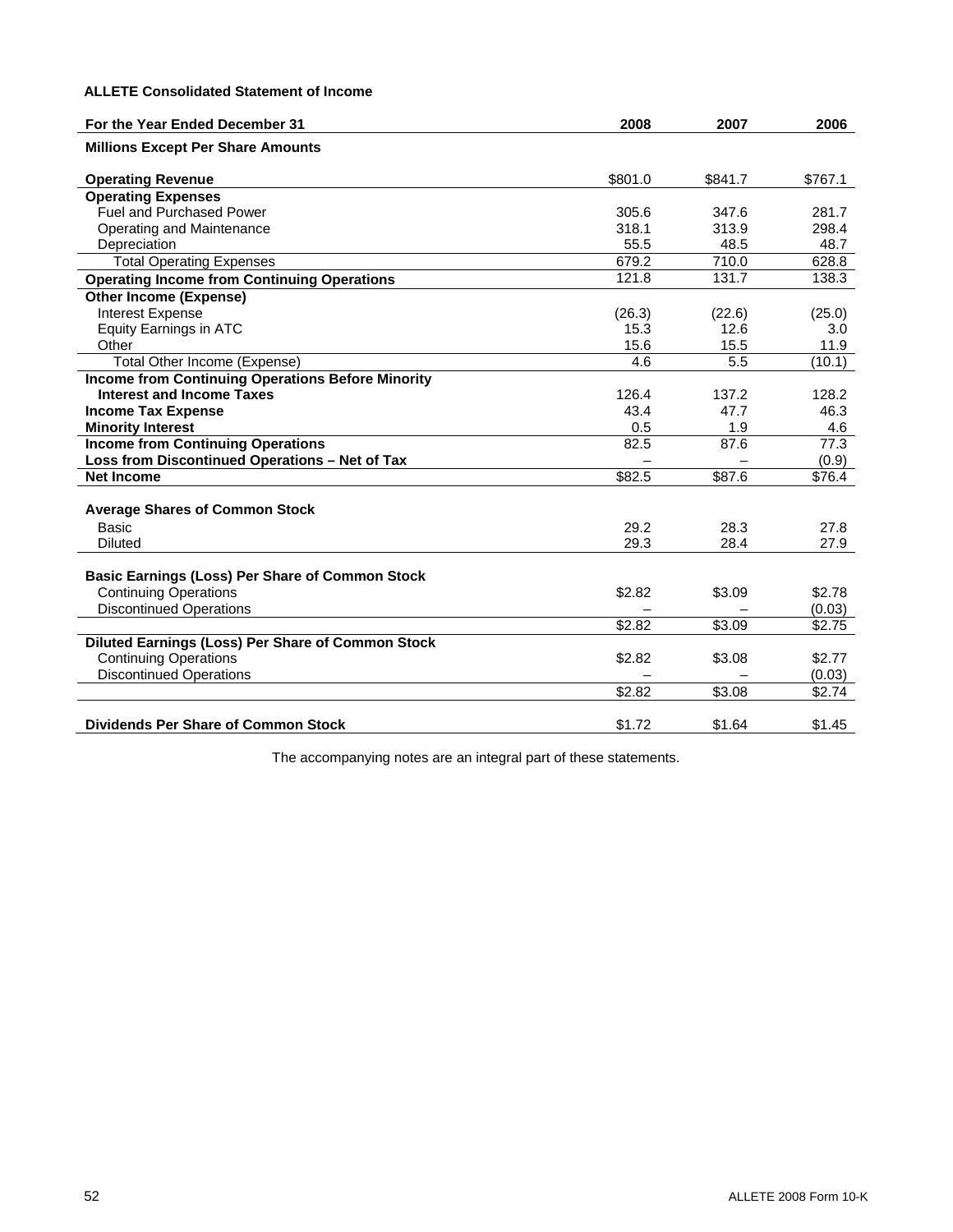## **ALLETE Consolidated Statement of Cash Flows**

| For the Year Ended December 31                                       | 2008                     | 2007                     | 2006    |
|----------------------------------------------------------------------|--------------------------|--------------------------|---------|
| <b>Millions</b>                                                      |                          |                          |         |
|                                                                      |                          |                          |         |
| <b>Operating Activities</b>                                          |                          |                          |         |
| Net Income                                                           | \$82.5                   | \$87.6                   | \$76.4  |
| Loss from Discontinued Operations                                    |                          |                          | 0.9     |
| Allowance for Funds Used During Construction                         | (3.3)                    | (3.8)                    | (0.5)   |
| Income from Equity Investments, Net of Dividends                     | (3.1)                    | (2.7)                    | (1.8)   |
| Gain on Sale of Assets                                               | (4.8)                    | (2.2)                    |         |
| Gain on Sale of Available-for-sale Securities                        | (6.4)                    |                          |         |
| Loss on Impairment of Investments                                    |                          | 0.3                      |         |
| <b>Depreciation Expense</b>                                          | 55.5                     | 48.5                     | 48.7    |
| Deferred Income Tax Expense                                          | 38.8                     | 14.0                     | 27.8    |
| Minority Interest                                                    | 0.5                      | 1.9                      | 4.6     |
| <b>Stock Compensation Expense</b>                                    | 1.8                      | 2.0                      | 1.8     |
| <b>Bad Debt Expense</b>                                              | 0.7                      | 1.0                      | 0.7     |
| Changes in Operating Assets and Liabilities                          |                          |                          |         |
| <b>Accounts Receivable</b>                                           | 2.4                      | (6.6)                    | 7.5     |
| Inventories                                                          | (0.2)                    | (6.1)                    | (10.3)  |
| Prepayments and Other                                                | 11.2                     | (11.7)                   | (2.3)   |
| <b>Accounts Payable</b>                                              | (14.1)                   | 9.4                      | 5.1     |
| <b>Other Current Liabilities</b>                                     | 5.9                      | (10.0)                   | 0.2     |
| <b>Other Assets</b>                                                  | (2.5)                    | 0.8                      | (4.3)   |
| <b>Other Liabilities</b>                                             | (12.8)                   | 0.7                      | 1.0     |
| Net Operating Activities for Discontinued Operations                 | $\overline{\phantom{0}}$ | $\overline{\phantom{0}}$ | (13.5)  |
| Cash from Operating Activities                                       | 152.1                    | 123.1                    | 142.0   |
|                                                                      |                          |                          |         |
| <b>Investing Activities</b>                                          |                          |                          |         |
| Proceeds from Sale of Available-for-sale Securities                  | 62.3                     | 449.7                    | 608.8   |
| Payments for Purchase of Available-for-sale Securities               | (44.8)                   | (368.3)                  | (596.4) |
| Investment in ATC                                                    | (7.4)                    | (8.7)                    | (51.4)  |
| Changes to Investments                                               | (0.1)                    | (10.9)                   | (0.6)   |
| Additions to Property, Plant and Equipment                           | (301.1)                  | (210.2)                  | (101.8) |
| Proceeds from Sale of Assets                                         | 20.4                     | 1.5                      |         |
| Other                                                                | (5.4)                    | (7.2)                    | (15.0)  |
| Net Investing Activities from Discontinued Operations                |                          |                          | 2.2     |
| Cash for Investing Activities                                        | (276.1)                  | (154.1)                  | (154.2) |
| <b>Financing Activities</b>                                          |                          |                          |         |
| <b>Issuance of Common Stock</b>                                      | 71.1                     | 20.6                     | 15.8    |
| Issuance of Long-Term Debt                                           | 198.7                    | 123.9                    | 77.8    |
| Issuance of Notes Payable                                            | 6.0                      |                          |         |
|                                                                      | (22.7)                   | (90.7)                   | (78.9)  |
| Reductions of Long-Term Debt                                         |                          |                          |         |
| Dividends on Common Stock and Distributions to Minority Shareholders | (50.4)                   | (44.3)                   | (43.9)  |
| Net Decrease in Book Overdrafts                                      |                          |                          | (3.4)   |
| Cash from (for) Financing Activities                                 | 202.7                    | 9.5                      | (32.6)  |
| <b>Change in Cash and Cash Equivalents</b>                           | 78.7                     | (21.5)                   | (44.8)  |
| Cash and Cash Equivalents at Beginning of Period                     | 23.3                     | 44.8                     | 89.6    |
| Cash and Cash Equivalents at End of Period                           | \$102.0                  | \$23.3                   | \$44.8  |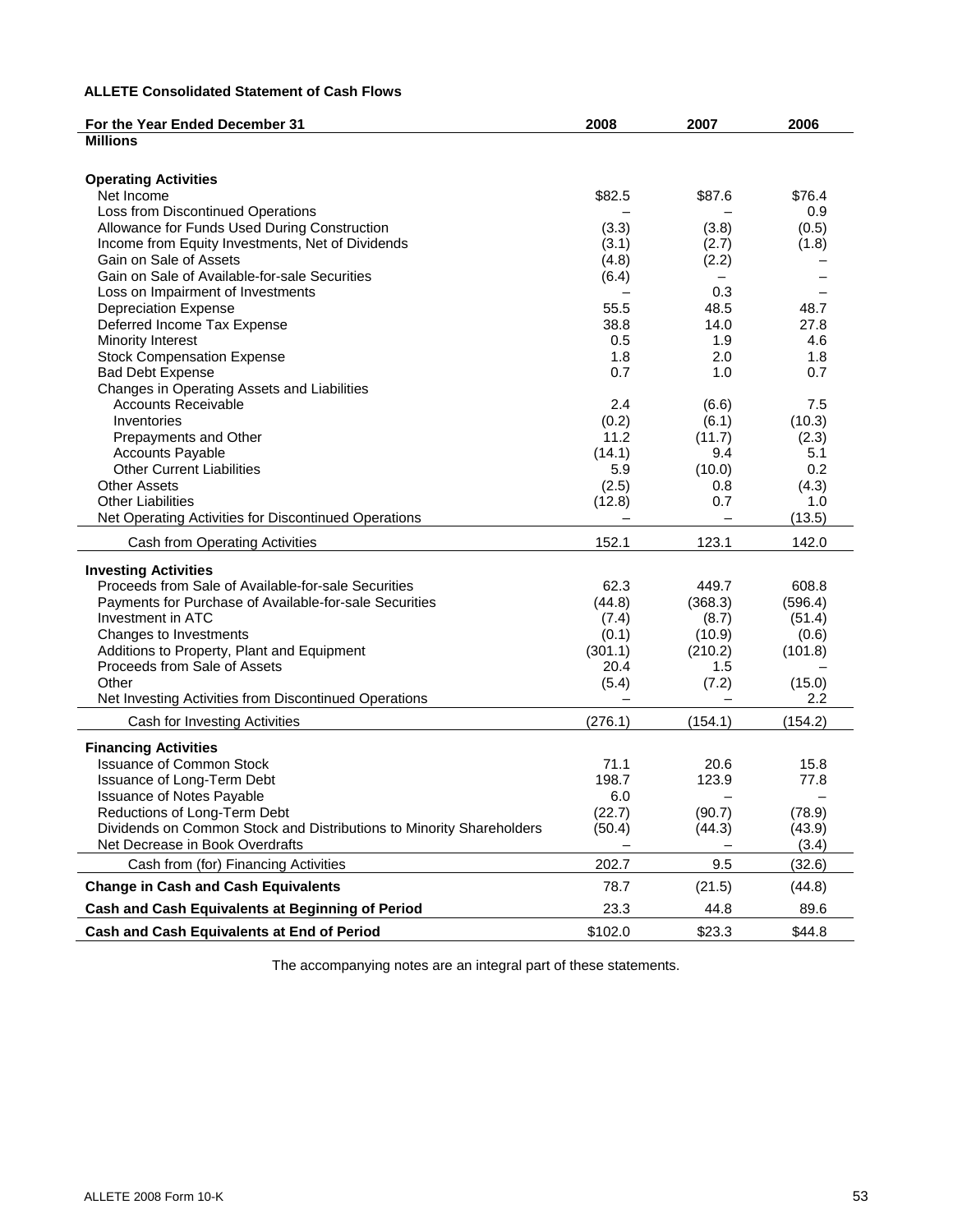## **ALLETE Consolidated Statement of Shareholders' Equity**

|                                                                                                                  | Total<br>Shareholders'<br><b>Equity</b> | <b>Retained</b><br><b>Earnings</b> | <b>Accumulated</b><br>Other<br>Comprehensive<br>Income (Loss) | <b>Unearned</b><br><b>ESOP</b><br><b>Shares</b> | <b>Common</b><br><b>Stock</b> |
|------------------------------------------------------------------------------------------------------------------|-----------------------------------------|------------------------------------|---------------------------------------------------------------|-------------------------------------------------|-------------------------------|
| <b>Millions</b>                                                                                                  |                                         |                                    |                                                               |                                                 |                               |
| Balance at December 31, 2005                                                                                     | \$602.8                                 | \$272.1                            | \$(12.8)                                                      | \$(77.6)                                        | \$421.1                       |
| Comprehensive Income<br>Net Income<br>Other Comprehensive Income - Net of Tax                                    | 76.4                                    | 76.4                               |                                                               |                                                 |                               |
| Unrealized Gains on Securities - Net<br><b>Additional Pension Liability</b><br><b>Total Comprehensive Income</b> | 1.9<br>6.4<br>84.7                      |                                    | 1.9<br>6.4                                                    |                                                 |                               |
| Adjustment to initially apply SFAS 158 - Net of<br>Tax<br>Common Stock Issued - Net<br>Dividends Declared        | (4.3)<br>17.6                           |                                    | (4.3)                                                         |                                                 | 17.6                          |
| <b>ESOP Shares Earned</b>                                                                                        | (40.7)<br>5.7                           | (40.7)                             |                                                               | 5.7                                             |                               |
| Balance at December 31, 2006                                                                                     | 665.8                                   | 307.8                              | (8.8)                                                         | (71.9)                                          | 438.7                         |
| Comprehensive Income<br>Net Income<br>Other Comprehensive Income - Net of Tax                                    | 87.6                                    | 87.6                               |                                                               |                                                 |                               |
| Unrealized Gains on Securities - Net<br>Defined Benefit Pension and Other                                        | 1.1                                     |                                    | 1.1                                                           |                                                 |                               |
| <b>Postretirement Plans</b>                                                                                      | 3.2                                     |                                    | 3.2                                                           |                                                 |                               |
| <b>Total Comprehensive Income</b>                                                                                | 91.9                                    |                                    |                                                               |                                                 |                               |
| Adjustment to initially apply FIN 48<br>Common Stock Issued - Net                                                | (0.7)<br>22.5                           | (0.7)                              |                                                               |                                                 | 22.5                          |
| <b>Dividends Declared</b><br><b>ESOP Shares Earned</b>                                                           | (44.3)<br>7.4                           | (44.3)                             |                                                               | 7.4                                             |                               |
| Balance at December 31, 2007                                                                                     | 742.6                                   | 350.4                              | (4.5)                                                         | (64.5)                                          | 461.2                         |
| Comprehensive Income<br>Net Income<br>Other Comprehensive Income - Net of Tax                                    | 82.5                                    | 82.5                               |                                                               |                                                 |                               |
| Unrealized Loss on Securities - Net<br>Reclassification Adjustment for Gains                                     | (6.0)                                   |                                    | (6.0)                                                         |                                                 |                               |
| Included in Income<br>Defined Benefit Pension and Other                                                          | (3.7)                                   |                                    | (3.7)                                                         |                                                 |                               |
| Postretirement Plans<br><b>Total Comprehensive Income</b><br>Adjustment to initially apply FAS 158               | (18.8)<br>54.0                          |                                    | (18.8)                                                        |                                                 |                               |
| measurement date<br>Common Stock Issued - Net                                                                    | (1.6)<br>72.9                           | (1.6)                              |                                                               |                                                 | 72.9                          |
| <b>Dividends Declared</b><br><b>ESOP Shares Earned</b>                                                           | (50.4)<br>9.6                           | (50.4)                             |                                                               | 9.6                                             |                               |
| Balance at December 31, 2008                                                                                     | \$827.1                                 | \$380.9                            | \$(33.0)                                                      | \$(54.9)                                        | \$534.1                       |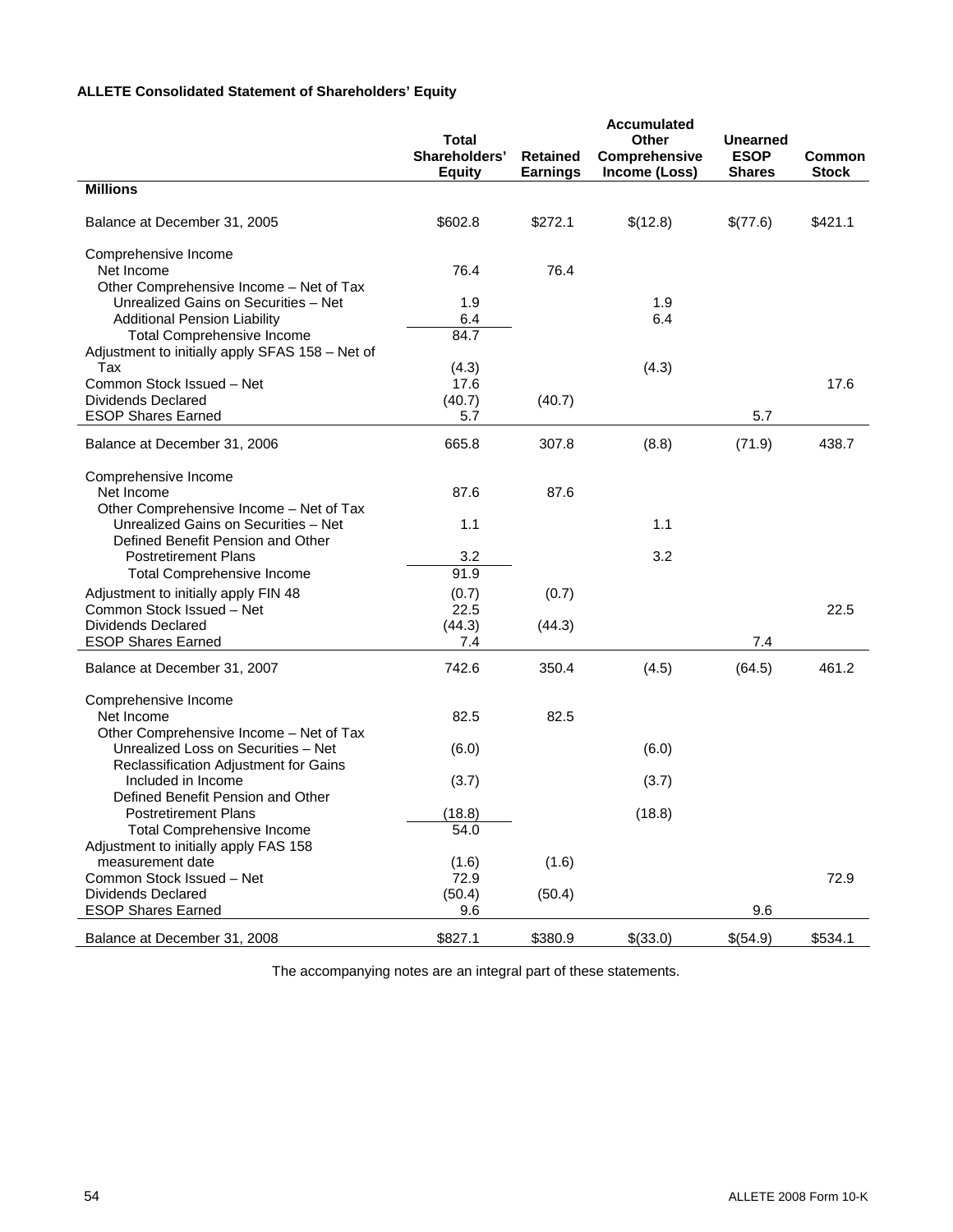## **Notes to Consolidated Financial Statements**

## **Note 1. Operations and Significant Accounting Policies**

**Financial Statement Preparation.** References in this report to "we," "us" and "our" are to ALLETE and its subsidiaries, collectively. We prepare our financial statements in conformity with accounting principles generally accepted in the United States of America. These principles require management to make informed judgments, best estimates and assumptions that affect the reported amounts of assets, liabilities, revenue and expenses. Actual results could differ from those estimates.

**Principles of Consolidation.** Our consolidated financial statements include the accounts of ALLETE and all of our majorityowned subsidiary companies. All material intercompany balances and transactions have been eliminated in consolidation.

**Business Segments.** In 2008, we changed our reportable segments (see Note 2. Business Segments.) Our Regulated Operations and Investments and Other segments were determined in accordance with SFAS 131, "Disclosures about Segments of an Enterprise and Related Information." Segmentation is based on the manner in which we operate, assess, and allocate resources to the business. We measure performance of our operations through budgeting and monitoring of contributions to consolidated net income by each business segment. Discontinued Operations includes our Water Services businesses, the majority of which were sold in 2003. (See Note 12. Discontinued Operations.)

**Regulated Operations** includes retail and wholesale rate-regulated electric, natural gas, and water services in northeastern Minnesota and northwestern Wisconsin along with our Investment in ATC. Minnesota Power provides regulated utility electric service to 142,000 retail customers in northeastern Minnesota. SWL&P, a wholly-owned subsidiary, provides regulated utility electric, natural gas and water service in northwestern Wisconsin to 15,000 electric customers, 12,000 natural gas customers and 10,000 water customers. Approximately 40 percent of revenue from regulated operations is from Large Power Customers (36 percent of consolidated revenue). Large Power Customers consist of five taconite producers, four paper and pulp mills, two pipeline companies and one manufacturer under all-requirements contracts with expiration dates extending from April 2009 through December 2015. Revenue of \$100.2 million (12.5 percent of consolidated revenue) was received from one taconite producer in 2008 (12.0 percent in 2007; 11.6 percent in 2006). Regulated utility rates are under the jurisdiction of Minnesota, Wisconsin and federal regulatory authorities. Billings are rendered on a cycle basis. Revenue is accrued for service provided but not billed. Regulated utility electric rates include adjustment clauses that: (1) bill or credit customers for fuel and purchased energy costs above or below the base levels in rate schedules; (2) bill retail customers for the recovery of conservation improvement program expenditures not collected in base rates; and (3) bill customers for the recovery of certain environmental expenditures. Fuel and purchased power expense is deferred to match the period in which the revenue for fuel and purchased power expense is collected from customers pursuant to the fuel adjustment clause. Our Investment in ATC includes our approximate 8 percent equity ownership interest in ATC, a Wisconsin-based utility that owns and maintains electric transmission assets in parts of Wisconsin, Michigan, Minnesota and Illinois. ATC provides transmission service under rates regulated by the FERC that are set in accordance with the FERC's policy of establishing the independent operation and ownership of, and investment in, transmission facilities. (See Note 6. Investments.)

**Investments and Other** is comprised primarily of BNI Coal, our coal mining operations in North Dakota, and ALLETE Properties, our Florida real estate business. This segment also includes emerging technology investments (\$7.4 million at December 31, 2008), a small amount of non-rate base generation, approximately 7,000 acres of land for sale in Minnesota, and earnings on cash and short-term investments.

BNI Coal, a wholly-owned subsidiary, mines and sells lignite coal to two North Dakota mine-mouth generating units, one of which is Square Butte. In 2008, Square Butte supplied approximately 55 percent (250 MWs) of its output to Minnesota Power under a long-term contract. (See Note 8. Commitments, Guarantees and Contingencies.) Coal sales are recognized when delivered at the cost of production plus a specified profit per ton of coal delivered.

ALLETE Properties is our real estate business that has operated in Florida since 1991. Our current strategy is to complete and maintain key entitlements and infrastructure improvements which enhance values without requiring significant additional investment, and position the current property portfolio for a maximization of value and cash flow when market conditions improve.

Full profit recognition is recorded on sales upon closing, provided cash collections are at least 20 percent of the contract price and the other requirements of SFAS 66, "Accounting for Sales of Real Estate," are met. In certain cases, where there are obligations to perform significant development activities after the date of sale, we recognize profit on a percentage-ofcompletion basis in accordance with SFAS 66. Pursuant to this method of accounting, gross profit is recognized based upon the relationship of development costs incurred as of that date to the total estimated development costs of the parcels, including related amenities or common costs of the entire project. Revenue and cost of real estate sold in excess of the amount recognized based on the percentage-of-completion method is deferred and recognized as revenue and cost of real estate sold during the period in which the related development costs are incurred. Deferred revenue and cost of real estate sold are recorded net as Deferred Profit on Sales of Real Estate on our consolidated balance sheet. On December 31, 2008, we had no deferred profit recorded on our consolidated balance sheet. Certain contracts allow us to receive participation revenue from land sales to third parties if various formula-based criteria are achieved.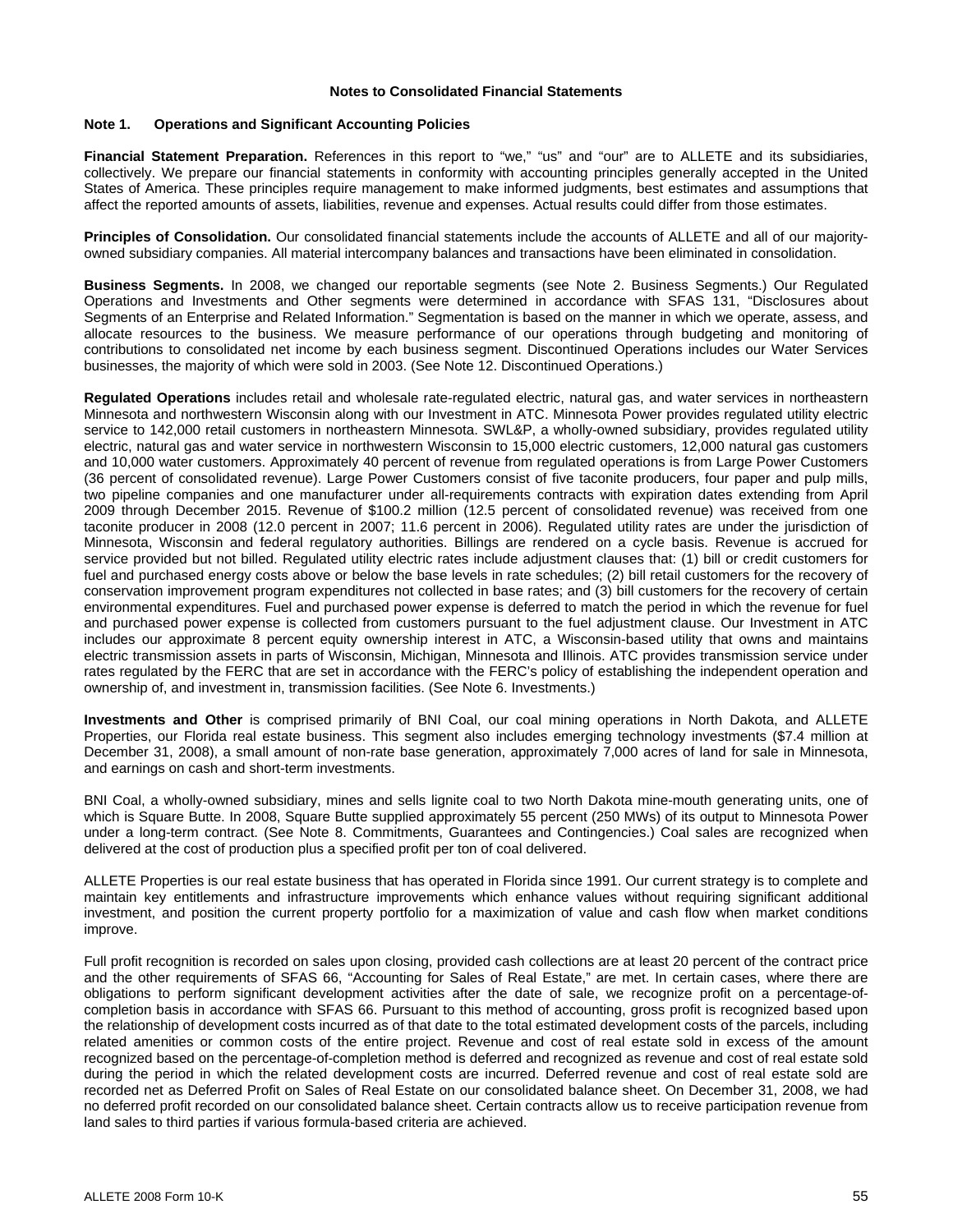In certain cases, we pay fees or construct improvements to mitigate offsite traffic impacts. In return, we receive traffic impact fee credits as a result of some of these expenditures. We recognize revenue from the sale of traffic impact fee credits when payment is received.

Land held for sale is recorded at the lower of cost or fair value determined by the evaluation of individual land parcels and is included in Investments on our consolidated balance sheet. Real estate costs include the cost of land acquired, subsequent development costs and costs of improvements, capitalized development period interest, real estate taxes and payroll costs of certain employees devoted directly to the development effort. These real estate costs incurred are capitalized to the cost of real estate parcels based upon the relative sales value of parcels within each development project in accordance with SFAS 67, "Accounting for Costs and Initial Rental Operations of Real Estate Projects." The cost of real estate includes the actual costs incurred and the estimate of future completion costs allocated to the real estate sold based upon the relative sales value method.

Whenever events or circumstances indicate that the carrying value of the real estate may not be recoverable, impairments would be recorded and the related assets would be adjusted to their estimated fair value, less costs to sell.

As part of our emerging technology portfolio, we have several minority investments in venture capital funds and direct investments in privately-held, start-up companies. We account for our investment in venture capital funds under the equity method and account for our direct investments in privately-held companies under the cost method because of our ownership percentage. Long-term investments include auction rate securities and variable rate demand notes, and are classified as available-for-sale securities. All income generated from these short-term investments is recorded as interest income. (See Note 6. Investments.)

**Property, Plant and Equipment.** Property, plant and equipment are recorded at original cost and are reported on the balance sheet net of accumulated depreciation. Expenditures for additions and significant replacements and improvements are capitalized; maintenance and repair costs are expensed as incurred. Expenditures for major plant overhauls are also accounted for using this same policy. Gains or losses on non-rate base property, plant and equipment are recognized when they are retired or otherwise disposed. When regulated utility property, plant and equipment are retired or otherwise disposed, no gain or loss is recognized, pursuant to SFAS 71, "Accounting for the Effects of Certain Types of Regulations." Our Regulated Utility operations capitalize AFUDC, which includes both an interest and equity component. (See Note 3. Property Plant and Equipment.)

**Long-Lived Asset Impairments.** We account for our long-lived assets at depreciated historical cost. A long-lived asset is tested for recoverability whenever events or changes in circumstances indicate that its carrying amount may not be recoverable. We conduct this assessment using SFAS 144, "Accounting for the Impairment and Disposal of Long-Lived Assets." Judgments and uncertainties affecting the application of accounting for asset impairment include economic conditions affecting market valuations, changes in our business strategy, and changes in our forecast of future operating cash flows and earnings. We would recognize an impairment loss only if the carrying amount of a long-lived asset is not recoverable from its undiscounted future cash flows. Management judgment is involved in both deciding if testing for recoverability is necessary and in estimating undiscounted future cash flows.

**Accounts Receivable.** Accounts receivable are reported on the balance sheet net of an allowance for doubtful accounts. The allowance is based on our evaluation of the receivable portfolio under current conditions, overall portfolio quality, review of specific problems and such other factors that, in our judgment, deserve recognition in estimating losses.

| <b>Accounts Receivable</b>            |        |        |
|---------------------------------------|--------|--------|
| December 31                           | 2008   | 2007   |
| <b>Millions</b>                       |        |        |
|                                       |        |        |
| Trade Accounts Receivable             |        |        |
| <b>Billed</b>                         | \$61.1 | \$63.9 |
| Unbilled                              | 15.9   | 16.6   |
| Less: Allowance for Doubtful Accounts | 0.7    | 1.0    |
| Total Accounts Receivable - Net       | \$76.3 | \$79.5 |
|                                       |        |        |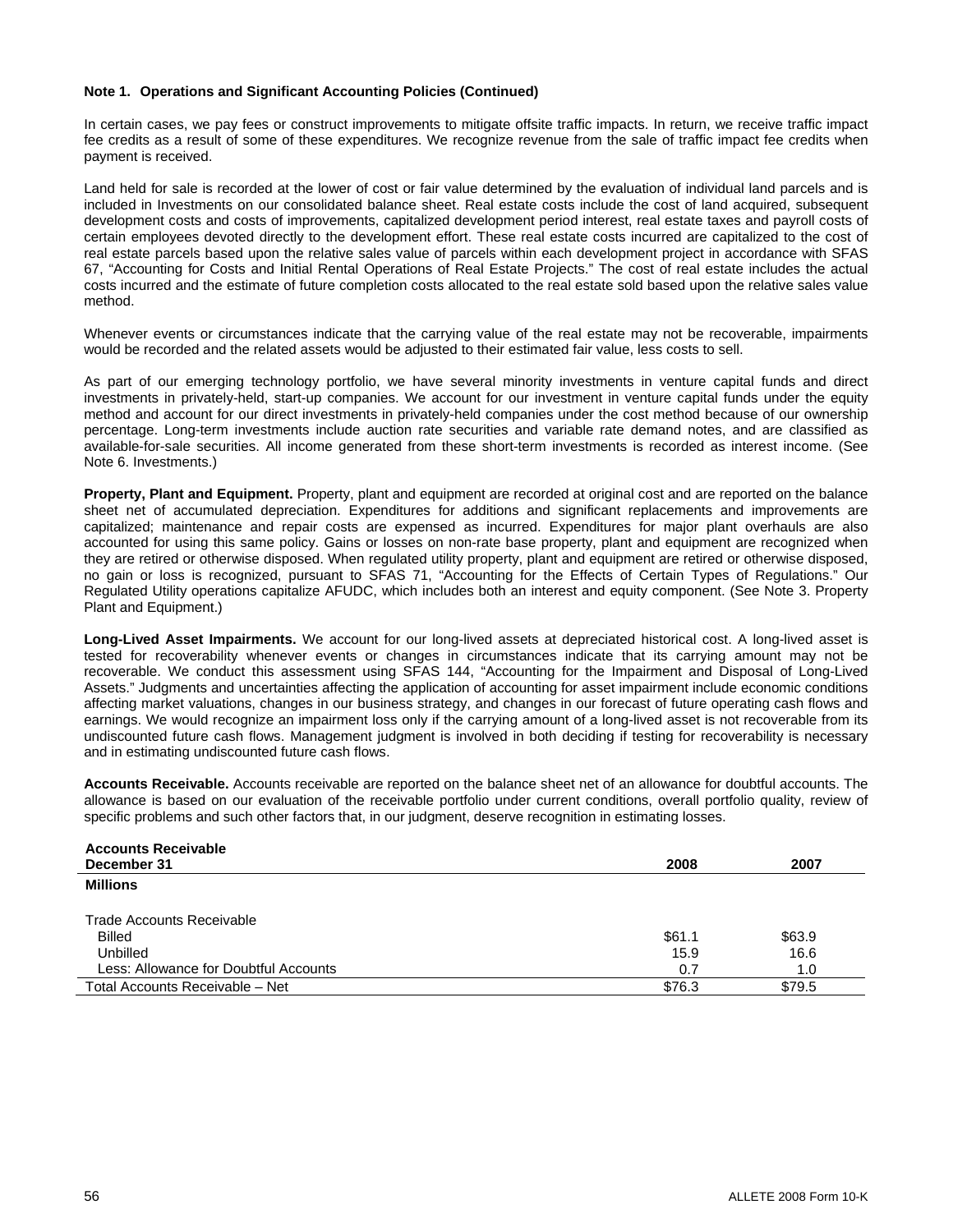**Inventories.** Inventories are stated at the lower of cost or market. Amounts removed from inventory are recorded on an average cost basis.

| <b>Inventories</b>            |        |        |
|-------------------------------|--------|--------|
| December 31                   | 2008   | 2007   |
| <b>Millions</b>               |        |        |
| Fuel                          | \$16.6 | \$22.1 |
| <b>Materials and Supplies</b> | 33.1   | 27.4   |
| <b>Total Inventories</b>      | \$49.7 | \$49.5 |

**Unamortized Discount and Premium on Debt.** Discount and premium on debt are deferred and amortized over the terms of the related debt instruments using the effective interest method.

**Cash and Cash Equivalents.** We consider all investments purchased with original maturities of three months or less to be cash equivalents.

## **Supplemental Statement of Cash Flow Information**

| <b>Consolidated Statement of Cash Flows</b><br><b>Supplemental Disclosure</b> |        |        |           |
|-------------------------------------------------------------------------------|--------|--------|-----------|
| For the Year Ended December 31                                                | 2008   | 2007   | 2006      |
| <b>Millions</b>                                                               |        |        |           |
| Cash Paid During the Period for                                               |        |        |           |
| Interest - Net of Amounts Capitalized                                         | \$25.2 | \$26.3 | \$25.3    |
| Income Taxes                                                                  | \$6.5  | \$34.2 | \$32.4(a) |
| Noncash Investing Activities                                                  |        |        |           |
| Accounts Payable for Capital Additions to Property, Plant and Equipment       | \$17.1 | \$9.8  | \$7.1     |
| AFUDC - Equity                                                                | \$3.3  | \$3.8  | \$0.5     |

*(a) Net of a \$24.3 million cash refund.* 

**Available-for-Sale Securities.** Available-for-sale securities are recorded at fair value with unrealized gains and losses included in accumulated other comprehensive income (loss), net of tax. Unrealized losses that are other than temporary are recognized in earnings. Our auction rate securities (ARS) and variable rate demand notes, classified as available-for-sale securities, are recorded at cost because their cost approximates fair market value. These ARS were historically auctioned every 35 days to set new rates and provide a liquidating event in which investors could either buy or sell securities. The auctions have been unable to sustain themselves during 2008 due to the overall lack of credit market liquidity and we have been unable to liquidate all of our ARS. As a result, we have classified the ARS as long-term investments and have the ability to hold these securities to maturity, until called by the issuer, or until liquidity returns to this market. We use the specific identification method as the basis for determining the cost of securities sold. Our policy is to review available-for-sale securities for other than temporary impairment on a quarterly basis by assessing such factors as the share price trends and the impact of overall market conditions. (See Note 6. Investments.)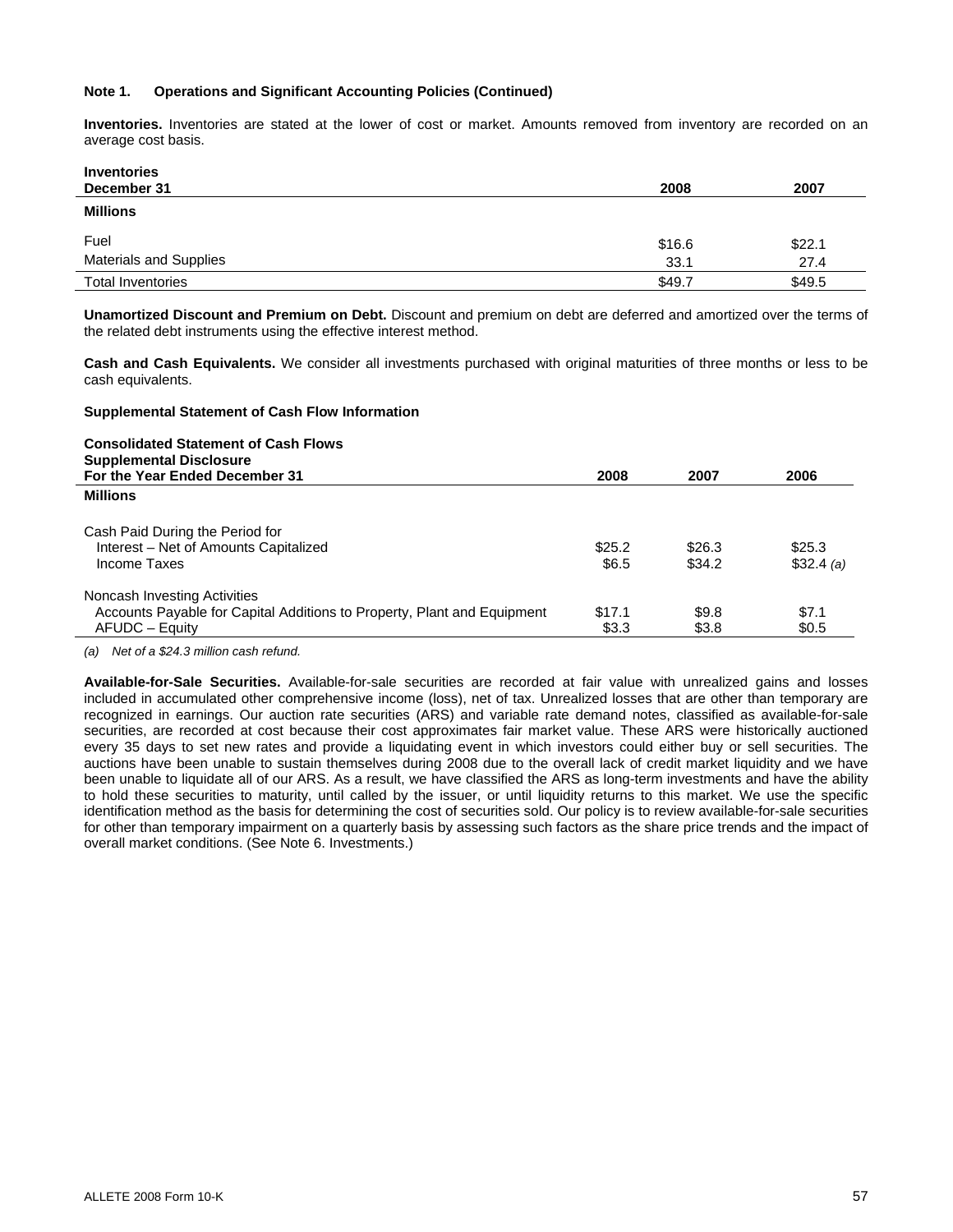**Accounting for Stock-Based Compensation.** Effective January 1, 2006, we adopted the fair value recognition provisions of SFAS 123R, "Share-Based Payment," using the modified prospective transition method. Under this method, we recognize compensation expense for all share-based payments granted after January 1, 2006, and those granted prior to but not yet vested as of January 1, 2006. Under the fair value recognition provisions of SFAS 123R, we recognize stock-based compensation net of an estimated forfeiture rate and only recognize compensation expense for those shares expected to vest over the required service period of the award. (See Note 15. Employee Stock and Incentive Plans.)

| <b>Prepayments and Other Current Assets</b>                                            |         |         |
|----------------------------------------------------------------------------------------|---------|---------|
| December 31                                                                            | 2008    | 2007    |
| <b>Millions</b>                                                                        |         |         |
| Deferred Fuel Adjustment Clause                                                        | \$13.1  | \$26.5  |
| Other                                                                                  | 11.2    | 12.6    |
| <b>Total Prepayments and Other Current Assets</b>                                      | \$24.3  | \$39.1  |
|                                                                                        |         |         |
| <b>Other Assets</b>                                                                    |         |         |
| December 31                                                                            | 2008    | 2007    |
| <b>Millions</b>                                                                        |         |         |
| Deferred Regulatory Assets (See Note 5. Regulatory Matters)                            | \$249.3 | \$76.6  |
| Other                                                                                  | 32.1    | 34.8    |
| <b>Total Other Assets</b>                                                              | \$281.4 | \$111.4 |
|                                                                                        |         |         |
| <b>Other Liabilities</b><br>December 31                                                | 2008    | 2007    |
| <b>Millions</b>                                                                        |         |         |
|                                                                                        |         |         |
| Future Benefit Obligation Under Defined Benefit Pension and Other Postretirement Plans | \$251.8 | \$71.6  |
| Deferred Regulatory Liabilities (See Note 5. Regulatory Matters)                       | 50.0    | 31.3    |
| Asset Retirement Obligation (See Note 3. Property, Plant and Equipment)                | 39.5    | 36.5    |
| Other                                                                                  | 48.0    | 60.7    |
| <b>Total Other Liabilities</b>                                                         | \$389.3 | \$200.1 |

**Environmental Liabilities.** We review environmental matters for disclosure on a quarterly basis. Accruals for environmental matters are recorded when it is probable that a liability has been incurred and the amount of the liability can be reasonably estimated, based on current law and existing technologies. These accruals are adjusted periodically as assessment and remediation efforts progress or as additional technical or legal information becomes available. Accruals for environmental liabilities are included in the balance sheet at undiscounted amounts and exclude claims for recoveries from insurance or other third parties. Costs related to environmental contamination treatment and cleanup are charged to operating expense unless recoverable in rates from customers. (See Note 8. Commitments, Guarantees and Contingencies.)

**Income Taxes.** We file a consolidated federal income tax return. We account for income taxes using the liability method as prescribed by SFAS 109, "Accounting for Income Taxes." Under the liability method, deferred income tax assets and liabilities are established for all temporary differences in the book and tax basis of assets and liabilities, based upon enacted tax laws and rates applicable to the periods in which the taxes become payable. Due to the effects of regulation on Minnesota Power, certain adjustments made to deferred income taxes are, in turn, recorded as regulatory assets or liabilities. Investment tax credits have been recorded as deferred credits and are being amortized to income tax expense over the service lives of the related property. Effective January 1, 2007, we adopted the provisions of FIN 48, "Accounting for Uncertainty in Income Taxes – an Interpretation of FASB Statement No. 109." Under this provision we are required to recognize in our financial statements the largest tax benefit of a tax position that is "more-likely-than-not" to be sustained, on audit, based solely on the technical merits of the position as of the reporting date. Only tax positions that meet the "more-likely-than-not" threshold may be recognized, and the term "more-likely-than-not" means more than 50 percent. (See Note 11. Income Tax Expense.)

**Excise Taxes.** We collect excise taxes from our customers levied by government entities. These taxes are stated separately on the billing to the customer and recorded as a liability to be remitted to the government entity. We account for the collection and payment of these taxes on the net basis.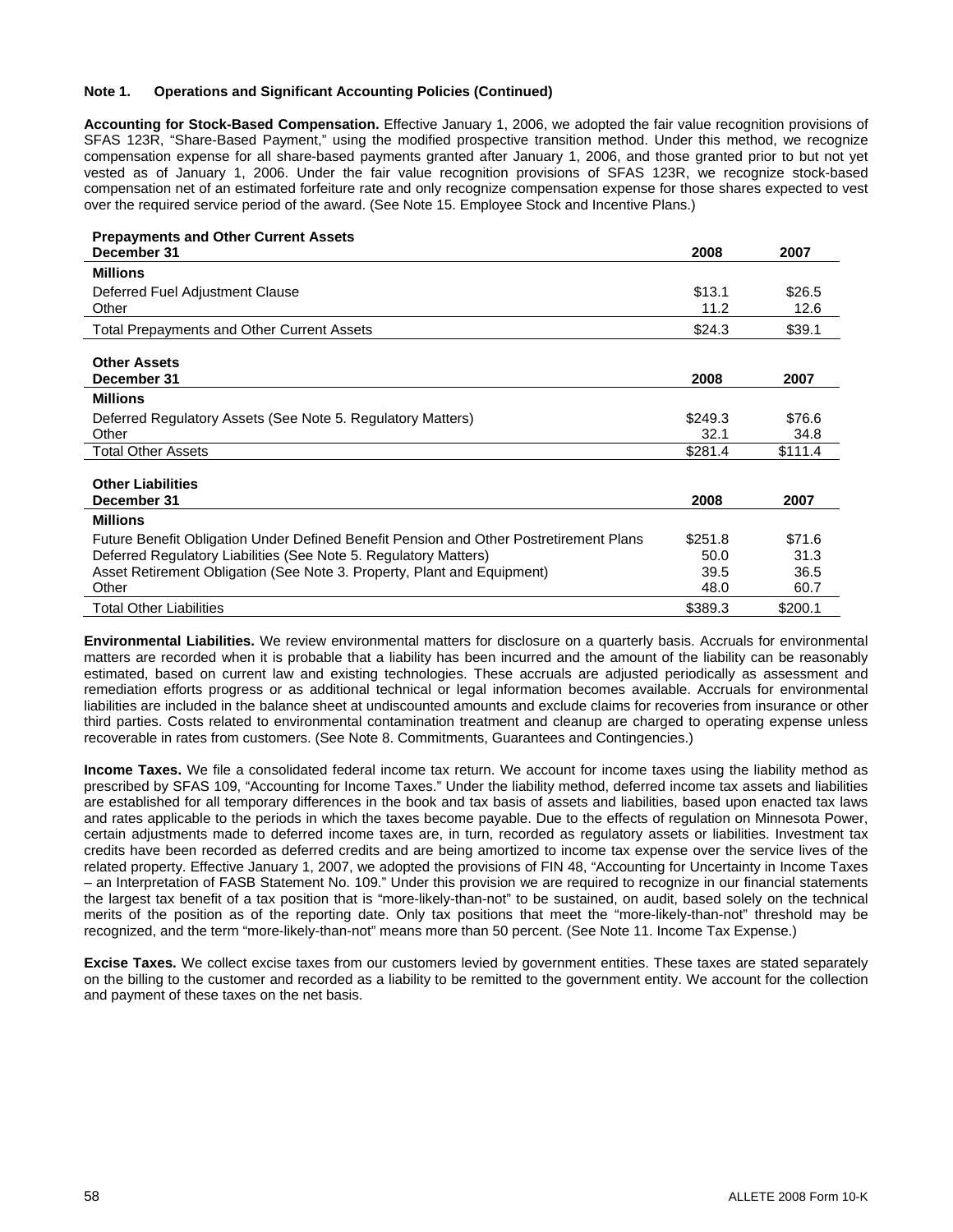**New Accounting Standards.** *SFAS 157*. In September 2006, the FASB issued SFAS 157, "Fair Value Measurements," to increase consistency and comparability in fair value measurements by defining fair value, establishing a framework for measuring fair value in GAAP, and expanding disclosures about fair value measurements. SFAS 157 emphasizes that fair value is a market-based measurement, not an entity-specific measurement. It clarifies the extent to which fair value is used to measure recognized assets and liabilities, the inputs used to develop the measurements, and the effect of certain measurements on earnings for the period. SFAS 157 is effective for financial statements issued for fiscal years beginning after November 15, 2007, and is applied on a prospective basis. In February 2008, the FASB issued FSP FAS 157-1, "Application of FAS 157 to FAS 13 and Other Accounting Pronouncements That Address Fair Value Measurements for Purposes of Lease Classification or Measurement under FAS 13", which excludes FAS 13, "Accounting for Leases," and its related interpretive accounting pronouncements that address leasing transactions, from the scope of FAS 157.

Also in February 2008, the FASB issued FSP FAS 157-2, "Effective Date of FASB Statement 157," which delayed the effective date of SFAS 157 for all nonrecurring fair value measurements of nonfinancial assets and liabilities until fiscal years beginning after November 15, 2008. The Company elected to defer the adoption of the nonrecurring fair value measurement disclosures of nonfinancial assets and liabilities. The adoption of FSP FAS 157-2 is not expected to have a material impact on our consolidated financial position, results of operations, or cash flows.

The implementation of SFAS 157 for financial assets and financial liabilities and FSP FAS 157-1, effective January 1, 2008, did not have a material impact on our consolidated financial position and results of operations. (See Note 6. Investments.) We are currently assessing the impact of SFAS 157 for nonfinancial assets and nonfinancial liabilities, but it is not expected to have a material impact on our consolidated financial position, results of operations, or cash flows.

In October 2008, the FASB issued FSP FAS 157-3, "Determining the Fair Value of a Financial Asset When the Market for That Asset Is Not Active." This FSP amends SFAS 157, to clarify various application issues with regard to the measurement principles of SFAS 157 when the market for financial assets is not active. This FSP became effective on October 10, 2008, and is applicable to prior periods for which financial statements have not yet been issued. The adoption of FSP FAS 157-3 did not have a material impact on our consolidated financial position, results of operations, or cash flows.

*SFAS 159*. In February 2007, the FASB issued SFAS 159, "The Fair Value Option for Financial Assets and Financial Liabilities," which is an elective, irrevocable election to measure eligible financial instruments and certain other assets and liabilities at fair value on an instrument-by-instrument basis. The election may only be applied at specified election dates and to instruments in their entirety rather than to portions of instruments. Upon initial election, the entity reports the difference between the instruments' carrying value and their fair value as a cumulative-effect adjustment to the opening balance of retained earnings. At each subsequent reporting date, an entity reports in earnings, unrealized gains and losses on items for which the fair value option has been elected. SFAS 159 is effective for financial statements issued for fiscal years beginning after November 15, 2007, and is applied on a prospective basis. We have elected not to adopt the provisions of SFAS 159 at this time.

*SFAS 160.* In December 2007, the FASB issued SFAS 160, "Noncontrolling Interests in Consolidated Financial Statements – an amendment of Accounting Research Bulletin (ARB) 51," to improve the relevance, comparability, and transparency of the financial information a reporting entity provides in its consolidated financial statements. SFAS 160 amends ARB 51 to establish accounting and reporting standards for noncontrolling interests in subsidiaries and to make certain consolidation procedures consistent with the requirements of SFAS 141R. It defines a noncontrolling interest in a subsidiary as an ownership interest in the consolidated entity that should be reported as equity in the consolidated financial statements. SFAS 160 changes the way the consolidated income statement is presented by requiring consolidated net income to include amounts attributable to the parent and the noncontrolling interest. SFAS 160 establishes a single method of accounting for changes in a parent's ownership interest in a subsidiary which do not result in deconsolidation. SFAS 160 also requires expanded disclosures that clearly identify and distinguish between the interests of the parent and the interests of the noncontrolling owners of a subsidiary. SFAS 160 is effective for financial statements issued for fiscal years beginning on or after December 15, 2008, and interim periods within those fiscal years. Early adoption is prohibited. SFAS 160 shall be applied prospectively, with the exception of the presentation and disclosure requirements which shall be applied retrospectively for all periods presented. ALLETE Properties does have certain noncontrolling interests in consolidated subsidiaries. If SFAS 160 had been applied as of December 31, 2008, the \$9.8 million reported as Minority Interest in the Liabilities section on our consolidated balance sheet would have been reported as \$9.8 million of Noncontrolling Interest in Subsidiaries in the Equity section of our consolidated balance sheet. Effective January 1, 2009, SFAS 160 will impact the presentation of our consolidated balance sheet, but it is not expected to have a material impact on our consolidated financial position, results of operations, or cash flows.

*FSP FAS 132(R)-1.* In December 2008, the FASB issued FSP FAS 132(R)-1. This FSP amends SFAS 132(R), "Employers' Disclosures about Pensions and Other Postretirement Benefits," to provide guidance on an employer's disclosures about plan assets, including employers' investment strategies, major categories of plan assets, concentrations of risk within plan assets, and valuation techniques used to measure the fair value of plan assets. This FSP is effective for fiscal years ending after December 15, 2009. Upon initial application, the provisions of this FSP are not required for earlier periods that are presented for comparative purposes. Early application of the provisions of this FSP is permitted.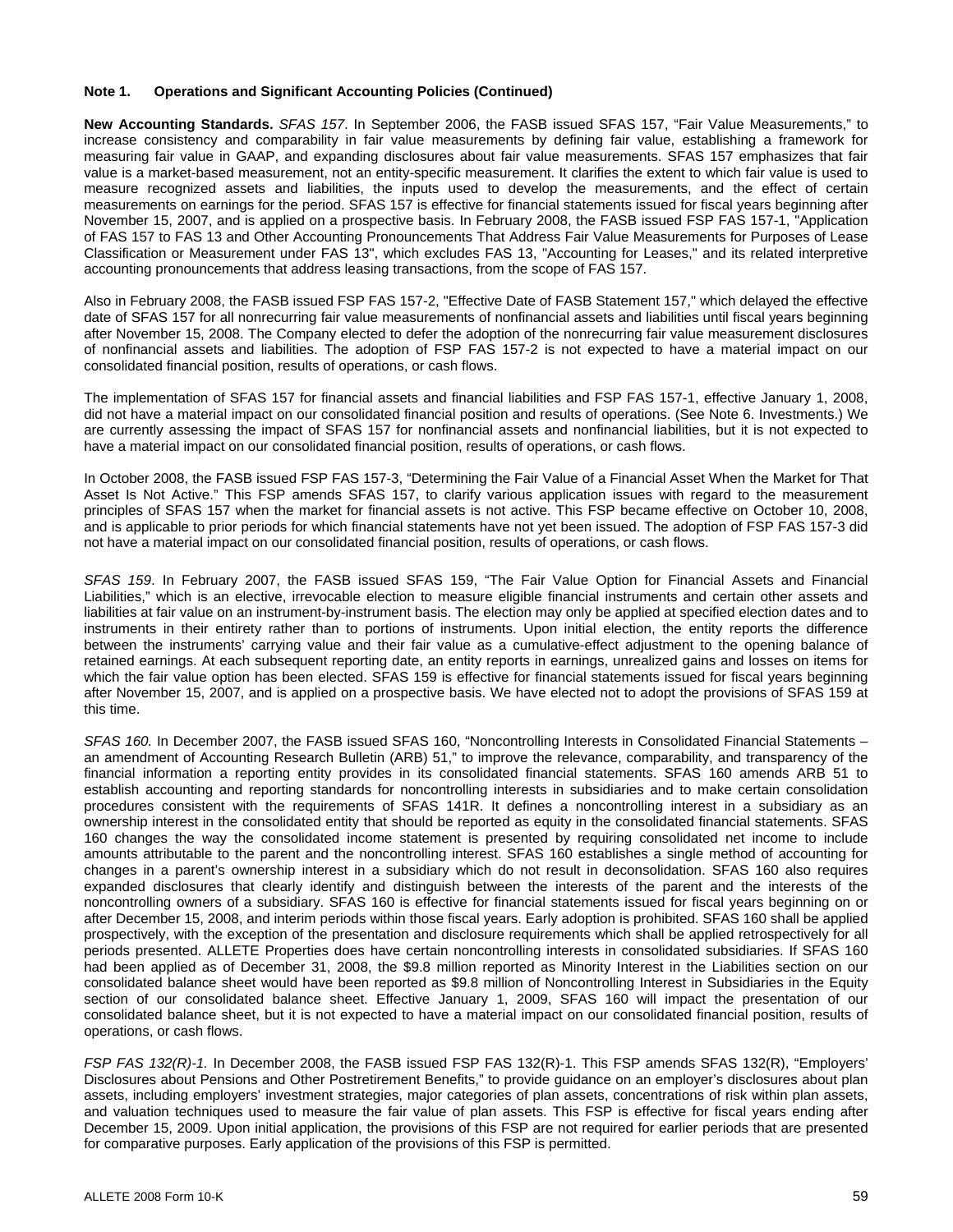*FSP FAS 140-4 and FIN 46(R)-8.* In December 2008, the FASB issued FSP FAS 140-4 and FIN 46(R)-8. This pronouncement amends SFAS 140, "Accounting for Transfers and Servicing of Financial Assets and Extinguishments of Liabilities" to require public entities to provide additional disclosures about the transfers of financial assets. The pronouncement also amends FIN 46, "Consolidation of Variable Interest Entities," requiring additional disclosures about a company's involvement with variable interest entities and qualifying special purpose entities. This FSP is effective for the first reporting period ending after December 15, 2008. We have adopted FSP FAS 140-R and FIN 46(R)-8 and have determined that ALLETE is not the primary beneficiary of any variable interest entities it is associated with. FSP FAS 140-4 and FIN 46(R)-8 did not have a material impact on our consolidated financial position, results of operations, or cash flows. (See Note 8. Commitments, Guarantees and Contingencies.)

## **Note 2. Business Segments**

In the fourth quarter of 2008, we made changes to our reportable business segments in our continuing effort to manage and measure performance of our operations based on the nature of products and services provided and customers served. Previously, we reported a Regulated Utility segment which included our regulated utilities Minnesota Power and SWL&P. This prior segment is now combined with our previously disclosed segment, Investment in ATC, and renamed Regulated Operations. In addition, we combined the three previously reportable business segments Non-regulated Energy Operations, Real Estate, and Other into one reportable business segment called Investments and Other. The Real Estate segment was not a key component of ALLETE's business in 2008 and is not expected to be significant in the future. The Investments and Other segment also includes emerging technologies, and earnings on cash and short term investments. In 2008, none of the components of the Investments and Other segment contribute revenue, profit, or assets that are greater than 10 percent of consolidated revenue, profit, or assets. We have recast our segment information for fiscal years ended 2007 and 2006 to reflect the new reportable business segments. Presented below are the operating results and other financial information related to our reportable business segments. For a description of our reportable business segments, see Item 1. Business.

|                                                                                |                     | Regulated         | <b>Investments</b> |
|--------------------------------------------------------------------------------|---------------------|-------------------|--------------------|
|                                                                                | <b>Consolidated</b> | <b>Operations</b> | and Other          |
| <b>Millions</b>                                                                |                     |                   |                    |
| 2008                                                                           |                     |                   |                    |
| <b>Operating Revenue</b>                                                       | \$801.0             | \$712.2           | \$88.8             |
| <b>Fuel and Purchased Power</b>                                                | 305.6               | 305.6             |                    |
| Operating and Maintenance                                                      | 318.1               | 239.3             | 78.8               |
| <b>Depreciation Expense</b>                                                    | 55.5                | 50.7              | 4.8                |
| Operating Income from Continuing Operations                                    | 121.8               | 116.6             | 5.2                |
| Interest Expense                                                               | (26.3)              | (24.0)            | (2.3)              |
| Equity Earnings in ATC                                                         | 15.3                | 15.3              |                    |
| Other Income                                                                   | 15.6                | 3.6               | 12.0               |
| Income from Continuing Operations Before Minority Interest and<br>Income Taxes | 126.4               | 111.5             | 14.9               |
| Income Tax Expense (Benefit)                                                   | 43.4                | 43.6              | (0.2)              |
| Minority Interest                                                              | 0.5                 |                   | 0.5                |
| Net Income                                                                     | \$82.5              | \$67.9            | \$14.6             |
|                                                                                |                     |                   |                    |
| <b>Total Assets</b>                                                            | \$2,134.8           | \$1,832.1         | \$302.7            |
| <b>Capital Additions</b>                                                       | \$322.9             | \$317.0           | \$5.9              |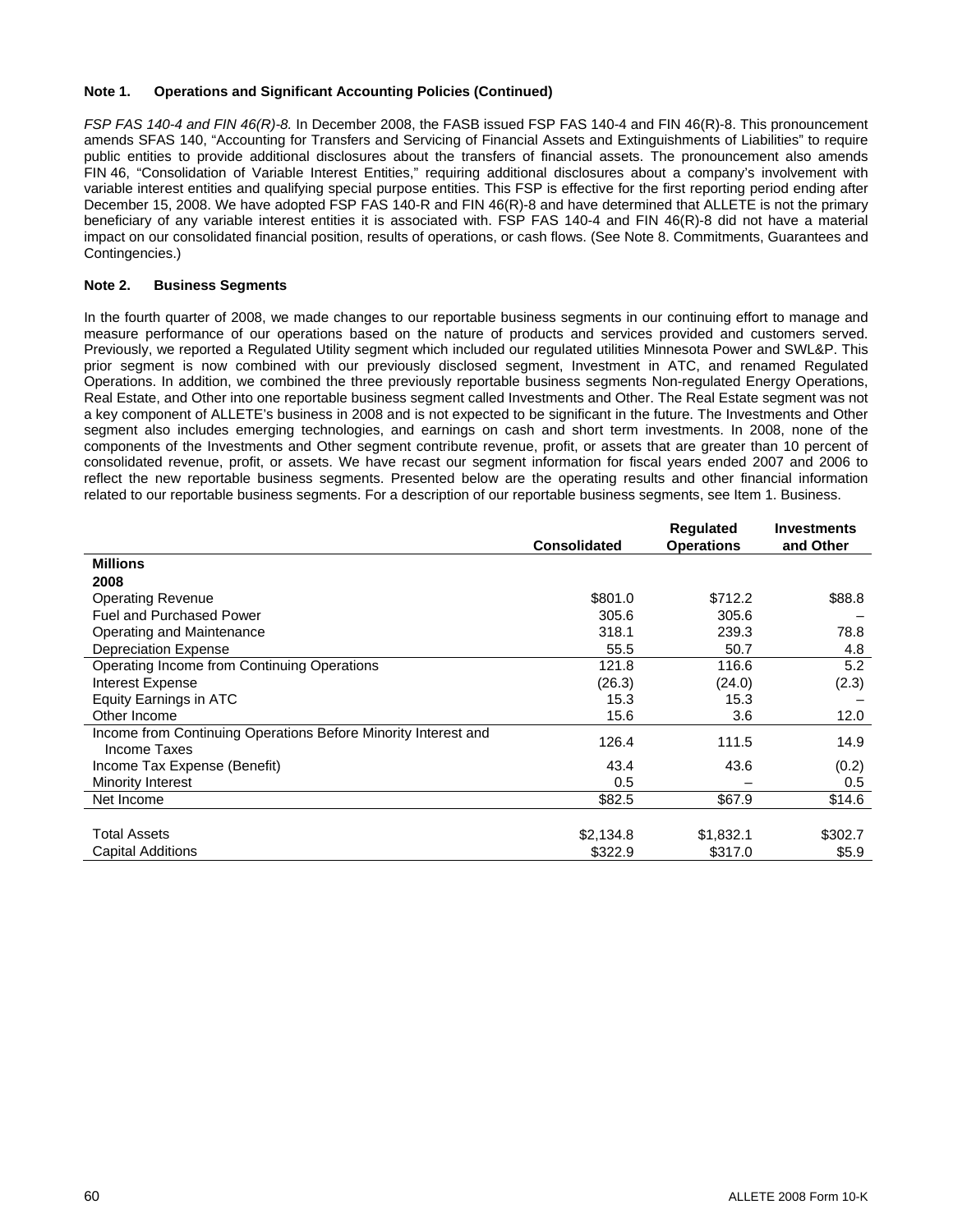## **Note 2. Business Segments (Continued)**

|                                                                | <b>Consolidated</b> | <b>Regulated</b><br><b>Operations</b> | <b>Investments</b><br>and Other |
|----------------------------------------------------------------|---------------------|---------------------------------------|---------------------------------|
| <b>Millions</b>                                                |                     |                                       |                                 |
| 2007                                                           |                     |                                       |                                 |
| <b>Operating Revenue</b>                                       | \$841.7             | \$723.8                               | \$117.9                         |
| <b>Fuel and Purchased Power</b>                                | 347.6               | 347.6                                 |                                 |
| Operating and Maintenance                                      | 313.9               | 229.3                                 | 84.6                            |
| <b>Depreciation Expense</b>                                    | 48.5                | 43.8                                  | 4.7                             |
| Operating Income from Continuing Operations                    | 131.7               | 103.1                                 | 28.6                            |
| Interest Expense                                               | (22.6)              | (21.0)                                | (1.6)                           |
| Equity Earnings in ATC                                         | 12.6                | 12.6                                  |                                 |
| Other Income                                                   | 15.5                | 4.1                                   | 11.4                            |
| Income from Continuing Operations Before Minority Interest and | 137.2               | 98.8                                  | 38.4                            |
| Income Taxes                                                   |                     |                                       |                                 |
| Income Tax Expense                                             | 47.7                | 36.4                                  | 11.3                            |
| Minority Interest                                              | 1.9                 |                                       | 1.9                             |
| Net Income                                                     | \$87.6              | \$62.4                                | \$25.2                          |
|                                                                |                     |                                       |                                 |
| <b>Total Assets</b>                                            | \$1,644.2           | \$1,396.6                             | \$247.6                         |
| <b>Capital Additions</b>                                       | \$223.9             | \$220.6                               | \$3.3                           |

|                                                                |                     | <b>Regulated</b>  | <b>Investments</b> |
|----------------------------------------------------------------|---------------------|-------------------|--------------------|
|                                                                | <b>Consolidated</b> | <b>Operations</b> | and Other          |
| <b>Millions</b>                                                |                     |                   |                    |
| 2006                                                           |                     |                   |                    |
| <b>Operating Revenue</b>                                       | \$767.1             | \$639.2           | \$127.9            |
| <b>Fuel and Purchased Power</b>                                | 281.7               | 281.7             |                    |
| Operating and Maintenance                                      | 298.4               | 217.9             | 80.5               |
| <b>Depreciation Expense</b>                                    | 48.7                | 44.2              | 4.5                |
| Operating Income from Continuing Operations                    | 138.3               | 95.4              | 42.9               |
| Interest Expense                                               | (25.0)              | (20.2)            | (4.8)              |
| Equity Earnings in ATC                                         | 3.0                 | 3.0               |                    |
| Other Income                                                   | 11.9                | 0.9               | 11.0               |
| Income from Continuing Operations Before Minority Interest and | 128.2               | 79.1              | 49.1               |
| Income Taxes                                                   |                     |                   |                    |
| Income Tax Expense                                             | 46.3                | 30.4              | 15.9               |
| Minority Interest                                              | 4.6                 |                   | 4.6                |
| Income from Continuing Operations                              | 77.3                | \$48.7            | \$28.6             |
| Loss from Discontinued Operations - Net of Tax                 | (0.9)               |                   |                    |
| Net Income                                                     | \$76.4              |                   |                    |
|                                                                |                     |                   |                    |
| Total Assets                                                   | \$1,533.4           | \$1,197.0         | \$336.4            |
| <b>Capital Additions</b>                                       | \$109.4             | \$107.5           | \$1.9              |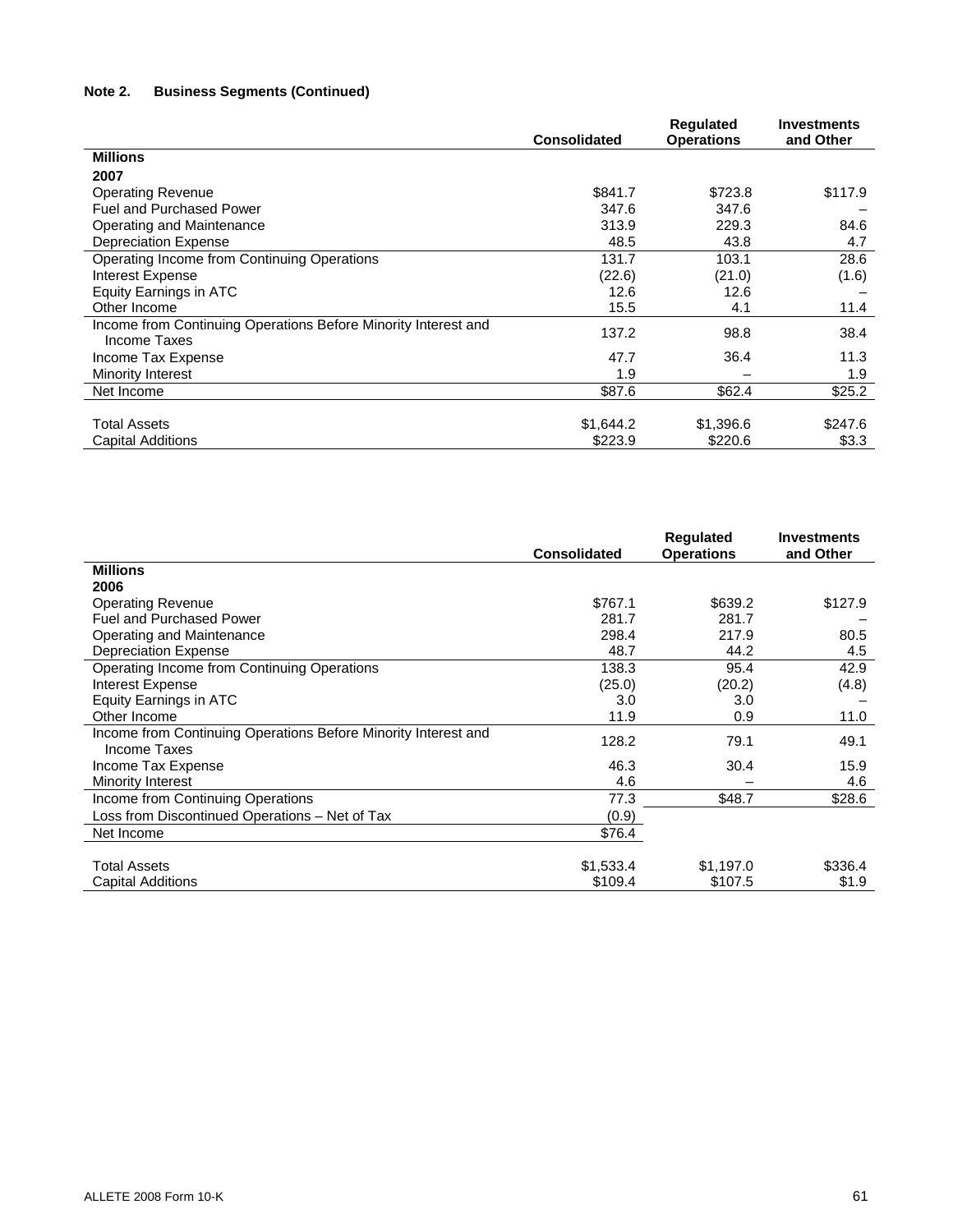## **Note 3. Property, Plant and Equipment**

# **Property, Plant and Equipment**

| December 31                                 | 2008      | 2007      |
|---------------------------------------------|-----------|-----------|
| <b>Millions</b>                             |           |           |
| <b>Regulated Utility</b>                    | \$1,837.2 | \$1,683.0 |
| <b>Construction Work in Progress</b>        | 303.0     | 165.8     |
| <b>Accumulated Depreciation</b>             | (806.8)   | (796.8)   |
| Regulated Utility Plant - Net               | 1,333.4   | 1,052.0   |
| Non-Rate Base Energy Operations             | 94.0      | 89.9      |
| <b>Construction Work in Progress</b>        | 3.9       | 2.5       |
| Accumulated Depreciation                    | (47.2)    | (43.2)    |
| Non-Rate Base Energy Operations Plant - Net | 50.7      | 49.2      |
| Other Plant - Net                           | 3.2       | 3.3       |
| Property, Plant and Equipment - Net         | \$1,387.3 | \$1,104.5 |

Depreciation is computed using the straight-line method over the estimated useful lives of the various classes of assets. The MPUC and the PSCW have approved depreciation rates for our Regulated Utility plant.

## **Estimated Useful Lives of Property, Plant and Equipment**

| Regulated Utility $-$ | Generation<br>Transmission<br><b>Distribution</b> | 3 to 35 years<br>42 to 61 years<br>14 to 65 years | Non-Rate Base Operations<br>Other Plant | 3 to 61 years<br>5 to 25 years |
|-----------------------|---------------------------------------------------|---------------------------------------------------|-----------------------------------------|--------------------------------|
|-----------------------|---------------------------------------------------|---------------------------------------------------|-----------------------------------------|--------------------------------|

**Asset Retirement Obligations.** Pursuant to SFAS 143, "Accounting for Asset Retirement Obligations," we recognize, at fair value, obligations associated with the retirement of certain tangible, long-lived assets that result from the acquisition, construction or development and/or normal operation of the asset. Asset retirement obligations (ARO) relate primarily to the decommissioning of our utility steam generating facilities and land reclamation at BNI Coal, and are included in Other Liabilities on our consolidated balance sheet. Removal costs associated with certain distribution and transmission assets have not been recognized under SFAS 143 as these facilities have indeterminate useful lives. The associated retirement costs are capitalized as part of the related long-lived asset and depreciated over the useful life of the asset. Conditional asset retirement obligations have been identified for treated wood poles and remaining polychlorinated biphenyl and asbestos-containing assets; however, removal costs have not been recognized because they are considered immaterial to our consolidated financial statements.

Long-standing ratemaking practices approved by applicable state and federal regulatory commissions have allowed provisions for future plant removal costs in depreciation rates. These plant removal cost recoveries were included in accumulated depreciation. With the adoption of SFAS 143, accumulated plant removal costs were reclassified either as AROs or as a regulatory liability for non-ARO obligations. To the extent annual accruals for plant removal costs determined under SFAS 143 differ from accruals under approved depreciation rates, a regulatory asset has been established under SFAS 71. (See Note 5. Regulatory Matters.)

## **Asset Retirement Obligation**

| <b>Millions</b>                         |        |
|-----------------------------------------|--------|
| Obligation at December 31, 2006         | \$27.2 |
| <b>Accretion Expense</b>                | 2.1    |
| Additional Liabilities Incurred in 2007 | 7.2    |
| Obligation at December 31, 2007         | 36.5   |
| <b>Accretion Expense</b>                | 2.0    |
| Additional Liabilities Incurred in 2008 | 1.0    |
| Obligation at December 31, 2008         | \$39.5 |

## **Note 4. Jointly-Owned Electric Facility**

We own 80 percent of the 536-MW Boswell Energy Center Unit 4 (Boswell Unit 4). While we operate the plant, certain decisions about the operations of Boswell Unit 4 are subject to the oversight of a committee on which we and Wisconsin Public Power, Inc., the owner of the other 20 percent of Boswell Unit 4, have equal representation and voting rights. Each of us must provide our own financing and is obligated to pay our ownership share of operating costs. Our share of direct operating expenses of Boswell Unit 4 is included in operating expense on our consolidated statement of income. Our 80 percent share of the original cost of Boswell Unit 4, which is included in property, plant and equipment at December 31, 2008, was \$328 million (\$316 million at December 31, 2007). The corresponding accumulated depreciation balance was \$173 million at December 31, 2008 (\$170 million at December 31, 2007).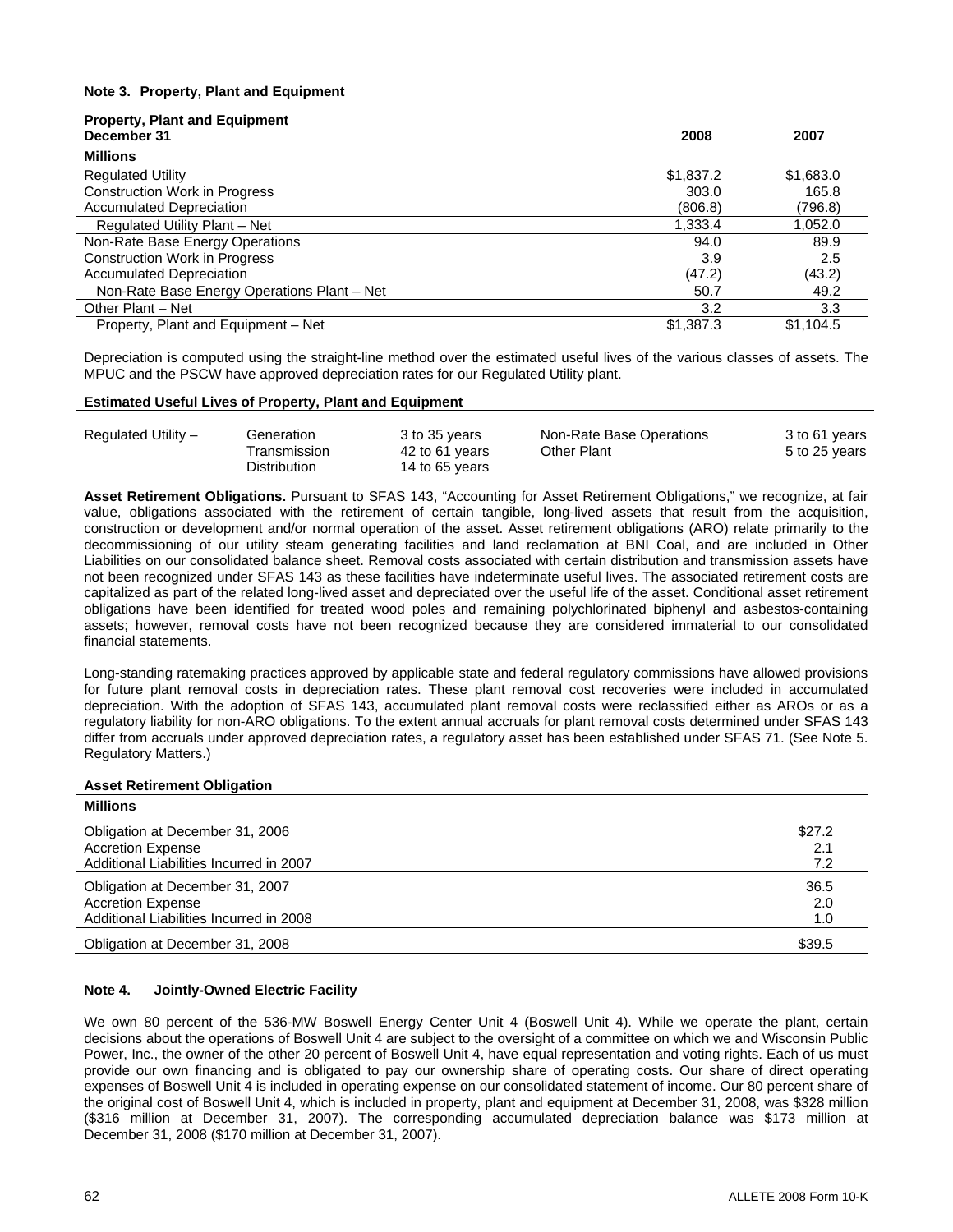## **Note 5. Regulatory Matters**

**Electric Rates.** Entities within our Regulated Operations segment file for periodic rate revisions with the MPUC, the FERC or the PSCW.

On February 8, 2008, the FERC approved Minnesota Power's wholesale rate increase effective March 1, 2008. Minnesota Power's wholesale customers consist of 16 municipalities in Minnesota and 1 private utility in Wisconsin. The FERC authorized an average 10.0 percent increase for wholesale municipal customers, and an overall return on equity of 11.25 percent. Incremental revenue in 2008 from the FERC authorized wholesale rate increase was approximately \$6 million.

In 2008 Minnesota Power entered into new contracts with all of our wholesale customers with the exception of one small customer whose contract is now in the cancellation period. The new contracts transition each customer to formula based rates, which means rates can be adjusted annually based on changes in costs. The new agreement with the private utility in Wisconsin is subject to PSCW approval. In November 2008, we filed a request with the FERC to implement the formula based rate provision in the new contracts. We anticipate final resolution and implementation of new rates in the first quarter of 2009.

On May 2, 2008, Minnesota Power filed a rate increase request with the MPUC seeking an average rate increase of 8.5 percent for retail customers. The rate filing seeks a return on equity of 11.15 percent, and a capital structure consisting of 54.8 percent equity and 45.2 percent debt. On an annualized basis, the requested rate increase would generate approximately \$40 million in additional revenue. Interim rates were effective on August 1, 2008, and resulted in an increase for retail customers of approximately \$36 million, or 7.5 percent, on an annualized basis, subject to refund pending the final rate order. Incremental revenue in 2008 from the interim retail rate increase was approximately \$13 million. The transition to a new base cost of fuel coincident with interim rates resulted in the non-recovery through the fuel adjustment clause of approximately \$19 million of fuel and purchased power costs incurred in 2008. We have entered into a stipulation and settlement agreement that would allow recovery of the \$19 million in 2009 and which addresses specific concerns identified by interveners in the rate case; the stipulation and settlement agreement is subject to MPUC approval. The final rate order is expected in the second quarter of 2009. We cannot predict the final level of rates that may be approved by the MPUC. Prior to the May 2008 retail rate request Minnesota Power's rates were based on a 1994 MPUC retail rate order that allowed for an 11.6 percent return on equity.

SWL&P's current retail rates are based on a December 2008 PSCW retail rate order that became effective January 1, 2009, and allows for an 11.1 percent return on common equity. The new rates reflected a 3.5 percent average increase in retail utility rates for SWL&P customers (a 13.4 percent increase in water rates, a 4.7 percent increase in electric rates, and a 0.6 percent decrease in natural gas rates). On an annualized basis, the rate increase will generate approximately \$3 million in additional revenue.

In 2008, 81 percent of our consolidated operating revenue was under regulatory authority (76 percent in 2007; 72 percent in 2006). The MPUC had regulatory authority over approximately 62 percent of our consolidated operating revenue in 2008 (58 percent in 2007; 56 percent in 2006).

**Deferred Regulatory Assets and Liabilities.** Our regulated utility operations are subject to the provisions of SFAS 71, "Accounting for the Effects of Certain Types of Regulation." We capitalize as regulatory assets incurred costs which are probable of recovery in future utility rates. Regulatory liabilities represent amounts expected to be credited to customers in rates. Regulatory assets and liabilities are included in Other Assets and Other Liabilities on our consolidated balance sheet except for deferred fuel adjustment clause charges which are included in Prepayments and Other Current Assets (See Note 1. Operations and Significant Accounting Policies). No regulatory assets or liabilities are currently earning a return.

| Deferred Regulatory Assets and Liabilities                                   |         |        |
|------------------------------------------------------------------------------|---------|--------|
| December 31                                                                  | 2008    | 2007   |
| <b>Millions</b>                                                              |         |        |
|                                                                              |         |        |
| <b>Regulatory Assets</b>                                                     |         |        |
| Income Taxes                                                                 | \$12.2  | \$11.3 |
| Premium on Reacquired Debt                                                   | 2.2     | 2.3    |
| <b>Future Benefit Obligations Under</b>                                      |         |        |
| Defined Benefit Pension and Other Postretirement Plans (See Note 14. Pension |         |        |
| and Other Postretirement Benefit Plans)                                      | 216.5   | 53.7   |
| Deferred MISO Costs                                                          | 3.9     | 3.7    |
| <b>Asset Retirement Obligation</b>                                           | 5.1     | 3.6    |
| Boswell Unit 3 Environmental Rider                                           | 3.8     |        |
| Other                                                                        | 5.6     | 2.0    |
|                                                                              | 249.3   | 76.6   |
| <b>Regulatory Liabilities</b>                                                |         |        |
| Income Taxes                                                                 | 28.7    | 31.3   |
| <b>Plant Removal Obligations</b>                                             | 15.9    |        |
| <b>Accrued MISO Refund</b>                                                   | 4.7     |        |
| Other                                                                        | 0.7     |        |
|                                                                              | 50.0    | 31.3   |
| Net Deferred Regulatory Assets                                               | \$199.3 | \$45.3 |

## ALLETE 2008 Form 10-K 63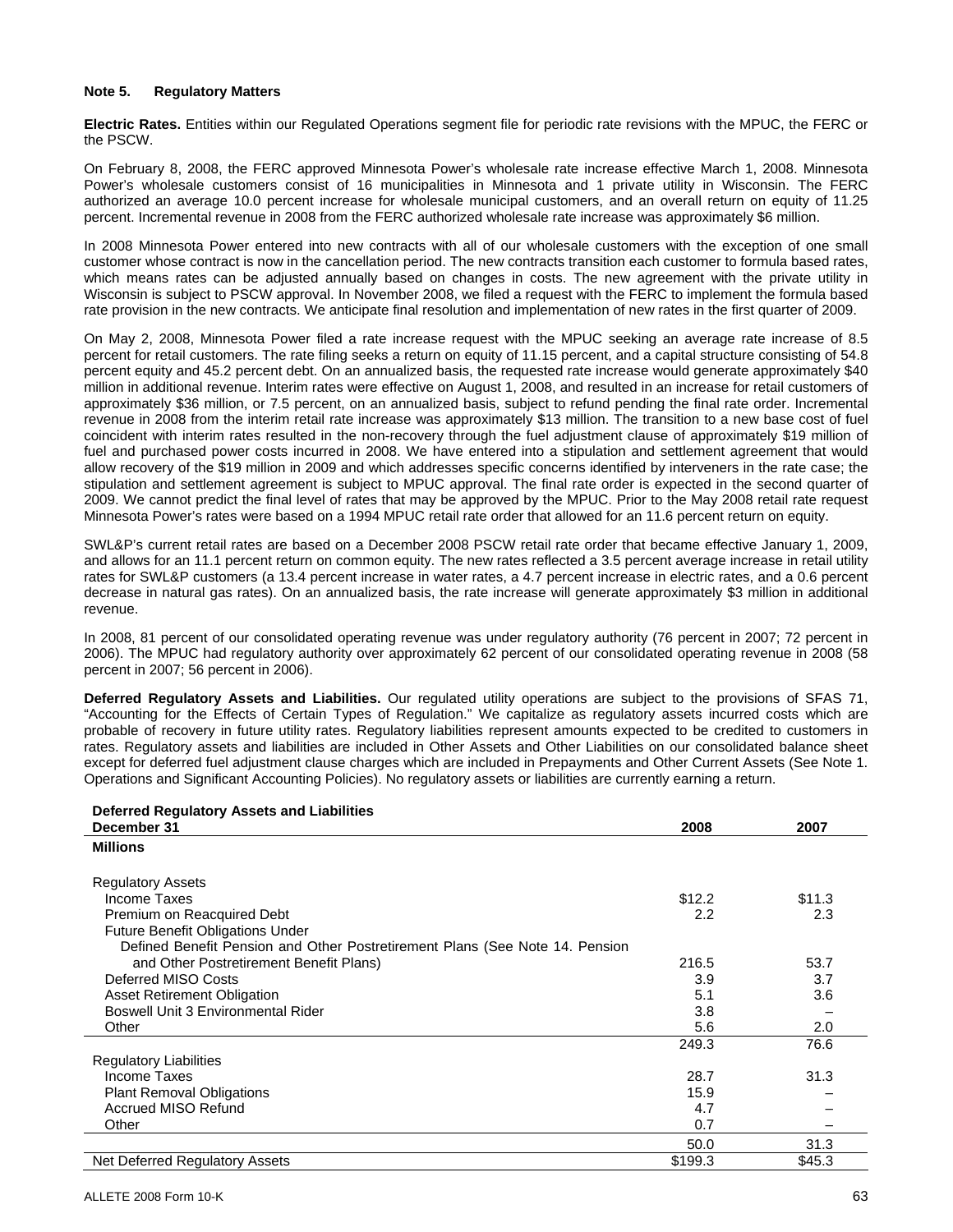## **Note 5. Regulatory Matters (Continued)**

**Investment in ATC.** Our wholly owned subsidiary Rainy River Energy, owns approximately 8 percent of ATC, a Wisconsinbased utility that owns and maintains electric transmission assets in parts of Wisconsin, Michigan, Minnesota and Illinois. ATC provides transmission service under rates regulated by the FERC that are set in accordance with the FERC's policy of establishing the independent operation and ownership of, and investment in, transmission facilities. We account for our investment in ATC under the equity method of accounting, pursuant to EITF 03-16, "Accounting for Investments in Limited Liability Companies." As of December 31, 2008, our equity investment balance in ATC was \$76.9 million (\$65.7 million at December 31, 2007). On January 30, 2009, we invested an additional \$1.9 million in ATC. In total, we expect to invest an additional \$5 to \$7 million throughout 2009.

## **ALLETE's Interest in ATC**

| <b>Year Ended December 31</b>       | 2008   | 2007   |
|-------------------------------------|--------|--------|
| <b>Millions</b>                     |        |        |
| Equity Investment Beginning Balance | \$65.7 | \$53.7 |
| Cash Investments                    | 7.4    | -8.7   |
| Equity in ATC Earnings              | 15.3   | 12.6   |
| Distributed ATC Earnings            | (11.5) | (9.3)  |
| Equity Investment Ending Balance    | \$76.9 | \$65.7 |

The ATC summarized financial data below was previously omitted from our Form 10-K filed February 13, 2009.

| <b>ATC Summarized Financial Data</b> |               |     |                   |      |         |
|--------------------------------------|---------------|-----|-------------------|------|---------|
| For the Year Ended December 31       |               |     |                   |      |         |
| <b>Income Statement Data</b>         | 2008          |     | 2007              |      | 2006    |
| <b>Millions</b>                      |               |     |                   |      |         |
| Revenue                              | \$<br>466.6   | \$. | 408.0             | S.   | 340.7   |
| <b>Operating Expense</b>             | 209.0         |     | 198.2             |      | 179.4   |
| Other Expense                        | 69.6          |     | 55.7              |      | 39.4    |
| Net Income                           | \$<br>188.0   | \$  | 154.1             | \$   | 121.9   |
|                                      |               |     |                   |      |         |
| <b>ALLETE's Equity in Net Income</b> | \$<br>15.3    | \$  | 12.6 <sup>5</sup> |      | 3.0     |
|                                      |               |     |                   |      |         |
|                                      |               |     |                   |      |         |
| <b>Balance Sheet Data</b>            |               |     |                   |      |         |
| <b>Millions</b>                      |               |     |                   |      |         |
| <b>Current Assets</b>                | \$<br>50.8    | \$  | 48.3              | - \$ | 33.5    |
| <b>Non-Current Assets</b>            | 2,480.0       |     | 2,189.0           |      | 1,853.7 |
| Total Assets                         | \$<br>2,530.8 | \$  | 2,237.3           | \$   | 1,887.2 |
|                                      |               |     |                   |      |         |
| <b>Current Liabilities</b>           | \$<br>252.0   | \$. | 317.1             | \$   | 305.3   |
| Long-Term Debt                       | 1,109.4       |     | 899.1             |      | 648.9   |
| <b>Other Non-Current Liabilities</b> | 120.2         |     | 108.5             |      | 125.7   |
| Members' Equity                      | 1.049.2       |     | 912.6             |      | 807.3   |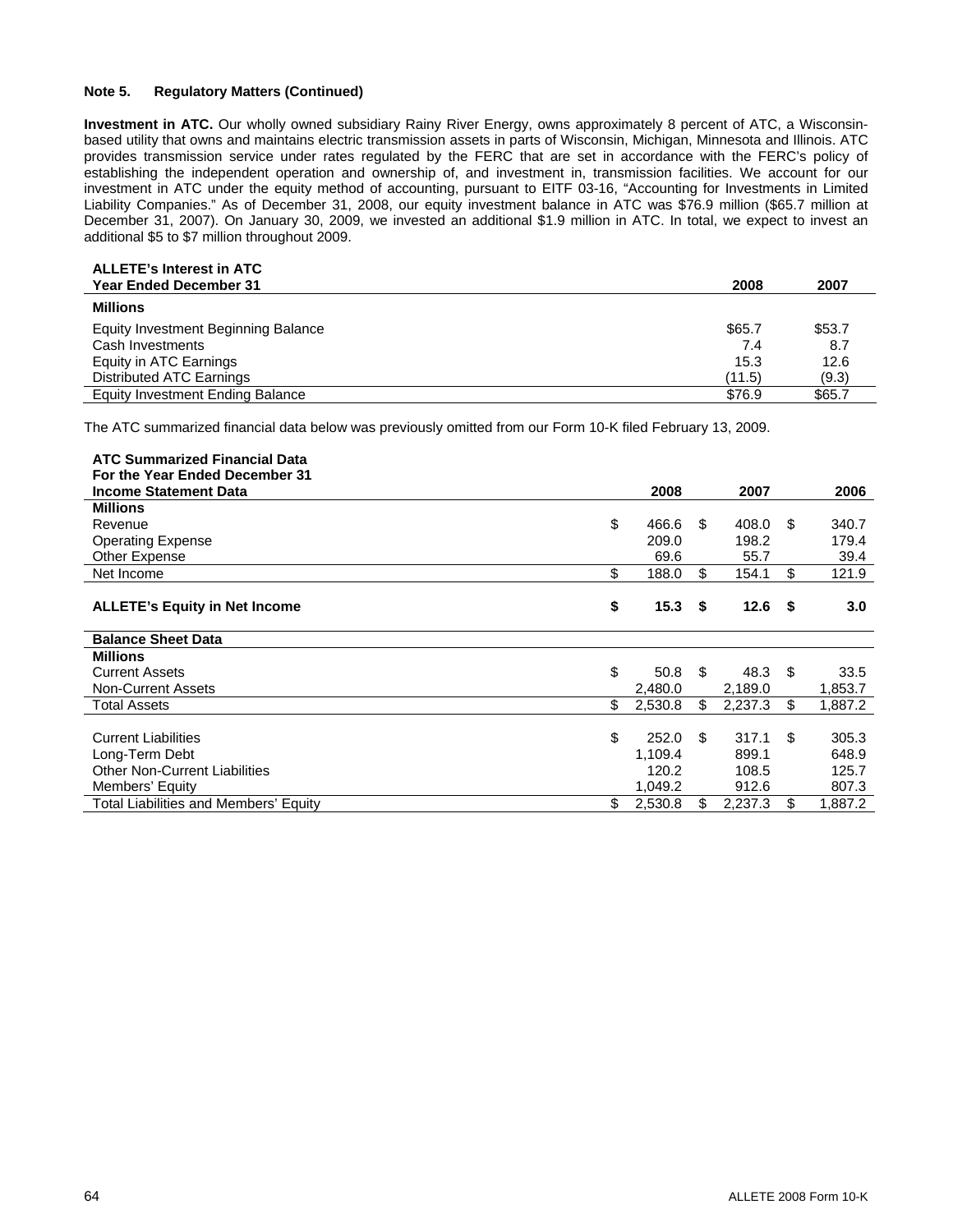## **Note 6. Investments**

**Investments.** At December 31, 2008, our long-term investment portfolio included the real estate assets of ALLETE Properties, debt and equity securities consisting primarily of securities held to fund employee benefits, our emerging technology portfolio, auction rate securities, and land held for sale in Minnesota.

| <b>Investments</b>                   |         |         |
|--------------------------------------|---------|---------|
| December 31                          | 2008    | 2007    |
| <b>Millions</b>                      |         |         |
| <b>ALLETE Properties</b>             | \$84.9  | \$91.3  |
| Available-for-sale Securities        | 32.6    | 30.5    |
| <b>Emerging Technology Portfolio</b> | 7.4     | 7.9     |
| Other                                | 12.0    | 18.4    |
| <b>Total Investments</b>             | \$136.9 | \$148.1 |

| <b>ALLETE Properties</b>                                                                                                                        | 2008                    | 2007                    |
|-------------------------------------------------------------------------------------------------------------------------------------------------|-------------------------|-------------------------|
| <b>Millions</b>                                                                                                                                 |                         |                         |
| Land Held for Sale Beginning Balance<br>Additions during period: Capitalized Improvements<br>Deductions during period: Cost of Real Estate Sold | \$62.6<br>10.5<br>(1.9) | \$58.0<br>12.8<br>(8.2) |
| Land Held for Sale Ending Balance<br>Long-Term Finance Receivables<br>Other $(a)$                                                               | 71.2<br>13.6<br>0.1     | 62.6<br>15.3<br>13.4    |
| <b>Total Real Estate Assets</b>                                                                                                                 | \$84.9                  | \$91.3                  |

*(a) Consisted primarily of a shopping center that was sold on May 1, 2008. The pre-tax gain of \$4.5 million resulting from this sale is included in operating revenue on the Consolidated Statement of Income.* 

*Land Held for Sale.* Land held for sale is recorded at the lower of cost or fair value determined by the evaluation of individual land parcels. Land values are reviewed for impairment and no impairments were recorded in 2008 (none in 2007).

*Finance Receivables.* Finance receivables, which are collateralized by property sold, accrue interest at market-based rates and are net of an allowance for doubtful accounts of \$0.1 million at December 31, 2008 (\$0.2 million at December 31, 2007). The majority are receivables having maturities up to four years. Minority interest associated with real estate operations was \$9.8 million at December 31, 2008 (\$9.3 million at December 31, 2007).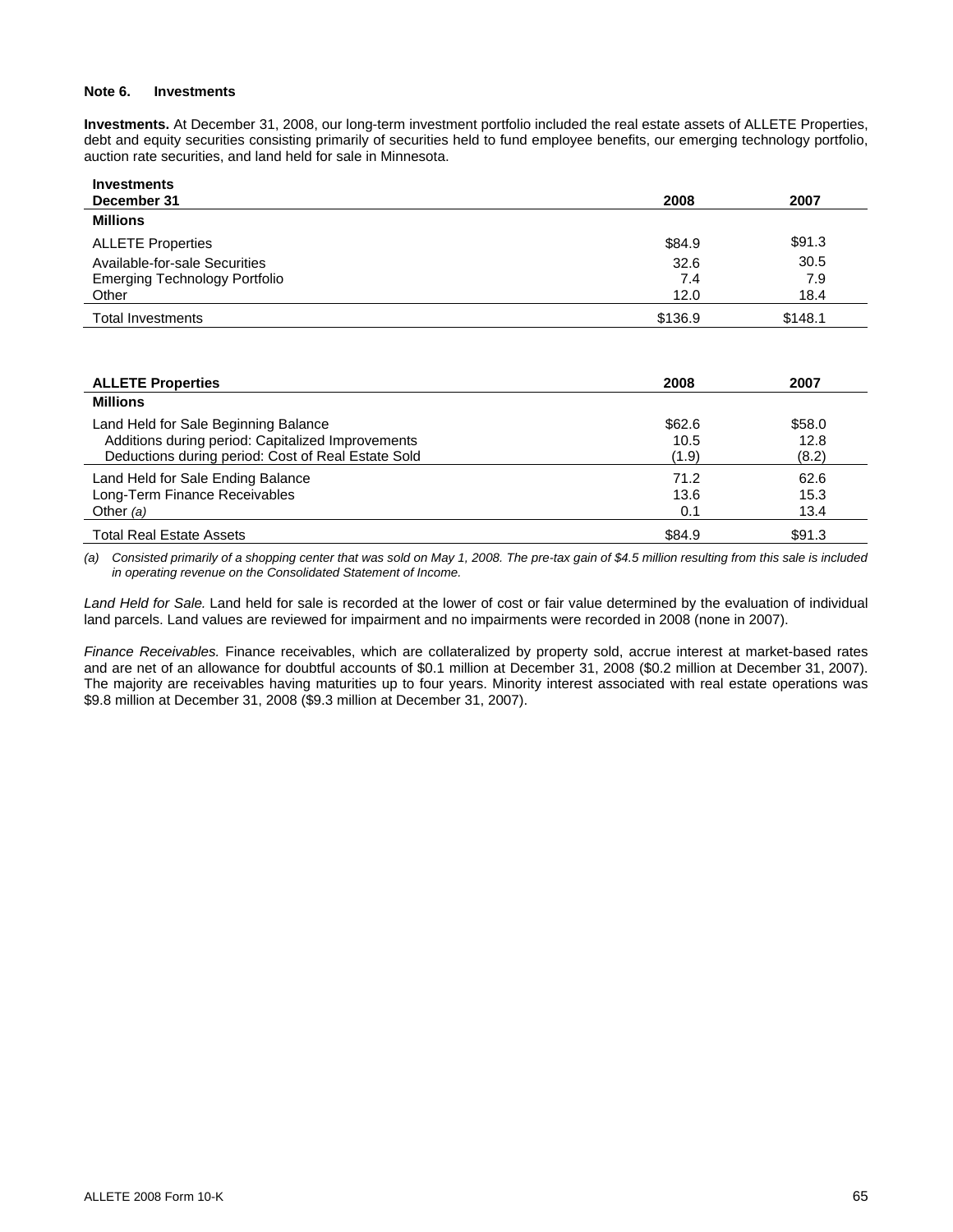## **Note 6. Investments (Continued)**

**Available-for-Sale Investments.** We account for our available-for-sale portfolio in accordance with SFAS 115, "Accounting for Certain Investments in Debt and Equity Securities." Our available-for-sale securities portfolio consisted of securities in a grantor trust established to fund certain employee benefits and auction rate securities.

| <b>Available-For-Sale Securities</b> |         |                         |         |                   |
|--------------------------------------|---------|-------------------------|---------|-------------------|
| <b>Millions</b>                      |         |                         |         |                   |
|                                      |         | <b>Gross Unrealized</b> |         |                   |
| At December 31                       | Cost    | Gain                    | (Loss)  | <b>Fair Value</b> |
|                                      |         |                         |         |                   |
| 2008                                 | \$40.5  |                         | \$(7.9) | \$32.6            |
| 2007(a)                              | \$45.3  | \$8.4                   | \$(0.1) | \$53.6            |
| 2006                                 | \$123.2 | \$7.0                   | \$(0.1) | \$130.1           |

*(a) Included \$23.1 million of auction rate securities that were classified as Short-Term Investments and were subsequently reclassified in 2008 as Investments.* 

| <b>Year Ended</b> | <b>Net</b>      |       | <b>Gross Realized</b> | <b>Net</b><br><b>Unrealized</b><br>Gain (Loss)<br>in Other<br><b>Comprehensive</b> |
|-------------------|-----------------|-------|-----------------------|------------------------------------------------------------------------------------|
| December 31       | <b>Proceeds</b> | Gain  | (Loss)                | <b>Income</b>                                                                      |
|                   |                 |       |                       |                                                                                    |
| 2008              | \$17.5          | \$6.5 | \$(0.1)               | \$(9.7)                                                                            |
| 2007              | \$81.4          | -     | -                     | \$1.4                                                                              |
| 2006              | \$12.4          |       |                       | \$2.5                                                                              |

*Auction Rate Securities.* As of December 31, 2008, we held \$15.2 million of investments (\$23.1 million at December 31, 2007) consisting of three auction rate municipal bonds (auction rate securities) with stated maturity dates ranging between 15 and 28 years. These ARS consist of guaranteed student loans insured or reinsured by the federal government. These ARS were historically auctioned every 35 days to set new rates and provide a liquidating event in which investors could either buy or sell securities. The auctions have been unable to sustain themselves during 2008 due to the overall lack of credit market liquidity and we have been unable to liquidate all of our ARS. As a result, we have classified the ARS as long-term investments and have the ability to hold these securities to maturity, until called by the issuer, or until liquidity returns to this market. In the meantime, these securities will pay a default rate which is typically above market interest rates.

The Company has used a discounted cash flow model to determine the estimated fair value of its investment in ARS as of December 31, 2008. The assumptions used in preparing the discounted cash flow model include the following: estimated interest rates, estimated discount rates (using yields of comparable traded instruments adjusted for illiquidity and other risk factors), amount of cash flows, and expected holding periods of the ARS. These inputs reflect the Company's judgments about assumptions that market participants would use in pricing ARS including assumptions about risk. Based upon the results of the discounted cash flow model and the fact that these ARS consist of guaranteed student loans insured or reinsured by the federal government no other than temporary impairment loss has been reported.

**Emerging Technology Investments.** The majority of our emerging technology investments are minority investments in venture capital funds. We account for our investment in venture capital funds under the equity method of accounting. The total carrying value of our emerging technology portfolio was \$7.4 million at December 31, 2008. Our remaining commitment of \$0.7 million at December 31, 2008 may be invested in 2009. We do not have plans to make any additional investments beyond this commitment. Based on our impairment analysis, we did not record any impairment in 2008 (\$0.5 million in 2007, none in 2006).

**Concentration of Credit Risk.** Financial instruments that subject us to concentrations of credit risk consist primarily of accounts receivable. Minnesota Power sells electricity to 12 Large Power Customers. Receivables from these customers totaled approximately \$11 million at December 31, 2008 (\$14 million at December 31, 2007). Minnesota Power does not obtain collateral to support utility receivables, but monitors the credit standing of major customers. In addition, our taconiteproducing Large Power Customers are on a weekly billing cycle, which allows us to closely manage collection of amounts due.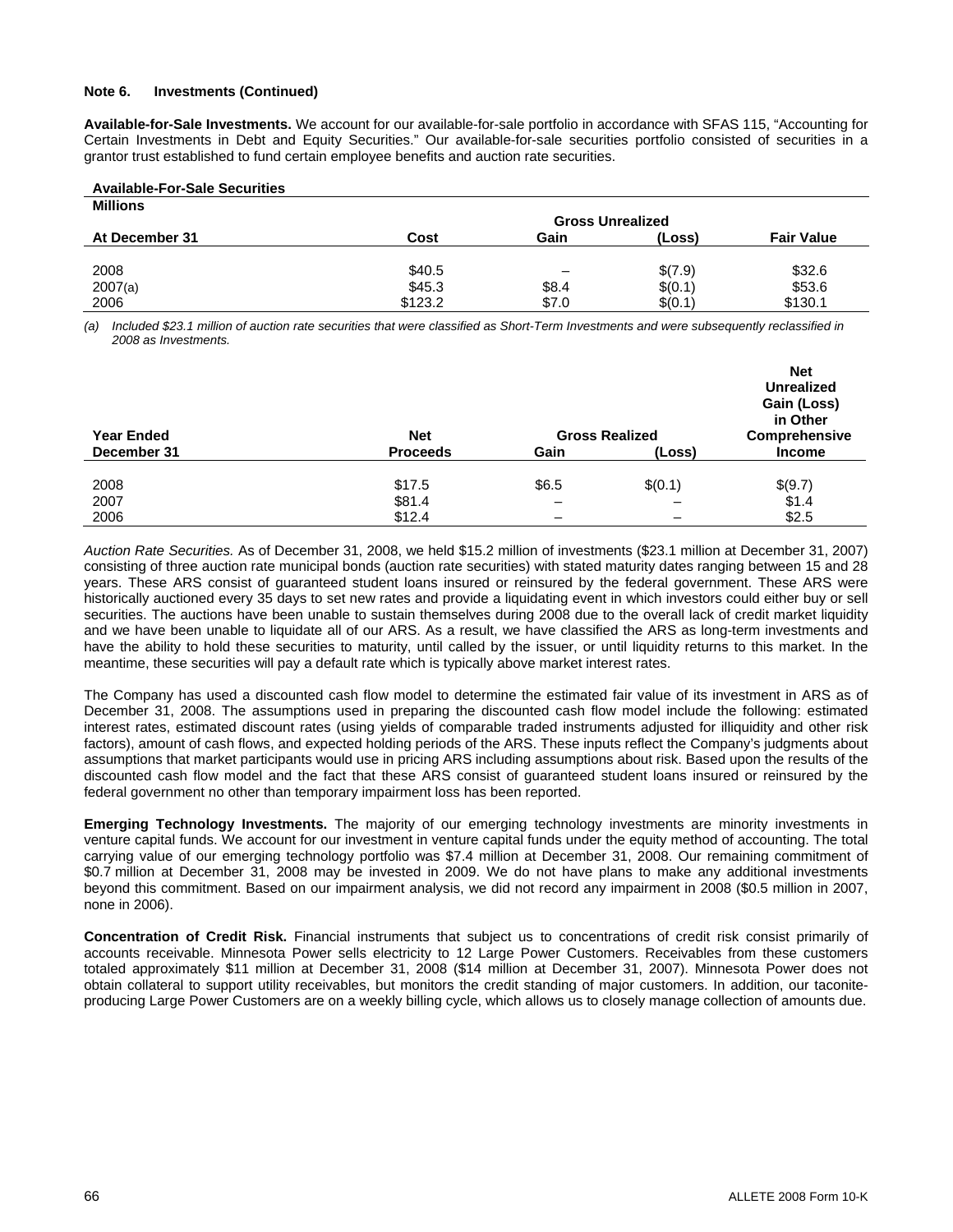## **Note 6. Investments (Continued)**

**Fair Value of Financial Instruments.** With the exception of the items listed below, the estimated fair value of all financial instruments approximates the carrying amount. The fair value for the items below were based on quoted market prices for the same or similar instruments.

| <b>Financial Instruments</b><br>December 31               | <b>Carrying Amount</b> | <b>Fair Value</b>  |
|-----------------------------------------------------------|------------------------|--------------------|
| <b>Millions</b>                                           |                        |                    |
| Long-Term Debt, Including Current Portion<br>2008<br>2007 | \$598.7<br>\$422.7     | \$561.6<br>\$410.9 |

**Fair Value.** Effective January 1, 2008, the Company adopted SFAS 157 as discussed in Note 1, which, among other things, requires enhanced disclosures about assets and liabilities carried at fair value.

As defined in SFAS 157, fair value is the price that would be received to sell an asset or paid to transfer a liability in an orderly transaction between market participants at the measurement date (exit price). The Company utilizes market data or assumptions that market participants would use in pricing the asset or liability, including assumptions about risk and the risks inherent in the inputs to the valuation technique. These inputs can be readily observable, market corroborated, or generally unobservable. The Company primarily applies the market approach for recurring fair value measurements and endeavors to utilize the best available information. Accordingly, the Company utilizes valuation techniques that maximize the use of observable inputs and minimize the use of unobservable inputs. The Company is able to classify fair value balances based on the observability of those inputs. SFAS 157 establishes a fair value hierarchy that prioritizes the inputs used to measure fair value. The hierarchy gives the highest priority to unadjusted quoted prices in active markets for identical assets or liabilities (Level 1 measurement) and the lowest priority to unobservable inputs (Level 3 measurement). The three levels of the fair value hierarchy defined by SFAS 157 are as follows:

Level 1 – Quoted prices are available in active markets for identical assets or liabilities as of the reporting date. Active markets are those in which transactions for the asset or liability occur in sufficient frequency and volume to provide pricing information on an ongoing basis. Instruments in this category include primarily mutual fund investments held to fund employee benefits.

Level 2 – Pricing inputs are other than quoted prices in active markets included in Level 1, which are either directly or indirectly observable as of the reporting date. Level 2 includes those financial instruments that are valued using models or other valuation methodologies. These models are primarily industry-standard models that consider various assumptions, including quoted forward prices for commodities, time value, volatility factors, and current market and contractual prices for the underlying instruments, as well as other relevant economic measures. Substantially all of these assumptions are observable in the marketplace throughout the full term of the instrument, can be derived from observable data or are supported by observable levels at which transactions are executed in the marketplace. Instruments in this category represent the Company's deferred compensation obligation and fixed income securities.

Level 3 – Pricing inputs include significant inputs that are generally less observable from objective sources. These inputs may be used with internally developed methodologies that result in management's best estimate of fair value. At each balance sheet date, management performs an analysis of all instruments subject to SFAS 157 and includes in Level 3 all of those whose fair value is based on significant unobservable inputs. Instruments in this category include auction rate securities consisting of guaranteed student loans classified as Level 3 investments as of December 31, 2008. The Company also holds certain financial transmission rights (FTRs) related to our participation in MISO. These FTRs are accounted for as derivatives. While our valuation of these FTRs is based on Level 3 inputs, the fair value of our FTRs at December 31, 2008, is immaterial, and as a result we have not presented them in the tables below.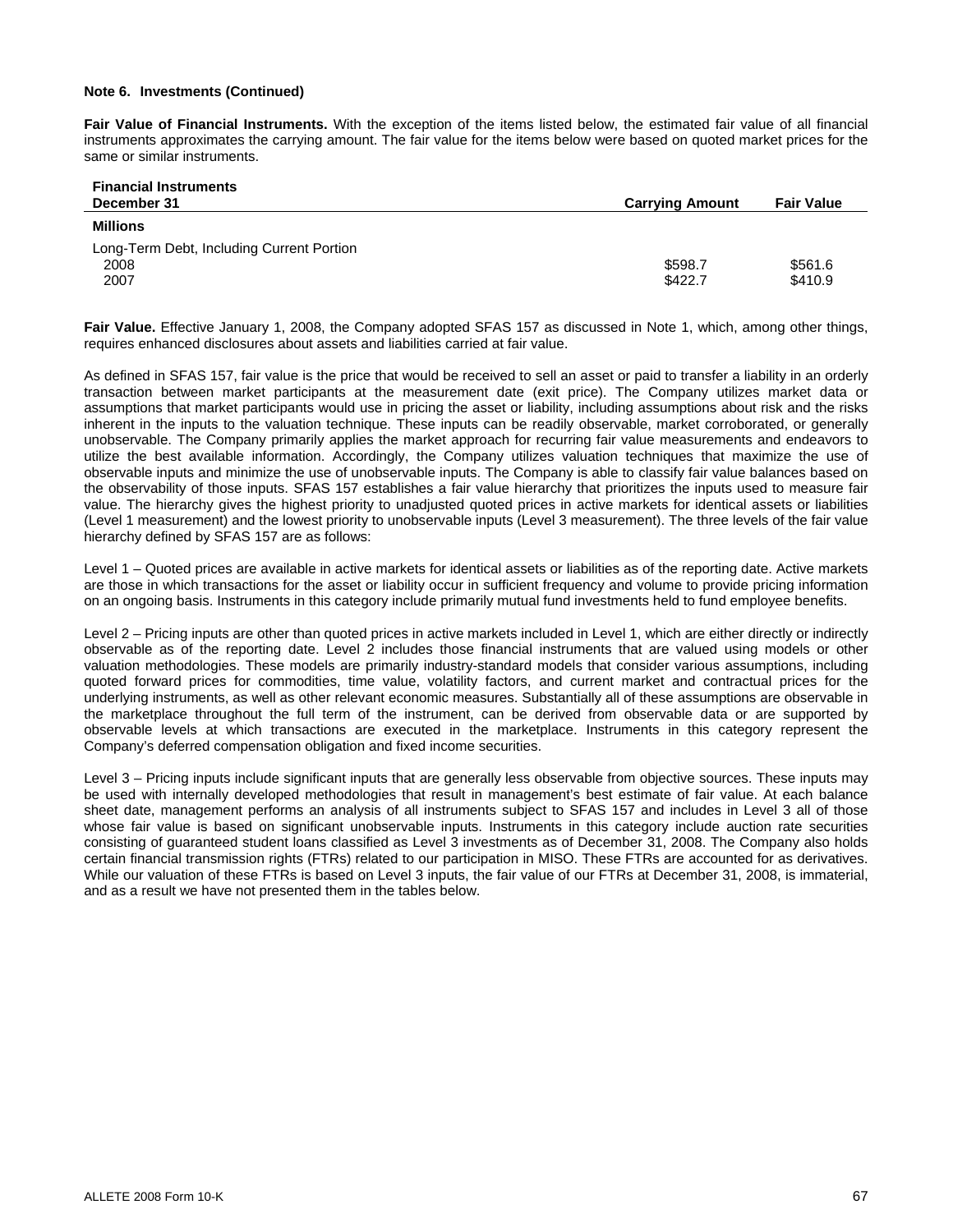## **Note 6. Investments (Continued)**

The following table sets forth by level within the fair value hierarchy the Company's financial assets and liabilities that were accounted for at fair value on a recurring basis as of December 31, 2008. As required by SFAS 157, financial assets and liabilities are classified in their entirety based on the lowest level of input that is significant to the fair value measurement. The Company's assessment of the significance of a particular input to the fair value measurement requires judgment, and may affect the valuation of fair value assets and liabilities and their placement within the fair value hierarchy levels.

|                                                       | At Fair Value as of December 31, 2008 |          |         |                     |  |
|-------------------------------------------------------|---------------------------------------|----------|---------|---------------------|--|
| <b>Recurring Fair Value Measures</b>                  | Level 1                               | Level 2  | Level 3 | Total               |  |
| <b>Millions</b>                                       |                                       |          |         |                     |  |
| Assets:                                               |                                       |          |         |                     |  |
| Mutual Funds                                          | \$13.5                                |          |         | \$13.5              |  |
| <b>Bonds</b>                                          |                                       | \$3.3    |         | 3.3                 |  |
| <b>Auction Rate Securities</b>                        |                                       |          | \$15.2  | 15.2                |  |
| Money Market Funds                                    | 10.6                                  |          |         | 10.6                |  |
| <b>Total Assets</b>                                   | \$24.1                                | \$3.3    | \$15.2  | \$42.6              |  |
|                                                       |                                       |          |         |                     |  |
| Liabilities:                                          |                                       |          |         |                     |  |
| Deferred compensation obligation                      |                                       | \$13.5   |         | \$13.5              |  |
| <b>Total Liabilities</b>                              |                                       | \$13.5   |         | \$13.5              |  |
|                                                       |                                       |          |         |                     |  |
| Total Net Assets (Liabilities)                        | \$24.1                                | \$(10.2) | \$15.2  | \$29.1              |  |
|                                                       |                                       |          |         |                     |  |
| Recurring Fair Value Measures as of December 31, 2008 |                                       |          |         | <b>Auction Rate</b> |  |
| <b>Activity in Level 3</b>                            |                                       |          |         | <b>Securities</b>   |  |
| <b>Millions</b>                                       |                                       |          |         |                     |  |
| Balance as of January 1, 2008                         |                                       |          |         |                     |  |
| Purchases, sales, issuances and settlements, net (a)  |                                       |          |         | \$(10.0)            |  |
| Level 3 transfers in                                  |                                       |          |         | 25.2                |  |
| Balance as of December 31, 2008                       |                                       |          |         | \$15.2              |  |

*(a) Includes a \$5.2 million transfer of auction rate securities to our Voluntary Employee Benefit Association trust used to fund postretirement health and life benefits.* 

## **Note 7. Short-Term and Long-Term Debt**

**Short-Term Debt.** Total short-term debt outstanding at December 31, 2008, was \$10.4 million (\$11.8 million at December 31, 2007) and consisted of Long-Term Debt Due Within One Year.

As of December 31, 2008, we had bank lines of credit aggregating \$160.5 million (\$160.0 million at December 31, 2007), the majority of which expire in January 2012. These bank lines of credit make financing available through short-term bank loans and provide credit support for commercial paper. At December 31, 2008, \$7.3 million (\$4.3 million at December 31, 2007) was drawn on our lines of credit leaving a \$153.2 million balance available for use (\$155.7 million at December 31, 2007). There was no commercial paper issued as of December 31, 2008 and 2007.

In January 2006, we renewed, increased and extended a committed, syndicated, unsecured revolving credit facility (Line) with Bank of America as Agent, and four other banks, for \$150 million. No individual bank has more than 25 percent participation in the Line. The line was subsequently extended for an additional year in December 2006 and currently matures in January 2012. At our request and subject to certain conditions, the Line may be increased to \$200 million and extended for two additional 12 month periods. The Line may be used for general corporate purposes and working capital, and to provide liquidity in support of our commercial paper program. We may prepay amounts outstanding under the Line in whole or in part at our discretion without premium or penalty. Additionally, we may irrevocably terminate or reduce the size of the Line prior to maturity without premium or penalty. No funds were drawn under this Line at December 31, 2008 and 2007.

On May 16, 2008, Florida Landmark Communities, Inc., a wholly owned subsidiary of Lehigh Acquisition Corporation, renewed and extended a revolving development loan with RBC Bank (successor by merger to CypressCoquina Bank) for \$8.5 million. In October 2008, the revolving development loan was amended and restated as a \$10.0 million term loan. ALLETE Properties through its subsidiaries also entered into a \$3.0 million revolving development loan with Intracoastal Bank. At December 31, 2008, \$1.3 million was drawn on this line of credit.

On May 21, 2008, BNI Coal, a wholly owned subsidiary of ALLETE, entered into a \$6.0 million Promissory Note and Supplement (Line of Credit) with CoBANK, ACB. The Line of Credit has a variable interest rate with the option to fix the rate based on LIBOR plus a certain spread. The term of the Line of Credit is 12 months, with the option to renew annually. The Line of Credit is being used for general corporate purposes. As of December 31, 2008, the full amount of \$6.0 million was drawn on the Line of Credit.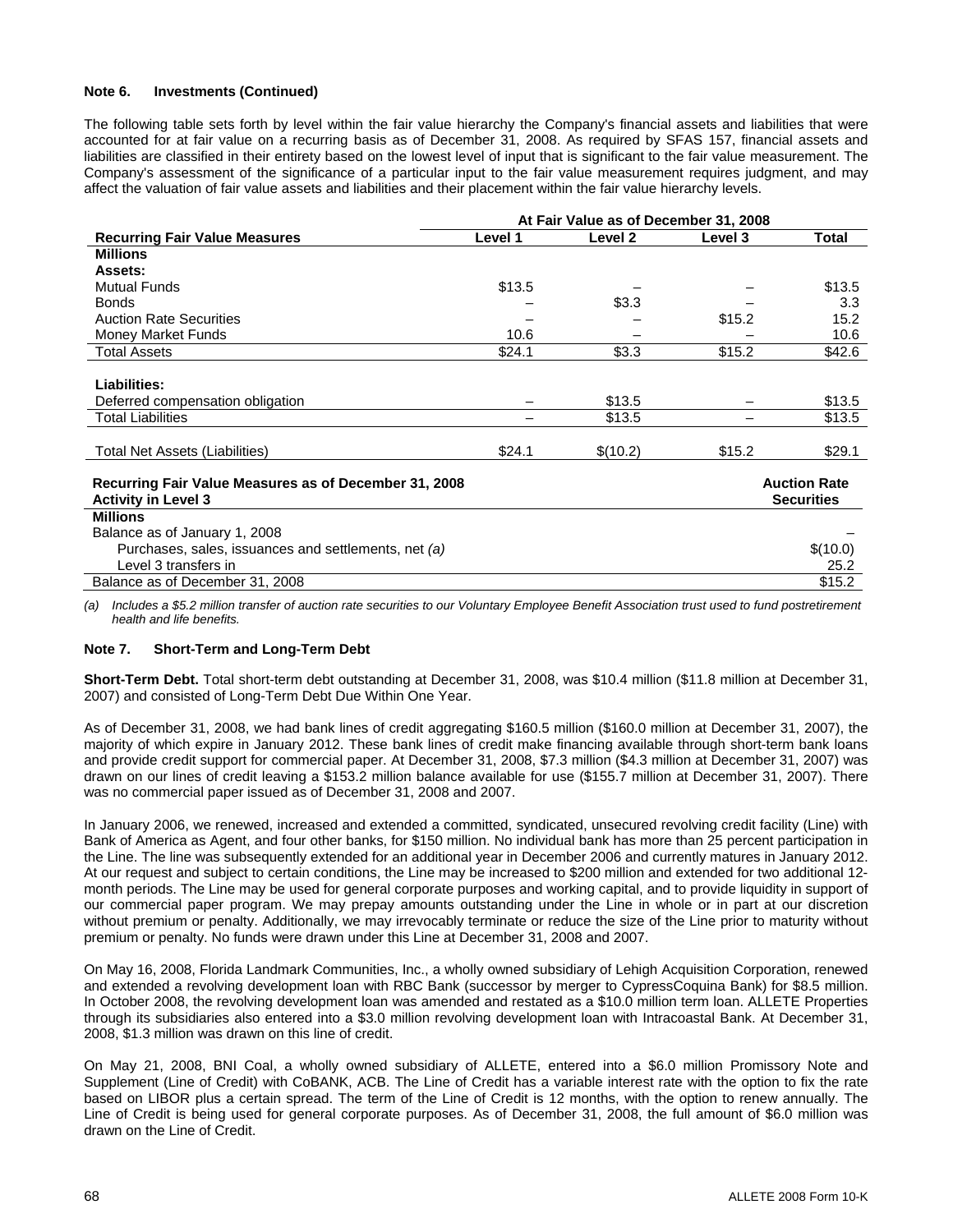## **Note 7. Short-Term and Long-Term Debt (Continued)**

**Long-Term Debt.** The aggregate amount of long-term debt maturing during 2009 is \$10.4 million (\$4.7 million in 2010; \$11.7 million in 2011; \$2.9 million in 2012; \$73.4 million in 2013; and \$495.5 million thereafter). Substantially all of our electric plant is subject to the lien of the mortgages collateralizing various first mortgage bonds.

On February 1, 2008, we issued \$60 million in principal amount of First Mortgage Bonds, 4.86% Series due April 1, 2013, in the private placement market. We have the option to prepay all or a portion of the bonds at our discretion, subject to a makewhole provision. The bonds are subject to additional terms and conditions which are customary for this type of transaction. We used the proceeds from the sale of the bonds to fund utility capital expenditures and for general corporate purposes.

On May 14, 2008, we issued \$75 million in principal amount of First Mortgage Bonds, 6.02% Series due May 1, 2023, in the private placement market. We have the option to prepay all or a portion of the bonds at our discretion, subject to a make-whole provision. The bonds are subject to additional terms and conditions which are customary for this type of transaction. We intend used the proceeds from the sale of the bonds to fund utility capital expenditures and for general corporate purposes.

We issued \$80 million in principal amount of First Mortgage Bonds in the private placement market in three series as follows:

| <b>Issue Date</b> | <b>Maturity</b>  | <b>Principal Amount</b> | Coupon |
|-------------------|------------------|-------------------------|--------|
| December 15, 2008 | January 15, 2014 | \$18 Million            | 6.94%  |
| December 15, 2008 | January 15, 2016 | \$20 Million            | 7.70%  |
| January 15, 2009  | January 15, 2019 | \$42 Million            | 8.17%  |

We have the option to prepay all or a portion of the bonds at our discretion, subject to a make-whole provision. The bonds are subject to additional terms and conditions which are customary for this type of transaction. We intend to use the proceeds from the sale of the bonds to fund utility capital expenditures and for general corporate purposes

| LUNG-TERM DEDI<br>December 31                         | 2008    | 2007    |
|-------------------------------------------------------|---------|---------|
| <b>Millions</b>                                       |         |         |
| First Mortgage Bonds                                  |         |         |
| 4.86% Series Due 2013                                 | \$60.0  |         |
| 6.94% Series Due 2014                                 |         |         |
|                                                       | 18.0    |         |
| 7.70% Series Due 2016                                 | 20.0    |         |
| 5.28% Series Due 2020                                 | 35.0    | \$35.0  |
| 4.95% Pollution Control Series F Due 2022             | 111.0   | 111.0   |
| 6.02% Series Due 2023                                 | 75.0    |         |
| 5.99% Series Due 2027                                 | 60.0    | 60.0    |
| 5.69% Series Due 2036                                 | 50.0    | 50.0    |
| SWL&P First Mortgage Bonds                            |         |         |
| 7.25% Series Due 2013                                 | 10.0    |         |
| Senior Unsecured Notes 5.99% Due 2017                 | 50.0    | 50.0    |
| Variable Demand Revenue Refunding Bonds               |         |         |
| Series 1997 A, B, and C Due 2009 - 2020               | 28.3    | 36.5    |
| Industrial Development Revenue Bonds 6.5% Due 2025    | 6.0     | 6.0     |
| Industrial Development Variable Rate Demand Refunding |         |         |
| Revenue Bonds Series 2006 Due 2025                    | 27.8    | 27.8    |
| Other Long-Term Debt, 2.0% - 8.0% Due 2009 - 2037     | 47.6    | 46.4    |
|                                                       |         |         |
| Total Long-Term Debt                                  | 598.7   | 422.7   |
| Less: Due Within One Year                             | 10.4    | 11.8    |
| Net Long-Term Debt                                    | \$588.3 | \$410.9 |

**Financial Covenants.** Our long-term debt arrangements contain customary covenants. In addition, our lines of credit and letters of credit supporting certain long-term debt arrangements contain financial covenants. The most restrictive covenant requires ALLETE to maintain a ratio of its Funded Debt to Total Capital of less than or equal to 0.65 to 1.00 measured quarterly. As of December 31, 2008 our ratio was approximately 0.40 to 1.00. Failure to meet this covenant could give rise to an event of default, if not corrected after notice from the lender, in which event ALLETE may need to pursue alternative sources of funding. Some of ALLETE's debt arrangements contain "cross-default" provisions that would result in an event of default if there is a failure under other financing arrangements to meet payment terms or to observe other covenants that would result in an acceleration of payments due.

**Long-Term Debt**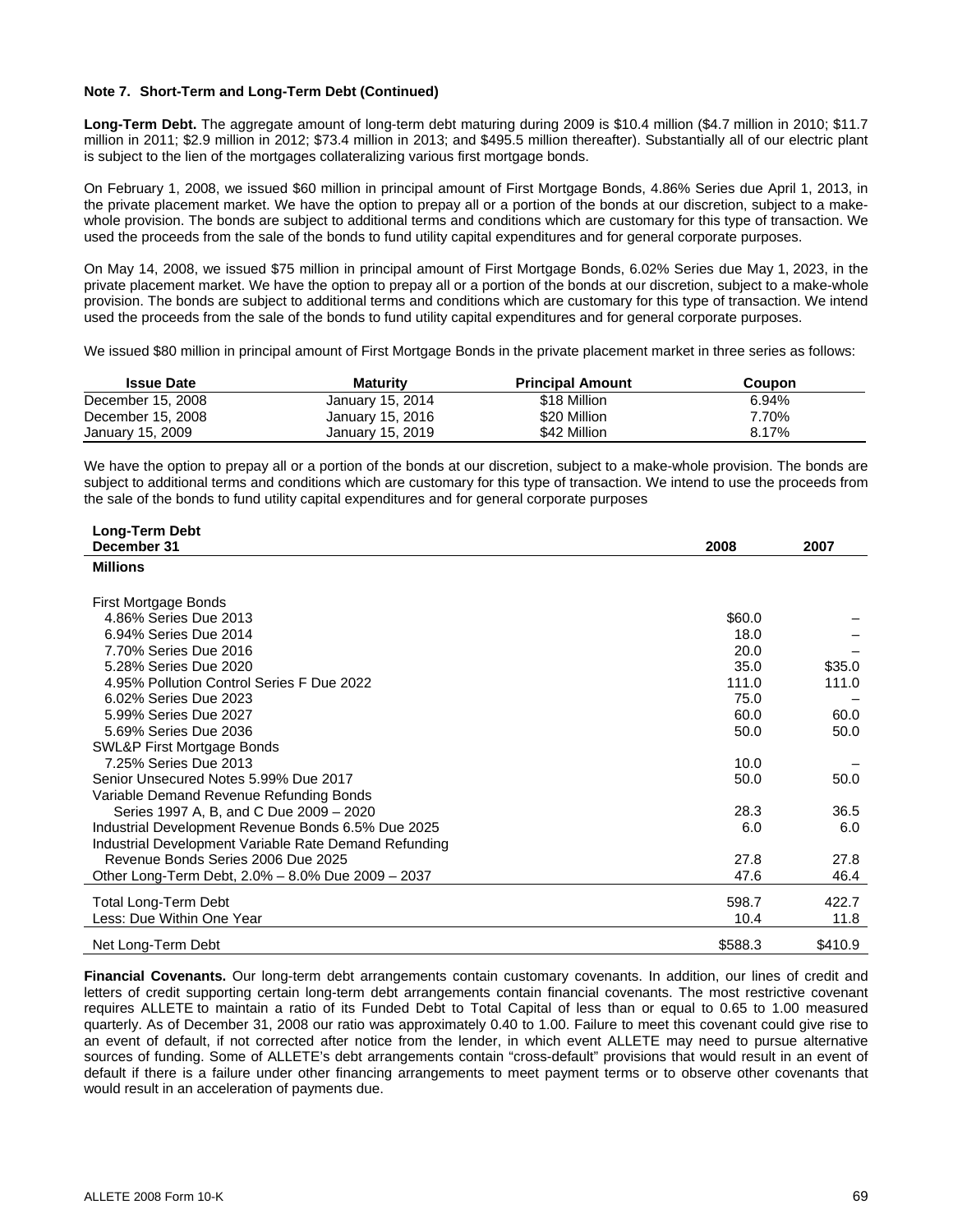## **Note 8. Commitments, Guarantees and Contingencies**

**Off-Balance Sheet Arrangements.** *Square Butte Power Purchase Agreement.* Minnesota Power has a power purchase agreement with Square Butte that extends through 2026 (Agreement). It provides a long-term supply of low-cost energy to customers in our electric service territory and enables Minnesota Power to meet power pool reserve requirements. Square Butte, a North Dakota cooperative corporation, owns a 455-MW coal-fired generating unit (Unit) near Center, North Dakota. The Unit is adjacent to a generating unit owned by Minnkota Power, a North Dakota cooperative corporation whose Class A members are also members of Square Butte. Minnkota Power serves as the operator of the Unit and also purchases power from Square Butte.

Minnesota Power was entitled to approximately 55 percent of the Unit's output under the Agreement in 2008. Beginning January 1, 2009, our output entitlement will remain 50 percent for the remainder of the contract.

Minnesota Power is obligated to pay its pro rata share of Square Butte's costs based on Minnesota Power's entitlement to Unit output. Minnesota Power's payment obligation will be suspended if Square Butte fails to deliver any power, whether produced or purchased, for a period of one year. Square Butte's fixed costs consist primarily of debt service. At December 31, 2008, Square Butte had total debt outstanding of \$315.1 million. Total annual debt service for Square Butte is expected to be approximately \$29 million in each of the years 2009 through 2013. Variable operating costs include the price of coal purchased from BNI Coal, our subsidiary, under a long-term contract.

On May 13, 2008, we announced plans to develop several hundred megawatts of wind energy in North Dakota and purchase an existing 250 kV DC transmission line to transport this wind energy to customers while gradually reducing the supply of energy currently delivered to our system on this same transmission line from Square Butte's coal-fired Milton R. Young Unit 2. The North Dakota wind project is expected to complete the 2025 renewable energy supply requirements for our retail load. In September 2008, we signed an agreement to purchase the transmission line from Square Butte Electric Cooperative for approximately \$80 million. The transaction is subject to regulatory approvals and is anticipated to close in 2009.

Minnesota Power's cost of power purchased from Square Butte during 2008 was \$56.7 million (\$57.3 million in 2007; \$57.9 million in 2006). This reflects Minnesota Power's pro rata share of total Square Butte costs, based on the 55 percent output entitlement in 2008, the 60 percent output entitlement in 2007 and the 66 percent output entitlement in 2006. Included in this amount was Minnesota Power's pro rata share of interest expense of \$11.6 million in 2008 (\$11.0 million in 2007; \$12.6 million in 2006). Minnesota Power's payments to Square Butte are approved as a purchased power expense for ratemaking purposes by both the MPUC and the FERC.

*Wind Power Purchase Agreements.* We have two wind power purchase agreements with an affiliate of NextEra Energy to purchase the output from two wind facilities, Oliver Wind I and II located near Center, North Dakota. We began purchasing the output from Oliver Wind I, a 50-MW facility, in December 2006 and the output from Oliver Wind II, a 48-MW facility in November 2007. Each agreement is for 25 years and provides for the purchase of all output from the facilities.

The power purchase agreements (PPA) described above have been evaluated under the provisions of FIN 46-R. We have determined that either we have no variable interest in the PPA, or where we do have variable interests, we are not the primary beneficiary; therefore, consolidation is not required. These conclusions are based on the following factors: we have no equity investment in these facilities and do not incur actual or expected losses related to the loss of facility value, and we do not exude significant control over the operations of each of these facilities. Our financial exposure relating to these PPAs relates to our fixed capacity and energy payments, which are disclosed above.

*Leasing Agreements.* BNI Coal is obligated to make lease payments for a dragline totaling \$2.8 million annually for the lease term which expires in 2027. BNI Coal has the option at the end of the lease term to renew the lease at a fair market rental, to purchase the dragline at fair market value, or to surrender the dragline and pay a \$3.0 million termination fee. We lease other properties and equipment under operating lease agreements with terms expiring through 2016. The aggregate amount of minimum lease payments for all operating leases is \$8.3 million in 2009, \$8.2 million in 2010, \$8.3 million in 2011, \$8.2 million in 2012, \$7.8 million in 2013 and \$52.9 million thereafter. Total rent and lease expense was \$8.5 million in 2008 (\$8.4 million in 2007; \$8.3 million in 2006).

*Coal, Rail and Shipping Contracts.* We have three coal supply agreements with various expiration dates ranging from December 2009 to December 2011. We also have rail and shipping agreements for the transportation of all of our coal, with various expiration dates ranging from December 2009 to December 2011. Our minimum annual payment obligations under these coal, rail and shipping agreements are currently \$43.9 million in 2009, \$9.5 million in 2010, \$5.4 million in 2011, and no specific commitments beyond 2011. Our minimum annual payment obligations will increase when annual nominations are made for coal deliveries in future years.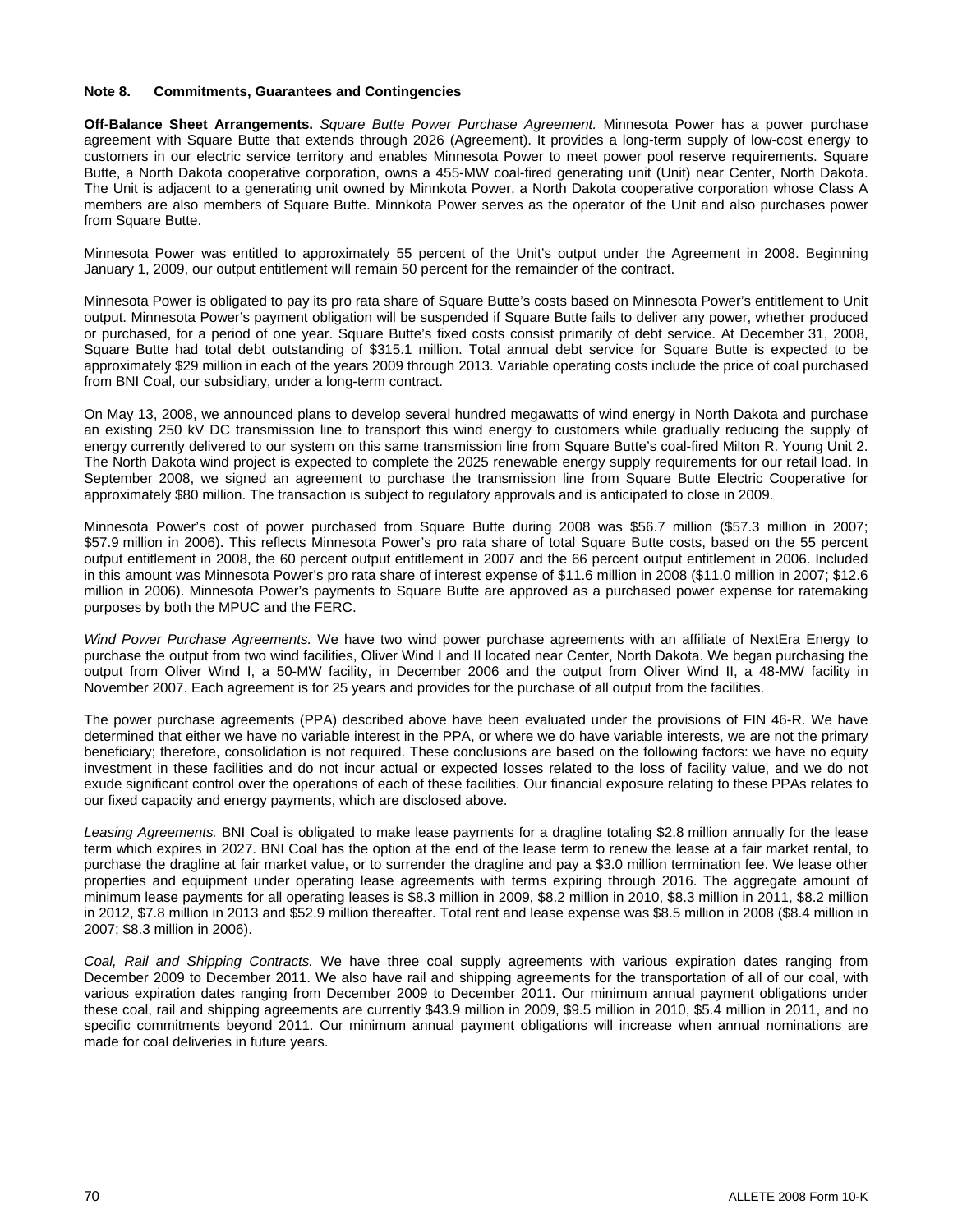## **Note 8. Commitments, Guarantees and Contingencies (Continued)**

On January 24, 2008, we received a letter from BNSF alleging that the Company defaulted on a material obligation under the Company's Coal Transportation Agreement (CTA). In the notice, BNSF claimed the Company underpaid approximately \$1.6 million for coal transportation services in 2006 and that failure to pay such amount plus interest may result in BNSF's termination of the CTA. We believe we do not owe the amount claimed. On April 1, 2008, to ensure that BNSF did not attempt to terminate the CTA, we paid under protest the full amount claimed by BNSF and filed a demand for arbitration of the issue. On April 22, 2008, BNSF filed a counterclaim in the arbitration disputing our position that we are entitled to a refund from BNSF of \$1.5 million plus interest for amounts that we overpaid for 2007 deliveries. The arbitration is proceeding in connection with the claim regarding 2006 payments and the counterclaim regarding 2007 payments, and we are unable to predict the outcome at this time. The delivered costs of fuel for the Company's generation are recoverable from Minnesota Power's utility customers through the fuel adjustment clause.

**Fuel Clause Recovery of MISO Day 2 Costs.** Under a December 2006 MPUC order, we are allowed to accumulate MISO Day 2 administrative charges as a regulatory asset until we file our next rate case, at which time recovery for such charges will be determined. The balance of this regulatory asset is \$3.9 million on December 31, 2008, and we are currently recovering these charges in interim rates. The final rate order is expected in the second quarter of 2009. We cannot predict the final level of rates that may be approved by the MPUC

**Emerging Technology Portfolio.** We have investments in emerging technologies through minority investments in venture capital funds structured as limited liability companies, and direct investments in privately-held, start-up companies. We have committed to make additional investments in certain emerging technology venture capital funds. The remaining commitment of \$0.7 million at December 31, 2008 may be invested in 2009. We do not have plans to make any additional investments beyond this commitment.

**Environmental Matters.** Our businesses are subject to regulation of environmental matters by various federal, state and local authorities. Due to future restrictive environmental requirements through legislation and/or rulemaking, we anticipate that potential expenditures for environmental matters will be material and will require significant capital investments. We review environmental matters on a quarterly basis. Accruals for environmental matters are recorded when it is probable that a liability has been incurred and the amount of the liability can be reasonably estimated, based on current law and existing technologies. These accruals are adjusted periodically as assessment and remediation efforts progress or as additional technical or legal information becomes available. Accruals for environmental liabilities are included in the balance sheet at undiscounted amounts and exclude claims for recoveries from insurance or other third parties. Costs related to environmental contamination treatment and cleanup are charged to expense unless recoverable in rates from customers.

*EPA Clean Air Interstate Rule.* In March 2005, the EPA announced the Clean Air Interstate Rule (CAIR) that sought to reduce and permanently cap emissions of  $SO_2$ ,  $NO<sub>X</sub>$  and particulates in the eastern United States. Minnesota in included as one of the 28 states considered as "significantly contributing" to air quality standards non-attainment in other downwind states. On July 11, 2008, the United States Court of Appeals for the District of Columbia Circuit (Court) vacated the CAIR and remanded the rulemaking to the EPA for reconsideration while also granting our petition that the EPA reconsider including Minnesota as a CAIR state. In September 2008, the EPA and others petitioned the Court for a rehearing or alternatively requested that the CAIR be remanded without a court order. In December 2008, the Court granted the request that the CAIR be remanded without a court order, effectively reinstating a January 1, 2009, compliance date for the CAIR, including Minnesota. However, Minnesota Power has been assured by the EPA that it intends to publish a rule amending the CAIR to stay its effectiveness with respect to Minnesota until completion of the EPA's determination of whether Minnesota should be included as a CAIR state. Minnesota Power anticipates the EPA will act regarding this Minnesota administrative stay of the CAIR before CAIR compliance reporting would be required in 2010.

On remand, the EPA has been instructed by the Court to remedy the CAIR's "more than several fatal flaws" and to reevaluate the inclusion of Minnesota as a CAIR state. If the EPA revises the CAIR, the EPA would need to specifically justify including Minnesota with those states subject to such revised rules. If the CAIR ultimately goes into effect in Minnesota, we expect we will have to supplement ongoing emission control retrofits by providing for CAIR related emission allowance purchases, supplemental emission reductions or a combination of both. Though we anticipate that emission reduction measures taken with AREA and Boswell Unit 3 emission control retrofits will suffice to satisfy environmental requirements for the next several years, it is uncertain when or how the CAIR will change as a result of EPA's rulemaking on remand.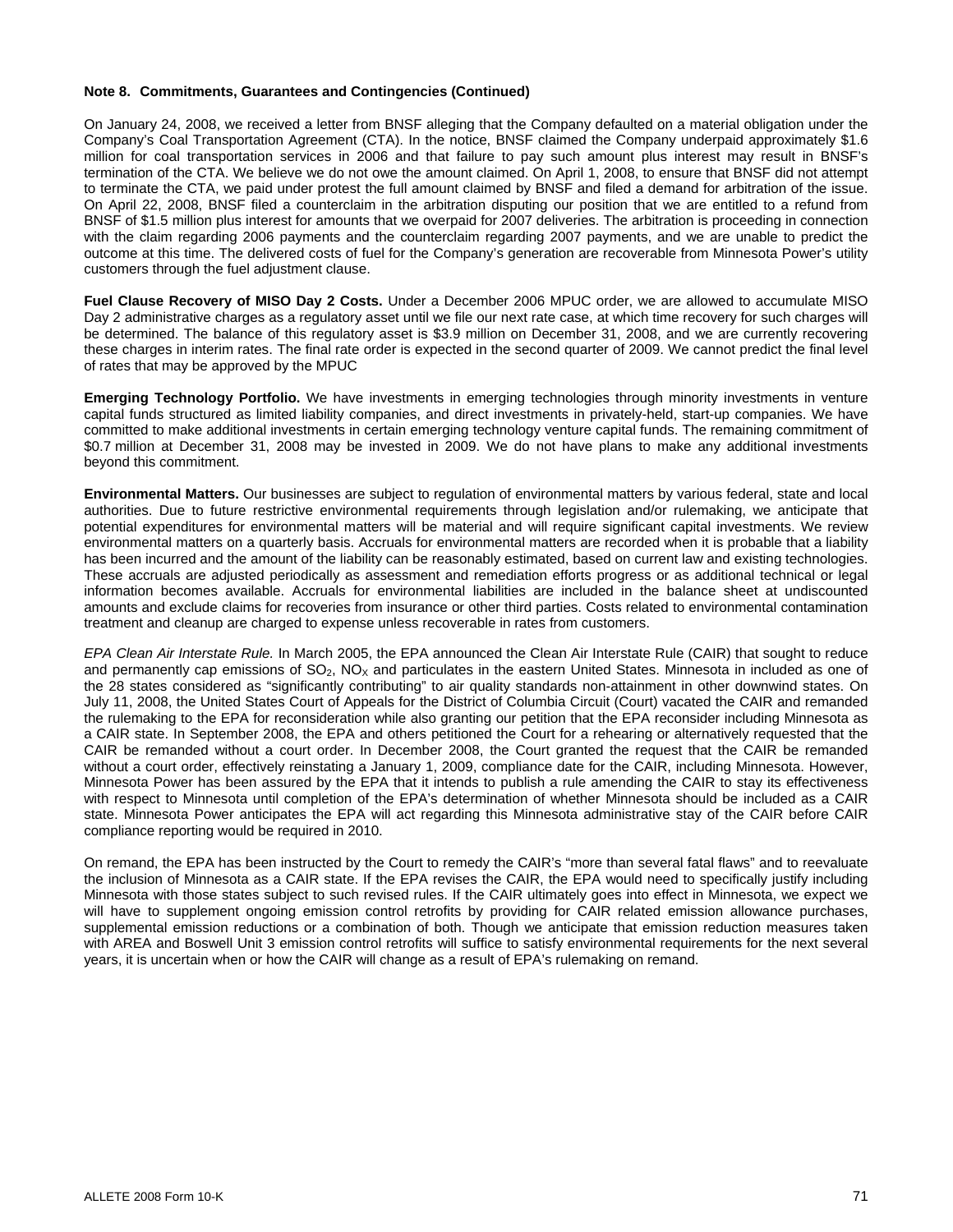## **Note 8. Commitments, Guarantees and Contingencies (Continued) Environmental Matters (Continued)**

*Minnesota Regional Haze.* The regional haze rule requires States to submit state implementation plans (SIPs) to the EPA to address regional haze visibility impairment in 156 federally-protected parks and wilderness areas. Under the regional haze rule, certain large stationary sources of visibility-impairing emissions that were put in place between 1962 and 1977 are required to install emission controls, known as best available retrofit technology (BART). We have certain steam units (Boswell Unit 3 and Taconite Harbor Unit 3) that are subject to BART requirements.

Pursuant to the regional haze rule, Minnesota was required to develop its SIP by December 2007. As a mechanism for demonstrating progress towards meeting the long-term regional haze goal, in April 2007 the MPCA advanced a draft conceptual SIP which relied on the implementation of CAIR. However, a formal SIP was never filed due to the Court's review of CAIR as more fully described above under "EPA Clean Air Interstate Rule." Subsequently, the MPCA has requested that companies with BART eligible units complete and submit a BART emissions control retrofit study, which we did as to Taconite Harbor Unit 3 in November 2008. The retrofit work currently underway on Boswell Unit 3 meets the BART requirement for that unit. It is uncertain what controls will ultimately be required by the MPCA at Taconite Harbor Unit 3 in connection with the regional haze rule.

*EPA Clean Air Mercury Rule.* In March 2005, the EPA also announced the Clean Air Mercury Rule (CAMR) that would have reduced and permanently capped emissions of electric utility mercury emissions in the continental United States. In February 2008, the Court overturned the CAMR and remanded the rulemaking to the EPA for reconsideration. In October 2008, the Department of Justice (DOJ), on behalf of the EPA, petitioned the Supreme Court to review the Court's decision in the CAMR case. It is uncertain how the Supreme Court will respond. Cost estimates for complying with future mercury regulations under the Clean Air Act are therefore premature at this time.

*New Source Review.* On August 8, 2008, Minnesota Power received a Notice of Violation (NOV) from the United States EPA asserting violations of the New Source Review (NSR) requirements of the Clean Air Act at Boswell Units 1-4 and Laskin Unit 2. The NOV also asserts that the Boswell Unit 4 Title V permit was violated. The NOV asserts that seven projects undertaken at these coal-fired plants between the years 1981 and 2000 should have been reviewed under the NSR requirements. Minnesota Power believes the projects were in full compliance with the Clean Air Act, NSR requirements and applicable permits.

The EPA has been conducting a nationwide enforcement initiative since 1999 relating to NSR requirements. In 2000, 2001, and 2002 Minnesota Power received requests from the EPA pursuant to Section 114(a) of the Clean Air Act seeking information regarding capital expenditures with respect to Boswell and Laskin. Minnesota Power responded to these requests; however, we had no further communications from the EPA regarding the information provided until receipt of the NOV.

We are engaged in discussions with the EPA regarding resolution of these matters, but we are unable to predict the outcome of these discussions. Since 2006, Minnesota Power has significantly reduced, and continues to reduce, emissions at Boswell and Laskin. The resolution could result in civil penalties and the installation of control technology, some of which is already planned or completed for other regulatory requirements. Any costs of installing pollution control technology would likely be eligible for recovery in rates over time subject to MPUC and FERC approval in a rate proceeding. We are unable to predict the ultimate financial impact or the resolution of these matters at this time.

*Manufactured Gas Plant Site.* We are reviewing and addressing environmental conditions at a former manufactured gas plant site within the City of Superior, Wisconsin and formerly operated by SWL&P. We have been working with the WDNR to determine the extent of contamination and the remediation of contaminated locations. We have accrued a \$0.5 million liability for this site at December 31, 2008, and have recorded a corresponding regulatory asset as we expect recovery of remediation costs to be allowed by the PSCW.

**Real Estate.** As of December 31, 2008, ALLETE Properties, through its subsidiaries, had surety bonds outstanding of \$21.4 million primarily related to performance and maintenance obligations to governmental entities to construct improvements in the company's various projects. The remaining work to be completed on these improvements is estimated to be approximately \$10.2 million, and ALLETE Properties does not believe it is likely that any of these outstanding bonds will be drawn upon.

**Community Development District Obligations.** *Town Center.* In March 2005, the Town Center District issued \$26.4 million of tax-exempt, 6% Capital Improvement Revenue Bonds, Series 2005, which are payable through property tax assessments on the land owners over 31 years (by May 1, 2036). The bond proceeds were used to pay for the construction of a portion of the major infrastructure improvements at Town Center. The bonds are payable from and secured by the revenue derived from assessments imposed, levied and collected by the Town Center District. The assessments represent an allocation of the costs of the improvements, including bond financing costs, to the lands within the Town Center District benefiting from the improvements. The assessments were billed to Town Center landowners effective November 2006. To the extent that we still own land at the time of the assessment, in accordance with EITF 91-10, "Accounting for Special Assessments and Tax Increment Financing Entities," we will incur the cost of our portion of these assessments, based upon our ownership of benefited property. At December 31, 2008, we owned approximately 69 percent of the assessable land in the Town Center District (approximately 69 percent at December 31, 2007). As we sell property, the obligation to pay special assessments will pass to the new landowners. Under current accounting rules, these bonds are not reflected as debt on our consolidated balance sheet.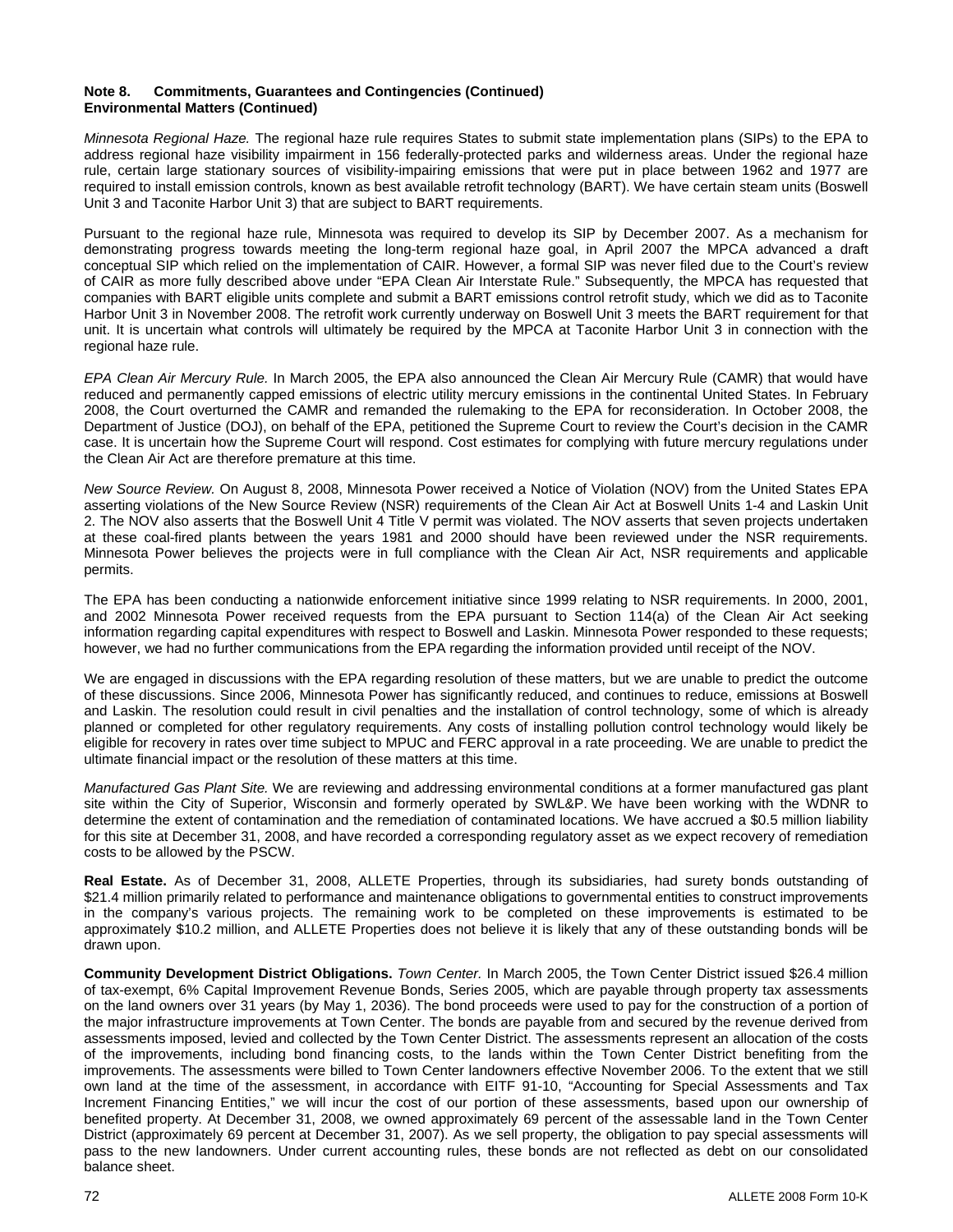## **Note 8. Commitments, Guarantees and Contingencies (Continued)**

*Palm Coast Park.* In May 2006, the Palm Coast Park District issued \$31.8 million of tax-exempt, 5.7% Special Assessment Bonds, Series 2006, which are payable through property tax assessments on the land owners over 31 years (by May 1, 2037). The bond proceeds were used to pay for the construction of a portion of the major infrastructure improvements at Palm Coast Park and to mitigate traffic and environmental impacts. The bonds are payable from and secured by the revenue derived from assessments imposed, levied and collected by the Palm Coast Park District. The assessments represent an allocation of the costs of the improvements, including bond financing costs, to the lands within the Palm Coast Park District benefiting from the improvements. The assessments were billed to Palm Coast Park landowners effective November 2007. To the extent that we still own land at the time of the assessment, in accordance with EITF 91-10, "Accounting for Special Assessments and Tax Increment Financing Entities," we will incur the cost of our portion of these assessments, based upon our ownership of benefited property. At December 31, 2008, we owned 86 percent of the assessable land in the Palm Coast Park District (86 percent at December 31, 2007). As we sell property, the obligation to pay special assessments will pass to the new landowners. Under current accounting rules, these bonds are not reflected as debt on our consolidated balance sheet.

**Other.** We are involved in litigation arising in the normal course of business. Also in the normal course of business, we are involved in tax, regulatory and other governmental audits, inspections, investigations and other proceedings that involve state and federal taxes, safety, compliance with regulations, rate base and cost of service issues, among other things. While the resolution of such matters could have a material effect on earnings and cash flows in the year of resolution, none of these matters are expected to materially change our present liquidity position, or have a material adverse effect on our financial condition.

#### **Note 9. Common Stock and Earnings Per Share**

Our Articles of Incorporation contain provisions that, under certain circumstances, would restrict the payment of common stock dividends. As of December 31, 2008, no retained earnings were restricted as a result of these provisions.

| <b>Summary of Common Stock</b>                                                                                                                          | <b>Shares</b>                      | <b>Equity</b>                        |
|---------------------------------------------------------------------------------------------------------------------------------------------------------|------------------------------------|--------------------------------------|
|                                                                                                                                                         | Thousands                          | <b>Millions</b>                      |
| Balance at December 31, 2005<br>Employee Stock Purchase Plan<br>2006<br>Invest Direct (a)<br>Options and Stock Awards                                   | 30.143<br>12<br>218<br>63          | \$421.1<br>0.5<br>10.0<br>7.1        |
| Balance at December 31, 2006<br>Employee Stock Purchase Plan<br>2007<br>Invest Direct (a)<br><b>Options and Stock Awards</b>                            | 30,436<br>17<br>331<br>43          | \$438.7<br>0.7<br>15.1<br>6.7        |
| Balance at December 31, 2007<br>Employee Stock Purchase Plan<br>2008<br>Invest Direct (a)<br><b>Options and Stock Awards</b><br>Equity Issuance Program | 30,827<br>17<br>161<br>24<br>1,556 | \$461.2<br>0.6<br>6.9<br>4.6<br>60.8 |
| Balance at December 31, 2008                                                                                                                            | 32,585                             | \$534.1                              |

*(a) Invest Direct is ALLETE's direct stock purchase and dividend reinvestment plan.* 

**Equity Issuance Program.** On February 19, 2008, we entered into a Distribution Agreement with KCCI, Inc. with respect to the issuance and sale of up to 2.5 million shares of our common stock, without par value. The shares may be offered for sale, from time to time, in accordance with the terms of the Distribution Agreement, which terminates on June 30, 2009. For the year ended December 31, 2008, 1,556,200 shares of common stock have been issued under this agreement resulting in net proceeds of \$60.8 million.

**Shareholder Rights Plan.** In 1996, we adopted a rights plan that provides for a dividend distribution of one preferred share purchase right (Right) to be attached to each share of common stock. In July 2006, we amended the rights plan to extend the expiration of the Rights to July 11, 2009. The amendment also provides that the Company may not consolidate, merge, or sell a majority of its assets or earning power if doing so would be counter to the intended benefits of the Rights or would result in the distribution of Rights to the shareholders of the other parties to the transaction. Finally, the amendment provides for the creation of a committee of independent directors to annually review the terms and conditions of the amended rights plan (Rights Plan), as well as to consider whether termination or modification of the Rights Plan would be in the best interests of the shareholders and to make a recommendation based on such review to the Board of Directors.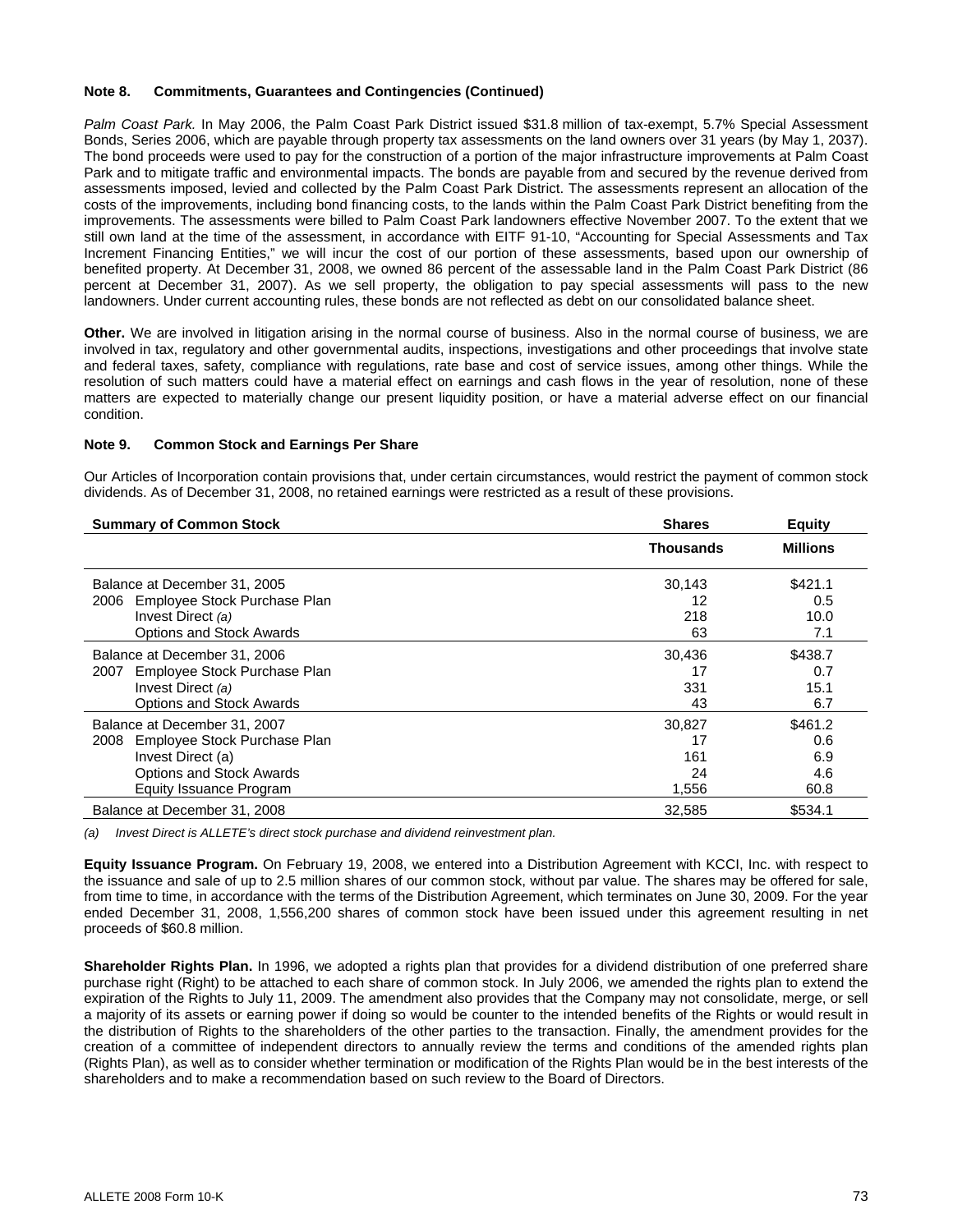## **Note 9. Common Stock and Earnings Per Share (Continued)**

The Rights, which are currently not exercisable or transferable apart from our common stock, entitle the holder to purchase one-and-a-half one-hundredths (three two-hundredths) of a share of ALLETE's Junior Serial Preferred Stock A, without par value. The purchase price, as defined in the Rights Plan, remains at \$90. These Rights would become exercisable if a person or group acquires beneficial ownership of 15 percent or more of our common stock or announces a tender offer which would increase the person's or group's beneficial ownership interest to 15 percent or more of our common stock, subject to certain exceptions. If the 15 percent threshold is met, each Right entitles the holder (other than the acquiring person or group) to receive, upon payment of the purchase price, the number of shares of common stock (or, in certain circumstances, cash, property or other securities of ours) having a market value equal to twice the exercise price of the Right. If we are acquired in a merger or business combination, or more than 50 percent of our assets or earning power are sold, each exercisable Right entitles the holder to receive, upon payment of the purchase price, the number of shares of common stock of the acquiring or surviving company having a value equal to twice the exercise price of the Right. Certain stock acquisitions will also trigger a provision permitting the Board of Directors to exchange each Right for one share of our common stock.

The Rights are nonvoting and may be redeemed by us at a price of \$0.005 per Right at any time they are not exercisable. One million shares of Junior Serial Preferred Stock A have been authorized and are reserved for issuance under the Rights Plan.

**Earnings Per Share.** The difference between basic and diluted earnings per share arises from outstanding stock options and performance share awards granted under our Executive and Director Long-Term Incentive Compensation Plans. In accordance with SFAS 128, "Earnings Per Share," for 2008, 0.6 million options to purchase shares of common stock were excluded from the computation of diluted earnings per share because the option exercise prices were greater than the average market prices, and therefore, their effect would be anti-dilutive (0.2 million shares were excluded for 2007 and none in 2006).

| <b>Reconciliation of Basic and Diluted</b> |              |                   |                |
|--------------------------------------------|--------------|-------------------|----------------|
| <b>Earnings Per Share</b>                  |              | <b>Dilutive</b>   |                |
| For the Year Ended December 31             | <b>Basic</b> | <b>Securities</b> | <b>Diluted</b> |
| <b>Millions Except Per Share Amounts</b>   |              |                   |                |
| 2008                                       |              |                   |                |
| Income from Continuing Operations          | \$82.5       |                   | \$82.5         |
| <b>Common Shares</b>                       | 29.2         | 0.1               | 29.3           |
| Per Share from Continuing Operations       | \$2.82       |                   | \$2.82         |
| 2007                                       |              |                   |                |
| Income from Continuing Operations          | \$87.6       |                   | \$87.6         |
| <b>Common Shares</b>                       | 28.3         | 0.1               | 28.4           |
| Per Share from Continuing Operations       | \$3.09       |                   | \$3.08         |
| 2006                                       |              |                   |                |
| Income from Continuing Operations          | \$77.3       |                   | \$77.3         |
| <b>Common Shares</b>                       | 27.8         | 0.1               | 27.9           |
| Per Share from Continuing Operations       | \$2.78       |                   | \$2.77         |

#### **Note 10. Other Income (Expense)**

| For the Year Ended December 31                              | 2008    | 2007    | 2006    |
|-------------------------------------------------------------|---------|---------|---------|
| <b>Millions</b>                                             |         |         |         |
| Loss on Emerging Technology Investments                     | \$(0.7) | \$(1.3) | \$(0.9) |
| AFUDC - Equity                                              | 3.3     | 3.8     | 0.5     |
| Debt Prepayment Premium and Unamortized Debt Issuance Costs |         |         | (0.6)   |
| Investments and Other Income                                | 13.0    | 13.0    | 12.9    |
| <b>Total Other Income</b>                                   | \$15.6  | \$15.5  | \$11.9  |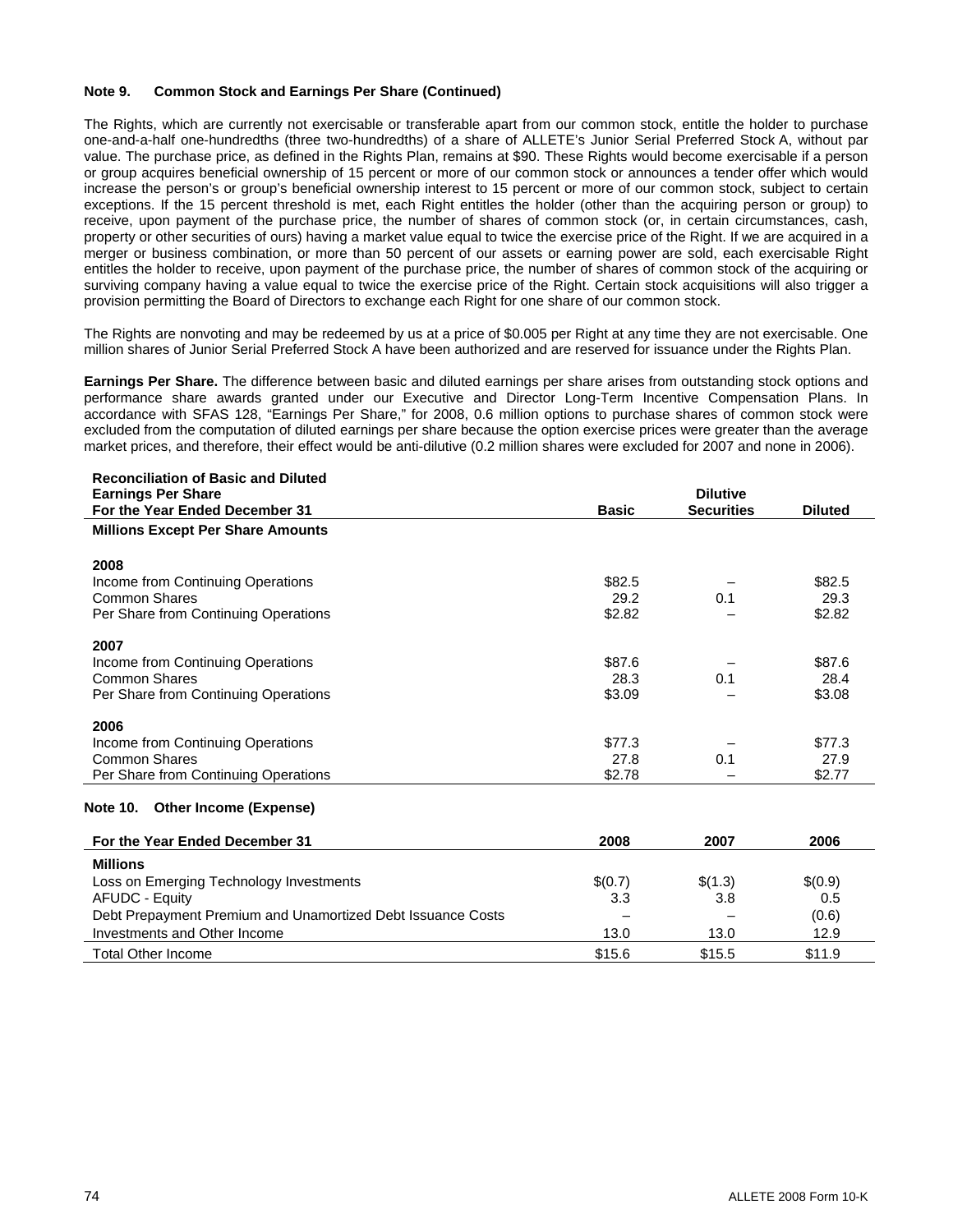## **Note 11. Income Tax Expense**

| <b>Income Tax Expense</b><br><b>Year Ended December 31</b>                                                                                                                                    | 2008     | 2007                 | 2006     |
|-----------------------------------------------------------------------------------------------------------------------------------------------------------------------------------------------|----------|----------------------|----------|
| <b>Millions</b>                                                                                                                                                                               |          |                      |          |
| <b>Current Tax Expense</b>                                                                                                                                                                    |          |                      |          |
| Federal                                                                                                                                                                                       | \$6.2    | \$26.5               | \$8.9(a) |
| <b>State</b>                                                                                                                                                                                  | (1.6)    | 7.2                  | 9.6      |
| <b>Total Current Tax Expense</b>                                                                                                                                                              | 4.6      | 33.7                 | 18.5     |
| Deferred Tax Expense                                                                                                                                                                          |          |                      |          |
| Federal                                                                                                                                                                                       | 29.3     | 10.7                 | 28.0 (a) |
| <b>State</b>                                                                                                                                                                                  | 13.4     | 4.7                  | 2.0      |
| Change in Valuation Allowance                                                                                                                                                                 | (2.9)    | (0.3)                | (1.1)    |
| <b>Investment Tax Credit Amortization</b>                                                                                                                                                     | (1.0)    | (1.1)                | (1.1)    |
| Total Deferred Tax Expense                                                                                                                                                                    | 38.8     | 14.0                 | 27.8     |
| Income Tax Expense for Continuing Operations                                                                                                                                                  | 43.4     | 47.7                 | 46.3     |
| Income Tax Expense (Benefit) for Discontinued Operations                                                                                                                                      |          |                      | (0.6)    |
| <b>Total Income Tax Expense</b>                                                                                                                                                               | \$43.4   | \$47.7               | \$45.7   |
| Included a current federal tax benefit of \$24.3 million and a deferred federal tax expense of \$24.3 million related to the refund from the<br>(a)<br>Kendall County capital loss carryback. |          |                      |          |
|                                                                                                                                                                                               |          |                      |          |
| <b>Reconciliation of Taxes from Federal Statutory</b>                                                                                                                                         |          |                      |          |
| Rate to Total Income Tax Expense for Continuing Operations                                                                                                                                    | $\cdots$ | $\sim$ $\sim$ $\sim$ | $\cdots$ |

| <b>Year Ended December 31</b>                                                                                                                                                                                                                                                                                                   | 2008                                                    | 2007                                                             | 2006                                                    |
|---------------------------------------------------------------------------------------------------------------------------------------------------------------------------------------------------------------------------------------------------------------------------------------------------------------------------------|---------------------------------------------------------|------------------------------------------------------------------|---------------------------------------------------------|
| <b>Millions</b>                                                                                                                                                                                                                                                                                                                 |                                                         |                                                                  |                                                         |
| Income from Continuing Operations<br>Before Minority Interest and Income Taxes                                                                                                                                                                                                                                                  | \$126.4                                                 | \$137.2                                                          | \$128.2                                                 |
| <b>Statutory Federal Income Tax Rate</b>                                                                                                                                                                                                                                                                                        | 35%                                                     | 35%                                                              | 35%                                                     |
| Income Taxes Computed at 35% Statutory Federal Rate                                                                                                                                                                                                                                                                             | \$44.2                                                  | \$48.0                                                           | \$44.9                                                  |
| Increase (Decrease) in Tax Due to:<br>Amortization of Deferred Investment Tax Credits<br>State Income Taxes – Net of Federal Income Tax Benefit<br>Depletion<br><b>Employee Benefits</b><br>Domestic Manufacturing Deduction<br><b>Regulatory Differences for Utility Plant</b><br>Positive Resolution of Audit Issues<br>Other | (1.0)<br>4.8<br>(0.8)<br>0.2<br>(0.1)<br>(1.6)<br>(2.3) | (1.1)<br>7.4<br>(0.9)<br>0.4<br>(1.1)<br>(2.2)<br>(1.6)<br>(1.2) | (1.1)<br>6.5<br>(1.1)<br>0.1<br>(0.6)<br>(0.9)<br>(1.5) |
| Total Income Tax Expense for Continuing Operations                                                                                                                                                                                                                                                                              | \$43.4                                                  | \$47.7                                                           | \$46.3                                                  |

The effective tax rate on income from continuing operations before minority interest was a 34.3 percent for 2008; (34.8 percent for 2007; 36.1 percent for 2006). The 2008 effective tax rate was impacted by deductions for Medicare health subsidies (included in Employee Benefits, above), domestic manufacturing deduction, AFUDC-Equity (included in Regulatory Differences for Utility Plant, above), investment tax credits, wind production tax credits, depletion, recognition of a benefit on the reversal of a previously uncertain tax position (\$1.7 million included in Other, above) and a benefit for the reversal of a state income tax valuation allowance (\$2.9 million included in State Income Taxes, above). The 2007 effective tax rate was impacted by state income tax audit settlements (\$1.6 million), deductions for Medicare health subsidies (included in Employee Benefits, above), domestic manufacturing deduction, AFUDC-Equity (included in Regulatory Differences for Utility Plant, above), investment tax credits and depletion.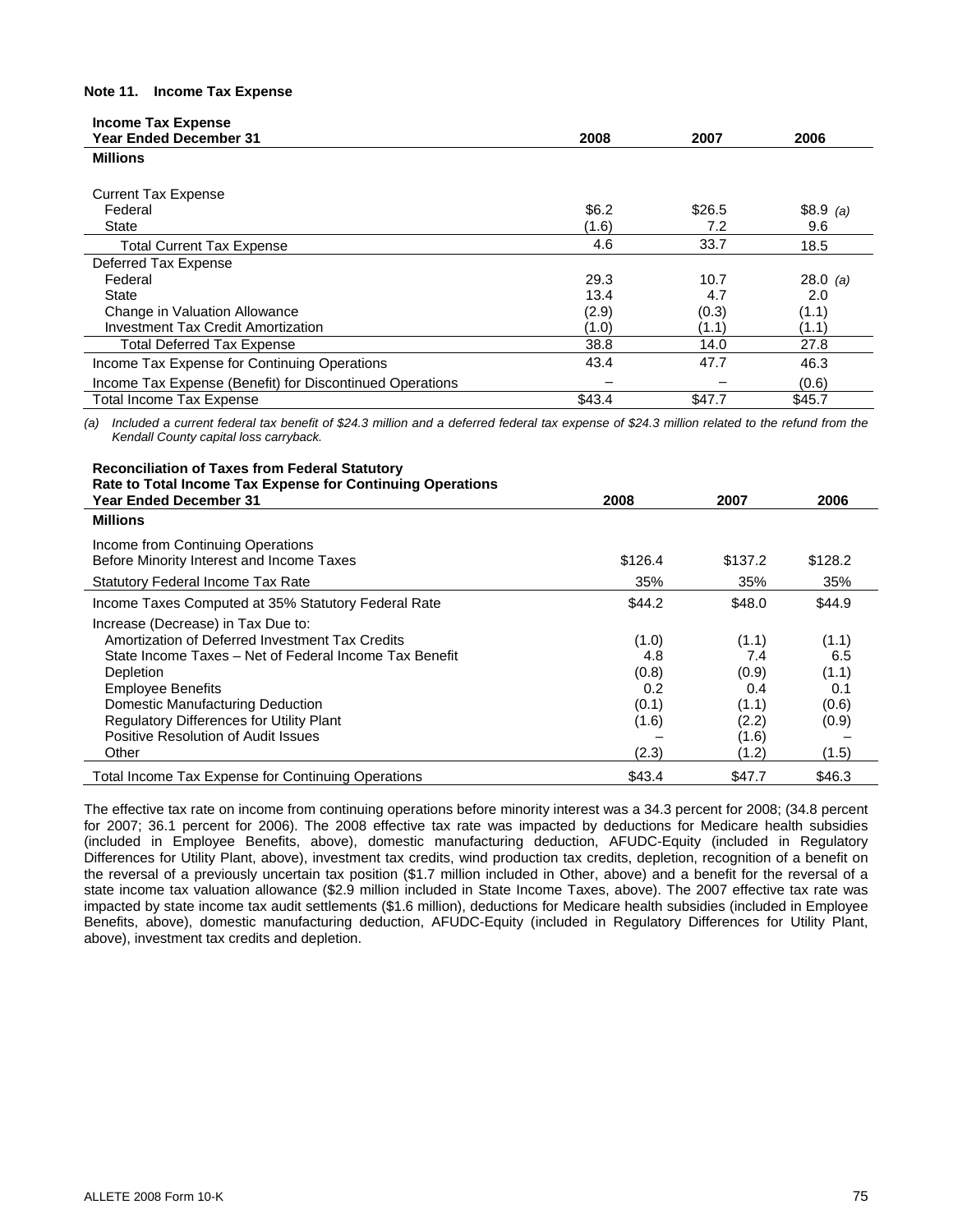# **Note 11. Income Tax Expense (Continued)**

# **Deferred Tax Assets and Liabilities**

| December 31                                     | 2008    | 2007    |
|-------------------------------------------------|---------|---------|
| <b>Millions</b>                                 |         |         |
|                                                 |         |         |
| Deferred Tax Assets                             |         |         |
| Employee Benefits and Compensation (a)          | \$125.2 | \$80.5  |
| <b>Property Related</b>                         | 36.4    | 26.5    |
| <b>Investment Tax Credits</b>                   | 10.7    | 11.4    |
| Other                                           | 16.3    | 13.4    |
| <b>Gross Deferred Tax Assets</b>                | 188.6   | 131.8   |
| Deferred Tax Asset Valuation Allowance          | (0.4)   | (3.3)   |
| Total Deferred Tax Assets                       | \$188.2 | \$128.5 |
| Deferred Tax Liabilities                        |         |         |
| <b>Property Related</b>                         | \$235.6 | \$201.7 |
| <b>Regulatory Asset for Benefit Obligations</b> | 87.7    | 21.6    |
| Unamortized Investment Tax Credits              | 15.1    | 16.1    |
| <b>Employee Benefits and Compensation</b>       | 1.2     | 19.5    |
| <b>Fuel Clause Adjustment</b>                   | 5.3     | 10.7    |
| Other                                           | 14.0    | 8.1     |
| <b>Total Deferred Tax Liabilities</b>           | \$358.9 | \$277.7 |
| Accumulated Deferred Income Taxes               | \$170.7 | \$149.2 |
| Recorded as:                                    |         |         |
| Net Current Deferred Tax Liabilities (b)        | \$1.1   | \$5.0   |
| Net Long-Term Deferred Tax Liabilities          | 169.6   | 144.2   |
| Net Deferred Tax Liabilities                    | \$170.7 | \$149.2 |
|                                                 |         |         |

*(a) Includes Unfunded Employee Benefits* 

*(b) Included in Other Current Liabilities.* 

**Uncertain Tax Positions.** Effective January 1, 2007, we adopted the provisions of FIN 48, "Accounting for Uncertainty in Income Taxes – an Interpretation of FASB Statement No. 109." As a result of the implementation of FIN 48, we recognized a \$1.0 million increase in the liability for unrecognized tax benefits. The adoption of FIN 48 also resulted in a reduction in retained earnings of \$0.7 million, a reduction of deferred tax liabilities of \$0.8 million and an increase in accrued interest of \$0.5 million. Subsequent to the implementation of FIN 48, ALLETE's gross unrecognized tax benefits were \$10.4 million. Of this total, \$6.8 million (net of federal tax benefit on state issues) represents the amount of unrecognized tax benefits that, if recognized, would favorably impact the effective income tax rate.

| <b>Uncertain Tax Positions</b>                                                                 |                            |
|------------------------------------------------------------------------------------------------|----------------------------|
| <b>Millions</b>                                                                                | <b>Gross Unrecognized</b>  |
| December 31, 2007                                                                              | <b>Income Tax Benefits</b> |
| Balance at January 1, 2007                                                                     | \$10.4                     |
| Additions for Tax Positions Related to the Current Year                                        | 0.8                        |
| Reductions for Tax Positions Related to the Current Year                                       |                            |
| Additions for Tax Positions Related to Prior Years                                             |                            |
| Reduction for Tax Positions Related to Prior Years                                             | (2.4)                      |
| <b>Settlements</b>                                                                             | (3.5)                      |
| Balance at December 31, 2007                                                                   | \$5.3                      |
| Less: Tax Attributable to Temporary Items and Federal Benefit on State Tax                     | (2.3)                      |
| Total Unrecognized Tax Benefits that, if Recognized, Would Impact the Effective Income Tax     |                            |
| Rate as of December 31, 2007                                                                   | \$3.0                      |
| <b>December 31, 2008</b>                                                                       |                            |
| Balance at January 1, 2008                                                                     | \$5.3                      |
| Additions for Tax Positions Related to the Current Year                                        | 0.7                        |
| Reductions for Tax Positions Related to the Current Year                                       |                            |
| Additions for Tax Positions Related to Prior Years                                             | 4.5                        |
| Reduction for Tax Positions Related to Prior Years                                             | (2.5)                      |
| <b>Settlements</b>                                                                             |                            |
| Balance at December 31, 2008                                                                   | \$8.0                      |
| Less: Tax Attributable to Temporary Items and Federal Benefit on State Tax                     | (6.8)                      |
| Total Unrecognized Tax Benefits that, if Recognized, Would Impact the Effective Tax Rate as of |                            |
| December 31, 2008                                                                              | \$1.2                      |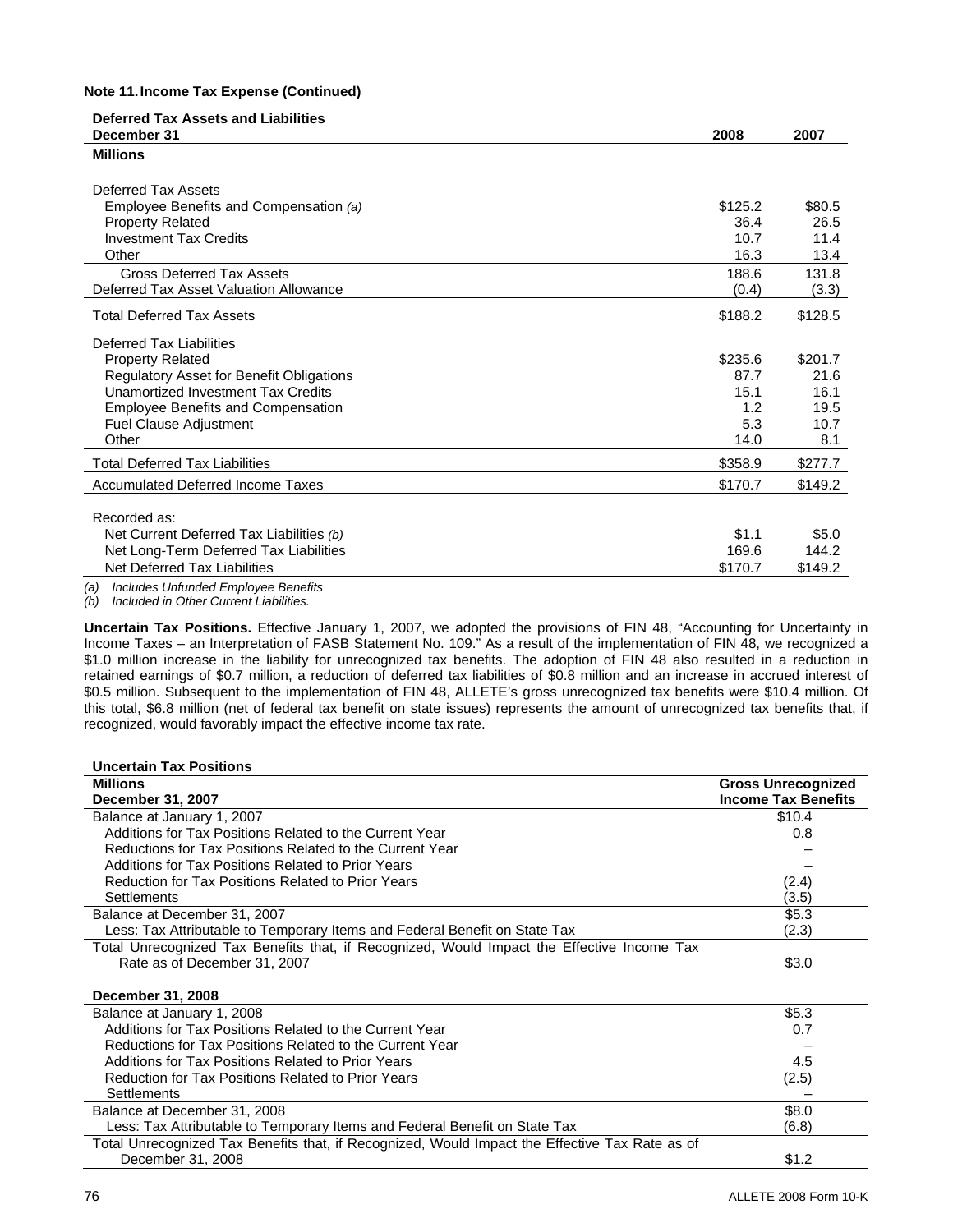## **Note 11. Income Tax Expense (Continued)**

We recognize interest related to unrecognized tax benefits in interest expense and penalties in operating expenses in the Consolidated Statement of Income. As of December 31, 2007, the Company had \$0.9 million of accrued interest and no accrued penalties related to unrecognized tax benefits included in the Consolidated Balance Sheet. As of December 31, 2008, the liability for the payment of interest is \$0.6 million with no penalties.

We file income tax returns in the U.S. federal and various state jurisdictions. ALLETE is no longer subject to federal examination for years before 2005 or state examinations for years before 2004.

We expect that the total amount of unrecognized tax benefits as of December 31, 2008, will change by less than \$1.0 million in the next 12 months due to statute expirations.

# **Note 12. Discontinued Operations**

**Water Services.** Financial results for 2006 reflected additional legal and administrative expenses incurred by the Company to exit the Water Services businesses. There were no discontinued operations in 2008 or 2007.

| <b>Discontinued Operations</b><br><b>Summary Income Statement</b> |         |
|-------------------------------------------------------------------|---------|
| For the Year Ended December 31                                    | 2006    |
| <b>Millions</b>                                                   |         |
| Loss on Disposal                                                  |         |
| <b>Water Services</b>                                             | \$(1.5) |
|                                                                   | (1.5)   |
| Income Tax Expense (Benefit)                                      |         |
| <b>Water Services</b>                                             | (0.6)   |
|                                                                   | (0.6)   |
| Net Loss on Disposal                                              | (0.9)   |
| Loss from Discontinued Operations                                 | \$(0.9) |
|                                                                   |         |

# **Note 13. Other Comprehensive Income (Loss)**

| <b>Other Comprehensive Income (Loss)</b><br><b>Year Ended December 31</b>                                          | Pre-Tax<br>Amount | <b>Tax Expense</b><br>(Benefit) | Net-of-Tax<br>Amount |
|--------------------------------------------------------------------------------------------------------------------|-------------------|---------------------------------|----------------------|
| <b>Millions</b>                                                                                                    |                   |                                 |                      |
|                                                                                                                    |                   |                                 |                      |
| 2008                                                                                                               |                   |                                 |                      |
| Unrealized Loss on Securities During the Year                                                                      | \$(9.7)           | \$(3.7)                         | \$(6.0)              |
| Reclassification Adjustment for Gains Included in Income<br>Defined Benefit Pension and Other Postretirement Plans | (6.4)<br>(32.1)   | (2.7)<br>(13.3)                 | (3.7)<br>(18.8)      |
| <b>Other Comprehensive Loss</b>                                                                                    | \$(48.2)          | \$(19.7)                        | \$(28.5)             |
|                                                                                                                    |                   |                                 |                      |
| 2007                                                                                                               |                   |                                 |                      |
| Unrealized Gain on Securities During the Year                                                                      | \$1.4             | \$0.3                           | \$1.1                |
| Defined Benefit Pension and Other Postretirement Plans                                                             | 5.5               | 2.3                             | 3.2                  |
| Other Comprehensive Income                                                                                         | \$6.9             | \$2.6                           | \$4.3                |
|                                                                                                                    |                   |                                 |                      |
| 2006<br>Unrealized Gain on Securities During the Year                                                              | \$2.5             | \$0.6                           | \$1.9                |
| Defined Benefit Pension and Other Postretirement Plans                                                             | 11.0              | 4.6                             | 6.4                  |
|                                                                                                                    |                   |                                 |                      |
| Other Comprehensive Income                                                                                         | \$13.5            | \$5.2                           | \$8.3                |
|                                                                                                                    |                   |                                 |                      |
| <b>Accumulated Other Comprehensive Income (Loss)</b>                                                               |                   |                                 |                      |
| December 31                                                                                                        |                   | 2008                            | 2007                 |
| <b>Millions</b>                                                                                                    |                   |                                 |                      |
| Unrealized Gain (Loss) on Securities                                                                               |                   | \$(4.6)                         | \$5.1                |
| Defined Benefit Pension and Other Postretirement Plans                                                             |                   | (28.4)                          | (9.6)                |
| <b>Total Accumulated Other Comprehensive Loss</b>                                                                  |                   | \$(33.0)                        | \$(4.5)              |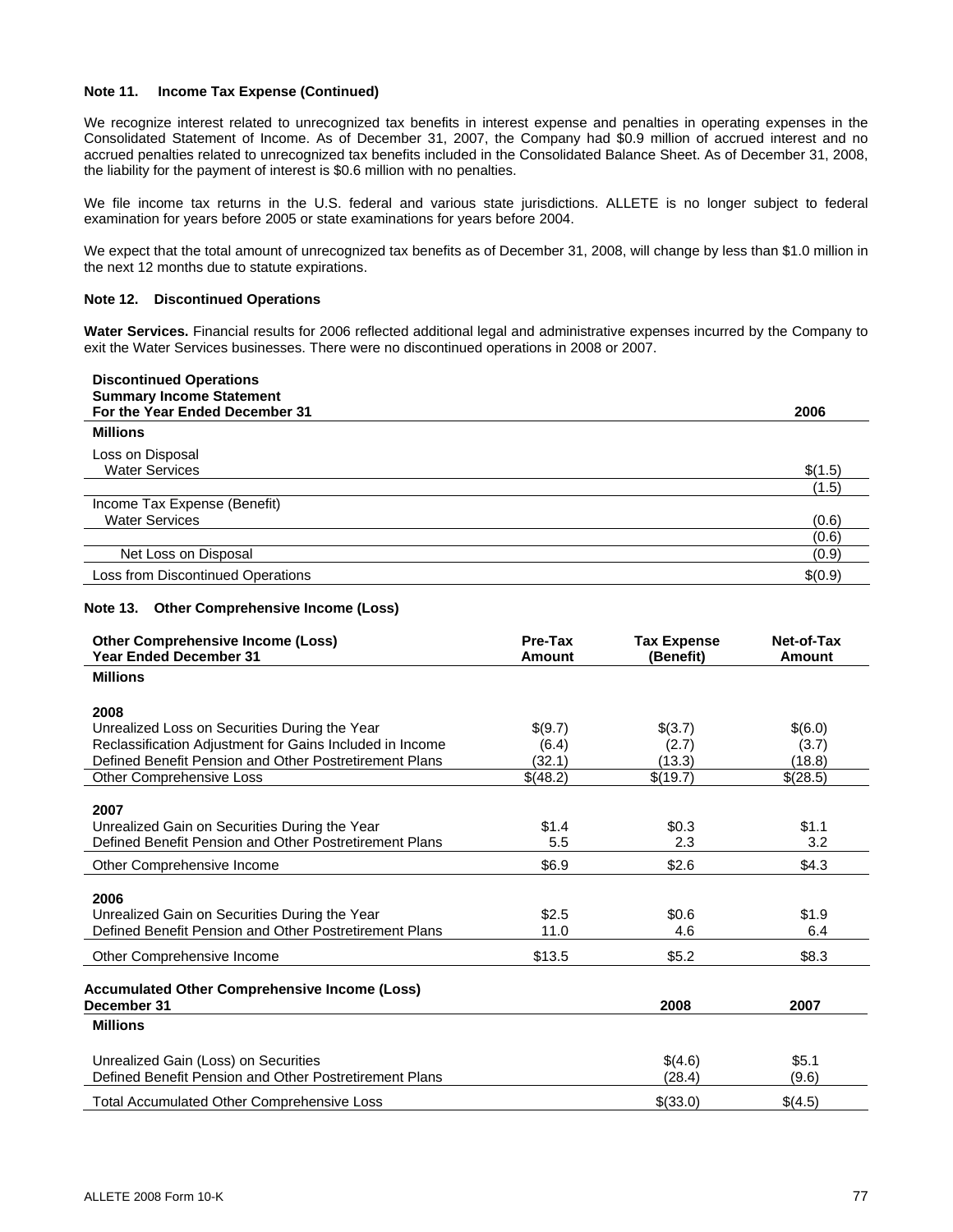We have noncontributory defined benefit pension plans covering eligible employees. The plans provide defined benefits based on years of service and final average pay. We also have defined contribution pension plans covering substantially all employees; employer contributions are made through our employee stock ownership plan. (See Note 15. Employee Stock and Incentive Plans.) In 2008, we made a total of \$10.9 million in contributions to ALLETE's defined benefit pension plans (no contributions were made in 2007).

On August 9, 2006, ALLETE's Board of Directors approved amendments to the Minnesota Power and Affiliated Companies Retirement Plan A (Retirement Plan A) and the Minnesota Power and Affiliated Companies Retirement Savings and Stock Ownership Plan (RSOP). Retirement Plan A was amended to suspend further crediting service pursuant to the plan, effective as of September 30, 2006, and to close Retirement Plan A to new participants. Participants will continue to accrue benefits under the plan for future pay increases. In conjunction with this change, the Board of Directors took action to increase benefits employees will receive under the RSOP. The modification of Retirement Plan A required us to re-measure our pension expense as of August 9, 2006. As a result of the re-measurement, Retirement Plan A pension expense for 2006 was reduced by \$0.2 million.

We have postretirement health care and life insurance plans covering eligible employees. The postretirement health plans are contributory with participant contributions adjusted annually. Postretirement health and life benefits are funded through a combination of Voluntary Employee Benefit Association trusts (VEBAs), established under section 501(c)(9) of the Internal Revenue Code, and an irrevocable grantor trust. Contributions deductible for income tax purposes are made directly to the VEBAs; nondeductible contributions are made to the irrevocable grantor trust. Amounts are transferred from the irrevocable grantor trust to the VEBAs when they become deductible for income tax purposes. In 2008, \$10.1 million was transferred from the grantor trust to the VEBAs (\$6.2 million in 2007; \$3.6 million in 2006). In 2008, including the amount transferred from the grantor trust, we made a total of \$13.8 million in contributions to ALLETE's postretirement health and life plan (\$12.6 million in 2007).

We expect to contribute approximately \$30 - \$35 million to our defined benefit pension plans and \$11 million to our postretirement health and life plans in 2009. We are unable to predict contribution levels to our defined benefit pension or postretirement health and life plans after 2009.

In September 2006, the FASB issued SFAS 158, "Employers' Accounting for Defined Benefit Pension and Other Postretirement Plans" (SFAS 158). SFAS 158 requires that employers recognize on a prospective basis the funded status of their defined benefit pension and other postretirement plans on their consolidated balance sheet and recognize as a component of other comprehensive income, net of tax, the gains or losses and prior service costs or credits that arise during the period but that are not recognized as components of net periodic benefit cost. SFAS 158 also requires additional disclosures in the notes to financial statements. SFAS 158 was effective for fiscal years ending after December 15, 2006.

The defined benefit pension and postretirement health and life benefit costs recognized annually by our regulated companies are expected to be recovered through rates filed with our regulatory jurisdictions. As a result, these amounts that are required to otherwise be recognized in accumulated other comprehensive income under the provisions of SFAS 158 have been recognized as a long-term regulatory asset on our consolidated balance sheet, in accordance with the requirements of SFAS 71. The defined benefit pension and postretirement health and life benefit costs associated with our other non-rate base operations are recognized in accumulated other comprehensive income, in accordance with SFAS 158.

Pursuant to SFAS 158, we were required to change our measurement date from September 30 to December 31 during the year ended December 31, 2008. On January 1, 2008, ALLETE recorded three months of pension expense as a reduction to retained earnings in the amount of \$1.6 million, net of tax, to reflect the impact of this measurement date change. Also on January 1, 2008, we recorded \$0.8 million relating to three months of amortization for transition obligations, prior service costs, and prior gains and losses within accumulated other comprehensive income.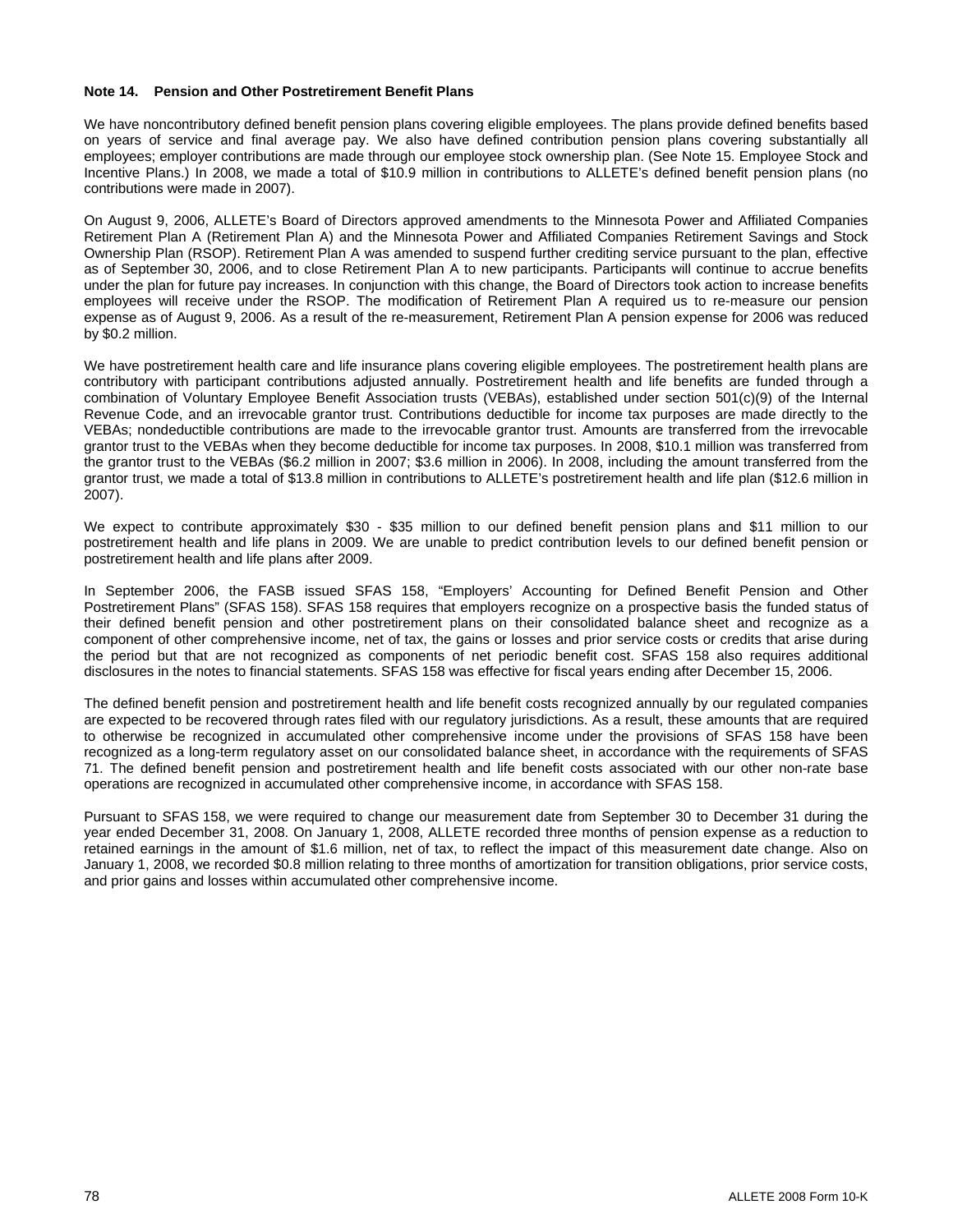| <b>Pension Obligation and Funded Status</b>                                                                                                                                                | December 31.<br>2008                            | September 30,<br>2007                            |
|--------------------------------------------------------------------------------------------------------------------------------------------------------------------------------------------|-------------------------------------------------|--------------------------------------------------|
| <b>Millions</b>                                                                                                                                                                            |                                                 |                                                  |
| <b>Accumulated Benefit Obligation</b>                                                                                                                                                      | \$406.6                                         | \$384.9                                          |
| Change in Benefit Obligation<br>Obligation, Beginning of Year<br>Service Cost<br><b>Interest Cost</b><br>Actuarial Loss (Gain)<br><b>Benefits Paid</b><br><b>Participant Contributions</b> | \$421.9<br>7.3<br>31.8<br>3.2<br>(29.9)<br>6.1  | \$417.7<br>5.3<br>23.4<br>(5.6)<br>(21.6)<br>2.7 |
| Obligation, End of Year                                                                                                                                                                    | \$440.4                                         | \$421.9                                          |
| Change in Plan Assets<br>Fair Value, Beginning of Year<br>Actual Return on Plan Assets<br><b>Employer Contribution</b><br><b>Benefits Paid</b><br>Fair Value, End of Year                  | \$405.6<br>(120.2)<br>18.2<br>(29.9)<br>\$273.7 | \$364.7<br>58.9<br>3.6<br>(21.6)<br>\$405.6      |
| Funded Status, End of Year                                                                                                                                                                 | \$(166.7)                                       | \$(16.3)                                         |
| Net Pension Amounts Recognized in Consolidated Balance Sheet Consist of:                                                                                                                   |                                                 |                                                  |
| <b>Noncurrent Assets</b><br><b>Current Liabilities</b><br><b>Noncurrent Liabilities</b>                                                                                                    | \$(0.9)<br>\$(165.8)                            | \$29.3<br>\$(0.8)<br>\$(44.8)                    |

The pension costs that are reported as a component within our consolidated balance sheet, reflected in regulatory long-term assets and accumulated other comprehensive income, consist of the following:

| <b>Unrecognized Pension Costs</b>                                                  |        |         |        |
|------------------------------------------------------------------------------------|--------|---------|--------|
| <b>Year Ended December 31</b>                                                      |        | 2008    | 2007   |
| <b>Millions</b>                                                                    |        |         |        |
| Net Loss                                                                           |        | \$193.2 | \$31.1 |
| <b>Prior Service Cost</b>                                                          |        | 2.4     | 3.2    |
| <b>Transition Obligation</b>                                                       |        |         |        |
| <b>Total Unrecognized Pension Costs</b>                                            |        | \$195.6 | \$34.3 |
| <b>Components of Net Periodic Pension Expense</b><br><b>Year Ended December 31</b> | 2008   | 2007    | 2006   |
| <b>Millions</b>                                                                    |        |         |        |
| Service Cost                                                                       | \$5.8  | \$5.3   | \$9.1  |
| <b>Interest Cost</b>                                                               | 25.4   | 23.4    | 22.2   |
| <b>Expected Return on Plan Assets</b>                                              | (32.5) | (30.6)  | (28.6) |
| Amortization of Loss                                                               | 1.6    | 4.9     | 4.6    |
| <b>Amortization of Prior Service Costs</b>                                         | 0.6    | 0.6     | 0.6    |
| Net Pension Expense                                                                | \$0.9  | \$3.6   | \$7.9  |

**Other Changes in Plan Assets and Benefit Obligations Recognized in Other Comprehensive Income and Regulatory Assets** 

| <b>Year Ended December 31</b>                                        | 2008    | 2007     |
|----------------------------------------------------------------------|---------|----------|
| <b>Millions</b>                                                      |         |          |
| Net Loss (Gain)                                                      | \$164.0 | \$(35.4) |
| Amortization of Prior Service Costs                                  | (0.6)   | (0.6)    |
| Amortization of Loss (Gain)                                          | (1.6)   | (3.3)    |
| Total Recognized in Other Comprehensive Income and Regulatory Assets | \$161.8 | \$(39.3) |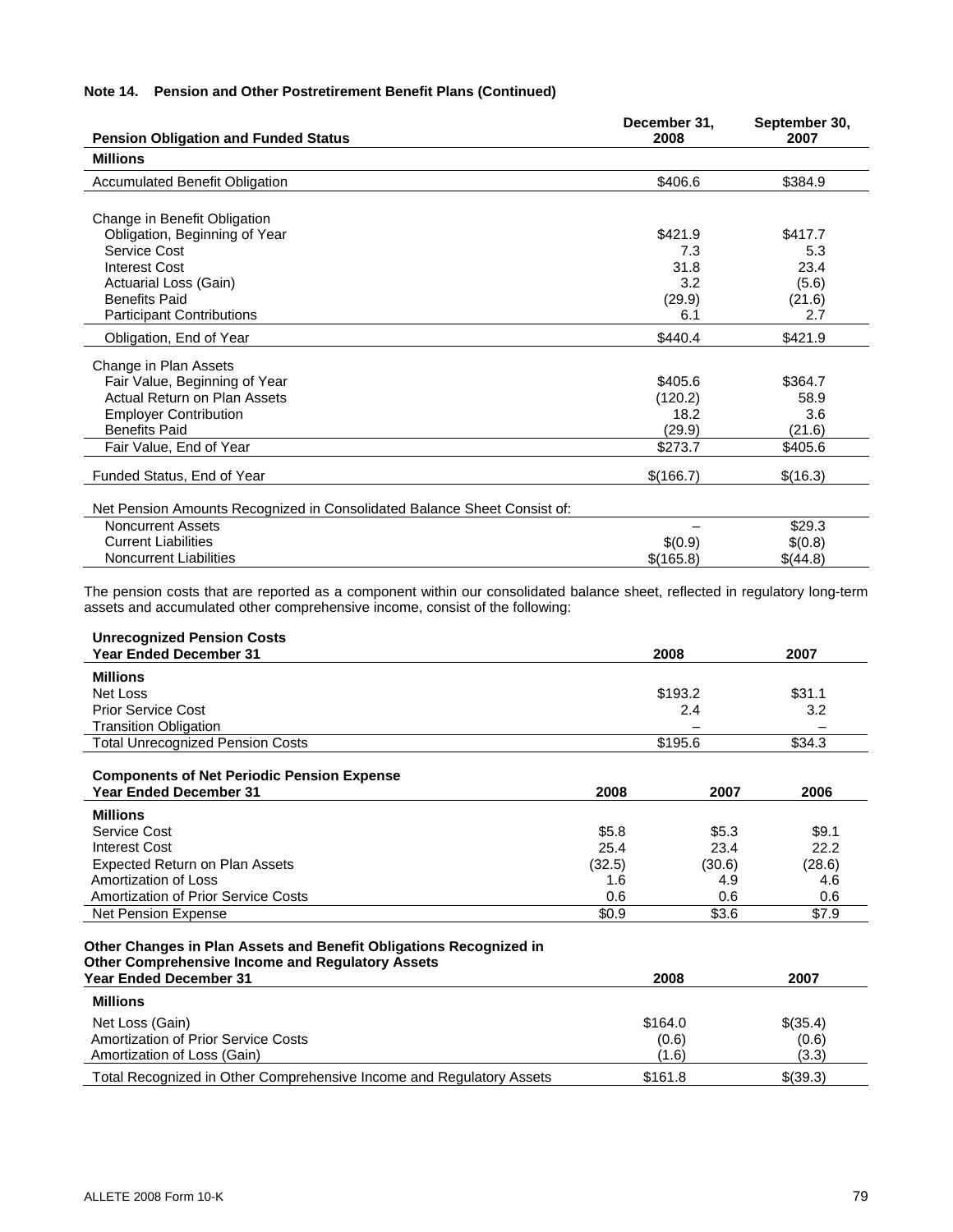| Information for Pension Plans with an                          | December 31. | September 30, |
|----------------------------------------------------------------|--------------|---------------|
| <b>Accumulated Benefit Obligation in Excess of Plan Assets</b> | 2008         | 2007          |
| <b>Millions</b>                                                |              |               |
| <b>Projected Benefit Obligation</b>                            | \$440.4      | \$170.6       |
| <b>Accumulated Benefit Obligation</b>                          | \$406.6      | \$188.3       |
| Fair Value of Plan Assets                                      | \$273.7      | \$145.3       |

|                                                                    | December 31, | September 30, |
|--------------------------------------------------------------------|--------------|---------------|
| <b>Postretirement Health and Life Obligation and Funded Status</b> | 2008         | 2007          |
| <b>Millions</b>                                                    |              |               |
| Change in Benefit Obligation                                       |              |               |
| Obligation, Beginning of Year                                      | \$153.7      | \$138.9       |
| Service Cost                                                       | 5.0          | 4.2           |
| Interest Cost                                                      | 11.7         | 7.9           |
| <b>Actuarial Loss</b>                                              | 4.0          | 7.5           |
| <b>Participant Contributions</b>                                   | 2.0          | 1.4           |
| <b>Benefits Paid</b>                                               | (9.5)        | (6.2)         |
| Obligation, End of Year                                            | \$166.9      | \$153.7       |
| Change in Plan Assets                                              |              |               |
| Fair Value, Beginning of Year                                      | \$90.9       | \$78.9        |
| Actual Return on Plan Assets                                       | (25.2)       | 9.6           |
| <b>Employer Contribution</b>                                       | 20.3         | 6.8           |
| <b>Participant Contributions</b>                                   | 1.9          | 1.4           |
| <b>Benefits Paid</b>                                               | (9.3)        | (5.8)         |
| Fair Value, End of Year                                            | \$78.6       | \$90.9        |
| Funded Status, End of Year                                         | \$ (88.3)    | \$(62.8)      |

Net Postretirement Health and Life Amounts Recognized in Consolidated Balance

| Sheet Consist of:                |           |          |
|----------------------------------|-----------|----------|
| <b>Current Liabilities</b>       | \$0.7     | \$(0.6)  |
| Liabilities<br><b>Noncurrent</b> | \$ (87.6) | \$(62.2) |
|                                  |           |          |

Under SFAS 106, "Employers' Accounting for Postretirement Benefits Other Than Pensions," only assets in the VEBAs are treated as plan assets in the above table for the purpose of determining funded status. In addition to the postretirement health and life assets reported in the previous table, we had \$14.1 million in an irrevocable grantor trusts at December 31, 2008 (\$30.5 million at December 31, 2007). We consolidate the irrevocable grantor trusts and it is included in Investments on our consolidated balance sheet.

The postretirement health and life costs that are reported as a component within our consolidated balance sheet, reflected in regulatory long-term assets and accumulated other comprehensive income, consist of the following:

| 2008   | 2007   |
|--------|--------|
|        |        |
| \$59.2 | \$22.7 |
|        | (0.1)  |
| 9.4    | 12.6   |
| \$68.6 | \$35.2 |
|        |        |

#### **Components of Net Periodic Postretirement Health and Life Expense**

| <b>Year Ended December 31</b>              | 2008   | 2007  | 2006   |
|--------------------------------------------|--------|-------|--------|
| <b>Millions</b>                            |        |       |        |
| Service Cost                               | \$4.0  | \$4.2 | \$4.4  |
| Interest Cost                              | 9.4    | 7.8   | 7.4    |
| <b>Expected Return on Plan Assets</b>      | (7.2)  | (6.5) | (5.6)  |
| Amortization of Loss                       | 1.4    | 1.0   | 1.7    |
| Amortization of Transition Obligation      | 2.5    | 2.4   | 2.4    |
| Net Postretirement Health and Life Expense | \$10.1 | \$8.9 | \$10.3 |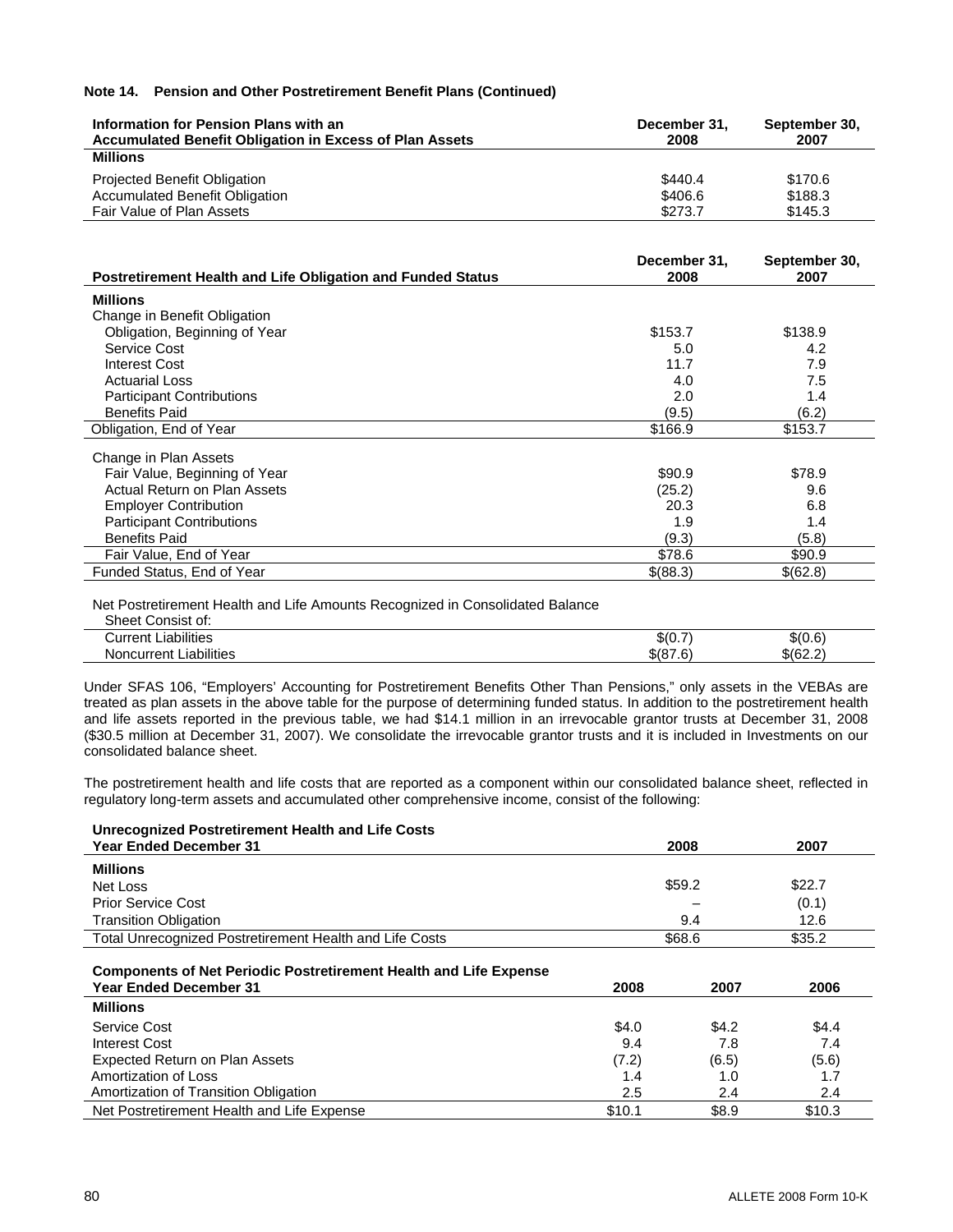# **Other Changes in Plan Assets and Benefit Obligations Recognized in**

| <b>Other Comprehensive Income and Regulatory Assets</b>              |        |       |
|----------------------------------------------------------------------|--------|-------|
| <b>Year Ended December 31</b>                                        | 2008   | 2007  |
| <b>Millions</b>                                                      |        |       |
| Net Loss (Gain)                                                      | \$38.3 | \$4.5 |
| Amortization of Transition Obligation                                | (2.5)  | (2.5) |
| <b>Amortization of Prior Service Costs</b>                           |        |       |
| Amortization of Loss (Gain)                                          | (1.4)  | (0.9) |
| Total Recognized in Other Comprehensive Income and Regulatory Assets | \$34.4 | \$1.1 |

|                                          |                | <b>Postretirement</b>  |
|------------------------------------------|----------------|------------------------|
| <b>Estimated Future Benefit Payments</b> | <b>Pension</b> | <b>Health and Life</b> |
| <b>Millions</b>                          |                |                        |
| 2009                                     | \$24.1         | \$7.0                  |
| 2010                                     | \$25.6         | \$7.8                  |
| 2011                                     | \$26.5         | \$8.7                  |
| 2012                                     | \$27.4         | \$9.3                  |
| 2013                                     | \$28.6         | \$10.0                 |
| Years 2014 - 2018                        | \$160.0        | \$59.5                 |

The pension and postretirement health and life costs recorded in other long-term assets and accumulated other comprehensive income expected to be recognized as a component of net pension and postretirement benefit costs for the year ending December 31, 2009, are as follows:

|                                                        | <b>Pension</b> |       | <b>Postretirement</b><br><b>Health and Life</b> |  |
|--------------------------------------------------------|----------------|-------|-------------------------------------------------|--|
| <b>Millions</b>                                        |                |       |                                                 |  |
| Net Loss                                               | \$3.4          |       | \$2.5                                           |  |
| <b>Prior Service Costs</b>                             | \$0.6          |       |                                                 |  |
|                                                        |                |       |                                                 |  |
| <b>Transition Obligations</b>                          |                |       | \$2.5                                           |  |
| Total Pension and Postretirement Health and Life Costs | \$4.0          |       | \$5.0                                           |  |
| <b>Weighted-Average Assumptions</b>                    | December 31,   |       | September 30,                                   |  |
| <b>Used to Determine Benefit Obligation</b>            | 2008           |       | 2007                                            |  |
| Discount Rate                                          | 6.12%          |       | 6.25%                                           |  |
| Rate of Compensation Increase                          | $4.3 - 4.6%$   |       | $4.3 - 4.6%$                                    |  |
|                                                        |                |       |                                                 |  |
| <b>Health Care Trend Rates</b>                         |                |       |                                                 |  |
| <b>Trend Rate</b>                                      |                | 9%    | 10%                                             |  |
| Ultimate Trend Rate                                    |                | 5%    | 5%                                              |  |
| Year Ultimate Trend Rate Effective                     |                | 2012  | 2012                                            |  |
| <b>Weighted-Average Assumptions</b>                    |                |       |                                                 |  |
| <b>Used to Determine Net Periodic Benefit Costs</b>    |                |       |                                                 |  |
| <b>Year Ended December 31</b>                          | 2008           | 2007  | 2006                                            |  |
| Discount Rate                                          | 6.25%          | 5.75% | 5.50%                                           |  |
| Expected Long-Term Return on Plan Assets (a)           |                |       |                                                 |  |

*(a) The expected long term rate of return used to determine net periodic benefit expenses for 2009 has been reduced to 8.5 percent.* 

In establishing the expected long-term return on plan assets, we consider the diversification and allocation of plan assets, the actual long-term historical performance for the type of securities invested in, the actual long-term historical performance of plan assets, and the impact of current economic conditions, if any, on long-term historical returns.

Pension 9.0% 9.0% 9.0% Postretirement Health and Life 7.2 – 9.0% 5.0 – 9.0% 5.0 – 9.0% Rate of Compensation Increase 4.3 – 4.6% 4.3 – 4.6% 3.5 – 4.5%

Currently for plan valuation purposes, the discount rate is determined considering high-quality long-term corporate bond rates at the valuation date. The discount rate is compared to the Citigroup Pension Discount Curve adjusted for ALLETE's specific cash flows.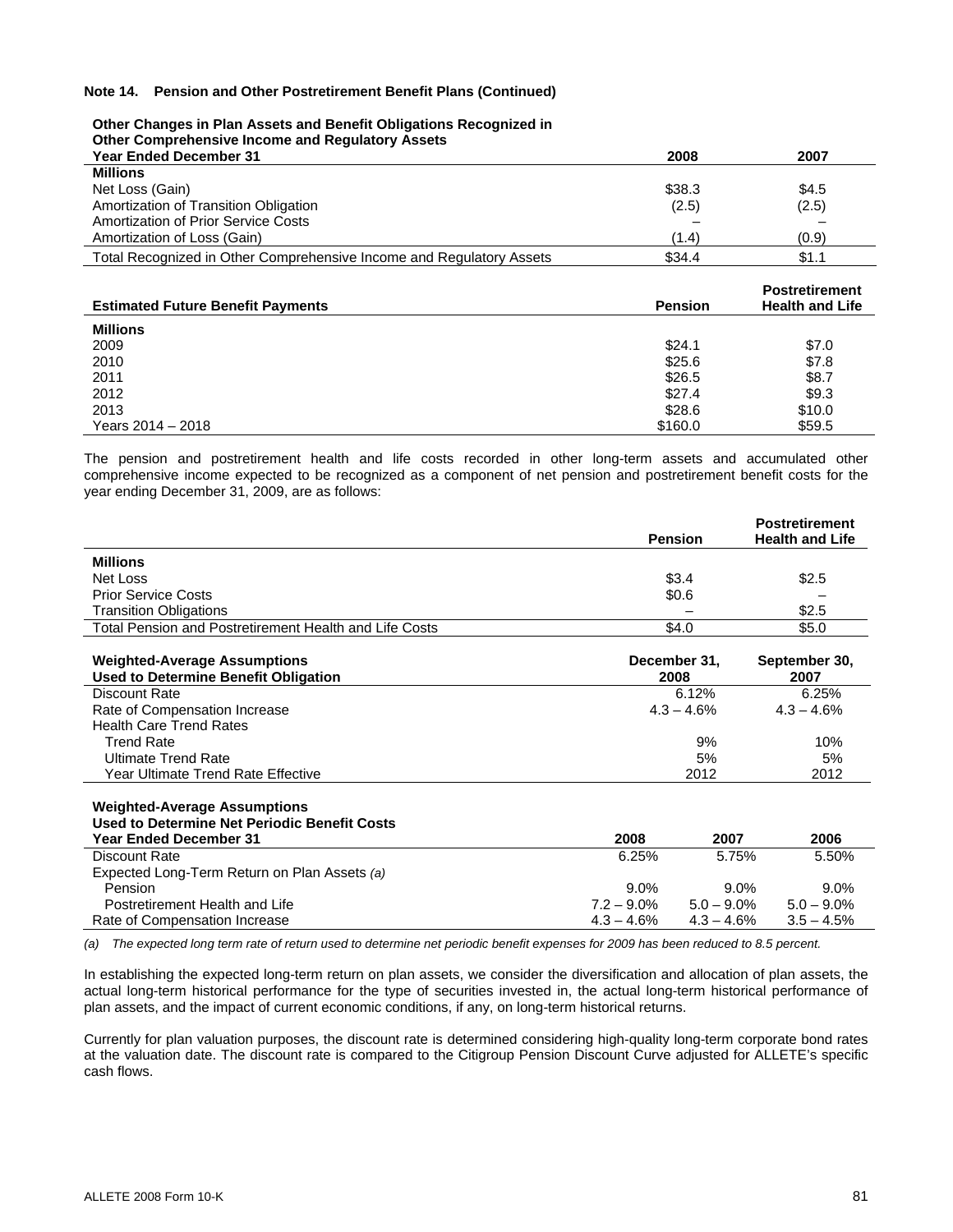| <b>Sensitivity of a One-Percentage-Point</b><br><b>Change in Health Care Trend Rates</b> |                |      | <b>One Percent</b><br><b>Increase</b> | <b>One Percent</b><br><b>Decrease</b>        |
|------------------------------------------------------------------------------------------|----------------|------|---------------------------------------|----------------------------------------------|
| <b>Millions</b>                                                                          |                |      |                                       |                                              |
| Effect on Total of Postretirement Health and Life Service and Interest Cost              |                |      | \$2.0                                 | \$(1.7)                                      |
| Effect on Postretirement Health and Life Obligation                                      |                |      | \$19.5                                | \$(16.2)                                     |
|                                                                                          | <b>Pension</b> |      |                                       | <b>Postretirement</b><br>Health and Life (a) |
| <b>Actual Plan Asset Allocations</b>                                                     | 2008           | 2007 | 2008                                  | 2007                                         |
| <b>Equity Securities</b>                                                                 | 46%            | 61%  | 47%                                   | 66%                                          |
| <b>Debt Securities</b>                                                                   | 32%            | 25%  | 40%                                   | 24%                                          |
| <b>Real Estate</b>                                                                       | 6%             | 2%   |                                       |                                              |

Private Equity **16% 16% 9% 9% 9% 5%** 9% 5% 9% 9% 9% 5% Cash – 3% 4% 5% 100% 100% 100% 100%

*(a) Includes VEBAs and irrevocable grantor trusts.* 

Pension plan equity securities did not include ALLETE common stock at December 31, 2008 or September 30, 2007.

To achieve strong returns within managed risk, we diversify our asset portfolio to approximate the target allocations in the table below. Equity securities are diversified among domestic companies with large, mid and small market capitalizations, as well as investments in international companies. In addition, all debt securities must have a Standard & Poor's credit rating of A or higher.

|                                      |                | <b>Postretirement</b> |
|--------------------------------------|----------------|-----------------------|
| <b>Plan Asset Target Allocations</b> | <b>Pension</b> | Health and Life (a)   |
| <b>Equity Securities</b>             | 55%            | 55%                   |
| <b>Debt Securities</b>               | 24%            | 24%                   |
| <b>Real Estate</b>                   | 9%             | 9%                    |
| <b>Private Equity</b>                | 11%            | 11%                   |
| Cash                                 | $1\%$          | $1\%$                 |
|                                      | 100%           | 100%                  |

*(a) Includes VEBAs and irrevocable grantor trusts.* 

FSP 106-2, "Accounting and Disclosure Requirements Related to the Medicare Prescription Drug, Improvement and Modernization Act of 2003 (Act)" provides accounting and disclosure guidance for employers that sponsor postretirement health care plans that provide prescription drug benefits. FSP 106-2 requires that the accumulated postretirement benefit obligation and postretirement benefit cost reflect the impact of the Act upon adoption. We provide postretirement health benefits that include prescription drug benefits which qualify us for the federal subsidy under the Act. The expected reimbursement for Medicare health subsidies reduced our after-tax postretirement medical expense by \$1.2 million for 2008 (\$2.3 million for 2007; \$2.4 million in 2006). In 2005 we enrolled with the Centers for Medicare and Medicaid Services' (CMS) and began recovering the subsidy in 2007. We received \$0.3 million in 2007 for 2006, and expect to receive a reimbursement in 2009 for 2007.

#### **Note 15. Employee Stock and Incentive Plans**

**Employee Stock Ownership Plan.** We sponsor a leveraged employee stock ownership plan (ESOP) within the RSOP. As of their date of hire, all employees of ALLETE, SWL&P and Minnesota Power Affiliate Resources are eligible to contribute to the plan. In 1990, the ESOP issued a \$75 million note (term not to exceed 25 years at 10.25 percent) to us as consideration for 2.8 million shares (1.9 million shares adjusted for stock splits) of our newly issued common stock. The note was refinanced in 2006 at 6 percent. We make annual contributions to the ESOP equal to the ESOP's debt service less available dividends received by the ESOP. The majority of dividends received by the ESOP are used to pay debt service, with the balance distributed to participants. The ESOP shares were initially pledged as collateral for its debt. As the debt is repaid, shares are released from collateral and allocated to participants based on the proportion of debt service paid in the year. As shares are released from collateral, we report compensation expense equal to the current market price of the shares less dividends on allocated shares. Dividends on allocated ESOP shares are recorded as a reduction of retained earnings; available dividends on unallocated ESOP shares are recorded as a reduction of debt and accrued interest. ESOP compensation expense was \$10.3 million in 2008 (\$9.2 million in 2007; \$6.9 million in 2006).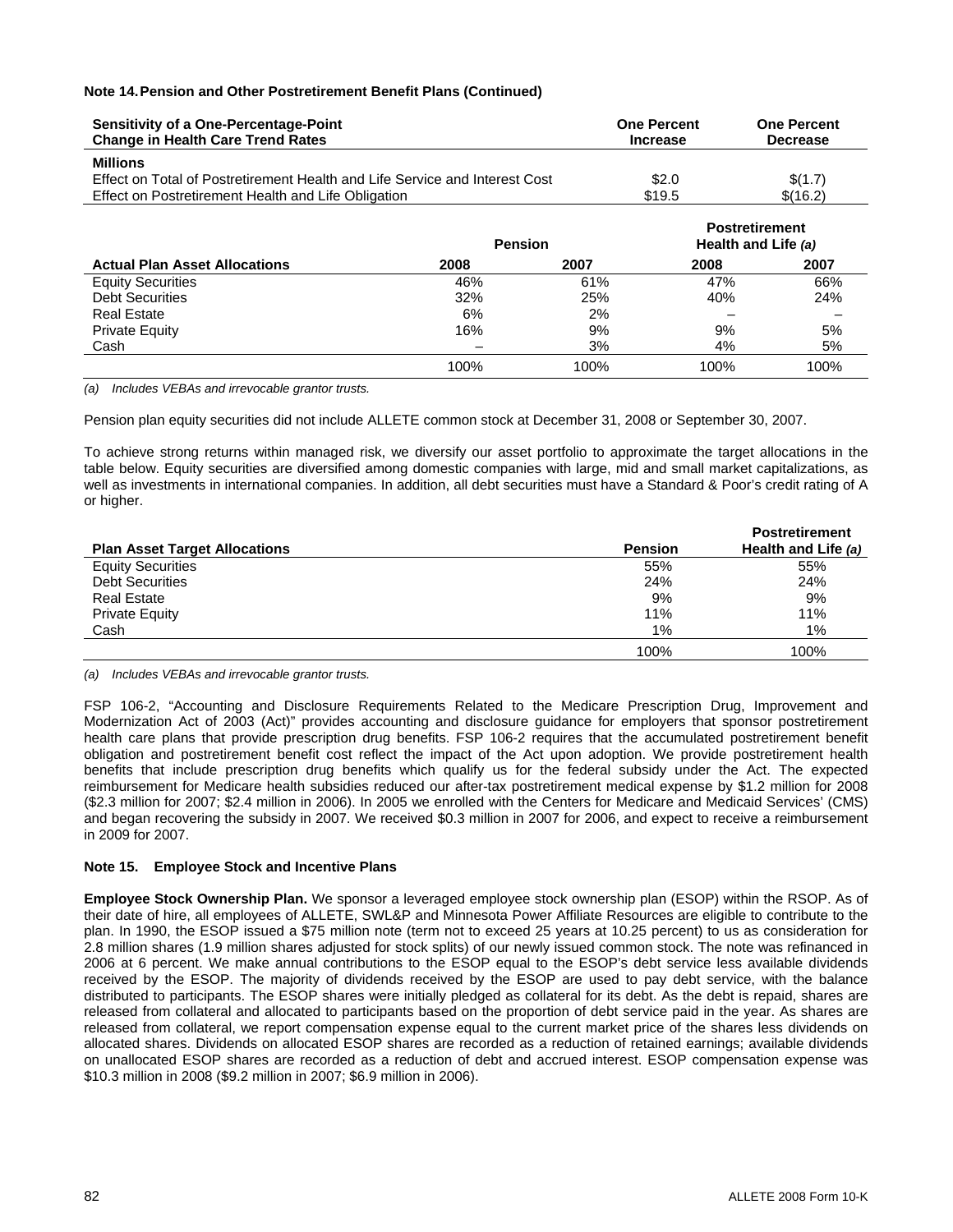#### **Note 15. Employee Stock and Incentive Plans (Continued)**

Pursuant to AICPA Statement of Position 93-6, "Employers' Accounting for Employee Stock Ownership Plans," unallocated ALLETE common stock currently held and purchased by the ESOP will be treated as unearned ESOP shares and not considered as outstanding for earnings per share computations. ESOP shares are included in earnings per share computations after they are allocated to participants.

| <b>Year Ended December 31</b>    | 2008   | 2007   | 2006    |
|----------------------------------|--------|--------|---------|
| <b>Millions</b>                  |        |        |         |
| <b>ESOP Shares</b>               |        |        |         |
| Allocated                        | 2.0    | 1.8    | 1.7     |
| Unallocated                      | 1.9    | 2.2    | 2.5     |
| Total                            | 3.9    | 4.0    | 4.2     |
| Fair Value of Unallocated Shares | \$61.3 | \$87.1 | \$115.2 |

**Stock-Based Compensation.** *Stock Incentive Plan.* Under our Executive Long-Term Incentive Compensation Plan (Executive Plan), share-based awards may be issued to key employees through a broad range of methods, including non-qualified and incentive stock options, performance shares, performance units, restricted stock, stock appreciation rights and other awards. There are 1.5 million shares of common stock reserved for issuance under the Executive Plan, with 0.7 million of these shares available for issuance as of December 31, 2008.

We had a Director Long-Term Stock Incentive Plan (Director Plan) which expired on January 1, 2006. No grants have been made since 2003 under the Director Plan. Approximately 3,879 options were outstanding under the Director Plan at December 31, 2008.

We currently have the following types of share-based awards outstanding:

*Non-Qualified Stock Options*. The options allow for the purchase of shares of common stock at a price equal to the market value of our common stock at the date of grant. Options become exercisable beginning one year after the grant date, with one-third vesting each year over three years. Options may be exercised up to ten years following the date of grant. In the case of qualified retirement, death or disability, options vest immediately and the period over which the options can be exercised is three years. Employees have up to three months to exercise vested options upon voluntary termination or involuntary termination without cause. All options are cancelled upon termination for cause. All options vest immediately upon retirement, death, disability or a change of control, as defined in the award agreement. We determine the fair value of options using the Black-Scholes option-pricing model. The estimated fair value of options, including the effect of estimated forfeitures, is recognized as expense on the straight-line basis over the options' vesting periods, or the accelerated vesting period if the employee is retirement eligible.

The following assumptions were used in determining the fair value of stock options granted during 2008, under the Black-Scholes option-pricing model:

|                            | 2008    | 2007    | 2006    |
|----------------------------|---------|---------|---------|
| Risk-Free Interest Rate    | 2.8%    | 4.8%    | 4.5%    |
| Expected Life              | 5 Years | 5 Years | 5 Years |
| <b>Expected Volatility</b> | 20%     | 20%     | 20%     |
| Dividend Growth Rate       | 4.4%    | 5.0%    | 5.0%    |

The risk-free interest rate for periods within the contractual life of the option is based on the U.S. Treasury yield curve in effect at the grant date. Expected volatility is estimated based on the historic volatility of our stock and the stock of our peer group companies. We utilize historical option exercise and employee pre-vesting termination data to estimate the option life. The dividend growth rate is based upon historical growth rates in our dividends.

*Performance Shares.* Under these awards, the number of shares earned is contingent upon attaining specific performance targets over a three-year performance period. In the case of qualified retirement, death or disability during a performance period, a pro-rata portion of the award will be earned at the conclusion of the performance period based on the performance goals achieved. In the case of termination of employment for any reason other than qualified retirement, death or disability, no award will be earned. If there is a change in control, a pro-rata portion of the award will be paid based on the greater of actual performance up to the date of the change in control or target performance. The fair value of these awards is equal to the grant date fair value which is estimated based upon the assumed share-based payment three years from the date of grant. Compensation cost is recognized over the three-year performance period based on our estimate of the number of shares which will be earned by the award recipients.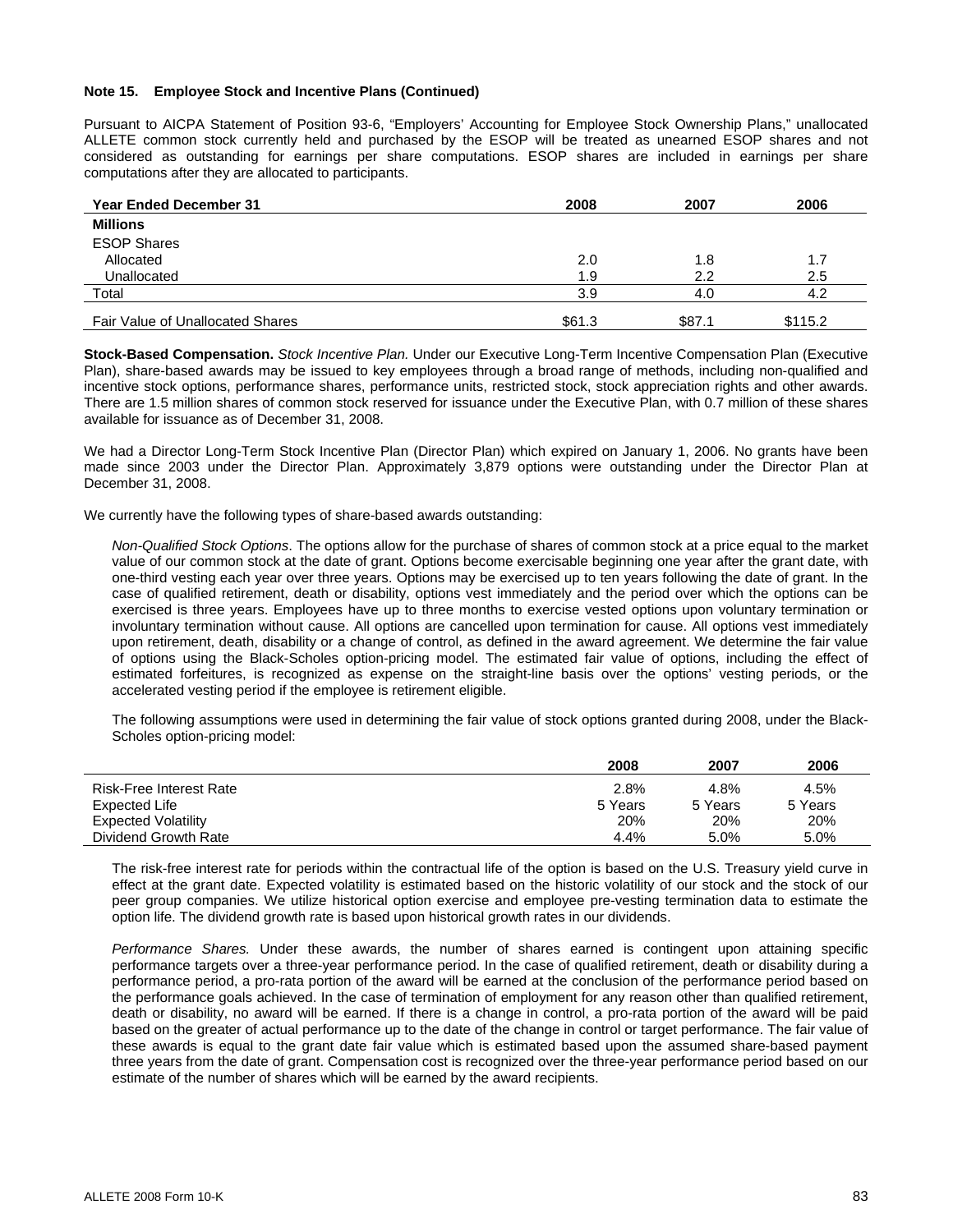## **Note 15. Employee Stock and Incentive Plans (Continued)**

*Employee Stock Purchase Plan (ESPP).* Under our ESPP, eligible employees may purchase ALLETE common stock at a 5 percent discount from the market price. Because the discount is not greater than 5 percent, we are not required by SFAS 123R to apply fair value accounting to these awards.

*RSOP*. Shares held in our RSOP are excluded from SFAS 123R and are accounted for in accordance with the AICPA Statement of Position No. 93-6, "Employers' Accounting for Employee Stock Ownership Plans."

The following share-based compensation expense amounts were recognized in our consolidated statement of income for the periods presented since our adoption of SFAS 123R.

| <b>Share-Based Compensation Expense</b><br>For the Year Ended December 31 | 2008  | 2007  | 2006  |
|---------------------------------------------------------------------------|-------|-------|-------|
| <b>Millions</b>                                                           |       |       |       |
| Stock Options                                                             | \$0.7 | \$0.8 | \$0.8 |
| Performance Shares                                                        | 1.1   | 1.0   | 1.0   |
| <b>Total Share-Based Compensation Expense</b>                             | \$1.8 | \$1.8 | \$1.8 |
| Income Tax Benefit                                                        | \$0.7 | \$0.7 | \$0.7 |

There were no capitalized stock-based compensation costs at December 31, 2008, 2007, or 2006.

As of December 31, 2008, the total unrecognized compensation cost for the performance share awards not yet recognized in our statements of income was \$1.3 million. This amount is expected to be recognized over a weighted-average period of 1.7 years.

The following table presents information regarding our outstanding stock options for the year ended December 31, 2008.

|                                  | Number of<br><b>Options</b> | <b>Weighted-Average</b><br><b>Exercise</b><br><b>Price</b> | Aggregate<br><b>Intrinsic</b><br>Value | <b>Weighted-Average</b><br>Remaining<br>Contractual<br>Term |
|----------------------------------|-----------------------------|------------------------------------------------------------|----------------------------------------|-------------------------------------------------------------|
|                                  |                             |                                                            | <b>Millions</b>                        |                                                             |
| Outstanding at December 31, 2007 | 510.992                     | \$39.83                                                    | \$(0.1)                                | 6.8 years                                                   |
| Granted                          | 180.815                     | \$39.10                                                    |                                        |                                                             |
| Exercised                        | (16,627)                    | \$25.56                                                    |                                        |                                                             |
| Forfeited                        | (2,761)                     | \$39.39                                                    |                                        |                                                             |
| Outstanding at December 31, 2008 | 672,419                     | \$39.99                                                    | \$(5.2)                                | 6.9 years                                                   |
| Exercisable at December 31, 2008 | 406.894                     | \$34.48                                                    | \$(2.7)                                | 5.7 years                                                   |
| Fair Value of Options            |                             |                                                            |                                        |                                                             |
| Granted During the Year          | \$3.97                      |                                                            |                                        |                                                             |

The weighted-average grant-date fair value of options was \$6.18 for 2008 (\$6.92 for 2007; \$6.48 for 2006). The intrinsic value of a stock award is the amount by which the fair value of the underlying stock exceeds the exercise price of the award. The total intrinsic value of options exercised was \$0.2 million during 2008 (\$0.4 million in 2007; \$0.6 million in 2006).

At December 31, 2008, options outstanding consisted of 0.1 million with exercise prices ranging from \$18.85 to \$29.79, 0.4 million with exercise prices ranging from \$37.76 to \$41.35 and 0.2 million with exercise prices ranging from \$44.15 to \$48.65. The options with exercise prices ranging from \$18.85 to \$29.79 have an average remaining contractual life of 3.0 years; all are exercisable at December 31, 2008, at a weighted average price of \$26.91. The options with exercise prices ranging from \$37.76 to \$41.35 have an average remaining contractual life of 7.3 years; less than 0.2 million are exercisable on December 31, 2008, at a weighted average price of \$39.52. The options with exercise prices ranging from \$44.15 to \$48.65 have an average remaining contractual life of 7.5 years; all are exercisable on December 31, 2008, at a weighted average price of \$46.25.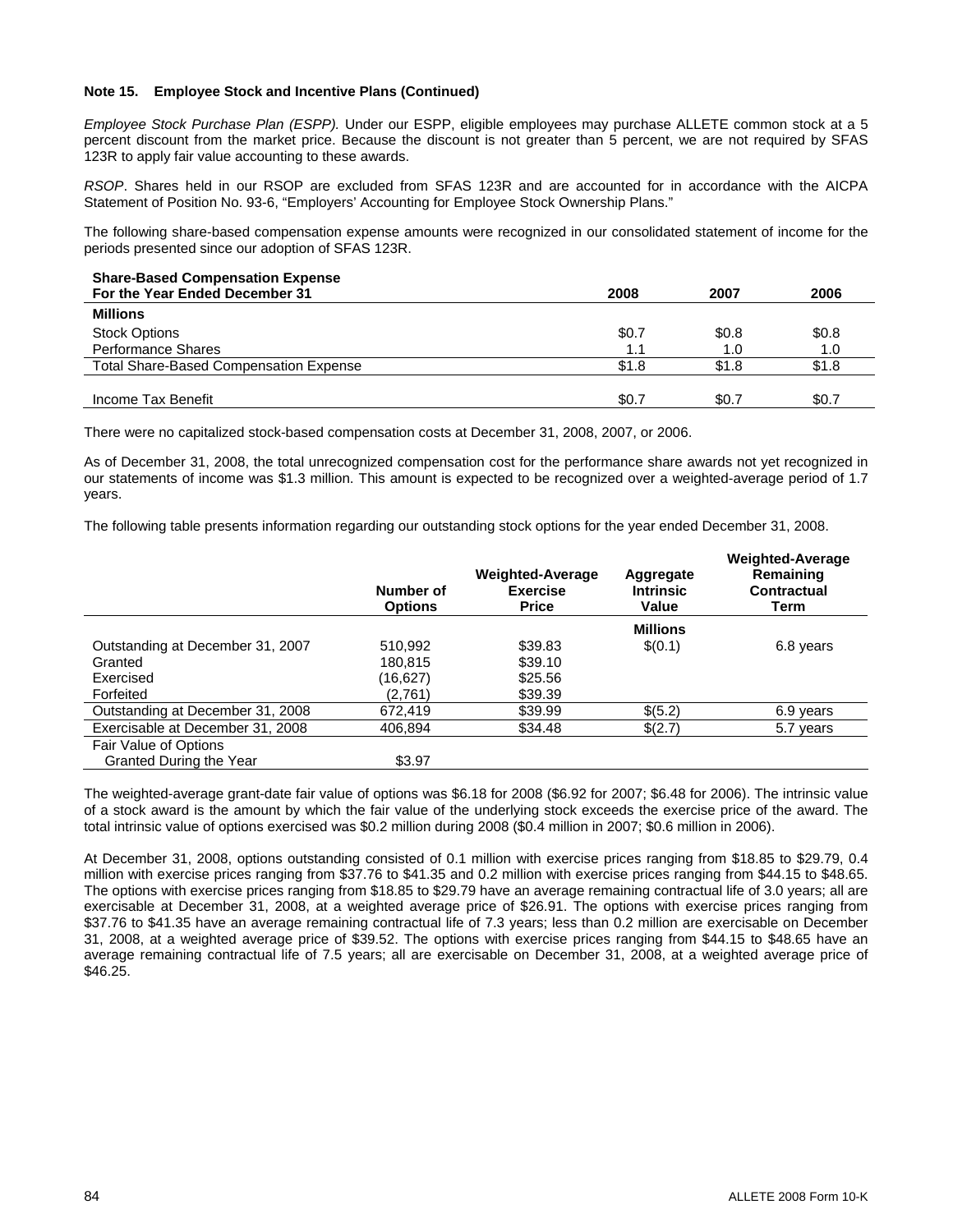#### **Note 15. Employee Stock and Incentive Plans (Continued)**

*Performance Shares.* The following table presents information regarding our non-vested performance shares for the year ended December 31, 2008.

|                                                                    | Number of<br><b>Shares</b>    | <b>Weighted-Average</b><br><b>Grant Date</b><br><b>Fair Value</b> |
|--------------------------------------------------------------------|-------------------------------|-------------------------------------------------------------------|
| Non-vested at December 31, 2007<br>Granted<br>Unearned Grant Award | 68.501<br>36.684<br>(23, 624) | \$45.63<br>54.05<br>42.80                                         |
| Forfeited                                                          | (2,323)                       | 50.87                                                             |
| Non-vested at December 31, 2008                                    | 79.238                        | 50.22                                                             |

Less than 0.1 million performance share were granted in February 2008 for the performance period ending in 2010. The ultimate issuance is contingent upon the attainment of certain future performance goals of ALLETE during the performance periods. The grant date fair value of the performance share awards was \$1.8 million.

No performance shares were awarded in February 2008 for the three-year performance period ending in 2007, as performance targets were not met. However, in accordance with SFAS No. 123R, no compensation expense previously recognized in connection with those grants will be reversed.

#### **Note 16. Quarterly Financial Data (Unaudited)**

Information for any one quarterly period is not necessarily indicative of the results which may be expected for the year.

| <b>Mar. 31</b> | <b>Jun. 30</b> | <b>Sept. 30</b> | Dec. 31 |
|----------------|----------------|-----------------|---------|
|                |                |                 |         |
| \$213.4        | \$189.8        | \$201.7         | \$196.1 |
| \$31.3         | \$17.5         | \$33.2          | \$39.8  |
| \$23.6         | \$10.7         | \$24.7          | \$23.5  |
|                |                |                 |         |
| \$0.82         | \$0.37         | \$0.85          | \$0.78  |
| \$0.82         | \$0.37         | \$0.85          | \$0.78  |
|                |                |                 |         |
|                |                |                 |         |
| \$205.3        | \$223.3        | \$200.8         | \$212.3 |
| \$40.7         | \$33.3         | \$24.3          | \$33.4  |
| \$26.3         | \$22.6         | \$16.5          | \$22.2  |
|                |                |                 |         |
| \$0.93         | \$0.80         | \$0.58          | \$0.78  |
| \$0.93         | \$0.80         | \$0.58          | \$0.77  |
|                |                |                 |         |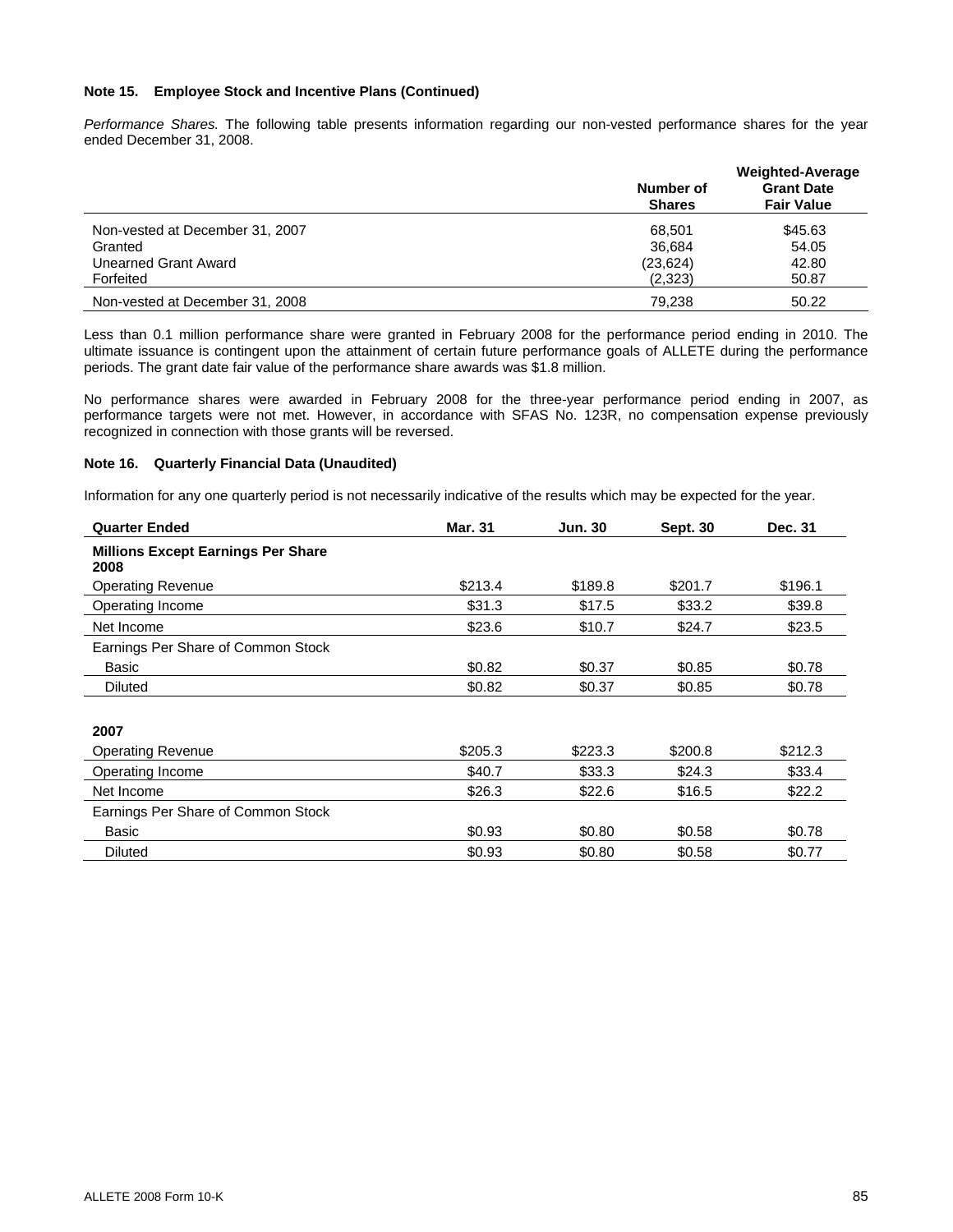# **ALLETE Valuation and Qualifying Accounts and Reserves**

| For the Year Ended December 31       | <b>Balance at</b><br><b>Beginning</b><br>of Year | <b>Additions</b><br>Charged<br>to Income | Other<br><b>Changes</b> | <b>Deductions</b><br>from<br>Reserves (a) | <b>Balance at</b><br>End of<br><b>Period</b> |
|--------------------------------------|--------------------------------------------------|------------------------------------------|-------------------------|-------------------------------------------|----------------------------------------------|
| <b>Millions</b>                      |                                                  |                                          |                         |                                           |                                              |
| Reserve Deducted from Related Assets |                                                  |                                          |                         |                                           |                                              |
| Reserve For Uncollectible Accounts   |                                                  |                                          |                         |                                           |                                              |
| 2008 Trade Accounts Receivable       | \$1.0                                            | \$1.0                                    |                         | \$1.3                                     | \$0.7                                        |
| Finance Receivables - Long-Term      | 0.2                                              |                                          |                         | 0.1                                       | 0.1                                          |
| Trade Accounts Receivable<br>2007    | 1.1                                              | 1.0                                      |                         | 1.1                                       | 1.0                                          |
| Finance Receivables - Long-Term      | 0.2                                              |                                          |                         |                                           | 0.2                                          |
| 2006 Trade Accounts Receivable       | 1.0                                              | 0.7                                      |                         | 0.6                                       | 1.1                                          |
| Finance Receivables - Long-Term      | 0.6                                              |                                          |                         | 0.4                                       | 0.2                                          |
| Deferred Asset Valuation Allowance   |                                                  |                                          |                         |                                           |                                              |
| 2008 Deferred Tax Assets             | 3.3                                              | (2.9)                                    |                         |                                           | 0.4                                          |
| 2007 Deferred Tax Assets             | 3.6                                              | (0.3)                                    |                         |                                           | 3.3                                          |
| 2006 Deferred Tax Assets             | 4.1                                              | (1.1)                                    | \$0.6                   |                                           | 3.6                                          |

*(a) Includes uncollectible accounts written off.* 

# **ALLETE**

# **Computation of Ratios of Earnings to Fixed Charges (Unaudited)**

| For the Year Ended December 31                 | 2008    | 2007    | 2006    | 2005   | 2004    |
|------------------------------------------------|---------|---------|---------|--------|---------|
| <b>Millions Except Ratios</b>                  |         |         |         |        |         |
| Income from Continuing Operations              |         |         |         |        |         |
| Before Minority Interest and Income Taxes      | \$126.4 | \$137.2 | \$128.2 | \$19.8 | \$57.0  |
| Less: Minority Interest (a)                    |         |         |         |        | 2.1     |
| Undistributed Income from Less than 50 percent |         |         |         |        |         |
| <b>Owned Equity Investment</b>                 | 3.8     | 3.3     | 2.3     |        |         |
|                                                | 122.6   | 133.9   | 125.9   | 19.8   | 54.9    |
| <b>Fixed Charges</b>                           |         |         |         |        |         |
| Interest on Long-Term Debt                     | 25.9    | 21.2    | 22.2    | 23.1   | 60.3    |
| AFUDC - Debt                                   | 1.5     | 2.0     | 0.6     | 0.3    | 0.7     |
| Other Interest Charges (b)                     | 0.4     | 1.5     | 2.9     | 1.1    | 6.9     |
| Interest Component of All Rentals (c)          | $2.5\,$ | 1.9     | 2.0     | 2.8    | 3.5     |
| <b>Total Fixed Charges</b>                     | 30.3    | 26.6    | 27.7    | 27.3   | 71.4    |
| Earnings Before Income Taxes and Fixed Charges | \$152.9 | \$160.5 | \$153.6 | \$47.1 | \$126.3 |
| Ratio of Earnings to Fixed Charges             | 5.05    | 6.03    | 5.55    | 1.73   | 1.77    |

**Exhibit 12** 

*(a) Pre-tax income of subsidiaries that have not incurred fixed charges.* 

*(b) Includes interest expense relating to the adoption of FIN 48 – "Accounting for Uncertainty in Income Taxes."* 

*(c) Represents interest portion of rents estimated at 33 1/3 percent.*